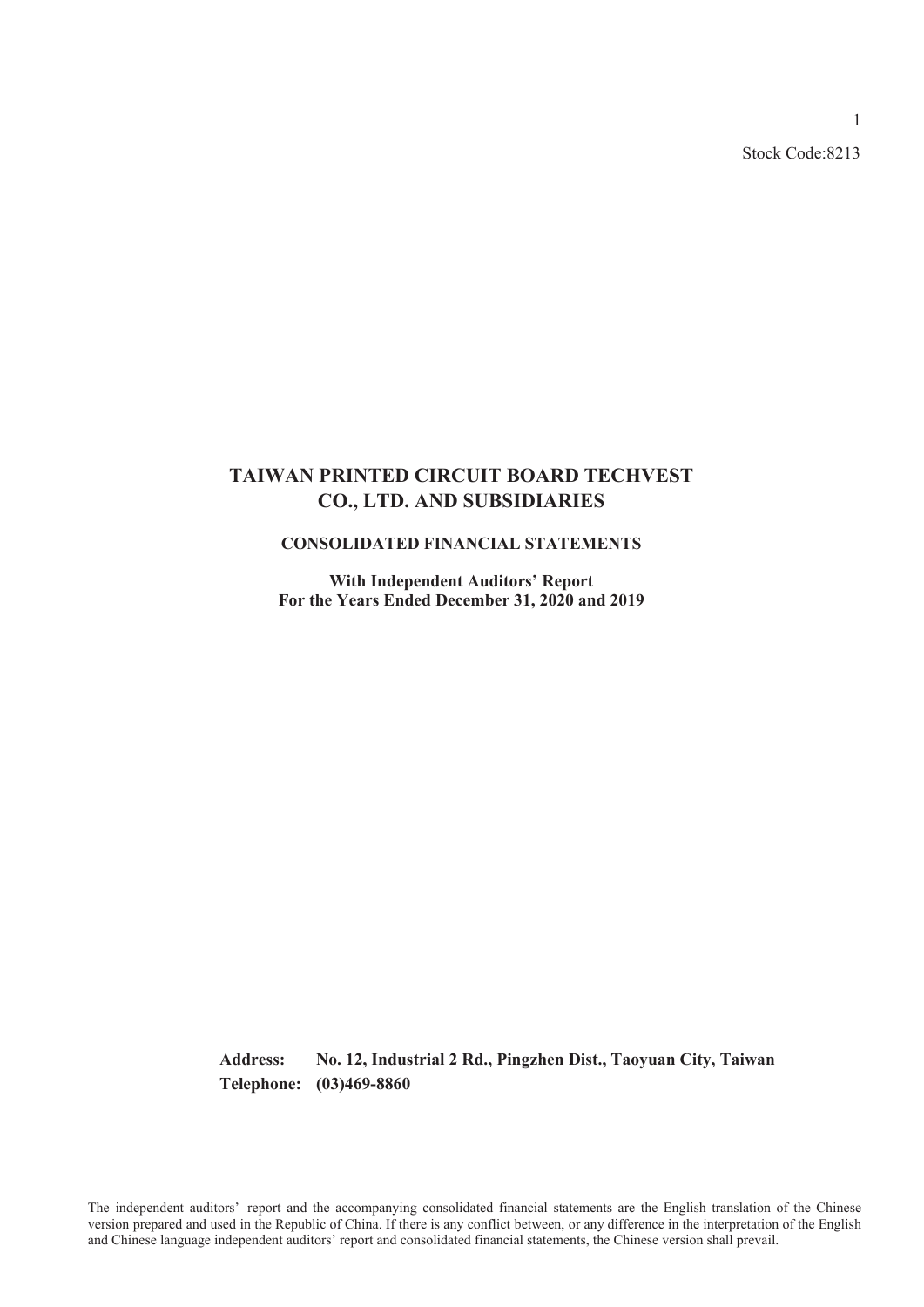# **Table of contents**

| Contents                                                                                                | Page        |
|---------------------------------------------------------------------------------------------------------|-------------|
| 1. Cover Page                                                                                           | 1           |
| 2. Table of Contents                                                                                    | 2           |
| 3. Representation Letter                                                                                | 3           |
| 4. Independent Auditors' Report                                                                         | 4           |
| 5. Consolidated Balance Sheets                                                                          | 5           |
| 6. Consolidated Statements of Comprehensive Income                                                      | 6           |
| 7. Consolidated Statements of Changes in Equity                                                         | 7           |
| 8. Consolidated Statements of Cash Flows                                                                | 8           |
| 9. Notes to the Consolidated Financial Statements                                                       |             |
| (1)<br>Company history                                                                                  | 9           |
| Approval date and procedures of the consolidated financial statements<br>(2)                            | 9           |
| New standards, amendments and interpretations adopted<br>(3)                                            | $9 \sim 10$ |
| Summary of significant accounting policies<br>(4)                                                       | $10 - 28$   |
| Significant accounting assumptions and judgments, and major sources<br>(5)<br>of estimation uncertainty | 28          |
| Explanation of significant accounts<br>(6)                                                              | $29 - 62$   |
| Related-party transactions<br>(7)                                                                       | 62          |
| (8)<br>Pledged assets                                                                                   | 63          |
| Significant commitments and contingencies<br>(9)                                                        | $63 - 64$   |
| (10) Losses due to major disasters                                                                      | 64          |
| (11) Subsequent events                                                                                  | 64          |
| $(12)$ Other                                                                                            | 64          |
| (13) Other disclosures                                                                                  |             |
| (a) Information on significant transactions                                                             | $65 - 69$   |
| (b) Information on investees                                                                            | 70          |
| (c) Information on investment in mainland China                                                         | 71          |
| (d) Major shareholders                                                                                  | 71          |
| (14) Segment information                                                                                | $72 - 73$   |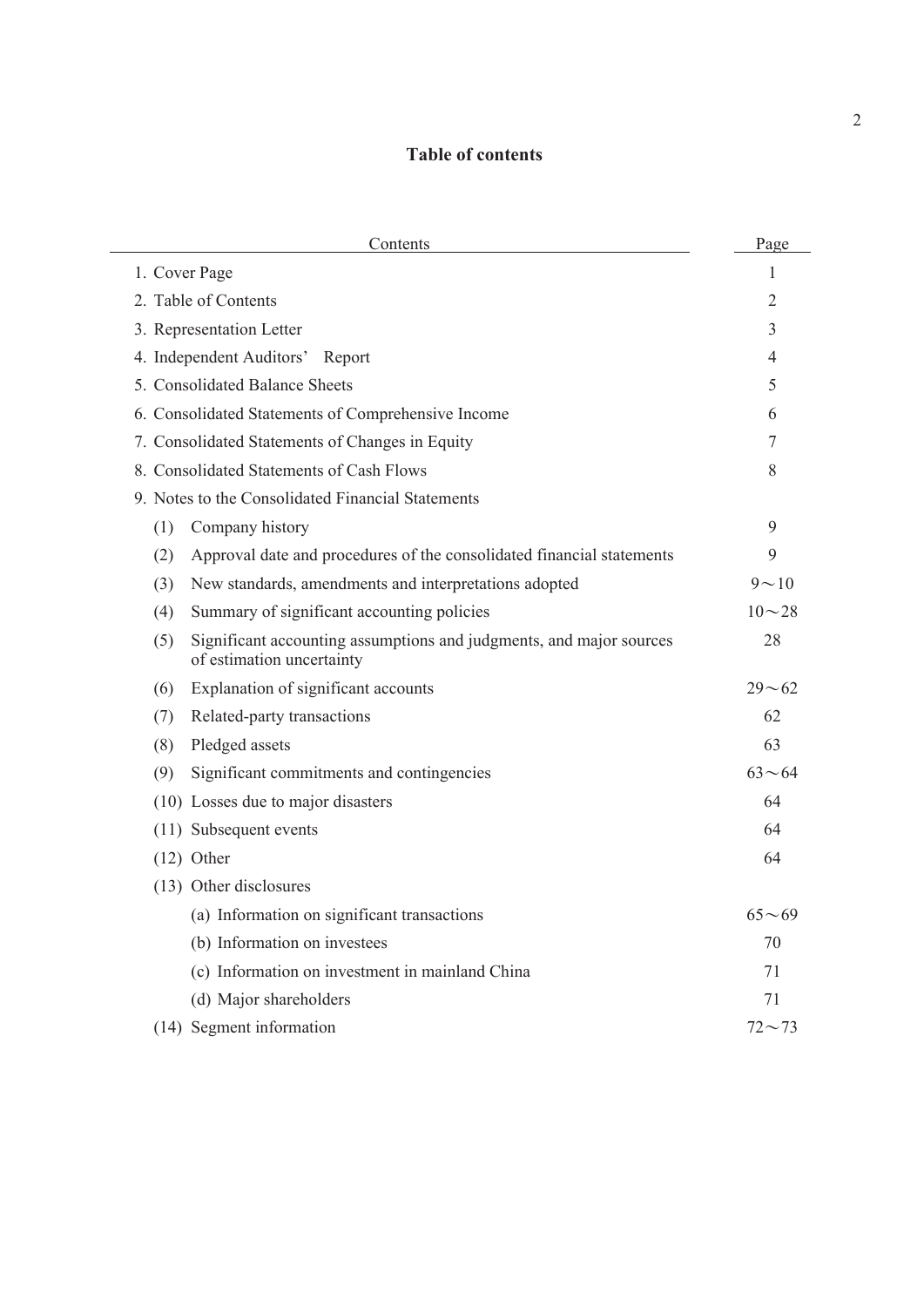### **Representation Letter**

The entities that are required to be included in the combined financial statements of TAIWAN PRINTED CIRCUIT BOARD TECHVEST CO., LTD. as of and for the year ended December 31, 2020, under the Criteria Governing the Preparation of Affiliation Reports, Consolidated Business Reports and Consolidated Financial Statements of Affiliated Enterprises are the same as those included in the consolidated financial statements prepared in conformity with International Financial Reporting Standards NO. 10 endorsed by the Financial Supervisory Commission, " Consolidated Financial Statements." In addition, the information required to be disclosed in the combined financial statements is included in the consolidated financial statements. Consequently, TAIWAN PRINTED CIRCUIT BOARD TECHVEST CO., LTD. and Subsidiaries do not prepare a separate set of combined financial statements.

Very truly yours,

Company name: TAIWAN PRINTED CIRCUIT BOARD TECHVEST CO., LTD. Chairman: HSU, CHENG-MIN Date: March 16, 2021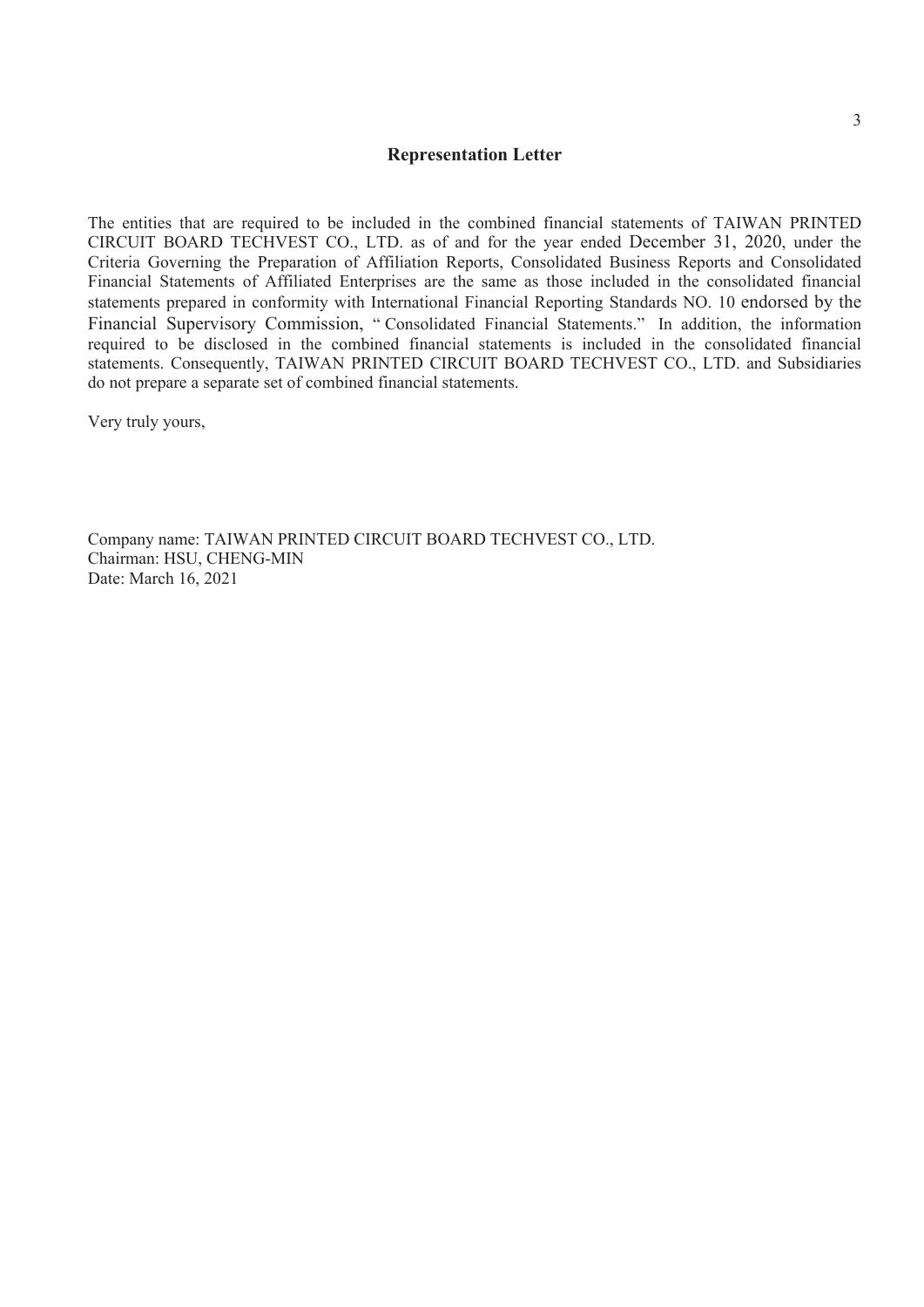

要侯建業群合會計師事務府 **KPMG**

台北市110615信義路5段7號68樓(台北101大樓) Telephone 電話 + 886 2 8101 6666<br>68E TAIPEL 101 TOWEB No. 7 Sec. 5 Fax 傳真 + 886 2 8101 6667 68F., TAIPEI 101 TOWER, No. 7, Sec. 5, Xinyi Road, Taipei City 110615, Taiwan (R.O.C.)

 $Fax$  傳真 + 886 2 8101 6667<br>Internet 網址 home knmg/tw 網址 home.kpmg/tw

### **Independent Auditors' Report**

To the Board of Directors of TAIWAN PRINTED CIRCUIT BOARD TECHVEST CO., LTD.:

### **Opinion**

We have audited the consolidated financial statements of TAIWAN PRINTED CIRCUIT BOARD TECHVEST CO., LTD. and its subsidiaries ("the Group"), which comprise the consolidated balance sheets as of December 31, 2020 and 2019, the consolidated statements of comprehensive income, changes in equity and cash flows for the years then ended and notes to the consolidated financial statements, including a summary of significant accounting policies.

In our opinion, the accompanying consolidated financial statements present fairly, in all material respects, the consolidated financial position of the Group as of December 31, 2020 and 2019, and its consolidated financial performance and its consolidated cash flows for the years then ended in accordance with the Regulations Governing the Preparation of Financial Reports by Securities Issuers and with the International Financial Reporting Standards ("IFRSs"), International Accounting Standards ("IASs"), Interpretations developed by the International Financial Reporting Interpretations Committee ("IFRIC") or the former Standing Interpretations Committee ("SIC") endorsed and issued into effect by the Financial Supervisory Commission of the Republic of China.

### **Basis for Opinion**

We conducted our audit of the consolidated financial statements as of and for the year ended December 31, 2020 in accordance with the Regulations Governing Auditing and Certification of Financial Statements by Certified Public Accountants, and the auditing standards generally accepted in the Republic of China. Furthermore, we conducted our audit of the consolidated financial statements as of and for the year ended December 31, 2019 in accordance with the Regulations Governing Auditing and Certification of Financial Statements by Certified Public Accountants, Rule No. 1090360805, issued by the Financial Supervisory Commission, and the auditing standards generally accepted in the Republic of China. Our responsibilities under those standards are further described in the Auditors' Responsibilities for the Audit of the Consolidated Financial Statements section of our report. We are independent of the Group in accordance with the Certified Public Accountants Code of Professional Ethics in Republic of China ("the Code"), and we have fulfilled our other ethical responsibilities in accordance with the Code. We believe that the audit evidence we have obtained is sufficient and appropriate to provide a basis of our opinion.

### **Key Audit Matters**

Key audit matters are those matters that, in our professional judgment, were of most significance in our audit of the consolidated financial statements of the current period. These matters were addressed in the context of our audit of the consolidated financial statements as a whole, and in forming our opinion thereon, and we do not provide a separate opinion on these matters. We have determined the matters described below to be the key audit matters to be communicated in our report.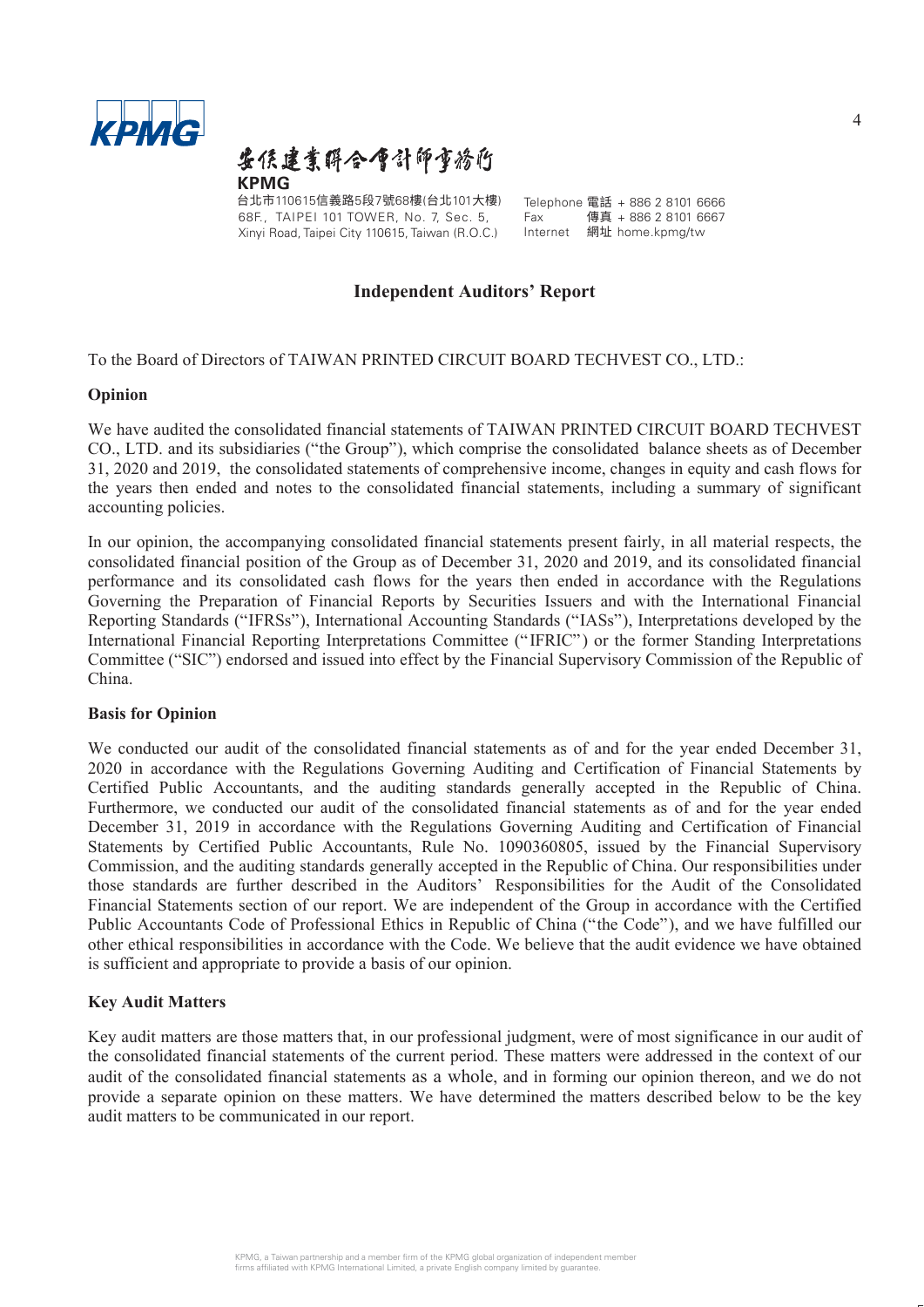

1. Valuation of inventories

Please refer to Note  $(4)(h)$ , (5) and  $(6)(f)$  of the consolidated financial statements for accounting policies on measuring inventory, assumptions used, and uncertainties considered in determining net realizable value, and description of inventories, respectively.

Description of key audit matter:

Inventories are measured at the lower of cost and net realizable value in the financial statements. The Group produces and sells printed circuit boards, whose industry changes rapidly, and old models may quickly be replaced with new ones, resulting in a difficulty to meet market demands, which may impact the inventory closeout sale and sales price, causing the carrying value to exceed the net realizable value. Therefore, we determined that the assessment of valuation of inventories is one of our key audit matters.

How the matter was addressed in our audit:

Our principal audit procedure included: inspecting and analyzing the aging report of the inventory; assessing the rationality of policies of allowance for inventory valuation and obsolescence losses; inspecting the estimated inventory allowance to verify the evaluation accuracy, assessing the rationality of the inventory net realizable value with the Group' s selling price and subsequent market price; evaluating whether the disclosure of the key management regarding the allowance of the inventory is appropriate.

2. Revenue recognition

For the accounting policy of revenue, please refer to Note 4 (p) Recognition of Revenue; and for the description of revenue, please refer to Note 6 (x) of the Consolidated Financial Statements.

Description of key audit matter:

Sales revenue is the leading indicator for investors, wherein the management assesses the Group's financial performance. The timing for recognition of revenue is significant to the financial statements. Therefore, the test of the timing for recognition of revenue was one of our key audit matters.

How the matter was addressed in our audit:

Our principal audit procedure included: random sampling of material sales before and after the year end; assessing sales policies and revenue achievement by inspecting contracts with customers, and verifying buyer's documents to confirm the accuracy of the timing for recognition of revenue.

### **Other Matter**

TAIWAN PRINTED CIRCUIT BOARD TECHVEST CO., LTD. has additionally prepared its parent-companyonly financial statements as of and for the years ended December 31, 2020 and 2019, on which we have issued an unmodified opinion.

### **Responsibilities of Management and Those Charged with Governance for the Consolidated Financial Statements**

Management is responsible for the preparation and fair presentation of the consolidated financial statements in accordance with the Regulations Governing the Preparation of Financial Reports by Securities Issuers and with the IFRSs, IASs, IFRC, SIC endorsed and issued into effect by the Financial Supervisory Commission of the Republic of China, and for such internal control as management determines is necessary to enable the preparation of consolidated financial statements that are free from material misstatement, whether due to fraud or error.

In preparing the consolidated financial statements, management is responsible for assessing the Group's ability to continue as a going concern, disclosing, as applicable, matters related to going concern and using the going concern basis of accounting unless management either intends to liquidate the Group or to cease operations, or has no realistic alternative but to do so.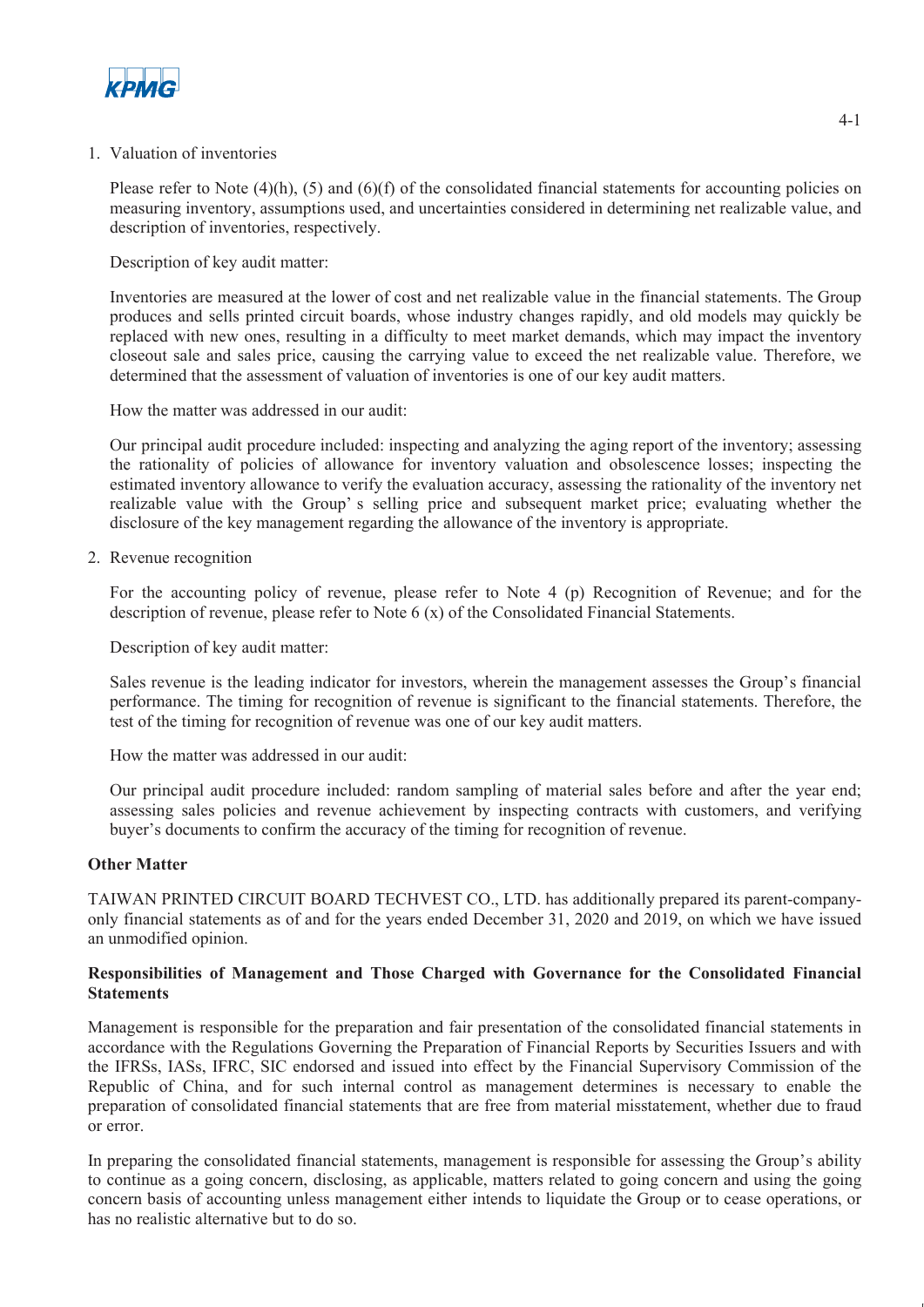

Those charged with governance (including the Audit Committee or supervisors) are responsible for overseeing the Group's financial reporting process.

#### **Auditors' Responsibilities for the Audit of the Consolidated Financial Statements**

Our objectives are to obtain reasonable assurance about whether the consolidated financial statements as a whole are free from material misstatement, whether due to fraud or error, and to issue an auditors' report that includes our opinion. Reasonable assurance is a high level of assurance but is not a guarantee that an audit conducted in accordance with the auditing standards generally accepted in the Republic of China will always detect a material misstatement when it exists. Misstatements can arise from fraud or error and are considered material if, individually or in the aggregate, they could reasonably be expected to influence the economic decisions of users taken on the basis of these consolidated financial statements.

As part of an audit in accordance with auditing standards generally accepted in the Republic of China, we exercise professional judgment and maintain professional skepticism throughout the audit. We also:

- 1. Identify and assess the risks of material misstatement of the consolidated financial statements, whether due to fraud or error, design and perform audit procedures responsive to those risks, and obtain audit evidence that is sufficient and appropriate to provide a basis for our opinion. The risk of not detecting a material misstatement resulting from fraud is higher than for one resulting from error, as fraud may involve collusion, forgery, intentional omissions, misrepresentations, or the override of internal control.
- 2. Obtain an understanding of internal control relevant to the audit in order to design audit procedures that are appropriate in the circumstances, but not for the purpose of expressing an opinion on the effectiveness of the Group's internal control.
- 3. Evaluate the appropriateness of accounting policies used and the reasonableness of accounting estimates and related disclosures made by management.
- 4. Conclude on the appropriateness of management's use of the going concern basis of accounting and, based on the audit evidence obtained, whether a material uncertainty exists related to events or conditions that may cast significant doubt on the Group's ability to continue as a going concern. If we conclude that a material uncertainty exists, we are required to draw attention in our auditors' report to the related disclosures in the consolidated financial statements or, if such disclosures are inadequate, to modify our opinion. Our conclusions are based on the audit evidence obtained up to the date of our auditors' report. However, future events or conditions may cause the Group to cease to continue as a going concern.
- 5. Evaluate the overall presentation, structure and content of the consolidated financial statements, including the disclosures, and whether the consolidated financial statements represent the underlying transactions and events in a manner that achieves fair presentation.
- 6. Obtain sufficient and appropriate audit evidence regarding the financial information of the entities or business activities within the Group to express an opinion on the consolidated financial statements. We are responsible for the direction, supervision and performance of the group audit. We remain solely responsible for our audit opinion.

We communicate with those charged with governance regarding, among other matters, the planned scope and timing of the audit and significant audit findings, including any significant deficiencies in internal control that we identify during our audit.

We also provide those charged with governance with a statement that we have complied with relevant ethical requirements regarding independence, and to communicate with them all relationships and other matters that may reasonably be thought to bear on our independence, and where applicable, related safeguards.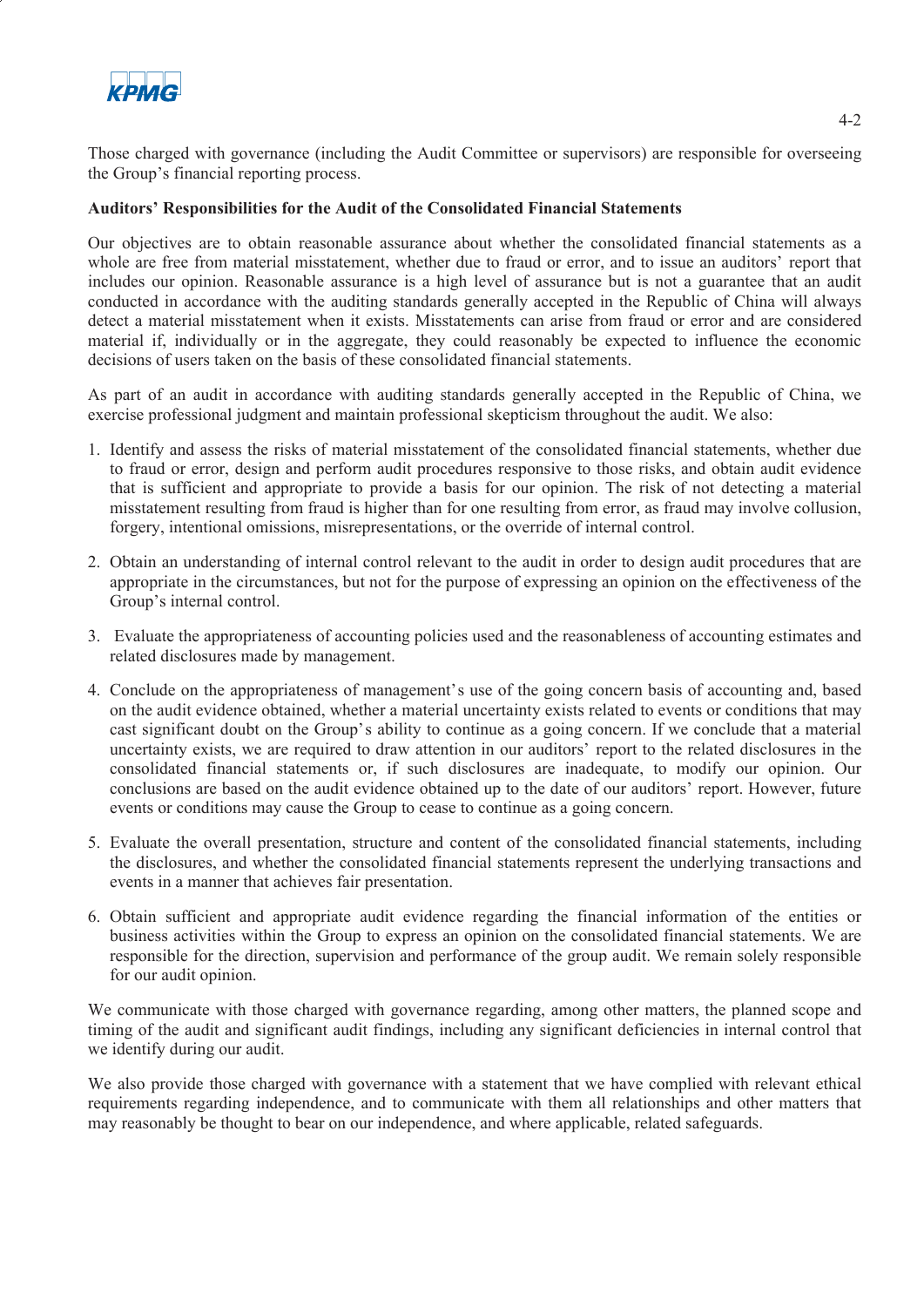

From the matters communicated with those charged with governance, we determine those matters that were of most significance in the audit of the consolidated financial statements of the current period and are therefore the key audit matters. We describe these matters in our auditors' report unless law or regulation precludes public disclosure about the matter or when, in extremely rare circumstances, we determine that a matter should not be communicated in our report because the adverse consequences of doing so would reasonably be expected to outweigh the public interest benefits of such communication.

The engagement partners on the audit resulting in this independent auditors' report are Yi-Chun Chen and Chung-Yi Chiang.

KPMG

Taipei, Taiwan (Republic of China) March 16, 2021

#### **Notes to Readers**

The accompanying consolidated financial statements are intended only to present the consolidated statement of financial position, financial performance and cash flows in accordance with the accounting principles and practices generally accepted in the Republic of China and not those of any other jurisdictions. The standards, procedures and practices to audit such consolidated financial statements are those generally accepted and applied in the Republic of China.

The independent auditors' report and the accompanying consolidated financial statements are the English translation of the Chinese version prepared and used in the Republic of China. If there is any conflict between, or any difference in the interpretation of the English and Chinese language independent auditors' report and consolidated financial statements, the Chinese version shall prevail.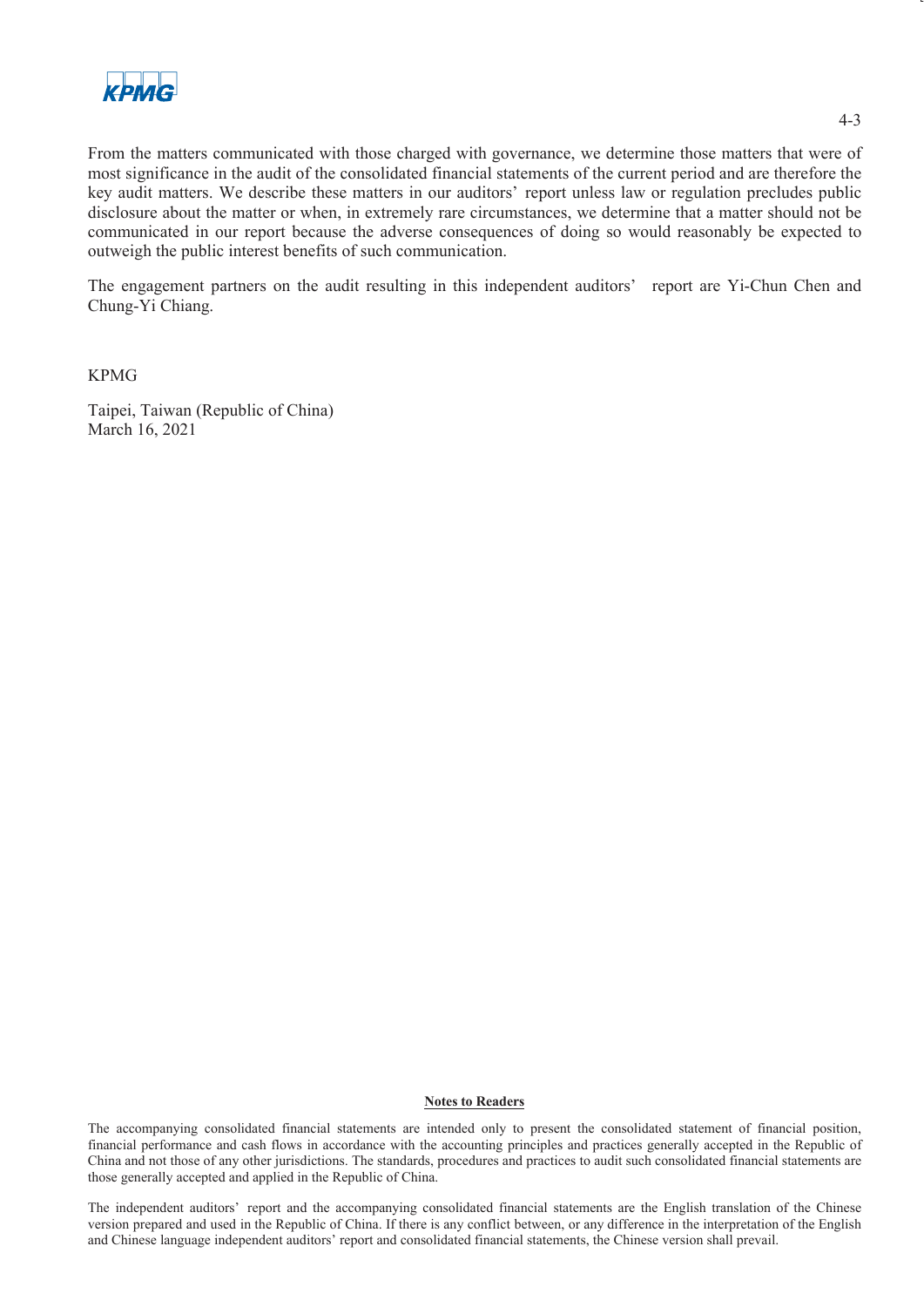#### **Consolidated Balance Sheets**

#### **December 31, 2020 and 2019**

#### **(expressed in thousands of New Taiwan Dollars)**

|      |                                                                                |    | <b>December 31, 2020</b> |                            | December 31, 2019 |                          |      |
|------|--------------------------------------------------------------------------------|----|--------------------------|----------------------------|-------------------|--------------------------|------|
|      | <b>Assets</b>                                                                  |    | Amount                   | $\%$                       | Amount            | $\%$                     |      |
|      | <b>Current assets:</b>                                                         |    |                          |                            |                   |                          |      |
| 1100 | Cash and cash equivalents (Note $(6)(a)$ )                                     | \$ | 9,991,196                | 32                         | 8,355,212         | 29                       | 2100 |
| 1110 | Current financial assets at fair value through profit or loss (Note $(6)(b)$ ) |    | 52,445                   | $\overline{\phantom{a}}$   | 14,173            | $\overline{\phantom{a}}$ | 2111 |
| 1170 | Notes and accounts receivable, net (Note $(6)(d)$ )                            |    | 9,519,951                | 30                         | 8,114,183         | 28                       | 2120 |
| 1200 | Other receivables, net (Note $(6)(e)$ )                                        |    | 264,420                  | 1                          | 165,503           | 1                        |      |
| 1310 | Inventories, net (Note $(6)(f)$ )                                              |    | 2,431,052                | 8                          | 2,279,825         | 8                        | 2170 |
| 1460 | Non-current assets held for sale (Note $(6)(g)$ )                              |    |                          |                            | 647,313           | 2                        | 2200 |
| 1470 | Other current assets (Notes $(6)(1)$ and $(8)$ )                               |    | 738,277                  | $\overline{\phantom{0}}^2$ | 349,690           |                          | 2230 |
|      | <b>Total current assets</b>                                                    |    | 22,997,341               | 73                         | 19,925,899        | -69                      | 2250 |
|      | <b>Non-current assets:</b>                                                     |    |                          |                            |                   |                          | 2322 |
| 1600 | Property, plant and equipment (Notes $(6)(h)$ and $(8)$ )                      |    | 7,524,906                | 24                         | 8,172,377         | 28                       | 2365 |
| 1755 | Right-of-use assets (Note $(6)(i)$ )                                           |    | 261,085                  |                            | 255,743           |                          | 2280 |
| 1760 | Investment Property, net (Notes $(6)(i)$ ) and $(8)$ )                         |    | 182,651                  |                            | 184,467           |                          | 2399 |
| 1780 | Intangible assets (Note $(6)(k)$ )                                             |    | 376,586                  |                            | 377,464           | 1                        |      |
| 1980 | Other non-current financial assets (Notes $(6)(1)$ and $(8)$ )                 |    | 24,666                   | ٠                          | 12,721            | $\blacksquare$           |      |
| 1995 | Other non-current assets (Note $(6)(1)$ )                                      |    | 77,751                   |                            | 77,450            |                          | 2540 |
|      | Total non-current assets:                                                      |    | 8,447,645                | 27                         | 9,080,222         | 31                       | 2580 |
|      |                                                                                |    |                          |                            |                   |                          |      |

|      |                                                                           |    | December 31, 2020 |                          | December 31, 2019 |                |  |
|------|---------------------------------------------------------------------------|----|-------------------|--------------------------|-------------------|----------------|--|
|      | <b>Liabilities and Equity</b>                                             |    | Amount            | $\frac{0}{0}$            | Amount            | $\frac{0}{0}$  |  |
|      | <b>Current liabilities:</b>                                               |    |                   |                          |                   |                |  |
| 2100 | Short-term borrowings (Note $(6)(n)$ )                                    | \$ | 2,535,372         | 8                        | 2,923,070         | 10             |  |
| 2111 | Short-term notes and bills payable (Note $(6)(m)$ )                       |    | 29,973            |                          |                   |                |  |
| 2120 | Current financial liabilities at fair value through profit or loss        |    |                   |                          |                   |                |  |
|      | (Note (6)(b))                                                             |    | 1,963             | $\blacksquare$           | 16                |                |  |
| 2170 | Notes and accounts payable                                                |    | 4,190,290         | 13                       | 3,280,321         | 12             |  |
| 2200 | Other payables                                                            |    | 3,364,639         | 11                       | 3,564,675         | 12             |  |
| 2230 | Current tax liabilities                                                   |    | 589,183           | $\overline{2}$           | 262,660           | $\mathbf{1}$   |  |
| 2250 | Current provisions (Note $(6)(s)$ )                                       |    | 287,701           | $\mathbf{1}$             | 351,679           | $\mathbf{1}$   |  |
| 2322 | Current portion of long-term loans (Note $(6)(p)$ )                       |    | 1,745,535         | 6                        | 1,535,962         | 5              |  |
| 2365 | Current refund liabilities (Note $(6)(0)$ )                               |    | 320,223           | $\mathbf{1}$             | 262,046           | $\mathbf{1}$   |  |
| 2280 | Current lease liabilities (Note $(6)(r)$ )                                |    | 29,756            | L                        | 26,228            | ä,             |  |
| 2399 | Other current liabilities                                                 |    | 44,119            | $\overline{\phantom{a}}$ | 626,174           | $\overline{2}$ |  |
|      | <b>Total current liabilities</b>                                          |    | 13,138,754        | 42                       | 12,832,831        | 44             |  |
|      | <b>Non-Current liabilities:</b>                                           |    |                   |                          |                   |                |  |
| 2540 | Long -term borrowings (Note $(6)(p)$ )                                    |    | 4,993,865         | 16                       | 4,285,499         | 15             |  |
| 2580 | Non-current lease liabilities (Note $(6)(r)$ )                            |    | 45,348            | L.                       | 41,374            | $\blacksquare$ |  |
| 2600 | Other non-current liabilities                                             |    | 239,148           | $\mathbf{1}$             | 102,937           |                |  |
|      | <b>Total non-current liabilities</b>                                      |    | 5,278,361         | 17                       | 4,429,810         | -15            |  |
|      | <b>Total liabilities</b>                                                  |    | 18,417,115        | 59                       | 17,262,641        | 59             |  |
|      | Equity attributable to owners of parent: (Note $(6)(v)$ )                 |    |                   |                          |                   |                |  |
| 3110 | Ordinary share                                                            |    | 2,712,425         | 9                        | 2,712,425         | 9              |  |
| 3200 | Capital surplus                                                           |    | 3,119,032         | 10                       | 3,119,032         | 11             |  |
|      | Retained earnings:                                                        |    |                   |                          |                   |                |  |
| 3310 | Legal reserve                                                             |    | 1,308,160         | 4                        | 1,208,728         | $\overline{4}$ |  |
| 3320 | Special reserve                                                           |    | 1,133,730         | 3                        | 548,401           | $\overline{2}$ |  |
| 3350 | Unappropriated retained earnings                                          |    | 5,463,917         | 17                       | 4,854,987         | 17             |  |
|      | Other equity:                                                             |    |                   |                          |                   |                |  |
| 3410 | Exchange differences on translation of foreign financial statements       |    | (866,764)         | (3)                      | (1, 124, 595)     | (4)            |  |
| 3420 | Unrealized gains (losses) on financial assets at fair value through other |    |                   |                          |                   |                |  |
|      | comprehensive income                                                      |    | (9, 135)          |                          | (9, 135)          |                |  |
| 3500 | Treasury stock                                                            |    | (328, 049)        | (1)                      | (62, 920)         | $\sim$         |  |
|      | Total equity attributable to owners of parent:                            |    | 12,533,316        | 39                       | 11,246,923        | 39             |  |
| 36XX | <b>Non-controlling interests</b>                                          |    | 494,555           | $\overline{c}$           | 496,557           | $\overline{2}$ |  |
|      | <b>Total equity</b>                                                       |    | 13,027,871        | 41                       | 11,743,480        | 41             |  |
|      | <b>Total liabilities and equity</b>                                       | \$ | 31,444,986        | 100                      | 29,006,121        | 100            |  |

**Total assets \$ 31,444,986 100 29,006,121 100**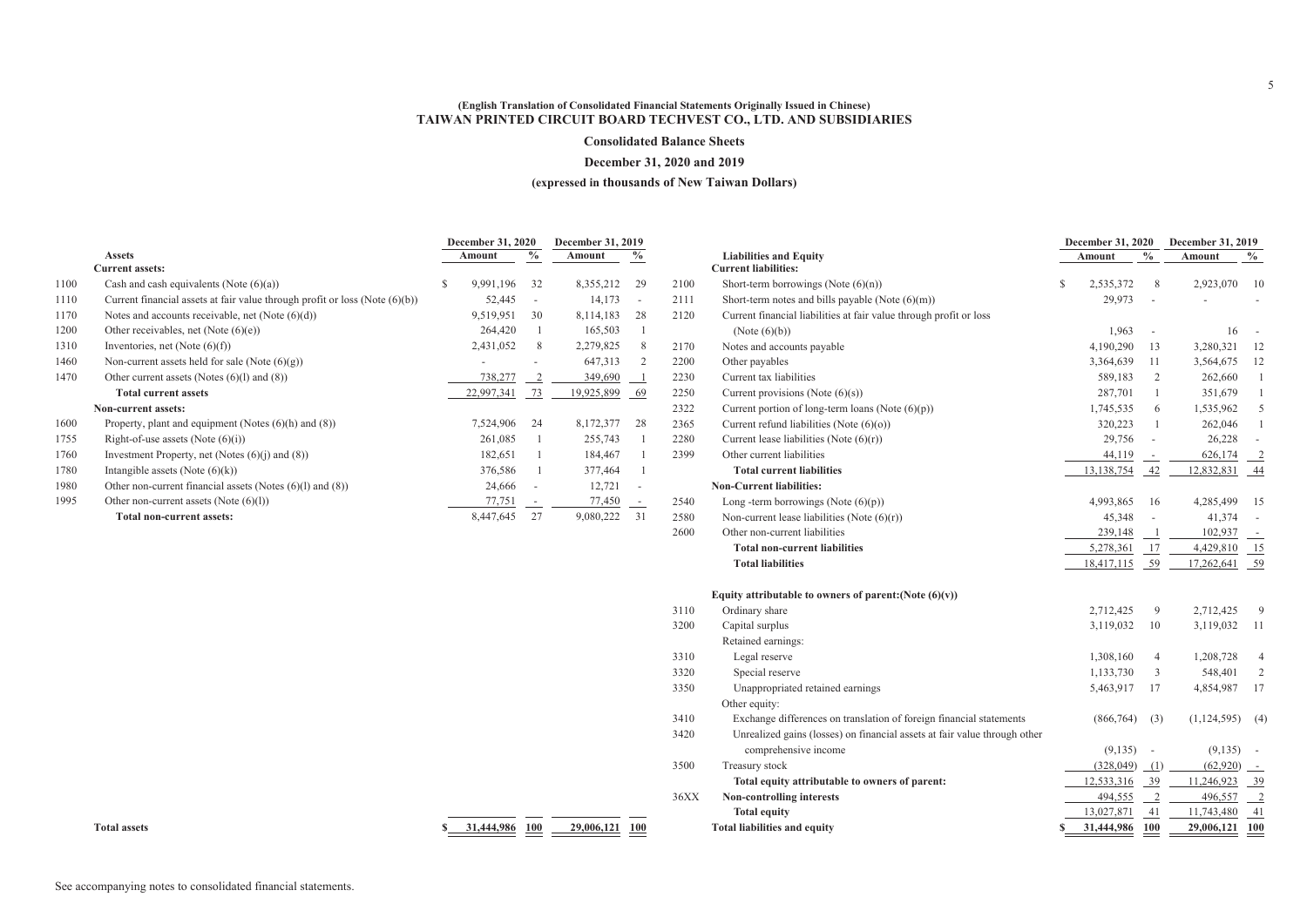### **Consolidated Statements of Comprehensive Income**

### **For the years ended December 31, 2020 and 2019**

### **(expressed in thousands of New Taiwan Dollars , except for earnings per share)**

| $\frac{0}{0}$<br><b>Amount</b><br>$\mathcal{S}$<br>4000<br>22,847,267<br>Operating revenues (Note $(6)(x)$ )<br>5110<br>Operating costs (Note $(6)(f)$ )<br>19,501,266<br>Gross profit from operation<br>3,346,001<br><b>Operating expenses:</b><br>6100<br>Selling expenses<br>858,392<br>6200<br>903,493<br>Administrative expenses<br>6450<br>Expected credit (gain) loss<br>(73, 011)<br>1,688,874<br><b>Total operating expenses</b><br>1,657,127<br>Net operating income<br>Non-operating income and expenses: (Note $(6)(z)$ )<br>7100<br>Interest income<br>140,511<br>7010<br>Other income<br>112,616<br>7020<br>Other gains and losses, net<br>1,042,129<br>Finance cost<br>7050<br>(126,398)<br>Total non-operating income and expenses<br>1,168,858<br>Profit before income tax<br>2,825,985<br>7900 | Amount<br>100<br>21,701,863<br>85<br>18,485,758<br>15<br>3,216,105 | $\frac{0}{0}$<br>100 |
|------------------------------------------------------------------------------------------------------------------------------------------------------------------------------------------------------------------------------------------------------------------------------------------------------------------------------------------------------------------------------------------------------------------------------------------------------------------------------------------------------------------------------------------------------------------------------------------------------------------------------------------------------------------------------------------------------------------------------------------------------------------------------------------------------------------|--------------------------------------------------------------------|----------------------|
|                                                                                                                                                                                                                                                                                                                                                                                                                                                                                                                                                                                                                                                                                                                                                                                                                  |                                                                    |                      |
|                                                                                                                                                                                                                                                                                                                                                                                                                                                                                                                                                                                                                                                                                                                                                                                                                  |                                                                    |                      |
|                                                                                                                                                                                                                                                                                                                                                                                                                                                                                                                                                                                                                                                                                                                                                                                                                  |                                                                    | 85                   |
|                                                                                                                                                                                                                                                                                                                                                                                                                                                                                                                                                                                                                                                                                                                                                                                                                  |                                                                    | 15                   |
|                                                                                                                                                                                                                                                                                                                                                                                                                                                                                                                                                                                                                                                                                                                                                                                                                  |                                                                    |                      |
|                                                                                                                                                                                                                                                                                                                                                                                                                                                                                                                                                                                                                                                                                                                                                                                                                  | $\overline{4}$<br>714,097                                          | 3                    |
|                                                                                                                                                                                                                                                                                                                                                                                                                                                                                                                                                                                                                                                                                                                                                                                                                  | $\overline{4}$<br>1,047,915                                        | 5                    |
|                                                                                                                                                                                                                                                                                                                                                                                                                                                                                                                                                                                                                                                                                                                                                                                                                  | 40,163                                                             |                      |
|                                                                                                                                                                                                                                                                                                                                                                                                                                                                                                                                                                                                                                                                                                                                                                                                                  | 8<br>1,802,175                                                     | 8                    |
|                                                                                                                                                                                                                                                                                                                                                                                                                                                                                                                                                                                                                                                                                                                                                                                                                  | $\tau$<br>1,413,930                                                | $\boldsymbol{7}$     |
|                                                                                                                                                                                                                                                                                                                                                                                                                                                                                                                                                                                                                                                                                                                                                                                                                  |                                                                    |                      |
|                                                                                                                                                                                                                                                                                                                                                                                                                                                                                                                                                                                                                                                                                                                                                                                                                  | 137,305<br>1                                                       | 1                    |
|                                                                                                                                                                                                                                                                                                                                                                                                                                                                                                                                                                                                                                                                                                                                                                                                                  | 89,016                                                             |                      |
|                                                                                                                                                                                                                                                                                                                                                                                                                                                                                                                                                                                                                                                                                                                                                                                                                  | 97<br>5                                                            |                      |
|                                                                                                                                                                                                                                                                                                                                                                                                                                                                                                                                                                                                                                                                                                                                                                                                                  | (167, 958)<br>(1)                                                  | (1)                  |
|                                                                                                                                                                                                                                                                                                                                                                                                                                                                                                                                                                                                                                                                                                                                                                                                                  | $\overline{5}$<br>58,460                                           |                      |
|                                                                                                                                                                                                                                                                                                                                                                                                                                                                                                                                                                                                                                                                                                                                                                                                                  | 12<br>1,472,390                                                    | $\tau$               |
| 7951<br>Less: income tax expenses (Note $(6)(u)$ )<br>914,251                                                                                                                                                                                                                                                                                                                                                                                                                                                                                                                                                                                                                                                                                                                                                    | $\sqrt{4}$<br>432,591                                              | $\overline{c}$       |
| Profit<br>1,911,734                                                                                                                                                                                                                                                                                                                                                                                                                                                                                                                                                                                                                                                                                                                                                                                              | 8<br>1,039,799                                                     | 5                    |
| Other comprehensive income (loss):<br>8300                                                                                                                                                                                                                                                                                                                                                                                                                                                                                                                                                                                                                                                                                                                                                                       |                                                                    |                      |
| 8310<br>Items that may not be reclassified subsequently to profit or loss:                                                                                                                                                                                                                                                                                                                                                                                                                                                                                                                                                                                                                                                                                                                                       |                                                                    |                      |
| Gains (losses) on remeasurements of defined benefit plans<br>8311<br>(1,756)                                                                                                                                                                                                                                                                                                                                                                                                                                                                                                                                                                                                                                                                                                                                     | (3, 547)                                                           |                      |
| Unrealized gains (losses) from investments in equity instruments measured at fair<br>8316<br>value through other comprehensive income<br>40,910                                                                                                                                                                                                                                                                                                                                                                                                                                                                                                                                                                                                                                                                  |                                                                    |                      |
| Less: Income tax related to components of other comprehensive income that will<br>8349<br>not be reclassified to profit or loss                                                                                                                                                                                                                                                                                                                                                                                                                                                                                                                                                                                                                                                                                  |                                                                    |                      |
| 39,154<br>Total items that may not be reclassified subsequently to profit or loss                                                                                                                                                                                                                                                                                                                                                                                                                                                                                                                                                                                                                                                                                                                                | (3, 547)                                                           |                      |
| 8360<br>Items that may be reclassified subsequently to profit or loss:                                                                                                                                                                                                                                                                                                                                                                                                                                                                                                                                                                                                                                                                                                                                           |                                                                    |                      |
| Exchange differences on translation<br>263,936<br>8361                                                                                                                                                                                                                                                                                                                                                                                                                                                                                                                                                                                                                                                                                                                                                           | $\overline{c}$<br>(548, 816)                                       | (3)                  |
| 8399<br>Less: Income tax related to components of other comprehensive income that will<br>be reclassified to profit or loss                                                                                                                                                                                                                                                                                                                                                                                                                                                                                                                                                                                                                                                                                      |                                                                    |                      |
| 263,936<br>Total items that may be reclassified subsequently to profit and loss                                                                                                                                                                                                                                                                                                                                                                                                                                                                                                                                                                                                                                                                                                                                  | $\sqrt{2}$<br>(548, 816)                                           | (3)                  |
| 303,090<br>8300<br>Other comprehensive income (net of tax)                                                                                                                                                                                                                                                                                                                                                                                                                                                                                                                                                                                                                                                                                                                                                       | $\overline{c}$<br>(552, 363)                                       | (3)                  |
| Total comprehensive income<br>2,214,824                                                                                                                                                                                                                                                                                                                                                                                                                                                                                                                                                                                                                                                                                                                                                                          | 10<br>487,436                                                      | $\overline{2}$       |
| Profit (loss) attributable to:                                                                                                                                                                                                                                                                                                                                                                                                                                                                                                                                                                                                                                                                                                                                                                                   |                                                                    |                      |
| $\mathbb{S}$<br>1,918,861<br>Owners of parent                                                                                                                                                                                                                                                                                                                                                                                                                                                                                                                                                                                                                                                                                                                                                                    | 8<br>1,070,440                                                     | 5                    |
| Non-controlling interests<br>(7,127)<br>$\Box$                                                                                                                                                                                                                                                                                                                                                                                                                                                                                                                                                                                                                                                                                                                                                                   | (30, 641)                                                          |                      |
| 1,911,734<br>\$                                                                                                                                                                                                                                                                                                                                                                                                                                                                                                                                                                                                                                                                                                                                                                                                  | 8<br>1,039,799                                                     | 5                    |
| Comprehensive income (loss) attributable to:                                                                                                                                                                                                                                                                                                                                                                                                                                                                                                                                                                                                                                                                                                                                                                     |                                                                    |                      |
| $\mathbb{S}$<br>Owners of parent<br>2,216,826                                                                                                                                                                                                                                                                                                                                                                                                                                                                                                                                                                                                                                                                                                                                                                    | 10<br>483,543                                                      | $\overline{2}$       |
| Non-controlling interests<br>(2,002)<br>÷,                                                                                                                                                                                                                                                                                                                                                                                                                                                                                                                                                                                                                                                                                                                                                                       | 3,893                                                              |                      |
| 2,214,824                                                                                                                                                                                                                                                                                                                                                                                                                                                                                                                                                                                                                                                                                                                                                                                                        | 10<br>487,436                                                      | $\overline{2}$       |
| Basic earnings per share (NT dollars) (Note $(6)(w)$ )                                                                                                                                                                                                                                                                                                                                                                                                                                                                                                                                                                                                                                                                                                                                                           |                                                                    |                      |
| Basic earnings per share (NT dollars)<br>\$                                                                                                                                                                                                                                                                                                                                                                                                                                                                                                                                                                                                                                                                                                                                                                      | 7.28                                                               | 4.08                 |
| Ś<br>Diluted earnings per share (NT dollars)                                                                                                                                                                                                                                                                                                                                                                                                                                                                                                                                                                                                                                                                                                                                                                     | 7.00                                                               | 3.87                 |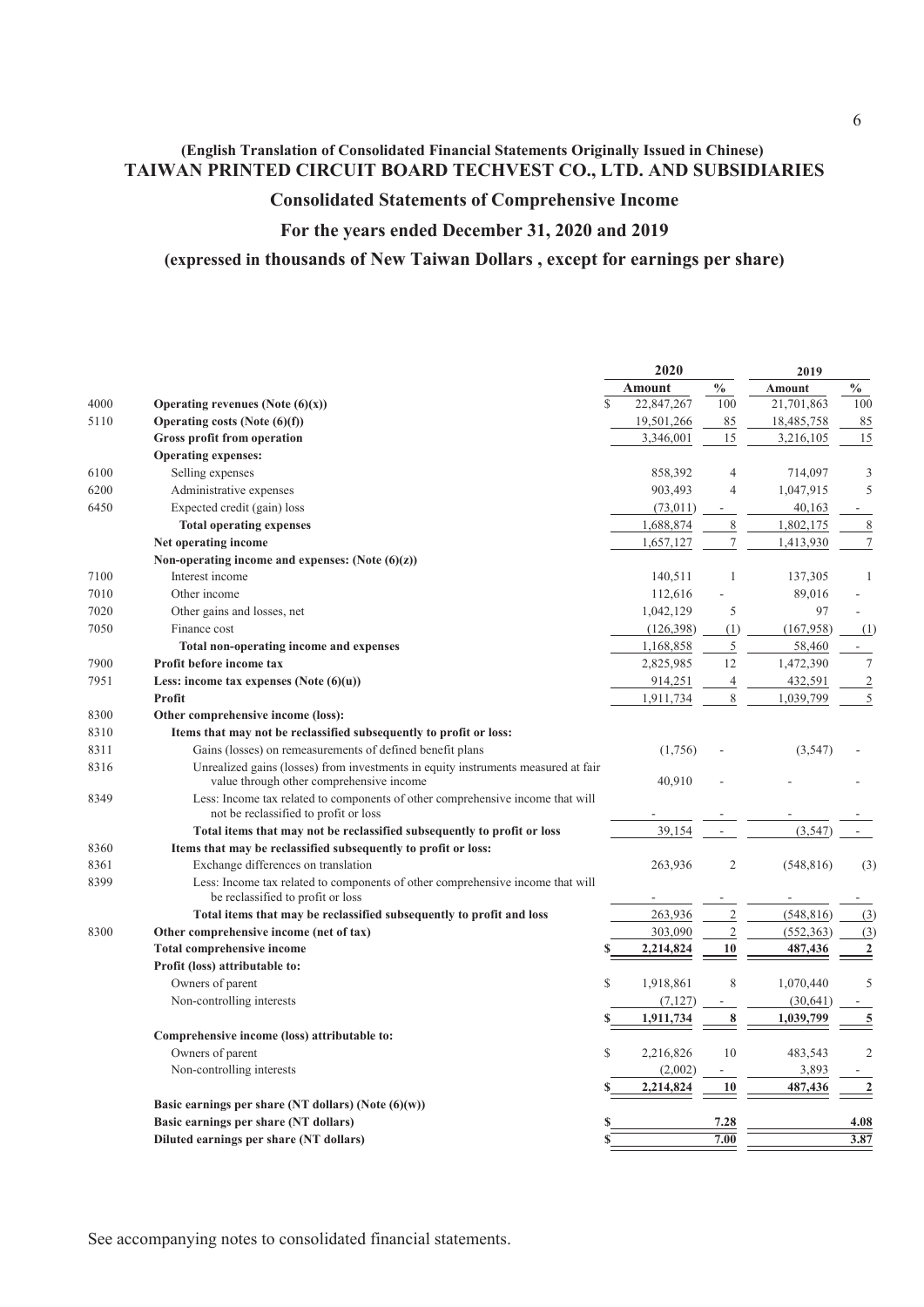**Consolidated Statements of Changes in Equity**

**For the years ended December 31, 2020 and 2019**

**(expressed in thousands of New Taiwan Dollars)**

|                                                                        |                           |                      |                      |                                     | Equity attributable to owners of parent |                                                                   |                                                                                                                           |                      |                                |                        |                                   |  |
|------------------------------------------------------------------------|---------------------------|----------------------|----------------------|-------------------------------------|-----------------------------------------|-------------------------------------------------------------------|---------------------------------------------------------------------------------------------------------------------------|----------------------|--------------------------------|------------------------|-----------------------------------|--|
|                                                                        |                           |                      |                      |                                     |                                         | Other equity                                                      |                                                                                                                           |                      |                                |                        |                                   |  |
|                                                                        | Share capital<br>Ordinary | Capital              | Legal                | <b>Retained earnings</b><br>Special | Unappropriated<br>retained              | Exchange<br>differences on<br>translation of<br>foreign financial | <b>Unrealized gains</b><br>(losses) on<br>financial assets<br>measured at fair<br>value through<br>other<br>comprehensive | <b>Treasury</b>      | Equity<br>attributable to      | Non-controlling        |                                   |  |
| Balance on January 1, 2019                                             | shares<br>2,712,429       | surplus<br>2,533,240 | reserve<br>1,101,466 | reserve<br>317,163                  | earnings<br>4,786,839                   | statements<br>(539, 266)                                          | income<br>(9, 135)                                                                                                        | shares<br>(873, 236) | owners of parent<br>10,029,500 | interests<br>2,425,962 | <b>Total equity</b><br>12,455,462 |  |
|                                                                        |                           |                      |                      |                                     |                                         |                                                                   |                                                                                                                           |                      |                                |                        |                                   |  |
| Profit (loss)                                                          |                           |                      |                      |                                     | 1,070,440                               |                                                                   |                                                                                                                           |                      | 1,070,440                      | (30,641)               | 1,039,799                         |  |
| Other comprehensive income (loss)                                      |                           |                      |                      |                                     | (1, 568)                                | (585, 329)                                                        |                                                                                                                           |                      | (586, 897)                     | 34,534                 | (552, 363)                        |  |
| Comprehensive income (loss)                                            |                           |                      |                      |                                     | 1,068,872                               | (585, 329)                                                        |                                                                                                                           |                      | 483,543                        | 3,893                  | 487,436                           |  |
| Appropriation and distribution of retained earnings:                   |                           |                      |                      |                                     |                                         |                                                                   |                                                                                                                           |                      |                                |                        |                                   |  |
| Legal reserve                                                          |                           |                      | 107,262              |                                     | (107, 262)                              |                                                                   |                                                                                                                           |                      |                                |                        |                                   |  |
| Special reserve                                                        |                           |                      |                      | 231,238                             | (231, 238)                              |                                                                   |                                                                                                                           |                      |                                |                        |                                   |  |
| Cash dividends on ordinary shares                                      |                           |                      |                      |                                     | (587, 668)                              |                                                                   |                                                                                                                           |                      | (587, 668)                     |                        | (587, 668)                        |  |
| Conversion of convertible bonds                                        |                           | (26, 565)            |                      |                                     | (74, 547)                               |                                                                   |                                                                                                                           | 898,065              | 796,953                        |                        | 796,953                           |  |
| Increase in treasury stock                                             |                           |                      |                      |                                     |                                         |                                                                   |                                                                                                                           | (87,766)             | (87,766)                       |                        | (87,766)                          |  |
| Retirement of treasury stock                                           | (4)                       | (4)                  |                      |                                     | (9)                                     |                                                                   |                                                                                                                           | 17                   |                                |                        |                                   |  |
| Differences between acquisition price and carrying amount arising from |                           |                      |                      |                                     |                                         |                                                                   |                                                                                                                           |                      |                                |                        |                                   |  |
| acquisition of subsidiaries                                            |                           | 601,060              |                      |                                     |                                         |                                                                   |                                                                                                                           |                      | 601,060                        | (601,060)              |                                   |  |
| Changes in ownership interests in subsidiaries                         |                           | 11,301               |                      |                                     |                                         |                                                                   |                                                                                                                           |                      | 11,301                         | (11,301)               |                                   |  |
| Changes in non-controlling interests                                   |                           |                      |                      |                                     |                                         |                                                                   |                                                                                                                           |                      |                                | (1,320,937)            | (1,320,937)                       |  |
| Balance on December 31, 2019                                           | 2,712,425                 | 3,119,032            | 1,208,728            | 548,401                             | 4,854,987                               | (1, 124, 595)                                                     | (9, 135)                                                                                                                  | (62,920)             | 11,246,923                     | 496,557                | 11,743,480                        |  |
| Profit (loss)                                                          |                           |                      |                      |                                     | 1,918,861                               |                                                                   |                                                                                                                           |                      | 1,918,861                      | (7,127)                | 1,911,734                         |  |
| Other comprehensive income (loss)                                      |                           |                      |                      |                                     | (776)                                   | 257,831                                                           | 40,910                                                                                                                    |                      | 297,965                        | 5,125                  | 303,090                           |  |
| Comprehensive income (loss)                                            |                           |                      |                      |                                     | 1,918,085                               | 257,831                                                           | 40,910                                                                                                                    |                      | 2,216,826                      | (2,002)                | 2,214,824                         |  |
| Appropriation and distribution of retained earnings:                   |                           |                      |                      |                                     |                                         |                                                                   |                                                                                                                           |                      |                                |                        |                                   |  |
| Legal reserve                                                          |                           |                      | 99,432               |                                     | (99, 432)                               |                                                                   |                                                                                                                           |                      |                                |                        |                                   |  |
| Special reserve                                                        |                           |                      |                      | 585,329                             | (585, 329)                              |                                                                   |                                                                                                                           |                      |                                |                        |                                   |  |
| Cash dividends of ordinary share                                       |                           |                      |                      |                                     | (665, 301)                              |                                                                   |                                                                                                                           |                      | (665, 301)                     |                        | (665, 301)                        |  |
| Increase in treasury stock                                             |                           |                      |                      |                                     |                                         |                                                                   |                                                                                                                           | (328, 049)           | (328, 049)                     |                        | (328, 049)                        |  |
| Conversion of treasury stock                                           |                           |                      |                      |                                     | (3)                                     |                                                                   |                                                                                                                           | 62,920               | 62,917                         |                        | 62,917                            |  |
| Disposal of investments in equity instruments designated at fair value |                           |                      |                      |                                     |                                         |                                                                   |                                                                                                                           |                      |                                |                        |                                   |  |
| through other comprehensive income                                     |                           |                      |                      |                                     | 40,910                                  |                                                                   | (40, 910)                                                                                                                 |                      |                                |                        |                                   |  |
| Balance on December 31, 2020                                           | 2,712,425                 | 3,119,032            | 1,308,160            | 1,133,730                           | 5,463,917                               | (866, 764)                                                        | (9, 135)                                                                                                                  | (328, 049)           | 12,533,316                     | 494,555                | 13,027,871                        |  |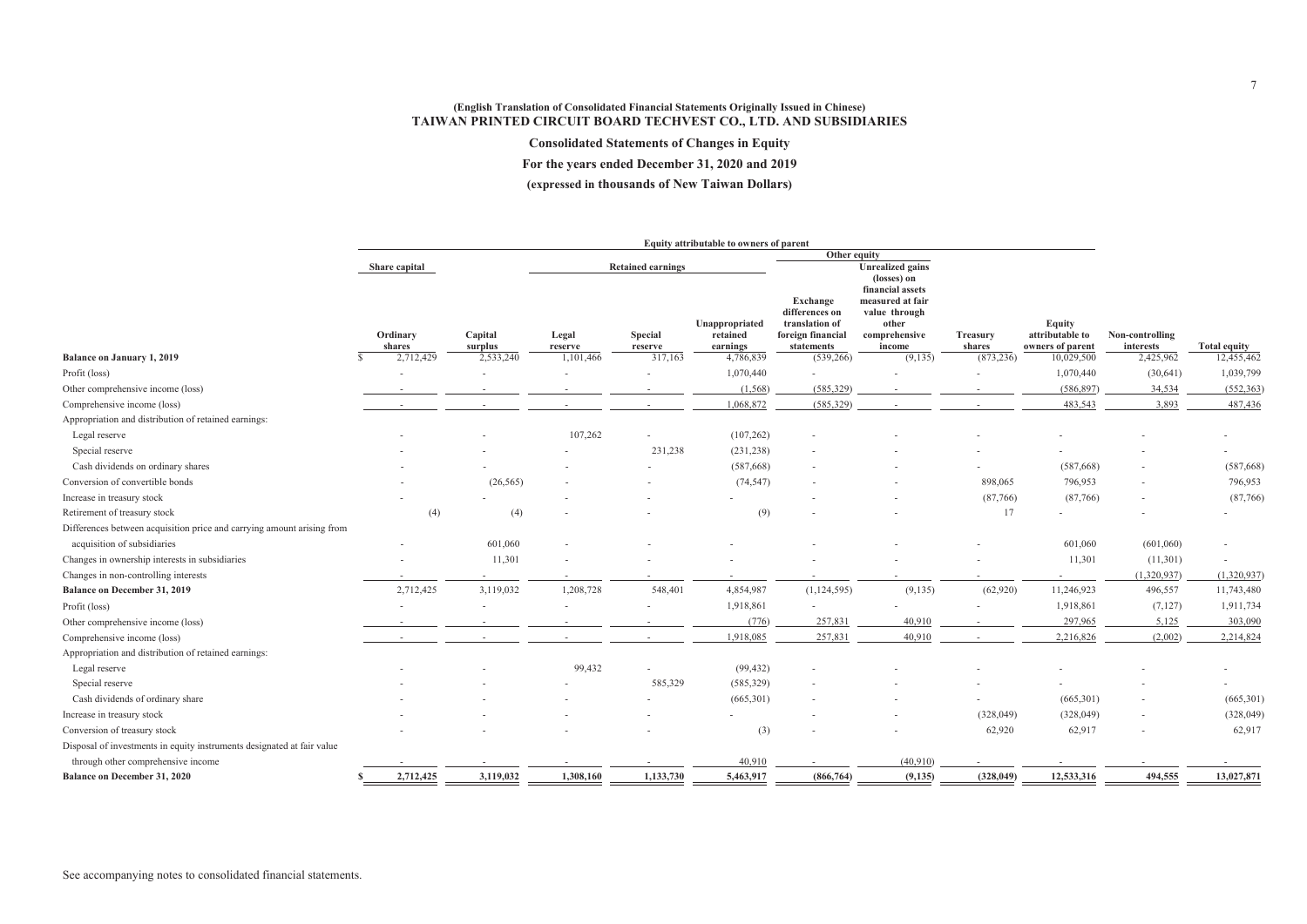#### **Consolidated Statements of Cash Flows**

#### **For the years ended December 31, 2020 and 2019**

#### **(expressed in thousands of New Taiwan Dollars)**

|                                                                                                                                                                                 |    | 2020                    | 2019                 |
|---------------------------------------------------------------------------------------------------------------------------------------------------------------------------------|----|-------------------------|----------------------|
| Cash flows from (used in) operating activities:                                                                                                                                 |    |                         |                      |
| Profit before tax                                                                                                                                                               | \$ | 2,825,985               | 1,472,390            |
| <b>Adjustments:</b>                                                                                                                                                             |    |                         |                      |
| Adjustments to reconcile profit (loss):                                                                                                                                         |    |                         |                      |
| Depreciation expense                                                                                                                                                            |    | 1,227,423               | 1,166,787            |
| Amortization expense                                                                                                                                                            |    | 4,314                   | 5,657                |
| Expected credit (gain) loss                                                                                                                                                     |    | (73, 011)               | 40,163               |
| Net gain on financial assets or liabilities at fair value through profit or loss                                                                                                |    | (50, 482)               | (14, 157)            |
| Interest expense                                                                                                                                                                |    | 126,398                 | 167,958              |
| Interest revenue                                                                                                                                                                |    | (140,511)               | (137, 305)           |
| Loss from disposal of property, plant and equipment                                                                                                                             |    | 12,183                  | 9,223                |
| Gain on disposal of non-current assets held for sale                                                                                                                            |    | (1, 147, 370)           |                      |
| Non-financial asset impairment returning benefits                                                                                                                               |    |                         | (21, 448)            |
| Others                                                                                                                                                                          |    | (208)                   | 1,216,878            |
| Total adjustments to reconcile profit                                                                                                                                           |    | (41, 264)               |                      |
| Changes in operating assets and liabilities:                                                                                                                                    |    | 14,173                  |                      |
| Financial assets at fair value through profit or loss, mandatorily measured at fair value<br>Notes and accounts receivable                                                      |    | (1,332,719)             | 18,260<br>338,993    |
| Other receivables                                                                                                                                                               |    |                         |                      |
| Inventories                                                                                                                                                                     |    | (85,505)                | 56,600               |
|                                                                                                                                                                                 |    | (155, 121)              | 84,131               |
| Other current assets                                                                                                                                                            |    | 182,990                 | 11,626               |
| Total changes in operating assets, net                                                                                                                                          |    | (1,376,182)             | 509,610              |
| Changes in operating liabilities, net:                                                                                                                                          |    |                         |                      |
| Financial liabilities held for trading                                                                                                                                          |    | (16)                    | (627, 303)           |
| Notes and accounts payables                                                                                                                                                     |    | 909,969                 |                      |
| Other payables<br>Current refund liabilities                                                                                                                                    |    | 146,062                 | (209, 799)           |
|                                                                                                                                                                                 |    | 58,177                  | (16,617)             |
| Other current liabilities                                                                                                                                                       |    | 15,259                  | (1,793)              |
| <b>Total adjustments</b>                                                                                                                                                        |    | (287, 995)              | 870,976<br>2,343,366 |
| Cash inflow generated from operations<br>Interest received                                                                                                                      |    | 2,537,990<br>165,940    |                      |
|                                                                                                                                                                                 |    |                         | 137,421              |
| Interest paid                                                                                                                                                                   |    | (168, 175)              | (171, 918)           |
| Income taxes paid                                                                                                                                                               |    | (466, 358)<br>2,069,397 | (473, 354)           |
| Net cash flows from operating activities                                                                                                                                        |    |                         | 1,835,515            |
| Cash flows from (used in) investing activities:                                                                                                                                 |    |                         |                      |
| Acquisition of financial assets at fair value through other comprehensive income<br>Proceeds from disposal of financial assets at fair value through other comprehensive income |    | (289, 952)              |                      |
| Proceeds from disposal of non-current assets held for sale                                                                                                                      |    | 330,862<br>1,197,079    |                      |
| Acquisition of property, plant and equipment                                                                                                                                    |    |                         |                      |
| Proceeds from disposal of property, plant and equipment                                                                                                                         |    | (834,059)               | (2,174,069)          |
| Acquisition of intangible assets                                                                                                                                                |    | 46,734                  | 411,247              |
| Other financial assets                                                                                                                                                          |    | (3,326)<br>(583, 522)   | (5,561)              |
| Other non-current assets                                                                                                                                                        |    |                         | (96)                 |
| Provisions                                                                                                                                                                      |    | (8, 841)                | (25, 942)            |
| Other current liabilities                                                                                                                                                       |    | (62,038)                | 453,642<br>597,050   |
|                                                                                                                                                                                 |    | (207, 063)              | (743, 729)           |
| Net cash flows used in investing activities                                                                                                                                     |    |                         |                      |
| Cash flows from (used in) financing activities:<br>Short term borrowings                                                                                                        |    | (387, 698)              | 316,471              |
|                                                                                                                                                                                 |    | 29,973                  |                      |
| Short-term notes and bills payable<br>Proceeds from long-term loans                                                                                                             |    | 2,700,000               | 3,400,000            |
|                                                                                                                                                                                 |    |                         | (1, 184, 628)        |
| Repayment of long-term loans<br>Repayment of lease liabilities                                                                                                                  |    | (1,782,061)             |                      |
| Other non-current liabilities                                                                                                                                                   |    | (33,701)                | (36, 492)            |
| Cash dividends paid                                                                                                                                                             |    | 3,067                   | 20,619               |
|                                                                                                                                                                                 |    | (665,301)               | (587, 668)           |
| Repurchase of treasury shares                                                                                                                                                   |    | (328, 049)              | (87,766)             |
| Treasury shares sold to employees                                                                                                                                               |    | 62,917                  |                      |
| Contribution by non-controlling interests                                                                                                                                       |    |                         | (1,320,937)          |
| Net cash flows from (used in) financing activities                                                                                                                              |    | (400, 853)              | 519,599              |
| Effect of exchange rate changes on cash and cash equivalents                                                                                                                    |    | 174,503                 | (380, 728)           |
| Net increase (decrease) in cash and cash equivalents                                                                                                                            |    | 1,635,984               | 1,230,657            |
| Cash and cash equivalents at beginning of period                                                                                                                                |    | 8,355,212               | 7,124,555            |
| Cash and cash equivalents at end of period                                                                                                                                      | S  | 9,991,196               | 8,355,212            |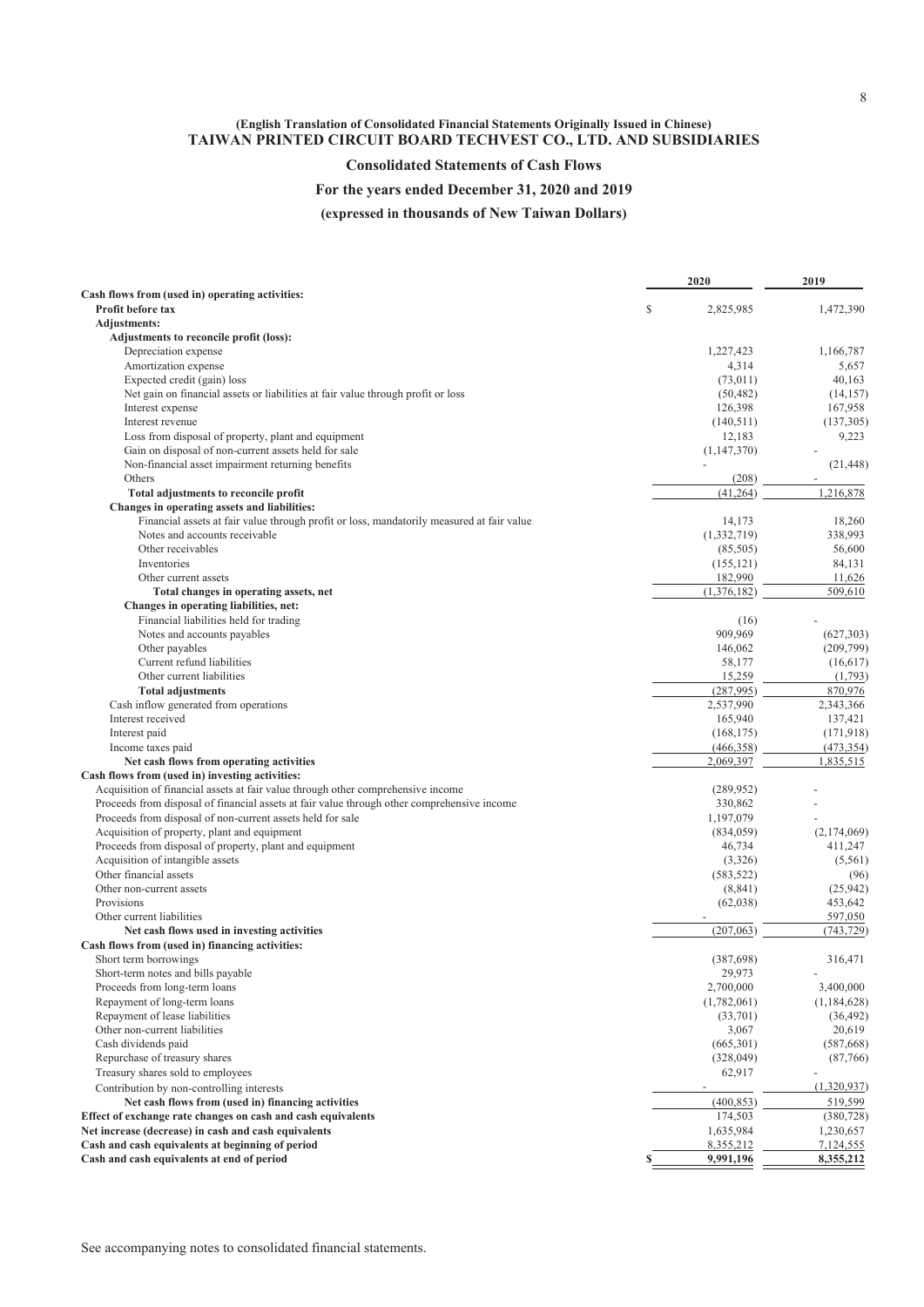### **Notes to the Consolidated Financial Statements**

### **For the years ended December 31, 2020 and 2019**

### **(expressed in thousands of New Taiwan Dollars, unless otherwise specified)**

### **(1) Company history**

TAIWAN PRINTED CIRCUIT BOARD TECHVEST CO., LTD. (the Company) was incorporated as a company limited by shares on April 21,1998 under the approval of the Ministry of Economic Affairs, ROC. The address of the Company's registered office is No. 12, Industrial 2 Rd., Pingzhen Dist., Taoyuan City. On December 25, 2009, the Company's shares were listed on the Taiwan Stock Exchange (TWSE). The Company and its subsidiaries (together referred to as the Group) are primarily involved in the business of producing and selling electronic components and printed circuit boards.

#### **(2) Approval date and procedures of the consolidated financial statements:**

These group consolidated financial statements were authorized for issue by the Board of Directors on March 16, 2021.

#### **(3) New standards, amendments and interpretations adopted:**

(a) The impact of the International Financial Reporting Standards ("IFRSs") endorsed by the Financial Supervisory Commission, R.O.C. ("FSC") which have already been adopted.

The details of impact on the Group's adoption of the new amendments beginning January 1, 2020 are as follows:

(i) Amendments to IFRS 16 "COVID-19-Related Rent Concessions"

As a practical expedient, a lessee may elect not to assess whether a rent concession that meets certain conditions is a lease modification, rather any changes in lease liability are recognized in profit or loss. The amendments have been endorsed by the Financial Supervisory Commission, R.O.C. ("FSC") in July 2020, earlier application from January 1, 2020 is permitted.

The Group has elected to apply the practical expedient for all rent concessions that meet the criteria beginning January 1, 2020, with early adoption. No adjustment was made upon the initial application of the amendments. The amounts recognized in profit or loss for the year ended December 31, 2020 was \$208 thousand. Refer to note (4)(l) for further accounting policy.

(ii) Other amendments

The following new amendments, effective January 1, 2020, do not have a significant impact on the Group's consolidated financial statements:

- Amendments to IFRS 3 "Definition of a Business"
- Amendments to IFRS 9, IAS39 and IFRS7 "Interest Rate Benchmark Reform"
- Amendments to IAS 1 and IAS 8 "Definition of Material"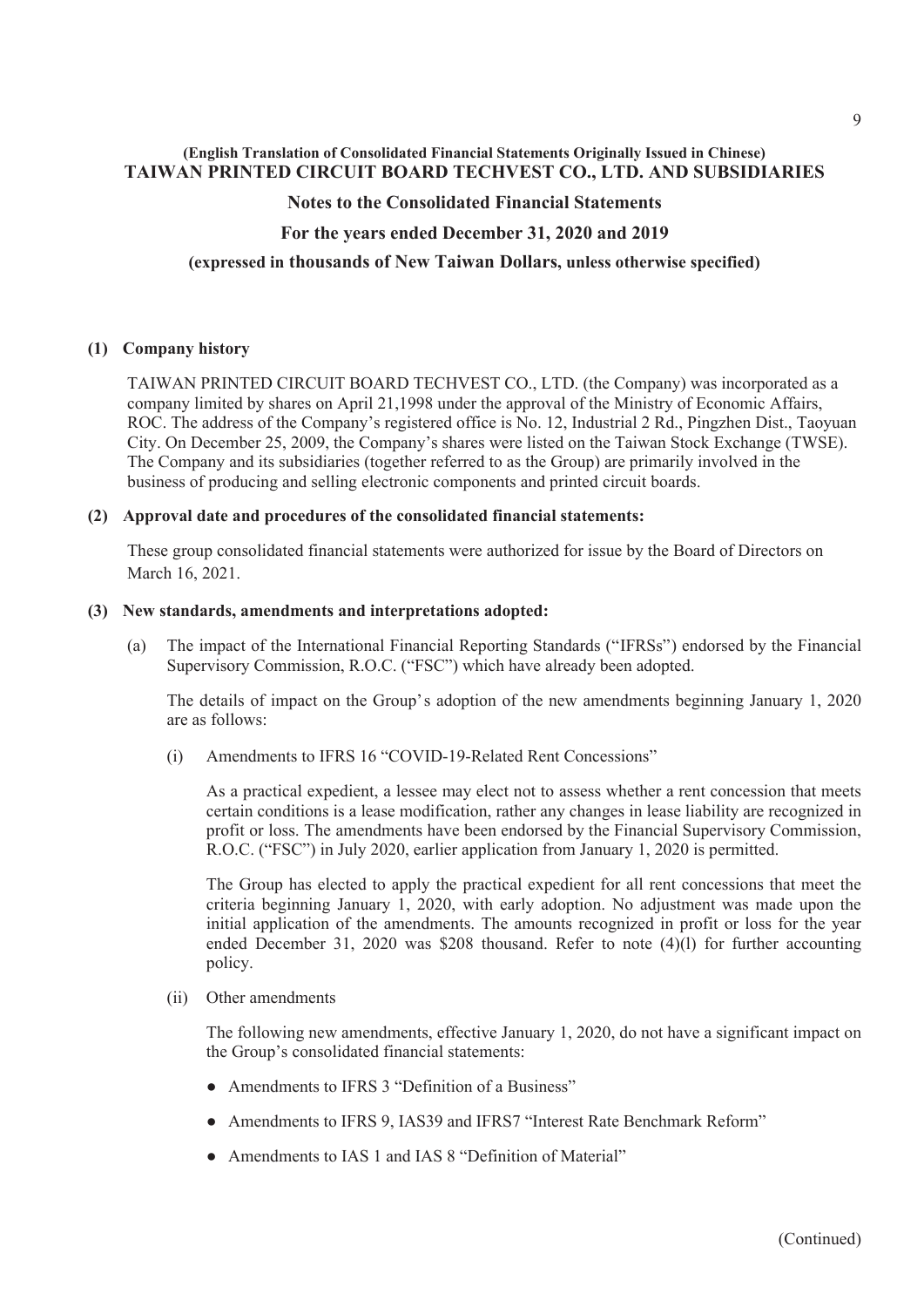(b) The impact of IFRS issued by the FSC but not yet effective

The Group assesses that the adoption of the following new amendments, effective for annual period beginning on January 1, 2021, would not have a significant impact on its consolidated financial statements.

- Amendments to IFRS 4 "Extension of the Temporary Exemption from Applying IFRS 9"
- Amendments to IFRS 9, IAS39, IFRS7, IFRS 4 and IFRS 16 "Interest Rate Benchmark Reform-Phase 2"
- (c) The impact of IFRS issued by IASB but not yet endorsed by the FSC

The Group does not expect the following new and amended standards, which have yet to be endorsed by the FSC, to have a significant impact on its consolidated financial statements.

- Amendments to IFRS 10 and IAS 28 "Sale or Contribution of Assets Between an Investor and Its Associate or Joint Venture"
- IFRS 17 " Insurance Contracts" and amendments to IFRS 17 " Insurance Contracts"
- Amendments to IAS 1 "Classification of Liabilities as Current or Non-current"
- Amendments to IAS 16 "Property, Plant and Equipment-Proceeds before Intended Use"
- Amendments to IAS 37 "Onerous Contracts Cost of Fulfilling a Contract"
- Annual Improvements to IFRS Standards 2018-2020
- Amendments to IFRS 3 "Reference to the Conceptual Framework"
- Amendments to IAS 1 "Disclosure of Accounting Policies"
- Amendments to IAS 8 "Definition of Accounting Estimates"

### **(4) Summary of significant accounting policies:**

The accompanying consolidated financial statements are the English translation of the Chinese version prepared and used in the Republic of China. If there is any conflict between, or any difference in the interpretation of, the English and Chinese language consolidated financial statements, the Chinese version shall prevail.

The significant accounting policies presented in the consolidated financial statements are summarized below. Except for those specifically indicated, the following accounting policies were applied consistently throughout the periods presented in the consolidated financial statements.

(a) Statement of compliance

These consolidated financial statements have been prepared in accordance with the Regulations Governing the Preparation of Financial Reports by Securities Issuers (hereinafter referred to as "the Regulations" ) and the International Financial Reporting Standards, International Accounting Standards, IFRIC Interpretations, and SIC Interpretations endorsed by the Financial Supervisory Commission, R.O.C.. (hereinafter referred to IFRS endorsed by the FSC).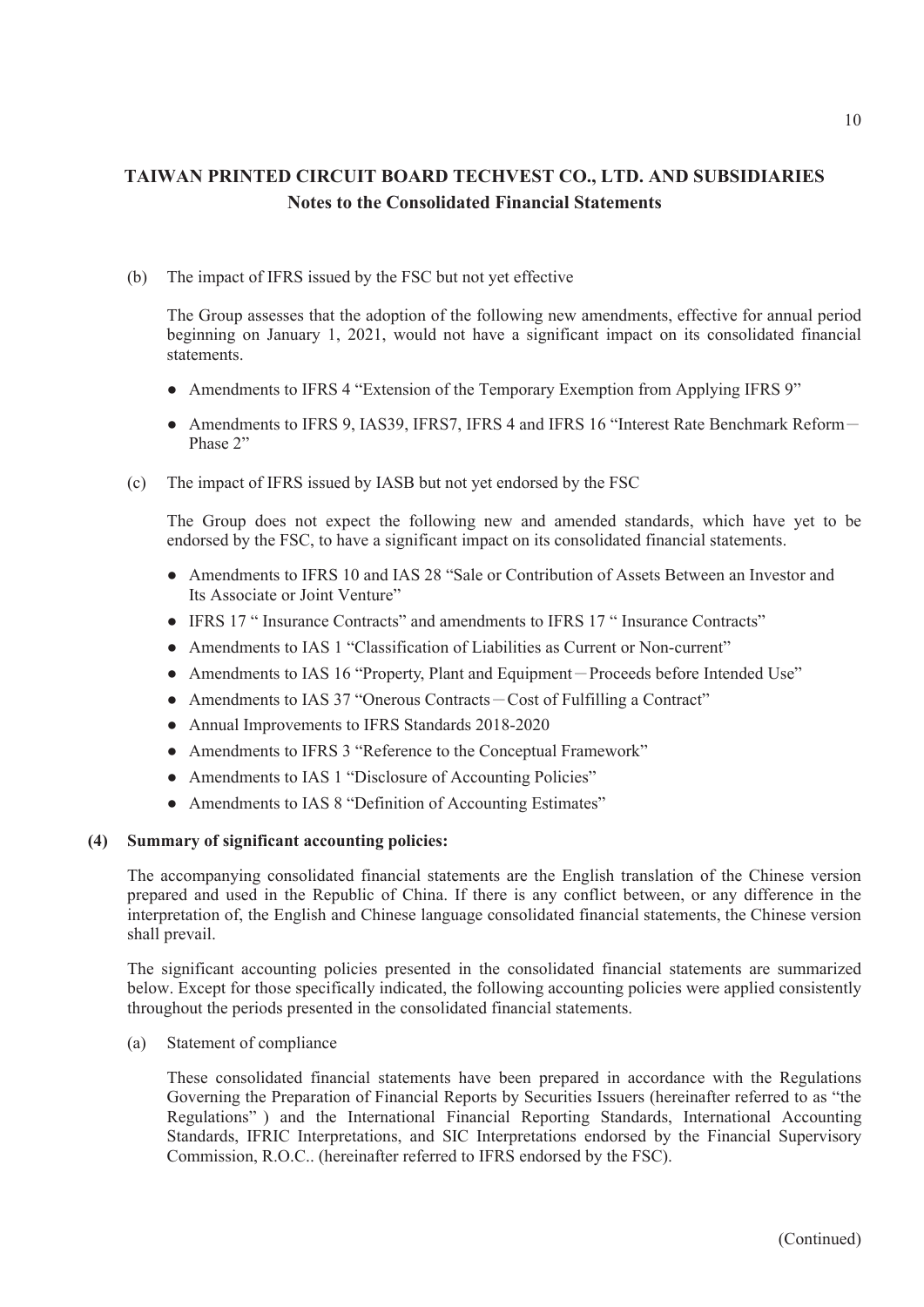### (b) Basis of preparation

(i) Basis of measurement

Except for the following significant accounts, the consolidated financial statements have been prepared on a historical cost basis.

- 1) Financial instruments at fair value through profit or loss are measured at fair value;
- 2) Financial assets at fair value through other comprehensive income are measured at fair value;
- 3) The defined benefit liabilities (assets) are measured fair value of the plan assets less the present value of the defined benefit obligation, limited as explained in Note (4)(r).
- (ii) Functional and presentation currency

The functional currency of each Group entity is determined based on the primary economic environment in which the entity operates. The consolidated financial statements are presented in New Taiwan Dollar (TWD), which is the Group' s functional currency. All financial information presented in TWD has been rounded to the nearest thousand.

- (c) Basis of consolidation
	- (i) Principles of preparation of the consolidated financial statements

The consolidated financial statements comprise the Company and subsidiaries. Subsidiaries are entities controlled by the Group. The Group 'controls' an entity when it is exposed to, or has rights to, variable returns from its involvement with the entity and has the ability to affect those returns through its power over the entity.

The financial statements of subsidiaries are included in the consolidated financial statements from the date on which control commences until the date on which control ceases. Intragroup balances and transactions, and any unrealized income and expenses arising from Intragroup transactions are eliminated in preparing the consolidated financial statements. The Group attributes the profit or loss and each component of other comprehensive income to the owners of the parent and to the non-controlling interests, even if this results in the non-controlling interests having a deficit balance.

The Group prepares consolidated financial statements using uniform accounting policies for like transactions and other events in similar circumstances.

Changes in the Group's ownership interest in a subsidiary that do not result in a loss of control are accounted for as equity transactions. Any difference between the amount by which the noncontrolling interests are adjusted and the fair value of the consideration paid or received will be recognized directly in equity, and the Group will attribute it to the owners of the parent.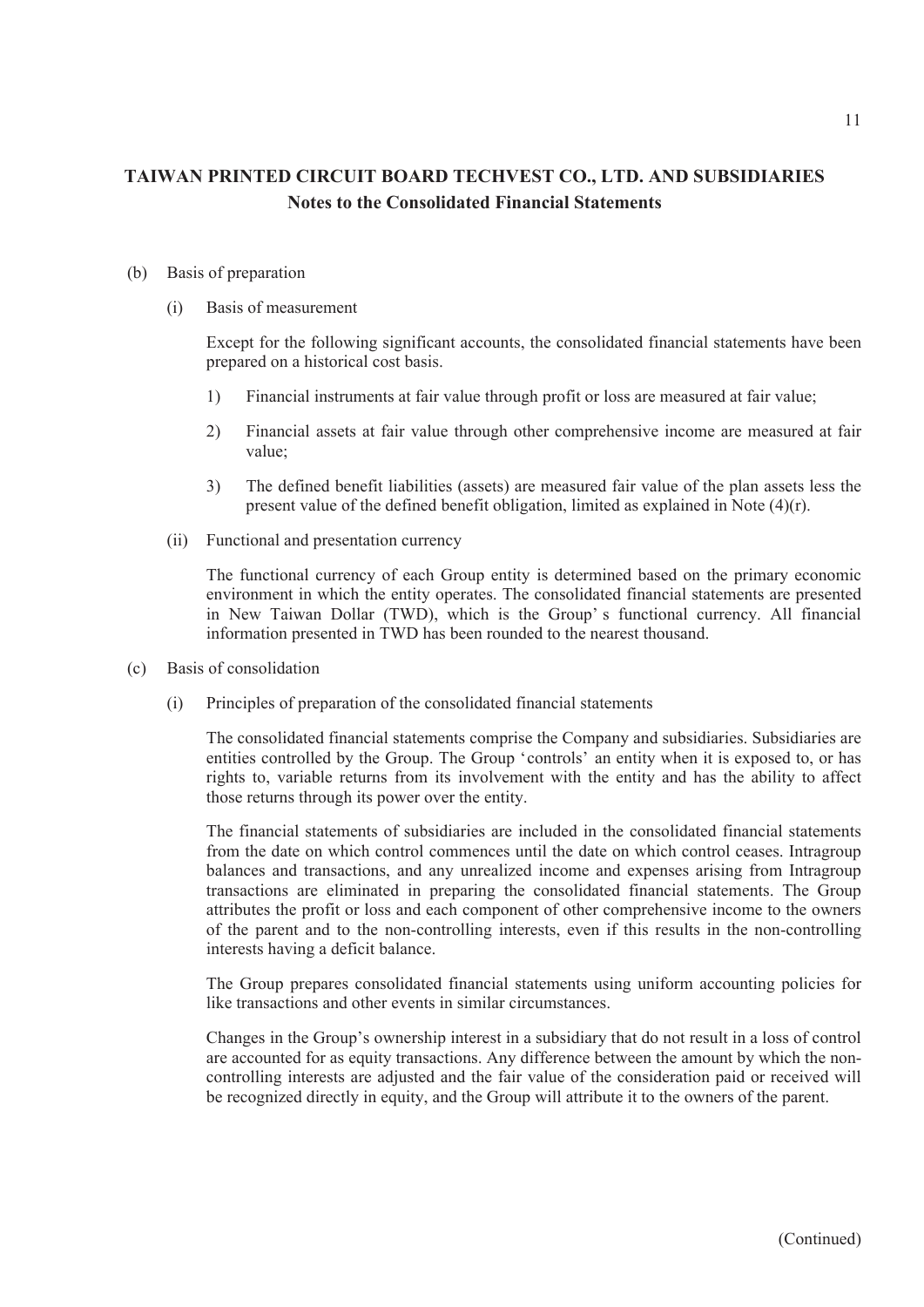|                                                                                                                                                            |                                                      |                                                          | Shareholding         |                      |  |  |
|------------------------------------------------------------------------------------------------------------------------------------------------------------|------------------------------------------------------|----------------------------------------------------------|----------------------|----------------------|--|--|
| Name of<br>investor                                                                                                                                        | Name of subsidiary                                   | Principal<br>activity                                    | December 31.<br>2020 | December 31,<br>2019 |  |  |
| The Company and Chi Yang<br>Investment Ltd.                                                                                                                | Chi Chau International Co., Ltd.                     | General investing                                        | 100 %                | 100 %                |  |  |
| The Company and T-Flex<br>Techvest PCB Co., Ltd.                                                                                                           | Chi Chen Investment Co., Ltd.                        | General investing                                        | 89 %                 | 89 %                 |  |  |
| The Company                                                                                                                                                | Chi Yang Investment Ltd.                             | General investing                                        | 100 %                | $100\%$              |  |  |
| The Company                                                                                                                                                | Brilliant Star Holdings Ltd.                         | General investing                                        | 97 %                 | 97 %                 |  |  |
| The Company                                                                                                                                                | Sinact (Hong Kong) International<br>Company Limited  | General investing                                        | 100 %                | 100 %                |  |  |
| The Company                                                                                                                                                | TPT International Co., Ltd.                          | General investing and<br>International trade<br>business | 100 %                | 100 %                |  |  |
| The Company                                                                                                                                                | T-Flex Techvest PCB Co., Ltd.                        | Manufacturing, selling<br>of Circuit board               | 44 %                 | 44 %                 |  |  |
| The Company and T-Flex<br>Techvest PCB Co., Ltd.                                                                                                           | tgt Techvest Co., Ltd.                               | Manufacturing, selling<br>of Circuit board               | 44 %                 | 44 %                 |  |  |
| The Company                                                                                                                                                | T-Mac Techvest PCB Co., Ltd.                         | General investing and<br>Selling of Circuit<br>board     | $100\%$              | $100 \%$             |  |  |
| Chi Chau International Co.,<br>Ltd.                                                                                                                        | Chi Yao Ltd.                                         | General investing and<br>International trade<br>business | $100\%$              | 100 %                |  |  |
| Chi Yao Ltd.                                                                                                                                               | Chi Chau Printed Circuit Board<br>(Suzhou) Co., Ltd. | Manufacturing, selling<br>of Circuit board               | $100\%$              | $100\%$              |  |  |
| T-Mac Techvest PCB Co., Ltd. Chang Tai International Ltd.                                                                                                  |                                                      | General investing                                        | 100 %                | 100 %                |  |  |
| Chang Tai International Ltd.                                                                                                                               | Yang An International (Samoa) Co.,<br>Ltd.           | General investing                                        | 100 %                | $100\%$              |  |  |
| Yang An International<br>(Samoa) Co., Ltd.                                                                                                                 | T-Mac Techvest (Wuxi) PCB Co.,<br>Ltd.               | Manufacturing, selling<br>of Circuit board               | 100 %                | 100 %                |  |  |
| Brilliant Star Holdings Ltd.                                                                                                                               | CATAC Electronic (Zhongsan) Co.,<br>Ltd.             | Manufacturing, selling<br>of Circuit board               | 100 %                | 100 %                |  |  |
| Chi Chen Investment Co.,<br>Ltd., Chi Chau Printed Circuit (Suining) Co., Ltd.<br>Board (Suzhou) Co., Ltd. and<br>CATAC Electronic<br>(Zhongsan) Co., Ltd. | Chi Chau Printed Circuit Board                       | Manufacturing, selling<br>of Circuit board               | 100 %                | 100 %                |  |  |
| Sinact (Hong Kong)<br><b>International Company</b><br>Limited.                                                                                             | Sinact Electronics Co., Ltd.                         | Manufacturing, selling<br>of Circuit board               | 100 %                | 100 %                |  |  |
| TPT International Co., Ltd.                                                                                                                                | Sin Siang (Xiamen) Technology Co.,<br>Ltd.           | Selling of Circuit<br>board                              | 100 %                | 100 %                |  |  |
| The Company, T-Mac<br>Techvest PCB Co., Ltd. and<br>Chi Yang Investment Ltd.                                                                               | Chi Chau (Thailand) Co., Ltd.                        | Manufacturing, selling<br>of Circuit board               | 100 %                | 100 %                |  |  |

### (ii) List of subsidiaries in the consolidated financial statements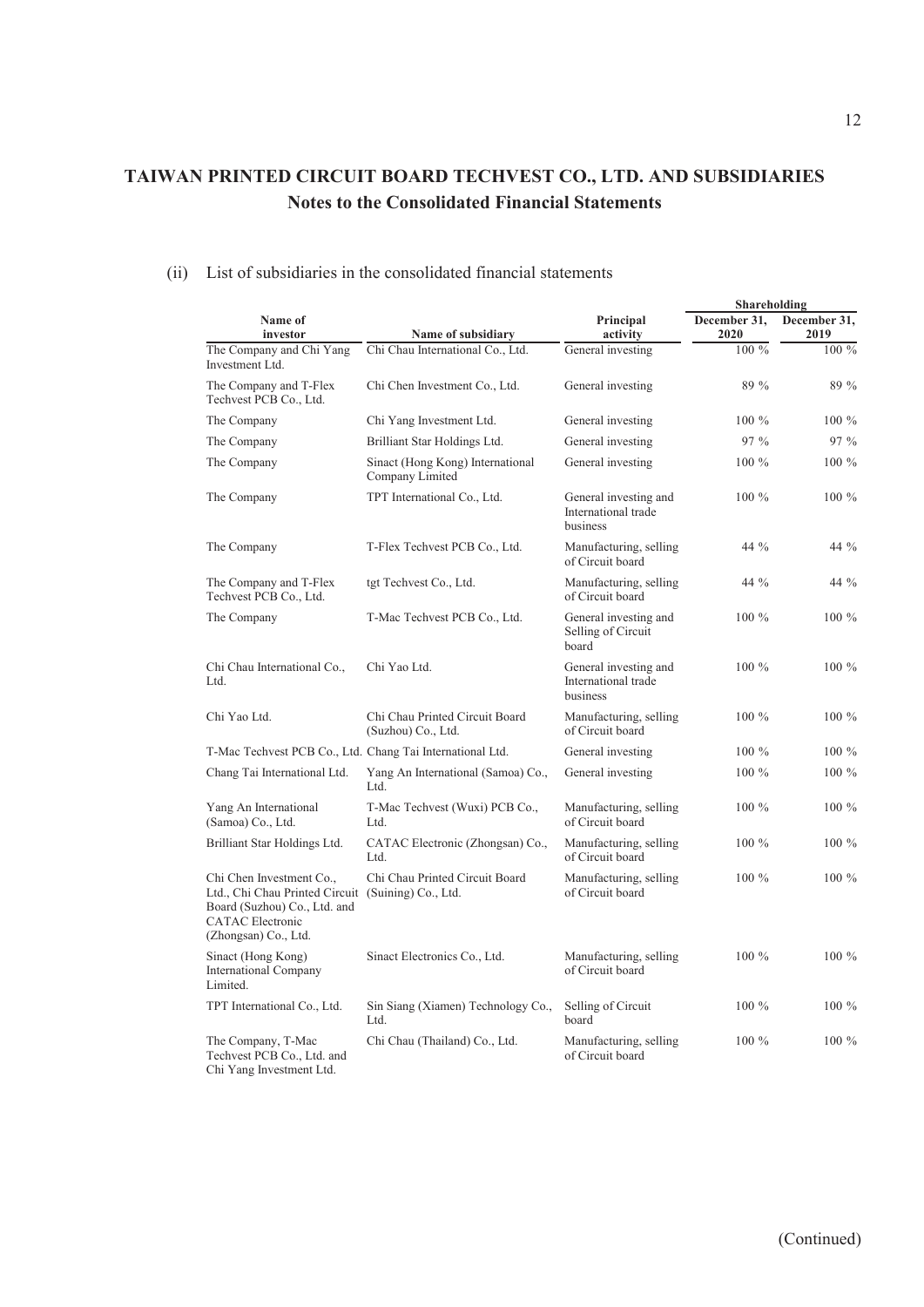A resolution was approved during the shareholders' meeting of the Company and T-Mac Techvest PCB Co., Ltd. (T-Mac) held on January 25, 2019 for a share swap, wherein the Company will acquire the entire shares of T-Mac by cash, with the consolidated base date set on March 29, 2019. The above transaction will result in the Group' s shares in T-Mac to increase from 51% to 100%. For the acquisition of non-controlling interests, please refer to Note  $(6)(v)$ .

In July 2019, the Company、T-Mac Techvest PCB Co.,Ltd. and Chi Yang Investment Ltd. invested in Chi Chau (Thailand) Co., Ltd. at the amounts of THB 37,125 thousand, THB 250 thousand and THB 125 thousand, respectively.

In order to simplify investment structure, the Group struck off Huo Tai International, Ltd. and has remitted funds back to Chang Tai International Ltd. in November 2019.

Although the Group did not own more than 50% of T-Flex Techvest PCB Co., Ltd.' s ownership interests, however the Group get majority of its board of directors. It was considered to have full control over its finance, operation and human resource, so it is incorporated into the consolidated financial report.

The Group conducted capital structures for both of its subsidiaries, Chi Chau Printed Circuit Board (Suzhou) Co., Ltd. and Chi Yao., Ltd., in July 2020, resulting in the shares amounting to USD 55,000 thousand and USD50,400 thousand to be returned to Chi Yao., Ltd. and the Company, with the relevant registration procedures having been completed in February and March 2021, respectively.

- (iii) Subsidiaries excluded from the consolidated financial statements: None.
- (d) Foreign Currency
	- (i) Foreign currency transactions

Transactions in foreign currencies are translated into the respective functional currencies of Group entities at the exchange rates at the dates of the transactions. At the end of each subsequent reporting period, monetary items denominated in foreign currencies are translated into the functional currencies using the exchange rate at that date. Non-monetary items denominated in foreign currencies that are measured at fair value are translated into the functional currencies using the exchange rate at the date that the fair value was determined. Non-monetary items denominated in foreign currencies that are measured based on historical cost are translated using the exchange rate at the date of the transaction.

Exchange differences are generally recognized in profit or loss, except for the difference relating to investments in equity securities designated as at fair value through other comprehensive income, which are recognized in other comprehensive income.

(ii) Foreign operations

The assets and liabilities of foreign operations, including goodwill and fair value adjustments arising on acquisition, are translated into the presentation currency at the exchange rates at the reporting date. The income and expenses of foreign operations are translated into the presentation currency at the average rate. Exchange differences are recognized in other comprehensive income.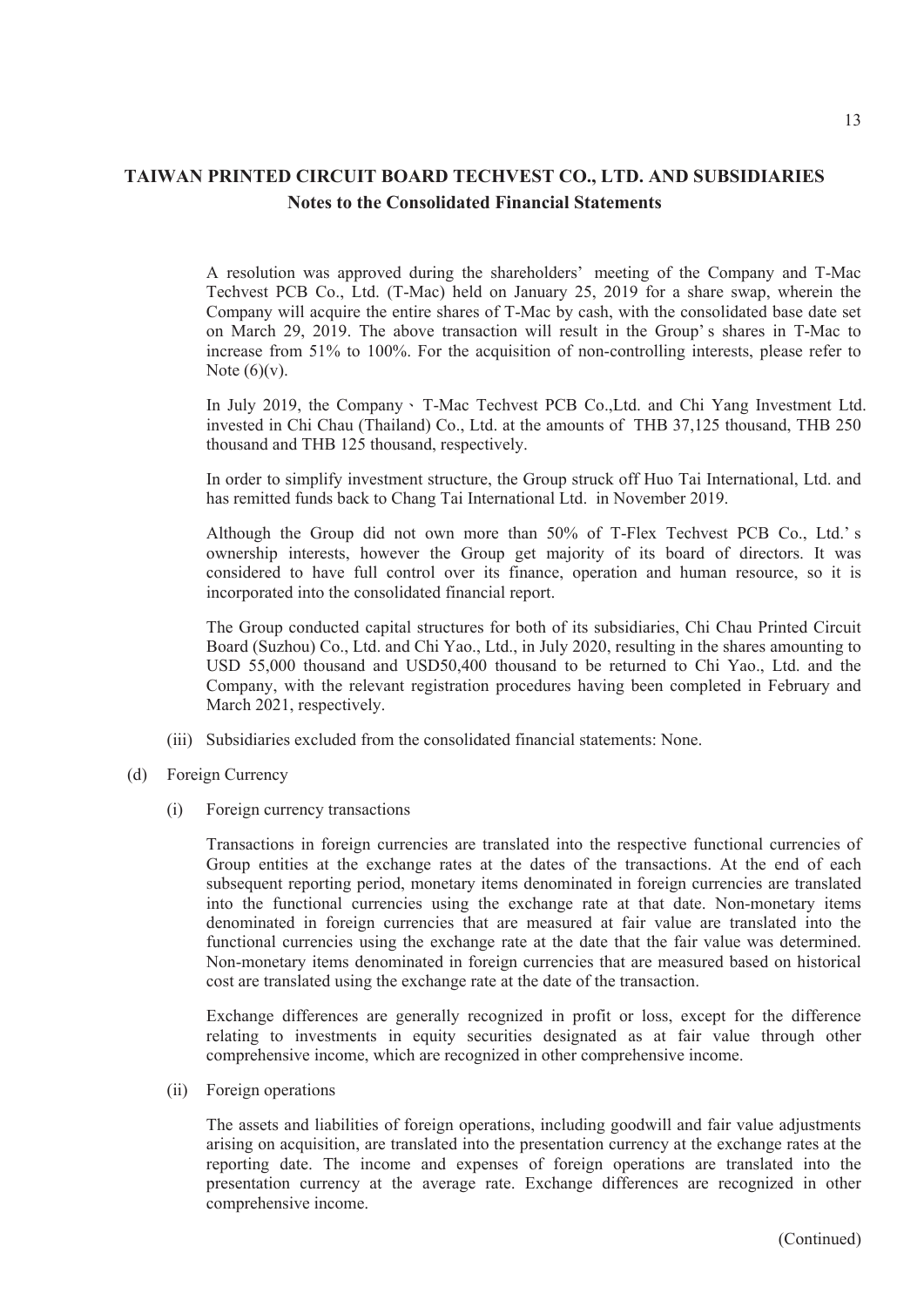When a foreign operation is disposed of such that control, significant influence, or joint control is lost, the cumulative amount in the translation reserve related to that foreign operation is reclassified to profit or loss as part of the gain or loss on disposal. When the Group disposes of only part of its interest in a subsidiary that includes a foreign operation while retaining control, the relevant proportion of the cumulative amount is reattributed to non-controlling interests. When the Group disposes of only part of its investment in an associate or joint venture that includes a foreign operation while retaining significant influence or joint control, the relevant proportion of the cumulative amount is reclassified to profit or loss.

When the settlement of a monetary item receivable from or payable to a foreign operation is neither planned nor likely in the foreseeable future, Exchange differences arising from such items are considered to form part of a net investment in the foreign operation and are recognized in other comprehensive income.

(e) Classification of current and non-current assets and liabilities

An asset is classified as current under one of the following criteria, and all other assets are classified as non-current:

- (i) It is expected to be realized, or intended to be sold or consumed, in the normal operating cycle;
- (ii) It is held primarily for the purpose of trading;
- (iii) It is expected to be realized within twelve months after the reporting period; or
- (iv) The asset is cash or a cash equivalent (as defined in IAS 7) unless the asset is restricted from being exchanged or used to settle a liability for at least twelve months after the reporting period.

A liability is classified as current under one of the following criteria, and all other liabilities are classified as noncurrent. An entity shall classify a liability as current when:

An entity shall classify a liability as current when:

- (i) It is expected to be settled in the normal operating cycle;
- (ii) It is held primarily for the purpose of trading;
- (iii) It is due to be settled within twelve months after the reporting period; or
- (iv) The Group does not have an unconditional right to defer settlement of the liability for at least twelve months after the reporting period. Terms of a liability that could, at the option of the counterparty, result in its settlement by issuing equity instruments do not affect its classification.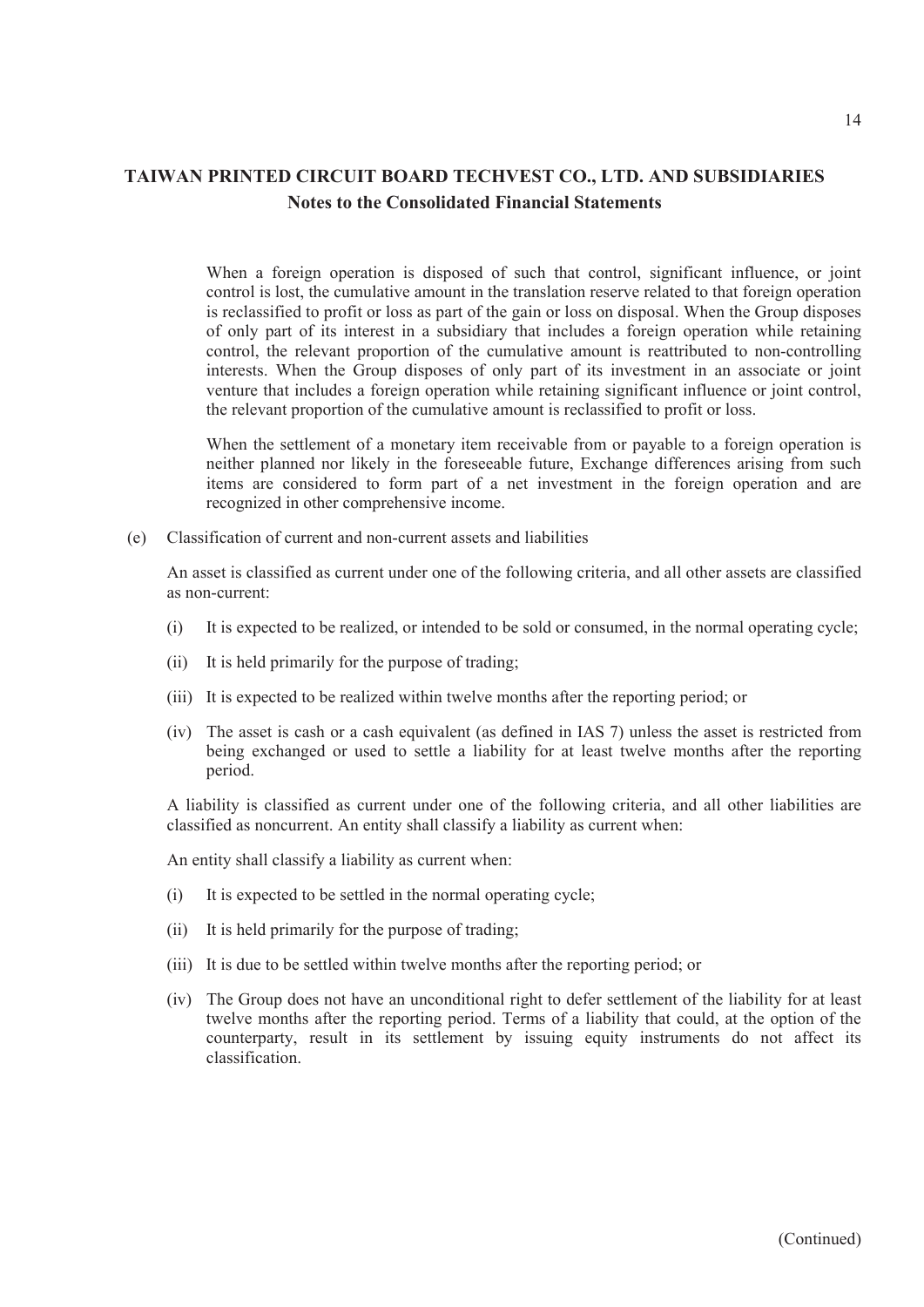#### (f) Cash and cash equivalents

Cash comprises cash on hand and demand deposits. Cash equivalents are short term, highly liquid investments that are readily convertible to known amounts of cash and are subject to an insignificant risk of changes in value. Time deposits which meet the above definition and are held for the purpose of meeting short term cash commitments rather than for investment or other purposes should be recognized as cash equivalents.

(g) Financial instruments

Accounts receivable are initially recognized when they are originated. All other financial assets and financial liabilities are initially recognized when the Group becomes a party to the contractual provisions of the instrument. A financial asset or financial liability is initially measured at fair value plus, for an item not at fair value through profit or loss (FVTPL), transaction costs that are directly attributable to its acquisition or issue.

(i) Financial assets

All regular way purchases or sales of financial assets are recognized and derecognized on a trade date basis.

On initial recognition, a financial asset is classified as measured at: amortized cost; Fair value through other comprehensive income (FVOCI) – equity investment; or FVTPL.

Financial assets are not reclassified subsequent to their initial recognition unless the Group changes its business model for managing financial assets, in which case all affected financial assets are reclassified on the first day of the first reporting period following the change in the business model.

1) Financial assets measured at amortized cost

A financial asset is measured at amortized cost if it meets both of the following conditions and is not designated as at FVTPL:

- ‧ It is held within a business model whose objective is to hold assets to collect contractual cash flows; and
- ‧ Its contractual terms give rise on specified dates to cash flows that are solely payments of principal and interest on the principal amount outstanding.

These assets are subsequently measured at amortized cost, which is the amount at which the financial asset is measured at initial recognition, plus/minus, the cumulative amortization using the effective interest method, adjusted for any loss allowance. Interest income, foreign exchange gains and losses, as well as impairment, are recognized in profit or loss. Any gain or loss on derecognition is recognized in profit or loss.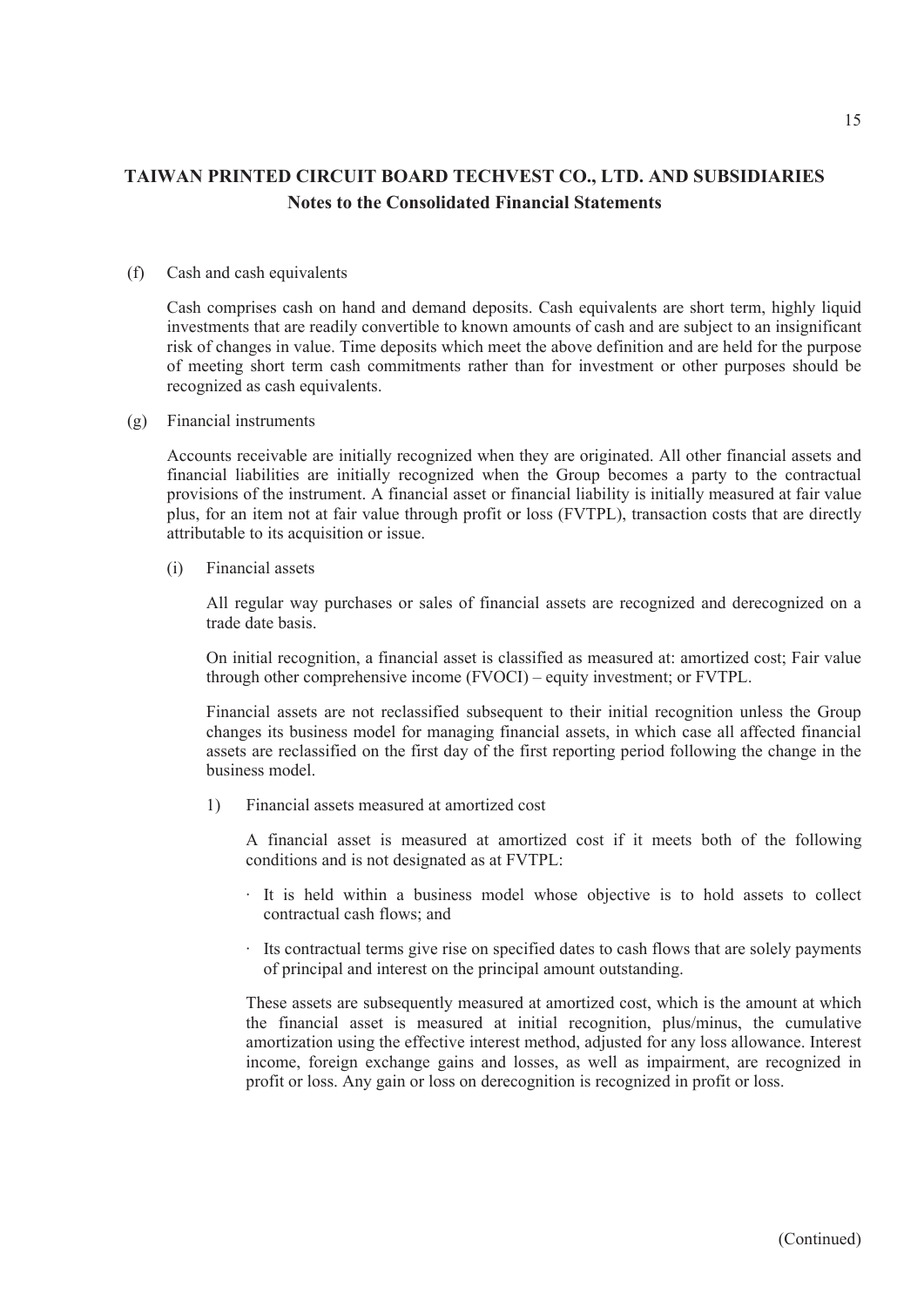2) Fair value through other comprehensive income (FVOCI)

A debt investment is measured at FVOCI if it meets both of the following conditions and is not designated as at FVTPL:

- ‧ It is held within a business model whose objective is achieved by both collecting contractual cash flows and selling financial assets; and
- Its contractual terms give rise on specified dates to cash flows that are solely payments of principal and interest on the principal amount outstanding.

On initial recognition of an equity investment that is not held for trading, the Group may irrevocably elect to present subsequent changes in the investment's fair value in other comprehensive income. This election is made on an instrument-by-instrument basis.

Dividend income is recognized in profit or loss on the date on which the Group's right to receive payment is established.

3) Fair value through profit or loss (FVTPL)

All financial assets not classified as amortized cost or FVOCI described as above are measured at FVTPL, including derivative financial assets. On initial recognition, the Group may irrevocably designate a financial asset, which meets the requirements to be measured at amortized cost or at FVOCI, as at FVTPL if doing so eliminates or significantly reduces an accounting mismatch that would otherwise arise.

These assets are subsequently measured at fair value. Net gains and losses, including any interest or dividend income, are recognized in profit or loss.

4) Impairment of financial assets

The Group recognizes loss allowances for expected credit losses (ECL) on financial assets measured at amortized cost (including cash and cash equivalents, amortized cost, notes and accounts receivable, other receivables, guarantee deposit paid and other financial assets), debt investments measured at FVOCI, and contract assets.

The Group measures loss allowances at an amount equal to lifetime expected credit loss (ECL), except for the following which are measured as 12-month ECL:

- ‧ Debt securities that are determined to have low credit risk at the reporting date; and
- ‧ Other debt securities and bank balances for which credit risk (i.e. the risk of default occurring over the expected life of the financial instrument) has not increased significantly since initial recognition.

Loss allowance for accounts receivable and contract assets are always measured at an amount equal to lifetime ECL.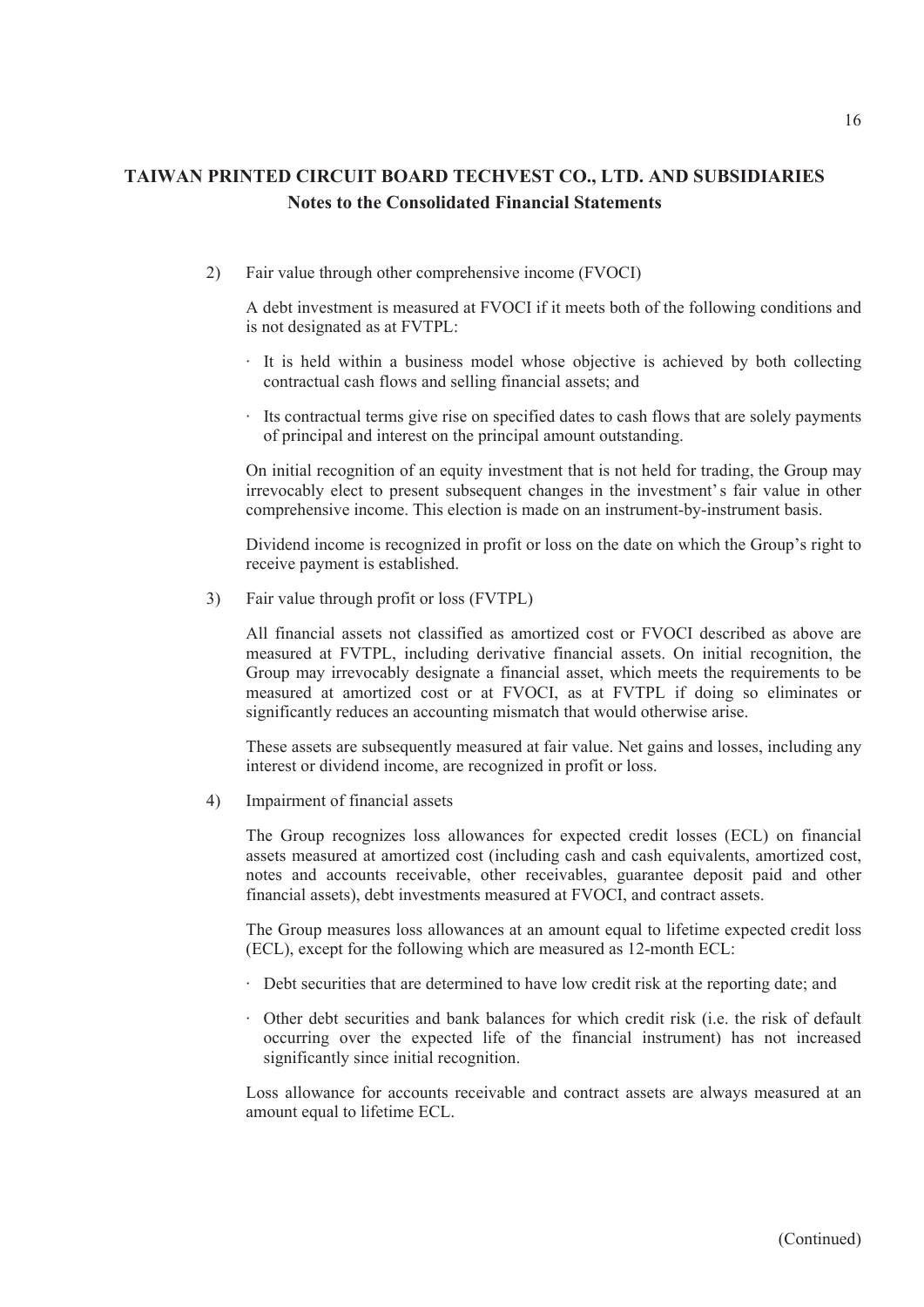When determining whether the credit risk of a financial asset has increased significantly since initial recognition and when estimating ECL, the Group considers reasonable and supportable information that is relevant and available without undue cost or effort. This includes both quantitative and qualitative information and analysis based on the Group's historical experience and informed credit assessment as well as forward-looking information.

Lifetime ECL are the ECL that result from all possible default events over the expected life of a financial instrument.

12-month ECL are the portion of ECL that result from default events that are possible within the 12 months after the reporting date (or a shorter period if the expected life of the instrument is less than 12 months).

The maximum period considered when estimating ECL is the maximum contractual period over which the Group is exposed to credit risk.

ECL are a probability-weighted estimate of credit losses. Credit losses are measured as the present value of all cash shortfalls (i.e the difference between the cash flows due to the Group in accordance with the contract and the cash flows that the Group expects to receive). ECL are discounted at the effective interest rate of the financial asset.

At each reporting date, the Group assesses whether financial assets carried at amortized cost and debt securities at FVOCI are credit-impaired. A financial asset is ' creditimpaired' when one or more events that have a detrimental impact on the estimated future cash flows of the financial asset have occurred. Evidence that a financial asset is credit-impaired includes the following observable data:

- ‧ Significant financial difficulty of the borrower or issuer;
- ‧ A breach of contract such as a default or being more than 90 days past due;
- ‧ The lender of the borrower, for economic or contractual reasons relating to the borrower's financial difficulty, having granted to the borrower a concession that the lender would not otherwise consider;
- ‧ It is probable that the borrower will enter bankruptcy or other financial reorganization; or
- ‧ The disappearance of an active market for a security because of financial difficulties.

Loss allowances for financial assets measured at amortized cost are deducted from the gross carrying amount of the assets. For debt securities at FVOCI, the loss allowance is charge to profit or loss and is recognized in other comprehensive income in stead of reducing the carrying amount of the asset.

The gross carrying amount of a financial asset is written off when the Group has no reasonable expectations of recovering a financial asset in its entirety or a portion thereof. The Group individually makes an assessment with respect to the timing and amount of write-off based on whether there is a reasonable expectation of recovery. The Group expects no significant recovery from the amount written off. However, financial assets that are written off could still be subject to enforcement activities in order to comply with the Group's procedures for recovery of amounts due.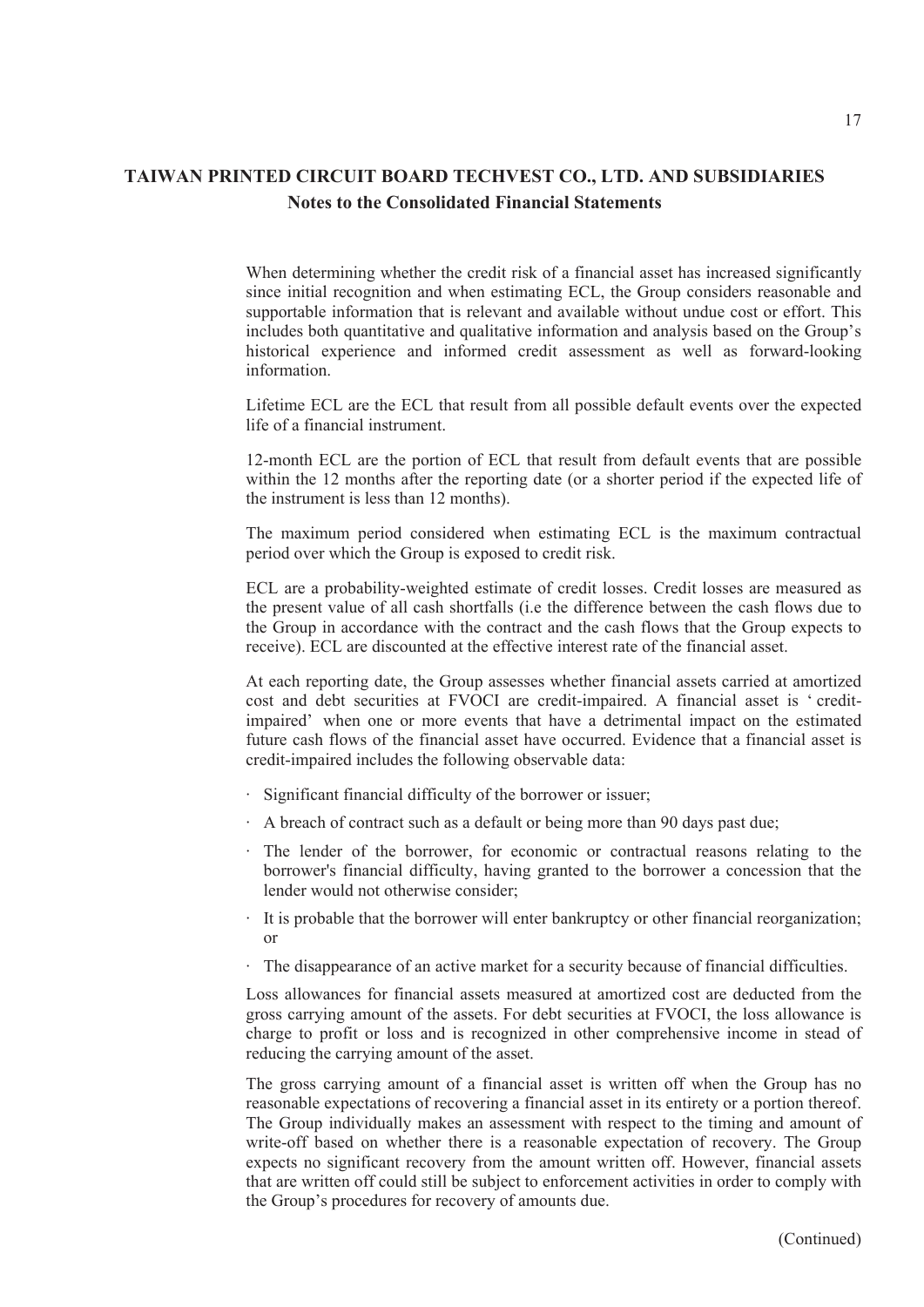5) Derecognition of financial assets

The Group derecognizes a financial asset when the contractual rights to the cash flows from the financial asset expire, or it transfers the rights to receive the contractual cash flows in a transaction in which substantially all of the risks and rewards of ownership of the financial asset are transferred or in which the Group neither transfers nor retains substantially all of the risks and rewards of ownership and it does not retain control of the financial asset.

The Group enters into transactions whereby it transfers assets recognized in its statement of balance sheet, but retains either all or substantially all of the risks and rewards of the transferred assets. In these cases, the transferred assets are not derecognized.

- (ii) Financial liabilities and equity instruments
	- 1) Classification of debt or equity

Debt and equity instruments issued by the Group are classified as financial liabilities or equity in accordance with the substance of the contractual arrangements and the definitions of a financial liability and an equity instrument.

2) Equity instrument

An equity instrument is any contract that evidences residual interest in the assets of an entity after deducting all of its liabilities. Equity instruments issued are recognized as the amount of consideration received, less the direct cost of issuing.

3) Treasury shares

When shares recognized as equity are repurchased, the amount of the consideration paid, which includes directly attributable costs, is recognized as a deduction from equity. Repurchased shares are classified as treasury shares. When treasury shares are sold or reissued subsequently, the amount received is recognized as an increase in equity, and the resulting surplus or deficit on the transaction is recognized in capital surplus or retained earnings (if the capital surplus is not sufficient to be written down).

4) Financial liabilities

Financial liabilities are classified as measured at amortized cost or FVTPL. A financial liability is classified as at FVTPL if it is classified as held-for-trading, it is a derivative or it is designated as such on initial recognition. Financial liabilities at FVTPL are measured at fair value and net gains and losses, including any interest expense, are recognized in profit or loss.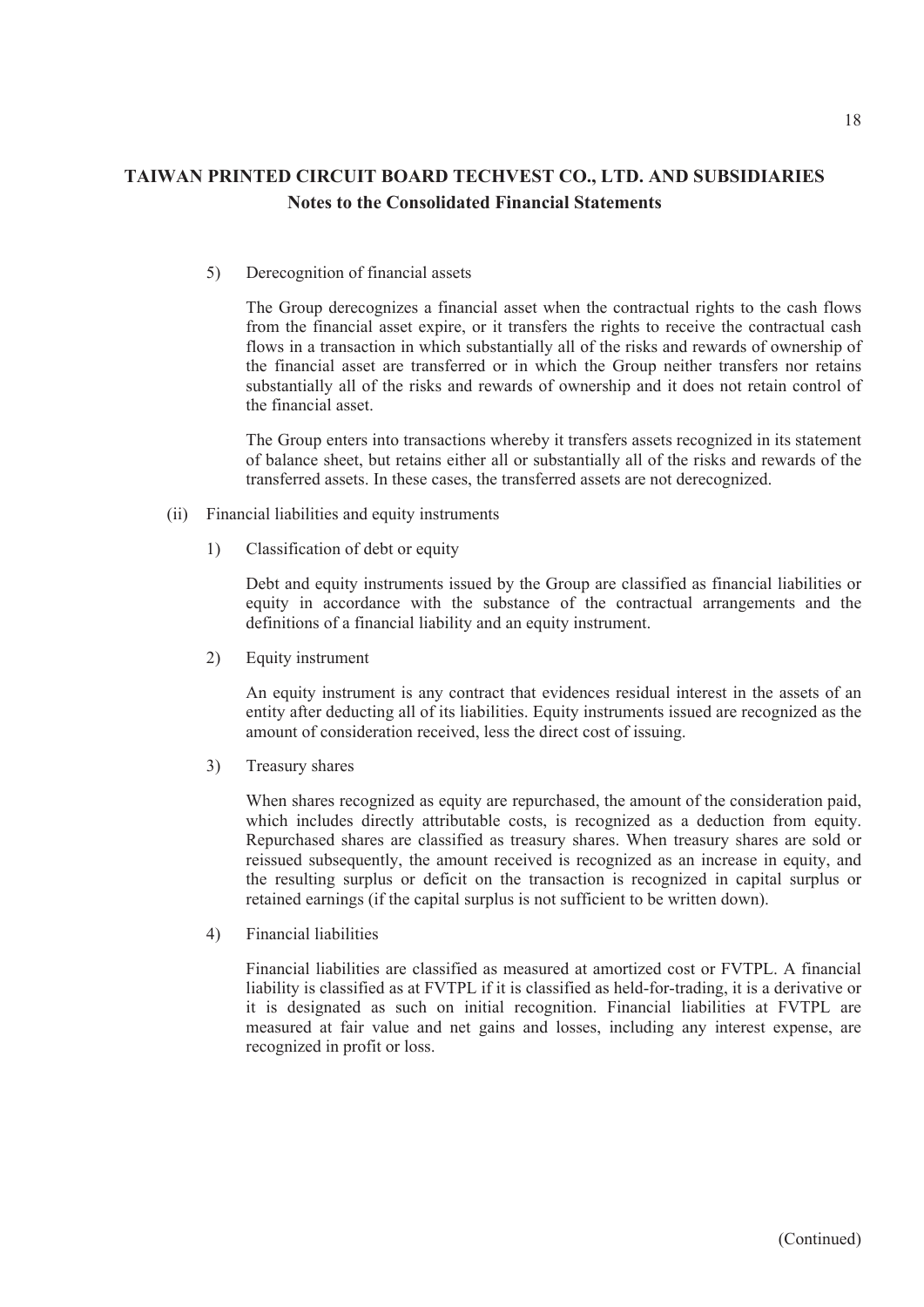Other financial liabilities are subsequently measured at amortized cost using the effective interest method. Interest expense and foreign exchange gains and losses are recognized in profit or loss. Any gain or loss on derecognition is also recognized in profit or loss.

5) Derecognition of financial liabilities

The Group derecognizes a financial liability when its contractual obligations are discharged or cancelled, or expire. The Group also derecognizes a financial liability when its terms are modified and the cash flows of the modified liability are substantially different, in which case a new financial liability based on the modified terms is recognized at fair value.

On derecognition of a financial liability, the difference between the carrying amount of a financial liability extinguished and the consideration paid (including any non-cash assets transferred or liabilities assumed) is recognized in profit or loss.

6) Offsetting of financial assets and liabilities

Financial assets and financial liabilities are offset and the net amount presented in the statement of balance sheet when, and only when, the Group currently has a legally enforceable right to set off the amounts and it intends either to settle them on a net basis or to realize the asset and settle the liability simultaneously.

(iii) Derivative financial instruments and hedge accounting

The Group holds derivative financial instruments to hedge its foreign currency and interest rate exposures. Embedded derivatives are separated from the host contract and accounted for separately if the host contract is not a financial asset and certain criteria are met.

Derivatives are initially measured at fair value. Subsequent to initial recognition, derivatives are measured at fair value, and changes therein are generally recognized in profit or loss.

(h) Inventories

Inventories are measured at the lower of cost and net realizable value. The cost of inventories is calculated using the weighted average method, and includes expenditure incurred in acquiring the inventories, production or conversion costs, and other costs incurred in bringing them to their present location and condition. In the case of manufactured inventories and work in progress, cost includes an appropriate share of production overheads based on normal operating capacity.

Net realizable value is the estimated selling price in the ordinary course of business, less the estimated costs of completion and selling expenses.

(i) Non-current assets held for sale & Discontinued operations

Non-current assets or disposal groups comprising assets and liabilities that are highly probable to be recovered primarily through sale rather than through continuing use, are reclassified as held for sale to owners. Immediately before classification as held for sale to owners, the assets, or components of a disposal group, are remeasured in accordance with the Group's accounting policies. Thereafter, generally, the assets or disposal groups are measured at the lower of their carrying amount and fair value less costs to sell.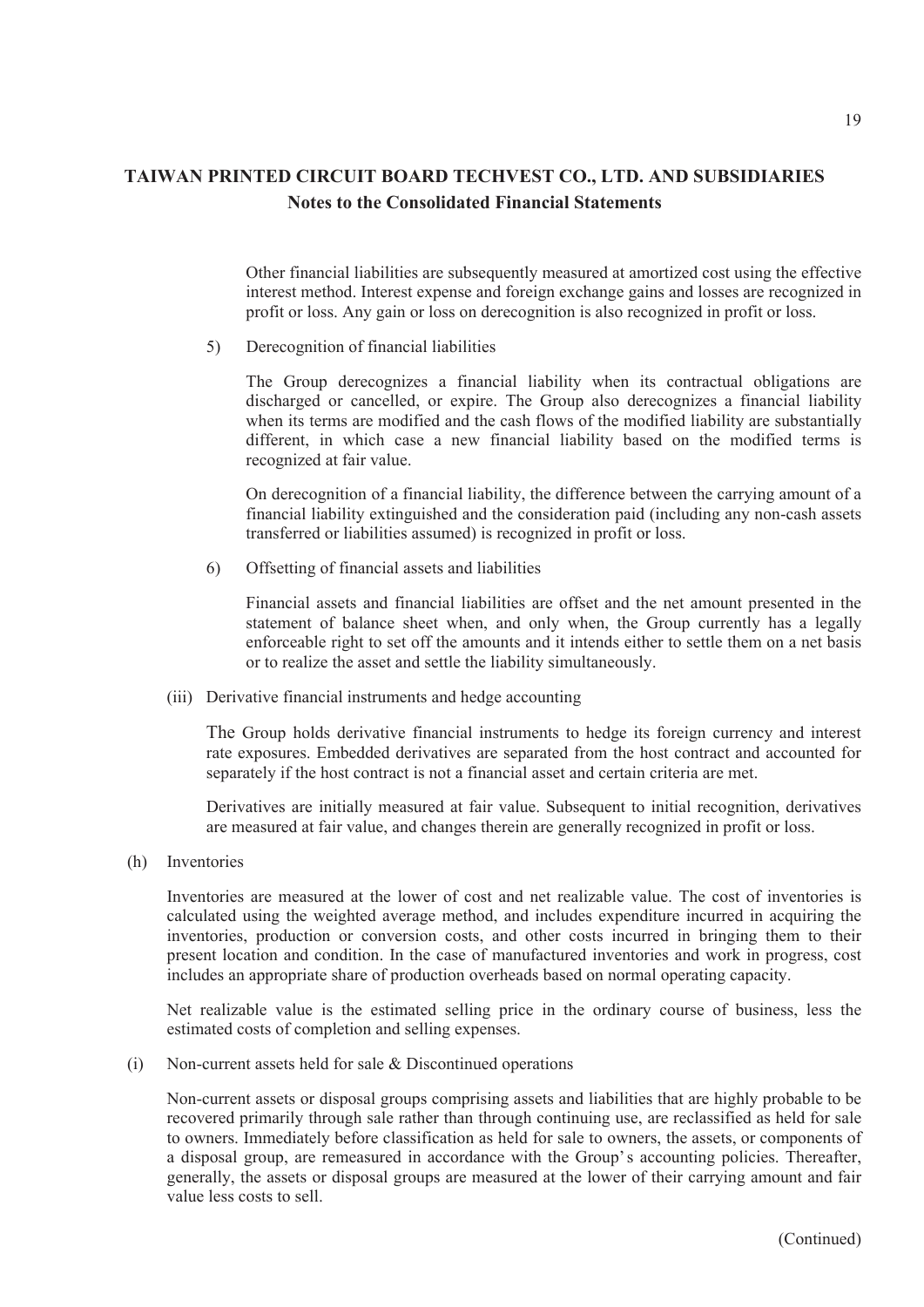Any impairment loss on a disposal group is first allocated to goodwill, and then to the remaining assets and liabilities on a pro rata basis, except that no loss is allocated to assets not within the scope of IAS 36 – Impairment of Assets. Such assets will continue to be measured in accordance with the Group's accounting policies.

Impairment losses on assets initially classified as held for sale and any subsequent gains or losses on remeasurement are recognized in profit or loss. Gains are not recognized in excess of the cumulative impairment loss that has been recognized.

Once classified as held for sale intangible assets, Right-of-use asset and property, plant and equipment, are no longer amortized or depreciated, and any equity-accounted investee is no longer equity accounted.

(j) Investment Property

Investment property is property held either to earn rental income or for capital appreciation or for both, but not for sale in the ordinary course of business, use in the production or supply of goods or services, or for administrative purposes. Investment property is measured at cost on initial recognition, and subsequently at cost, less accumulated depreciation and accumulated impairment losses. Depreciation expense is calculated based on the depreciation method, useful life, and residual value which are the same as those adopted for property, plant and equipment.

Any gain or loss on disposal of an investment property (calculated as the difference between the net proceeds from disposal and the carrying amount) is recognized in profit or loss.

Rental income from investment property is recognized as other revenue on a straight-line basis over the term of the lease. Lease incentives granted are recognized as an integral part of the total rental income, over the term of the lease.

- (k) Property, plant, and equipment
	- (i) Recognition and measurement

Items of property, plant and equipment are measured at cost, which includes capitalized borrowing costs, less accumulated depreciation and any accumulated impairment losses.

If significant parts of an item of property, plant and equipment have different useful lives, they are accounted for as separate items (major components) of property, plant and equipment.

Any gain or loss on disposal of an item of property, plant and equipment is recognized in profit or loss.

(ii) Subsequent expenditure

Subsequent expenditure is capitalized only if it is probable that the future economic benefits associated with the expenditure will flow to the Group.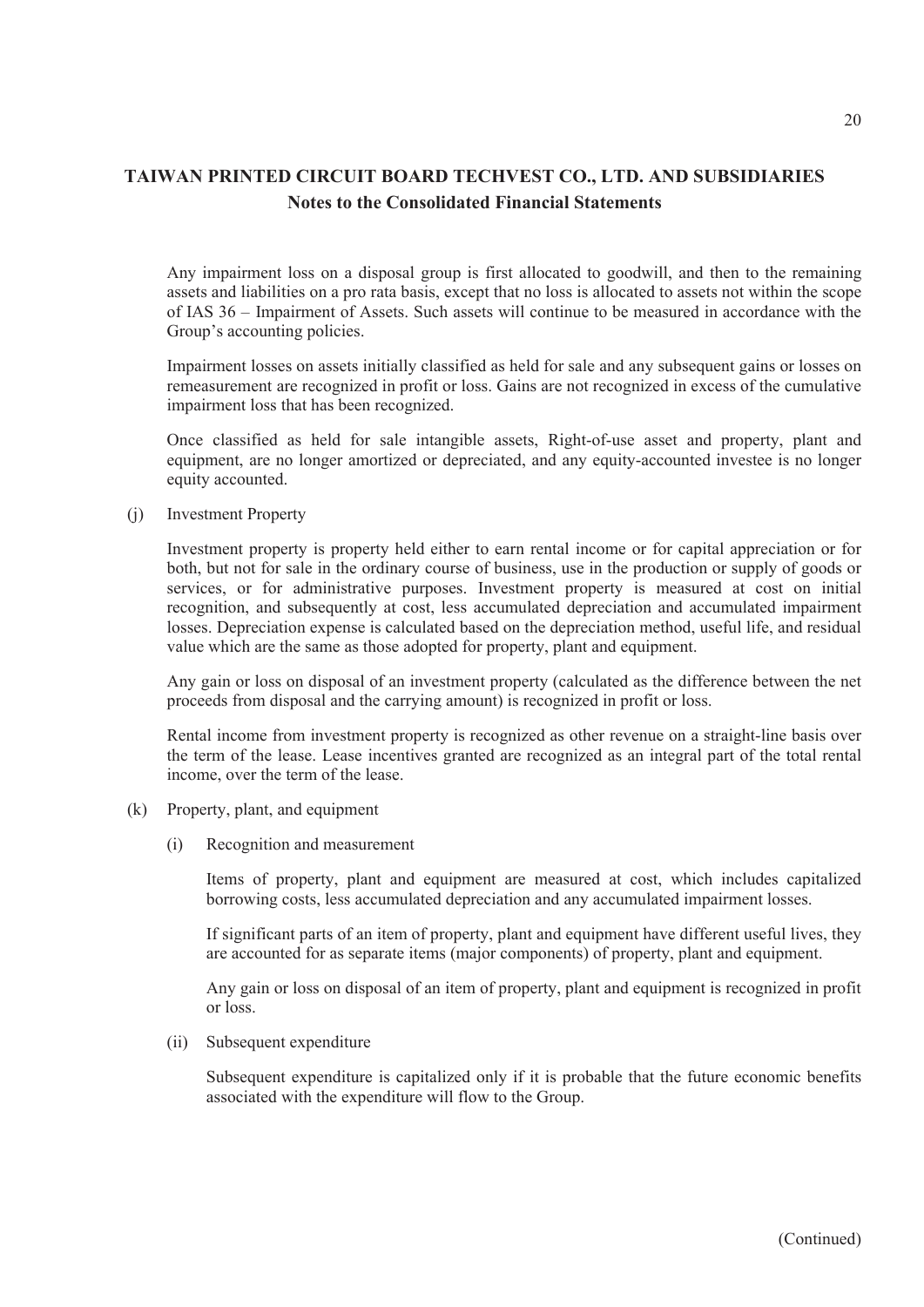#### (iii) Depreciation

Depreciation is calculated on the cost of an asset less its residual value and is recognized in profit or loss on a straight line basis over the estimated useful lives of each component of an item of property, plant and equipment, except for land.

The estimated useful lives of property, plant and equipment for current and comparative periods are as follows:

| 1) | <b>Buildings</b>           | 2 years $\sim$ 50 years |
|----|----------------------------|-------------------------|
| 2) | Machinery and equipment    | 1 years $\sim$ 12 years |
| 3) | Office and other equipment | 1 years $\sim$ 12 years |

Depreciation methods, useful lives and residual values, are reviewed at each reporting date, and adjusted if appropriate.

- (l) Lease
	- (i) Identifying a lease

At inception of a contract, the Group assesses whether a contract is, or contains, a lease. A contract is, or contains, a lease if the contract conveys the right to control the use of an identified asset for a period of time in exchange for consideration. To assess whether a contract conveys the right to control the use of an identified asset, the Group assesses whether:

- 1) The contract involves the use of an identified asset this may be specified explicitly or implicitly, and should be physically distinct or represent substantially all of the capacity of a physically distinct asset. If the supplier has a substantive substitution right, then the asset is not identified; and
- 2) The Group has the right to obtain substantially all of the economic benefits from use of the asset throughout the period of use; and
- 3) The Group has the right to direct the use of the asset throughout the period of use only if either:
	- The Group has the right to direct how and for what purpose the asset is used throughout the period of use; or
	- The relevant decisions about how and for what purpose the asset is used are predetermined and:
		- The Group has the right to operate the asset throughout the period of use, without the supplier having the right to change those operating instructions; or
		- The Group designed the asset in a way that predetermines how and for what purpose it will be used throughout the period of use.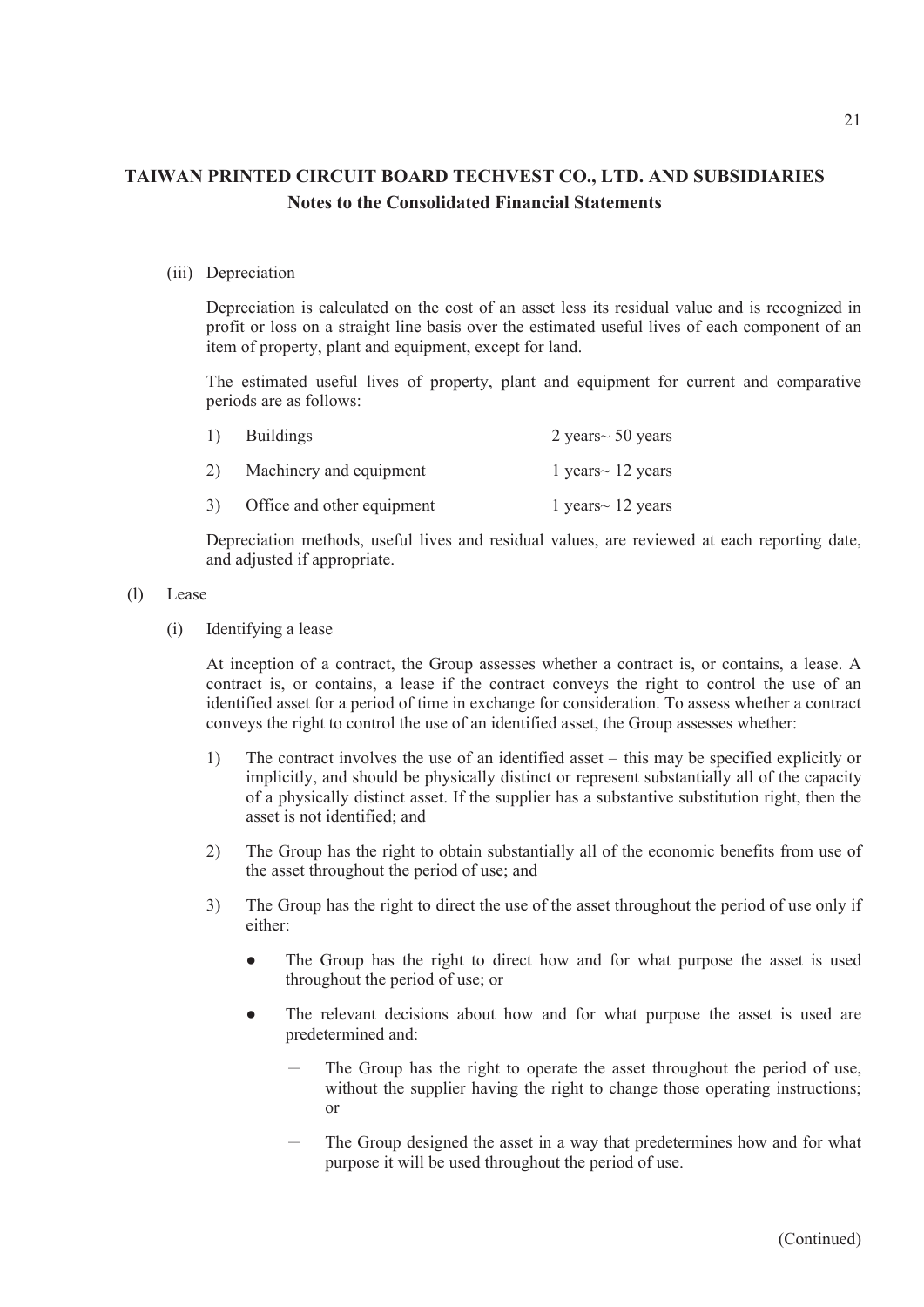#### (ii) As a lessee

The Group recognizes a right-of-use asset and a lease liability at the lease commencement date. The right-of-use asset is initially measured at cost, which comprises the initial amount of the lease liability adjusted for any lease payments made at or before the commencement date, plus any initial direct costs incurred and an estimate of costs to dismantle and remove the underlying asset or to restore the underlying asset or the site on which it is located, less any lease incentives received.

The right-of-use asset is subsequently depreciated using the straight-line method from the commencement date to the earlier of the end of the useful life of the right-of-use asset or the end of the lease term. In addition, the right-of-use asset is periodically reduced by impairment losses, if any, and adjusted for certain remeasurements of the lease liability.

The lease liability is initially measured at the present value of the lease payments that are not paid at the commencement date, discounted using the interest rate implicit in the lease or, if that rate cannot be reliably determined, the Group's incremental borrowing rate. Generally, the Group uses its incremental borrowing rate as the discount rate.

Lease payments included in the measurement of the lease liability comprise the following:

- Fixed payments, including in-substance fixed payments;
- Variable lease payments that depend on an index or a rate, initially measured using the index or rate as at the commencement date;
- Amounts expected to be payable under a residual value guarantee; and
- Payments for purchase or termination options that are reasonably certain to be exercised.

The lease liability is measured at amortized cost using the effective interest method. It is remeasured when:

- There is a change in future lease payments arising from the change in an index or rate; or
- There is a change in the Group's estimate of the amount expected to be payable under a residual value guarantee; or
- There is a change in the lease term resulting from a change of its assessment on whether it will exercise an option to purchase the underlying asset, or
- There is a change of its assessment on whether it will exercise a extension or termination option; or
- There is any lease modifications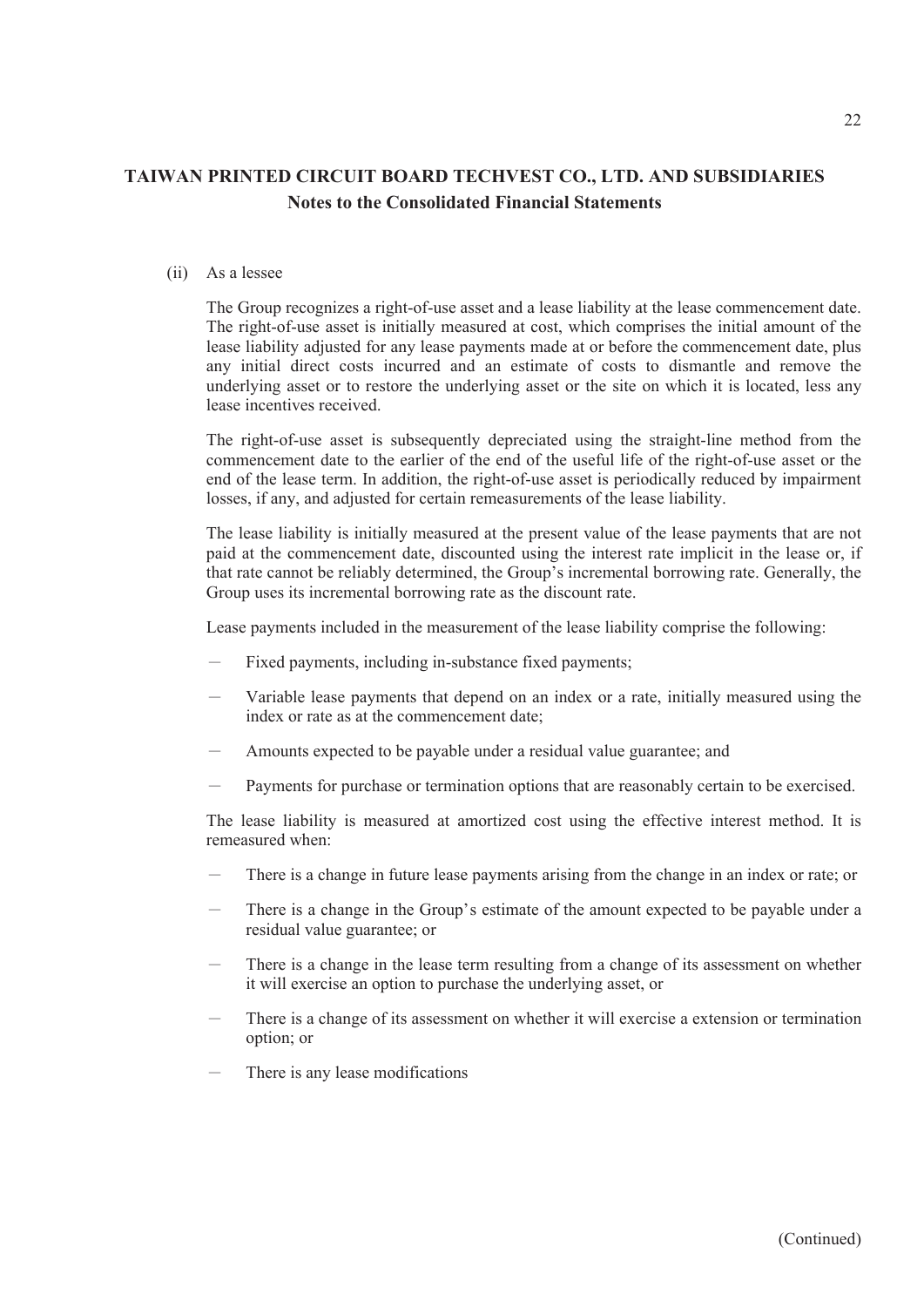When the lease liability is remeasured, other than lease modifications, a corresponding adjustment is made to the carrying amount of the right-of-use asset, or in profit and loss if the carrying amount of the right-of-use asset has been reduced to zero.

When the lease liability is remeasured to reflect the partial or full termination of the lease for lease modifications that decrease the scope of the lease, the Group accounts for the remeasurement of the lease liability by decreasing the carrying amount of the right-of-use asset to reflect the partial or full termination of the lease, and recognize in profit or loss any gain or loss relating to the partial or full termination of the lease.

The Group presents right-of-use assets that do not meet the definition of investment and lease liabilities as a separate line item respectively in the statement of financial position.

The Group has elected not to recognize right-of-use assets and lease liabilities for short-term leases of staff dormitories, parts of transportation equipment and other equipment that have a lease term of 12 months or less and leases of low-value assets. The Group recognizes the lease payments associated with these leases as an expense on a straight-line basis over the lease term.

As a practical expedient, the Group elects not to assess whether all rent concessions that meets all the following conditions are lease modifications or not:

- The rent concessions occurring as a direct consequence of the COVID-19 pandemic;
- The change in lease payments that resulted in revised consideration for the lease that is substantially the same as, or less than, the consideration for the lease immediately preceding the change;
- Any reduction in lease payments that affects only those payments originally due on, or before, June 30, 2021; and
- There is no substantive change in other terms and conditions of the lease.

In accordance with the practical expedient, the effect of the change in the lease liability is reflected in profit or loss in the period in which the event or condition that triggers the rent concession occurs.

(iii) Lessor

When the Group acts as a lessor, it determines at lease commencement whether each lease is a finance lease or an operating lease. To classify each lease, the Group makes an overall assessment of whether the lease transfers to the lessee substantially all of the risks and rewards of ownership incidental to ownership of the underlying asset. If this is the case, then the lease is a finance lease; if not, then the lease is an operating lease. As part of this assessment, the Group considers certain indicators such as whether the lease is for the major part of the economic life of the asset.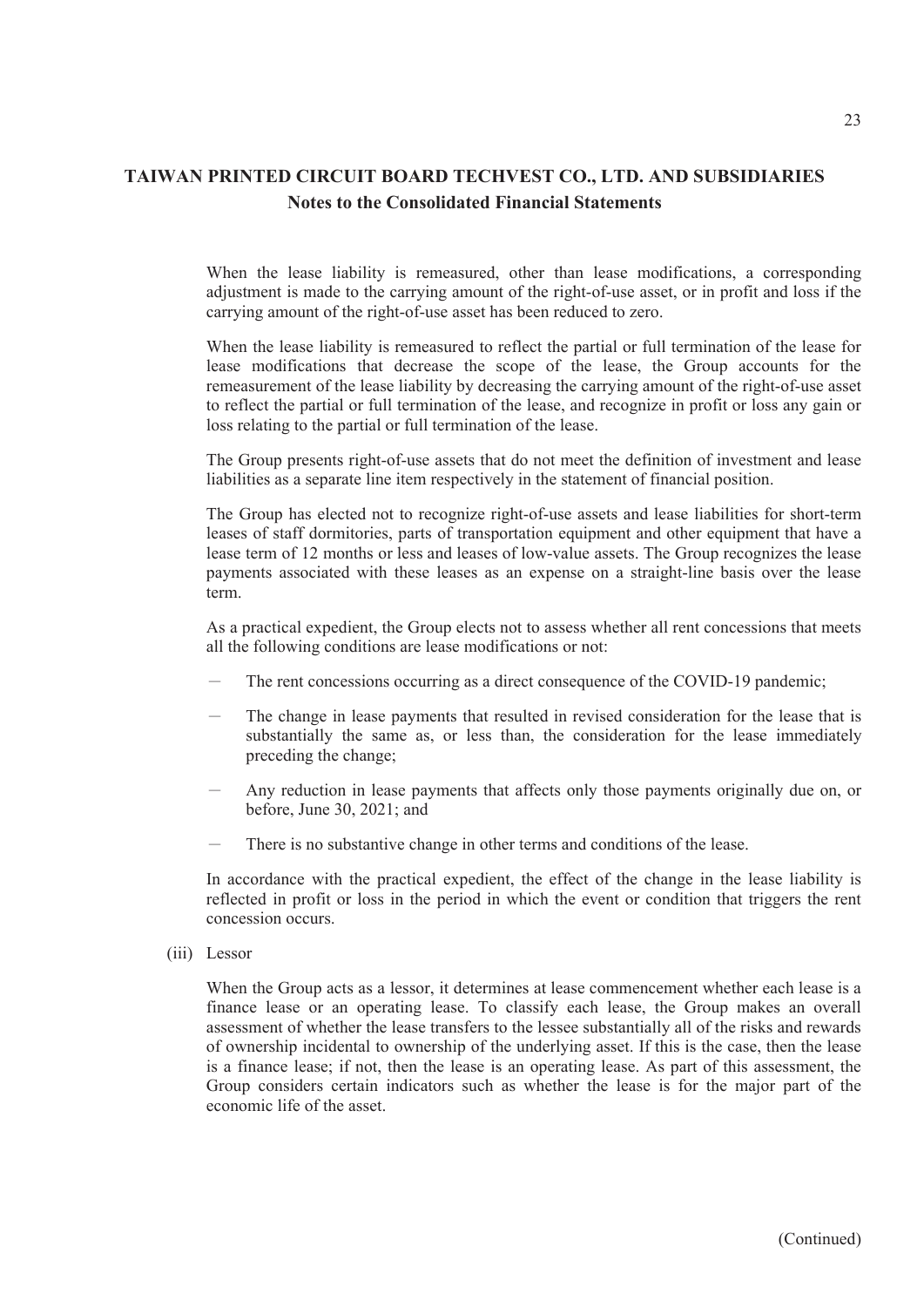#### (m) Intangible assets

(i) Recognition and measurement

Goodwill arising on the acquisition of subsidiaries is measured at cost, less accumulated impairment losses.

Intangible assets, including computer software, that are acquired by the Group are measured at cost less accumulated amortization and any accumulated impairment losses.

(ii) Subsequent expenditure

Subsequent expenditure is capitalized only when it increases the future economic benefits embodied in the specific asset to which it relates. All other expenditure, including expenditure on internally generated goodwill and brands, is recognized in profit or loss as incurred.

(iii) Amortization

Amortization is calculated over the cost of the asset, less its residual value, and is recognized in profit or loss on a straight-line basis over the estimated useful lives of intangible assets, other than goodwill, from the date that they are available for use.

Amortization methods, useful lives and residual values are reviewed at each reporting date and adjusted if appropriate.

(n) Impairment – non-financial assets

At each reporting date, the Group reviews the carrying amounts of its non-financial assets (other than inventories, contract asset and deferred tax assets) to determine whether there is any indication of impairment. If any such indication exists, then the asset's recoverable amount is estimated.

For impairment testing, assets are grouped together into the smallest group of assets that generates cash inflows from continuing use that are largely independent of the cash inflows of other assets or cash-generating units (CGUs).

The recoverable amount of an asset or CGU is the greater of its value in use and its fair value less costs to sell. Value in use is based on the estimated future cash flows, discounted to their present value using a pre-tax discount rate that reflects current market assessments of the time value of money and the risks specific to the asset or CGU.

An impairment loss is recognized if the carrying amount of an asset or CGU exceeds its recoverable amount.

Impairment losses are recognized in profit or loss. They are allocated first to reduce the carrying amount of any goodwill allocated to the CGU, and then to reduce the carrying amounts of the other assets in the CGU on a pro rata basis.

An impairment loss in respect of goodwill is not reversed. For other assets, an impairment loss is reversed only to the extent that the asset's carrying amount does not exceed the carrying amount that would have been determined, net of depreciation or amortization, if no impairment loss had been recognized.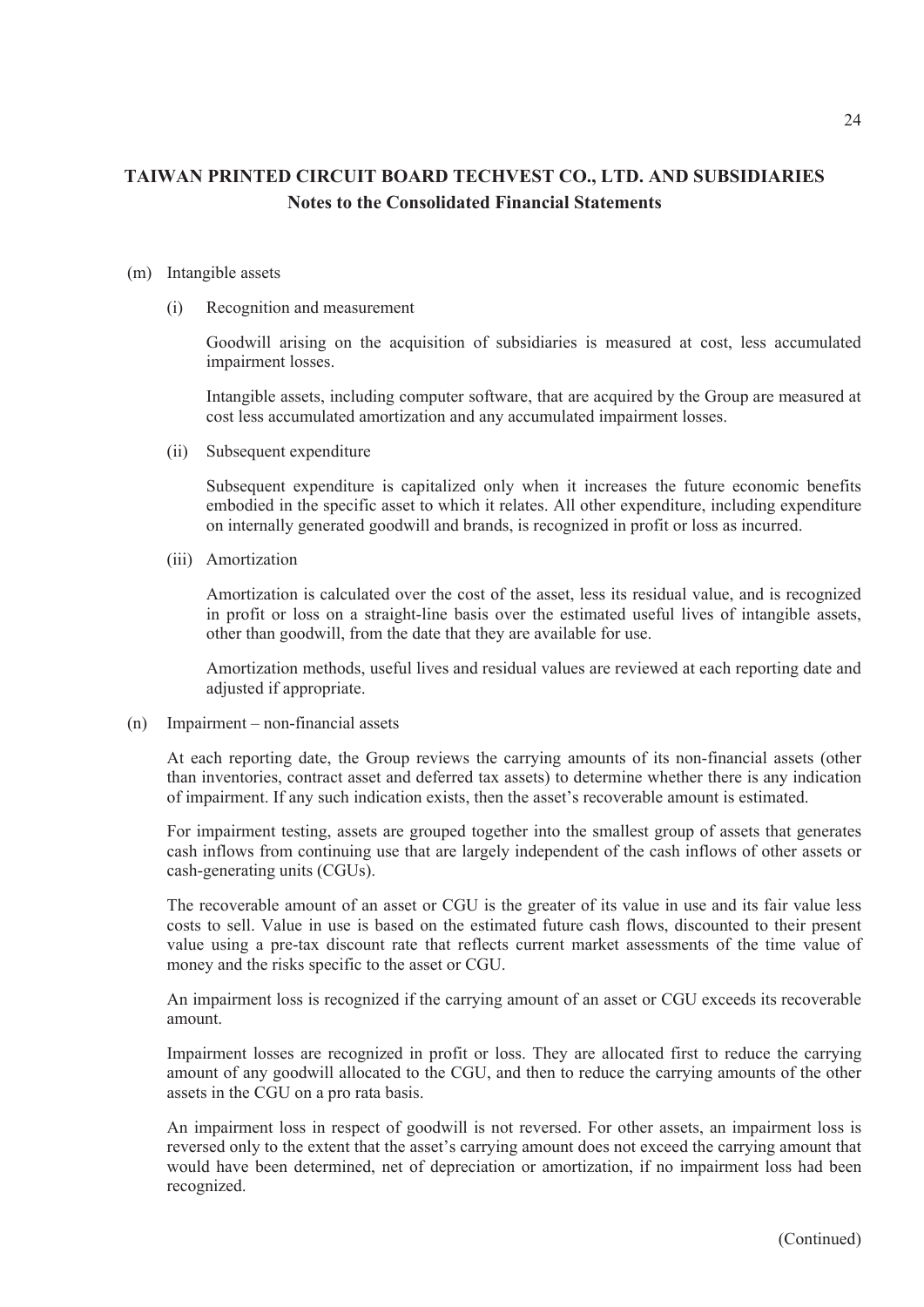#### (o) Provisions

A provision is recognized if, as a result of a past event, the Group has a present legal or constructive obligation that can be estimated reliably, and it is probable that an outflow of economic benefits will be required to settle the obligation.

#### Site restoration

In accordance with the Group's published environmental policy and applicable legal requirements, a provision for site restoration in respect of contaminated land and the related expense are recognized when the land is contaminated.

#### (p) Revenue recognition

### Revenue from contracts with customers

Revenue is measured based on the consideration to which the Group expects to be entitled in exchange for transferring goods or services to a customer. The Group recognizes revenue when it satisfies a performance obligation by transferring control of a good or a service to a customer. The accounting policies for the Group's main types of revenue are explained below:

(i) Sale of goods–electronic components

The Group manufactures and sells electronic components to customers. The Group recognizes revenue when control of the products has transferred, being when the products are delivered to the customer, the customer has full discretion over the channel and price to sell the products, and there is no unfulfilled obligation that could affect the customer' s acceptance of the products. Delivery occurs when the products have been shipped to the specific location, the risks of obsolescence and loss have been transferred to the customer, and either the customer has accepted the products in accordance with the sales contract, the acceptance provisions have lapsed, or the Group has objective evidence that all criteria for acceptance have been satisfied.

The Group often recognizes as revenue based on total amount if the sale based on aggregate sales of electronic components over a 6 months period and had a discount agreement previously or it's highly possible to have sales discounts in marketing experience. The Group evaluates the amount of discounts at the day of the occurrence of that fact or the date of balance sheet, offsets sales revenue or recognizes sales allowance, and recognizes the revenue only to the extent that it is highly probable that a significant reversal will not occur. As of the reporting date, the expecting amount paid to customer relating to unit price discounts and defects of product is recognized as refund liabilities.

Trade receivable is recognized when the goods are delivered as this is the point in the time the Group has the right to an amount of consideration that is unconditional.

(ii) Financing components

The Group does not expect to have any contracts where the period between the transfer of the promised goods or services to the customer and payment by the customer exceeds one year. As a consequence, the Group does not adjust any of the transaction prices for the time value of money.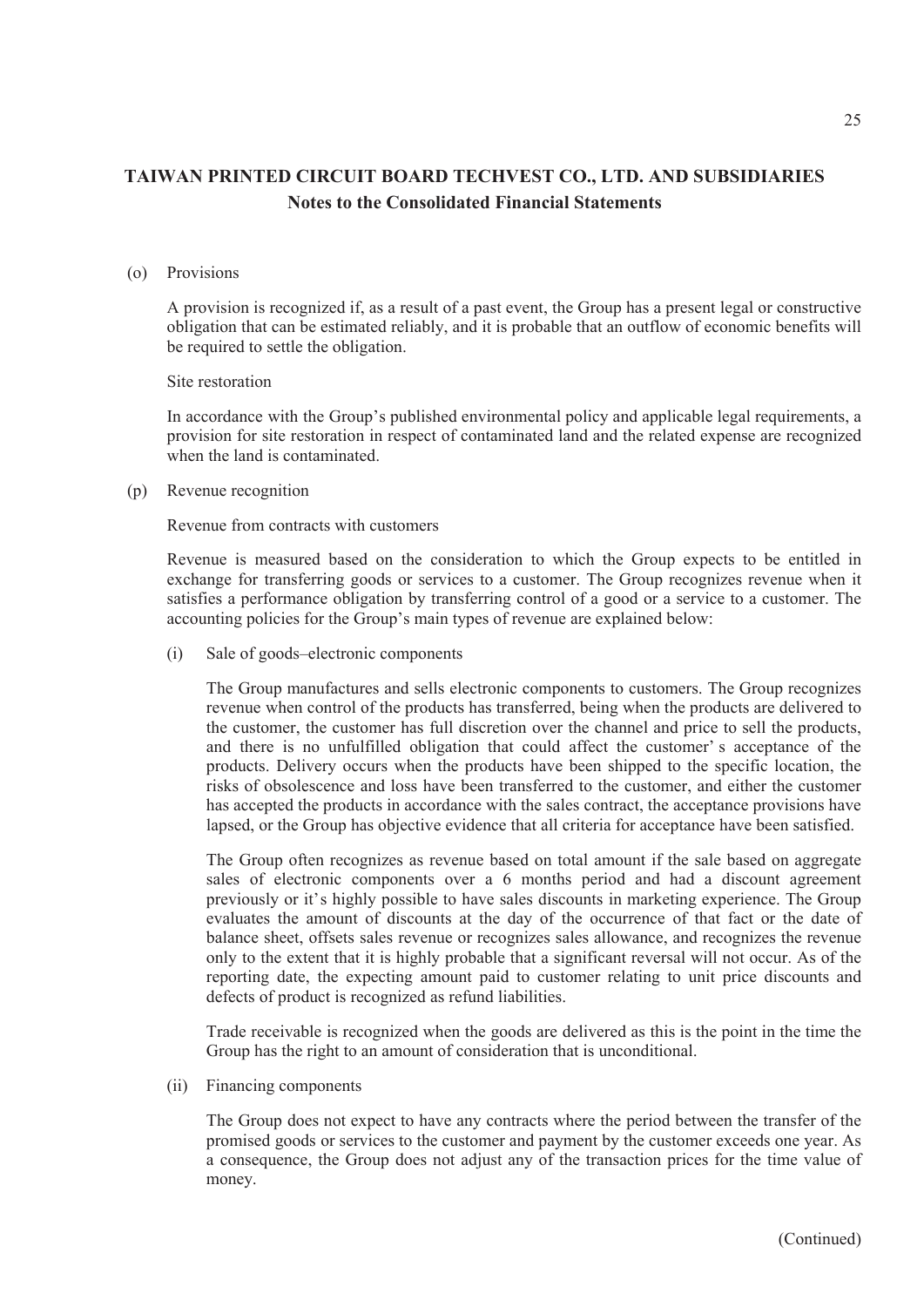#### (q) Government grants and government assistance

The Group 's asset-related government grants are deducted from the book value of the machinery and equipment at fair value when it is reasonably certain that the conditions attached to the government subsidy will be followed and received. The deferred income is recognized as a deduction of depreciation expenses on a systematic basis over the useful life of the asset.

### (r) Employee benefits

(i) Defined contribution plans

Obligations for contributions to defined contribution plans are expensed as the related service is provided. Prepaid contributions are recognized as an asset to the extent that a cash refund or a reduction in future payments is available.

(ii) Defined benefit plans

The Group's net obligation in respect of defined benefit plans is calculated separately for each the plan by estimating the amount of future benefit that employees have earned in the current and prior periods, discounting that amount and deducting the fair value of any plan assets.

The calculation of defined benefit obligations is performed annually by a qualified actuary using the projected unit credit method. When the calculation results in a potential asset for the Group, the recognized asset is limited to the present value of economic benefits available in the form of any future refunds from the plan or reductions in future contributions to the plan. To calculate the present value of economic benefits, consideration is given to any applicable minimum funding requirements.

Remeasurements of the net defined benefit liability, which comprise actuarial gains and losses, the return on plan assets (excluding interest) and the effect of the asset ceiling (if any, excluding interest), are recognized immediately in other comprehensive income, and accumulated in retained earnings within equity. The Group determines the net interest expense (income) on the net defined benefit liability (asset) for the period by applying the discount rate used to measure the defined benefit obligation at the beginning of the annual period to the then-net defined benefit liability (asset). Net interest expense and other expenses related to defined benefit plans are recognized in profit or loss.

When the benefits of a plan are changed or when a plan is curtailed, the resulting change in benefit that relates to past service or the gain or loss on curtailment is recognized immediately in profit or loss. The Group recognizes gains and losses on the settlement of a defined benefit plan when the settlement occurs.

(iii) Short-term employee benefits

Short-term employee benefits are expensed as the related service is provided. A liability is recognized for the amount expected to be paid if the Group has a present legal or constructive obligation to pay this amount as a result of past service provided by the employee and the obligation can be estimated reliably.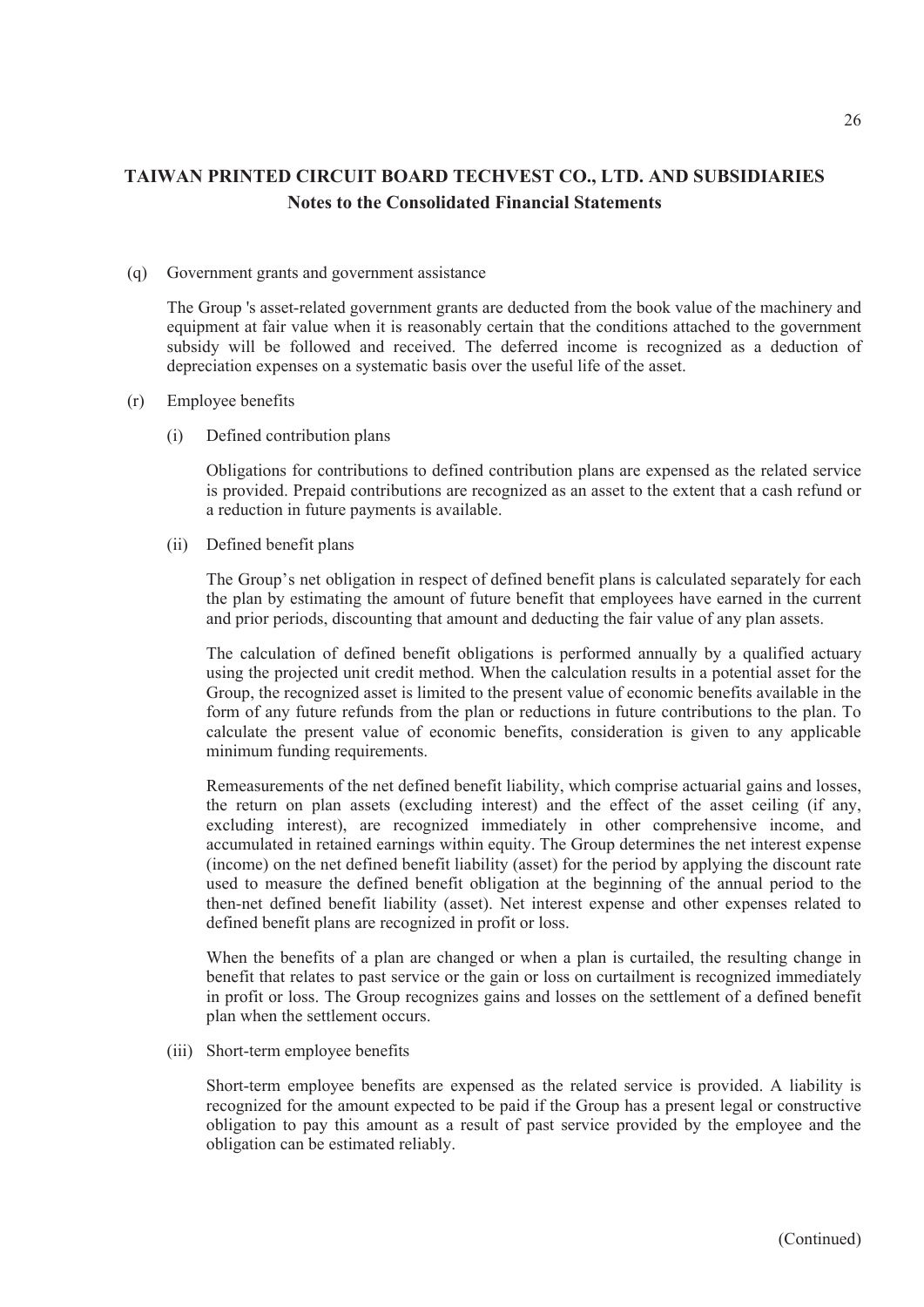#### (s) Income taxes

Income taxes comprise current taxes and deferred taxes. Except for expenses related to business combinations or recognized directly in equity or other comprehensive income, all current and deferred taxes are recognized in profit or loss.

The Group has determined that interest and penalties related to income taxes, including uncertain tax treatment, do not meet the definition of income taxes, and therefore accounted for them under IAS37.

Current taxes comprise the expected tax payables or receivables on the taxable profits (losses) for the year and any adjustment to the tax payable or receivable in respect of previous years. The amount of current tax payables or receivables are the best estimate of the tax amount expected to be paid or received that reflects uncertainty related to income taxes, if any. It is measured using tax rates enacted or substantively enacted at the reporting date.

Deferred taxes arise due to temporary differences between the carrying amounts of assets and liabilities for financial reporting purposes and their respective tax bases. Deferred taxes are recognized except for the following:

- (i) Temporary differences on the initial recognition of assets and liabilities in a transaction that is not a business combination and that affects neither accounting nor taxable profits (losses) at the time of the transaction;
- (ii) Temporary differences related to investments in subsidiaries, associates and joint arrangements to the extent that the Group is able to control the timing of the reversal of the temporary differences and it is probable that they will not reverse in the foreseeable future; and
- (iii) Taxable temporary differences arising on the initial recognition of goodwill.

Deferred tax assets are recognized for the carry forward of unused tax losses, unused tax credits, and deductible temporary differences to the extent that it is probable that future taxable profits will be available against which they can be utilized. Deferred tax assets are reviewed at each reporting date and are reduced to the extent that it is no longer probable that the related tax benefits will be realized; such reductions are reversed when the probability of future taxable profits improves.

Deferred taxes are measured at tax rates that are expected to be applied to temporary differences when they reverse, using tax rates enacted or substantively enacted at the reporting date, and reflect uncertainty related to income taxes, if any.

Deferred tax assets and liabilities are offset if the following criteria are met:

- (i) The Group has a legally enforceable right to set off current tax assets against current tax liabilities; and
- (ii) The deferred tax assets and the deferred tax liabilities relate to income taxes levied by the same taxation authority on either:
	- 1) The same taxable entity; or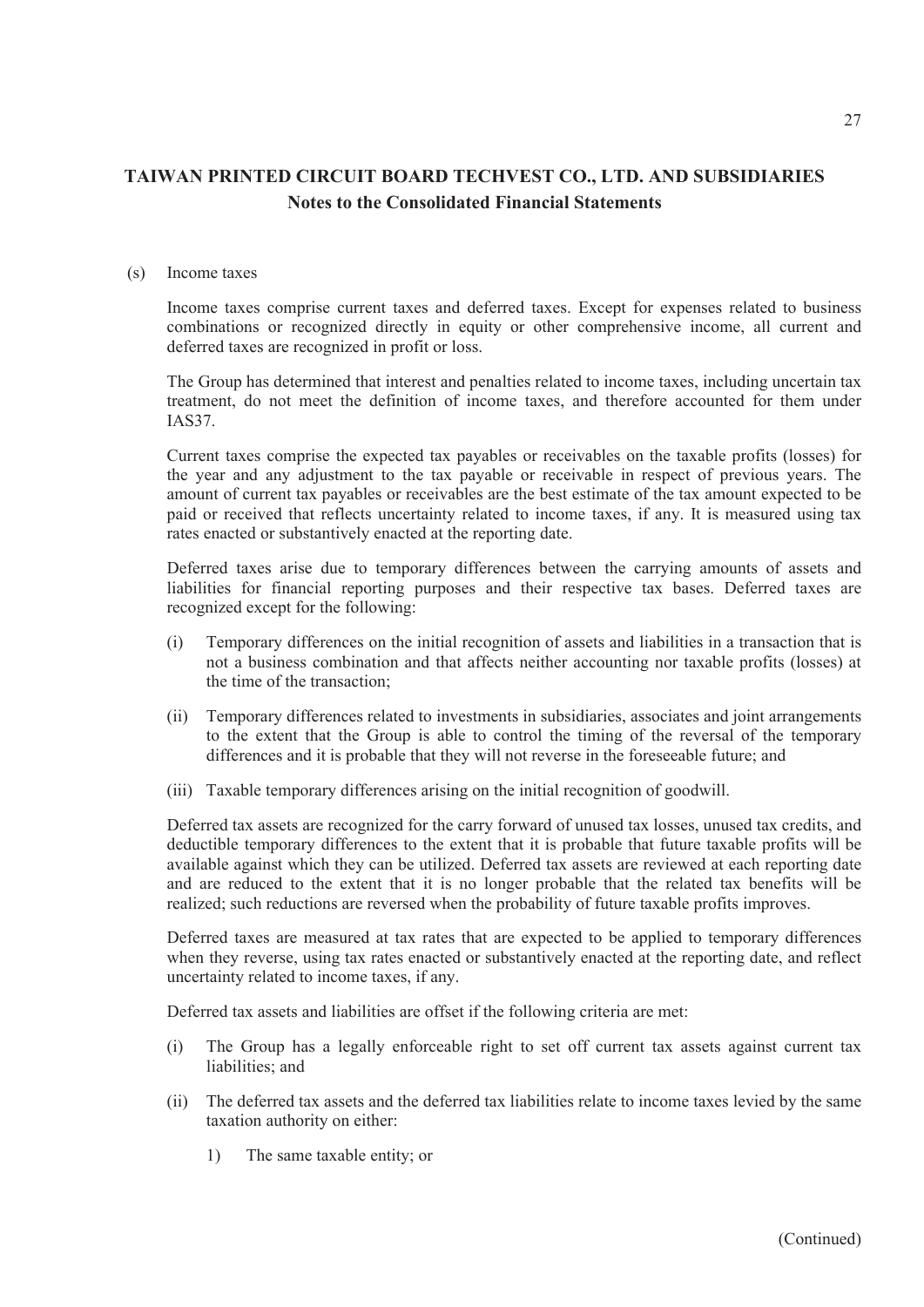- 2) Different taxable entities which intend to settle current tax assets and liabilities on a net basis, or to realize the assets and liabilities simultaneously, in each future period in which significant amounts of deferred tax liabilities or assets are expected to be settled or recovered.
- (t) Earnings per share

The Group discloses the Group's basic and diluted earnings per share attributable to ordinary shareholders of the Group. Basic earnings per share is calculated as the profit attributable to ordinary shareholders of the Group divided by the weighted average number of ordinary shares outstanding. Diluted earnings per share is calculated as the profit attributable to ordinary shareholders of the Group divided by the weighted average number of ordinary shares outstanding after adjustment for the effects of all potentially dilutive ordinary shares.

The Group' s potentially dilutive ordinary shares include convertible bonds and employee compensation.

(u) Operating segments

An operating segment is a component of the Group that engages in business activities from which it may earn revenues and incur expenses (including revenues and expenses relating to transactions with other components of the Group). Operating results of the operating segment are regularly reviewed by the Group's chief operating decision maker to make decisions about resources to be allocated to the segment and to assess its performance. Each operating segment consists of standalone financial information.

### **(5) Significant accounting assumptions and judgments, and major sources of estimation uncertainty:**

The preparation of the consolidated financial statements in conformity with the IFRSs endorsed by the FSC requires management to make judgments, estimates, and assumptions that affect the application of the accounting policies and the reported amount of assets, liabilities, income, and expenses. Actual results may differ from these estimates.

The management continues to monitor the accounting estimates and assumptions. The management recognizes any changes in accounting estimates during the period and the impact of those changes in accounting estimates in the future period.

Information about judgments made in applying accounting policies that have the most significant effects on the amounts recognized in the consolidated financial statements is as follows:

### Valuation of inventories

As inventories are stated at the lower of cost or net realizable value, the Group estimates the net realizable value of inventories for obsolescence and unmarketable items at the end of the reporting period and then writes down the cost of inventories to net realizable value. The net realizable value of the inventory is mainly determined based on assumptions as to future demand within a specific time horizon. Due to the rapid industrial transformation, there may be significant changes in the net realizable value of inventories. Refer to Note (6)(f) for further description of the valuation of inventories.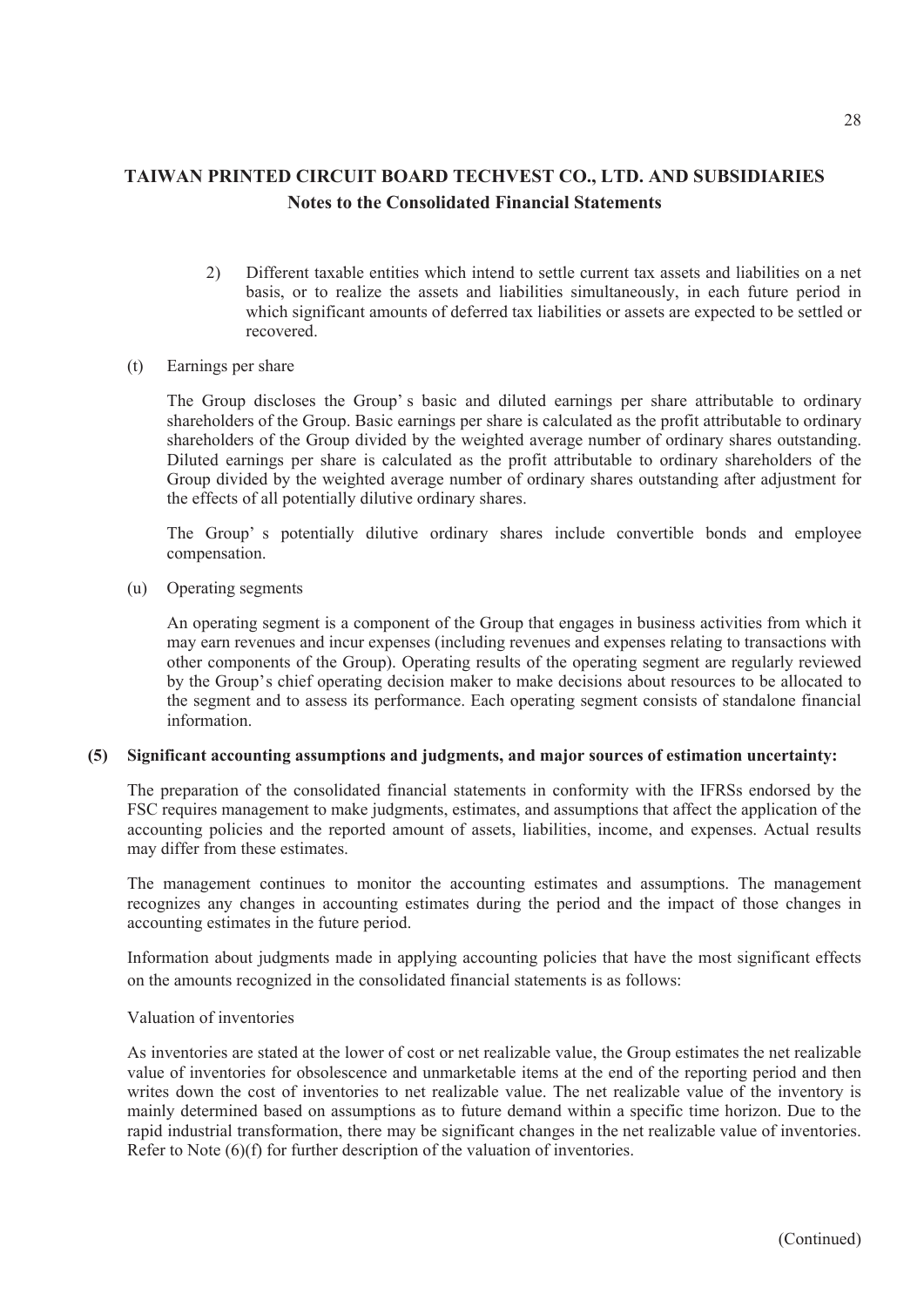### **(6) Explanation of significant accounts:**

(a) Cash and cash equivalents

|                                                                      | December 31,<br>2020 | December 31,<br>2019 |  |
|----------------------------------------------------------------------|----------------------|----------------------|--|
| Cash on hand                                                         | 949                  | 698                  |  |
| Cash in banks                                                        |                      |                      |  |
| Demand deposits                                                      | 8,027,414            | 4,396,711            |  |
| Time deposits                                                        | 1,962,833            | 3,957,803            |  |
| Consolidated cash and cash equivalents in statement of cash<br>flows | 9,991,196            | 8,355,212            |  |

Refer to Note (6)(aa) for the disclosure of credit, interest, currency risks and sensitivity analysis of the financial instruments of the Group.

The Group's cash and cash equivalents had not been pledged as collaterals.

- (b) Financial assets and liabilities at fair value through profit or loss
	- (i) Details were as follows:

|                                                             | December 31,<br>2020 |        | December 31,<br>2019 |
|-------------------------------------------------------------|----------------------|--------|----------------------|
| Financial assets at fair value through profit or loss:      |                      |        |                      |
| Derivative instruments not used for hedging                 |                      | 52,445 | 14,173               |
| Financial liabilities at fair value through profit or loss: |                      |        |                      |
| Derivative instruments not used for hedging                 |                      | 1.963  |                      |

Refer to Note (6)(aa) for the disclosure of the Group's fair value of financial instruments, credit, currency risks related to financial instruments.

The company issued the first domestic unsecured convertible corporate bonds on January 12, 2017. According to the regulation of issuing the first domestic unsecured convertible corporate bonds, the Company and creditors have the option of redemption. Please refer to Note  $(6)(q)$ for the explanation. For the years ended December 31, 2019, the net benefits arising from changes in fair value were \$80 thousand.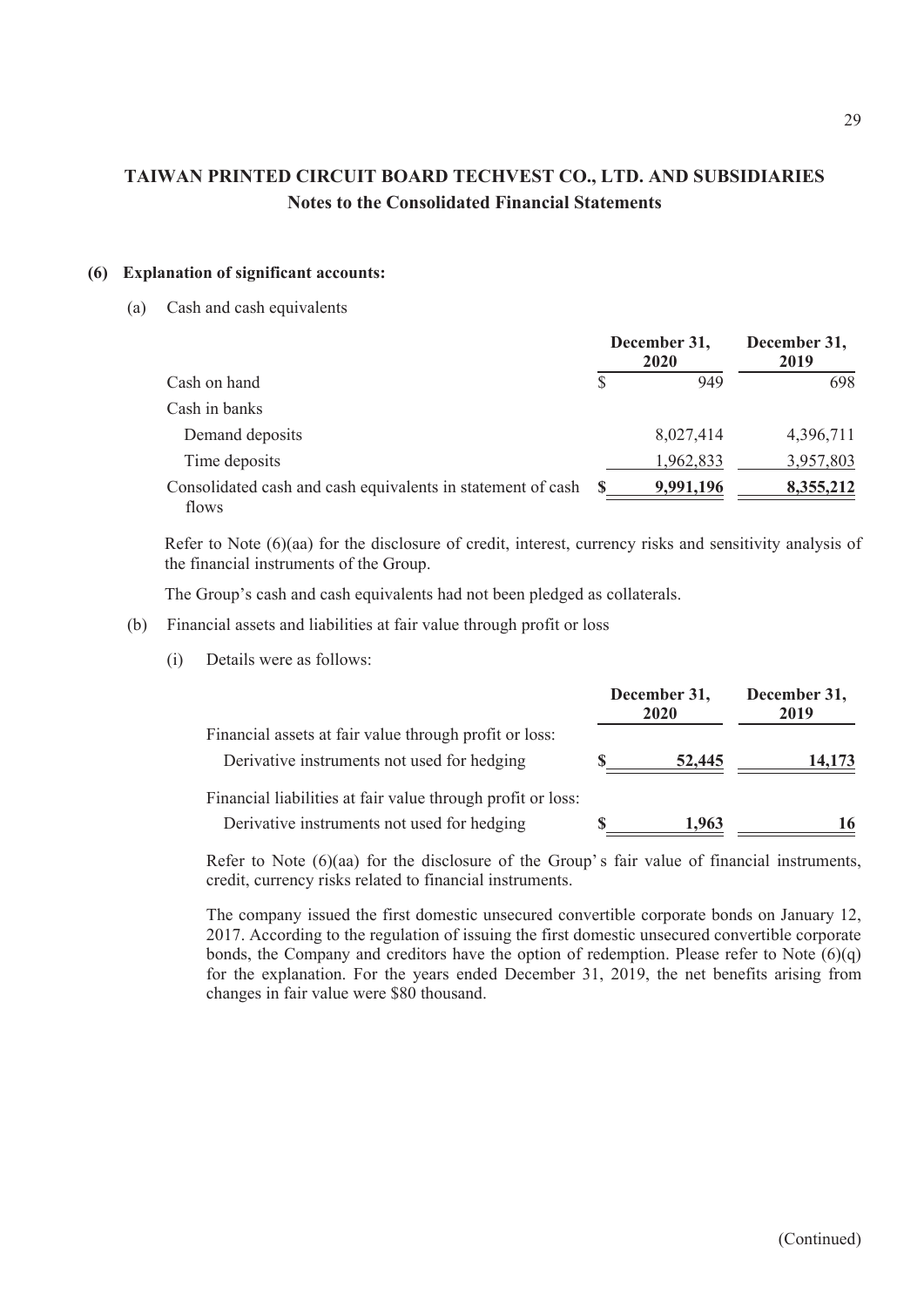#### (ii) Derivative instruments not used for hedging

The Group uses derivative financial instruments to hedge the certain foreign exchange risk the Group is exposed to, arising from its operating, financing and investing activities. The following derivative instruments, without the application of hedge accounting, were classified as held-for-trading financial instruments:

Forward exchange contracts:

|                                  |    |                   |               |                        | December 31, 2020 |                           |
|----------------------------------|----|-------------------|---------------|------------------------|-------------------|---------------------------|
|                                  |    |                   |               | <b>Notional amount</b> |                   |                           |
|                                  |    | <b>Book value</b> |               | (in thousands)         | Currency          | <b>Maturity dates</b>     |
| Derivative financial assets      |    |                   |               |                        |                   |                           |
| Forward exchange sold            | S  | 1,409 USD         |               | 7,000                  | USD to TWD        | 2021.01.08~2021.03.10     |
| Forward exchange sold            |    | 51,036 USD        |               | 83,900                 | USD to CNY        | 2021.01.05~2021.04.26     |
| Derivative financial liabilities |    |                   |               |                        |                   |                           |
| Forward exchange sold            | \$ | 1,589 USD         |               | 8,000                  | USD to TWD        | $2021.01.08 - 2021.03.10$ |
| Forward exchange sold            |    |                   | 374 USD       | 7,600                  | USD to CNY        | 2021.01.18~2021.04.25     |
|                                  |    |                   |               |                        | December 31, 2019 |                           |
|                                  |    |                   |               | <b>Notional amount</b> |                   |                           |
|                                  |    | <b>Book value</b> |               | (in thousands)         | <b>Currency</b>   | <b>Maturity dates</b>     |
| Derivative financial assets      |    |                   |               |                        |                   |                           |
| Forward exchange sold            | \$ |                   | 667 USD       | 4.000                  | USD to TWD        | 2020.04.08                |
| Forward exchange sold            | S  | 13,506 USD        |               | 49,000                 | USD to CNY        | 2020.01.06~2020.05.26     |
| Derivative financial liabilities |    |                   |               |                        |                   |                           |
| Forward exchange sold            | \$ |                   | <b>16 USD</b> | 1,000                  | USD to TWD        | 2020.04.08                |

- (c) Financial assets at fair value through other comprehensive income
	- (i) Equity investments at fair value through other comprehensive income

The Group designated the investments shown above as equity securities at fair value through other comprehensive income because these equity securities represent those investments that the Group intends to hold for long term strategic purposes.

The Group sold its financial assets at fair value through other comprehensive income- domestic listed company at 2020, resulting in the disposal of fair value amounting to \$330,862 thousand. The accumulated disposal gain amounting to \$40,910 thousand was reclassified from other equity to retained earnings.

- (ii) For credit risk and market risk, please refer to Note 6(aa).
- (iii) The above financial assets had not been pledged as collaterals.。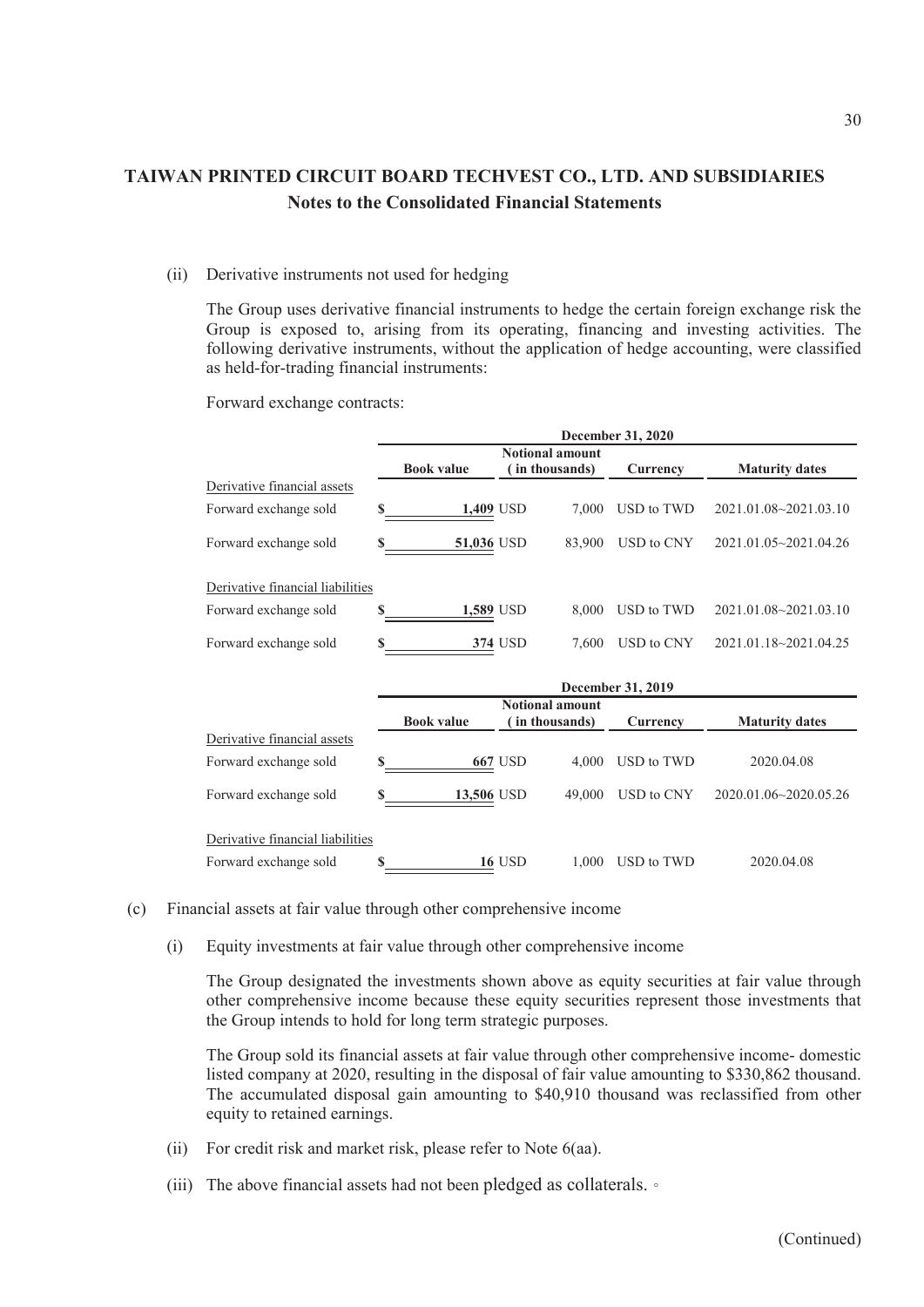#### (d) Notes and accounts receivable

|                      | December 31,<br>2020 |            |  |
|----------------------|----------------------|------------|--|
| Note receivable      | 648,064              | 570,875    |  |
| Accounts receivable  | 9,020,392            | 7,941,509  |  |
| Less: Loss allowance | (148, 505)           | (398, 201) |  |
| Total                | 9,519,951            | 8,114,183  |  |

The Group applies the simplified approach to provide for its expected credit losses, i.e. the use of lifetime expected loss provision for all receivables. To measure the expected credit losses, accounts receivable have been grouped based on shared credit risk characteristics and the days past due, as well as the incorporated forward looking information, including macroeconomic and relevant industry information. The loss allowance provisions were determined as follows:

|                         | <b>December 31, 2020</b> |                                 |                        |                             |
|-------------------------|--------------------------|---------------------------------|------------------------|-----------------------------|
|                         |                          |                                 | Weighted-              |                             |
|                         |                          | <b>Gross carrying</b><br>amount | average loss<br>rate   | Loss allowance<br>provision |
| Current                 |                          | 9,606,291                       | $0.00\% \sim 15.72\%$  | 115,397                     |
| Past due within 30 days |                          | 32,961                          | $0.00\% \sim 100.00\%$ | 4,539                       |
| Past due 31-90 days     |                          | 3,326                           | $0.00\% \sim 100.00\%$ | 2,691                       |
| Past due over 91 days   |                          | 25,878                          | 100.00%                | 25,878                      |
|                         |                          | 9,668,456                       |                        | 148,505                     |

|                         | <b>December 31, 2019</b> |                                 |                                   |                                    |
|-------------------------|--------------------------|---------------------------------|-----------------------------------|------------------------------------|
|                         |                          | <b>Gross carrying</b><br>amount | Weighted-<br>average loss<br>rate | <b>Loss allowance</b><br>provision |
| Current                 | S                        | 7,830,135                       | $0.00\%~2.55\%$                   | 68,700                             |
| Past due within 30 days |                          | 384,017                         | $0.00\% \sim 80.94\%$             | 64,070                             |
| Past due 31-90 days     |                          | 93,360                          | $0.00\% \sim 100.00\%$            | 60,559                             |
| Past due over 91 days   |                          | 204,872                         | 100.00%                           | 204,872                            |
|                         | S                        | 8,512,384                       |                                   | 398,201                            |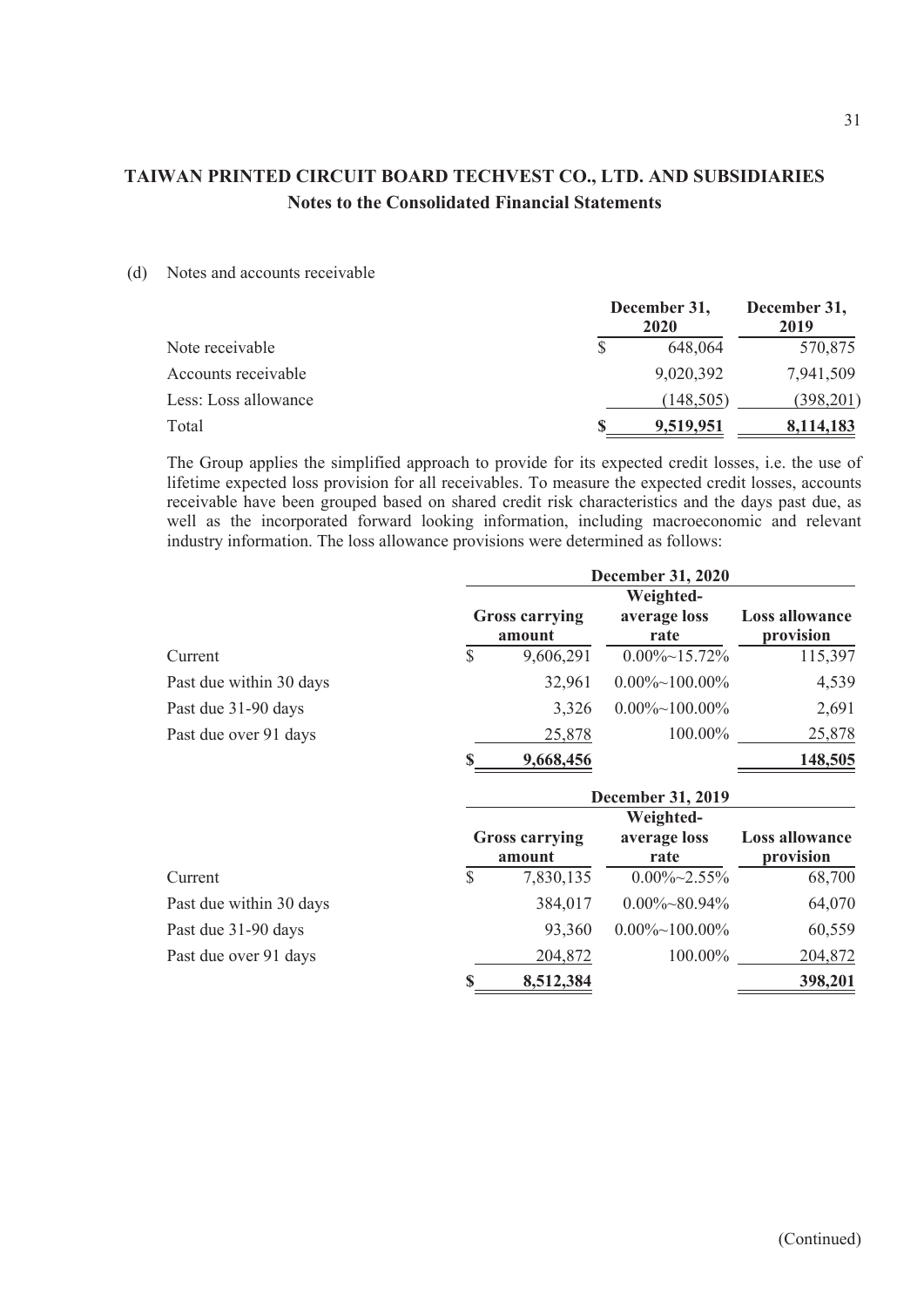The movement in the allowance for notes and accounts receivable were as follows:

|                                         | For the years ended December 31, |            |         |
|-----------------------------------------|----------------------------------|------------|---------|
|                                         |                                  | 2020       | 2019    |
| Balance, beginning of year              |                                  | 398,201    | 365,671 |
| Impairment losses (reversed) recognized |                                  | (73,011)   | 40,163  |
| Amounts written off                     |                                  | (176, 647) | (6,647) |
| Foreign exchange gains/(losses)         |                                  | (38)       | (986)   |
| Balance, end of year                    |                                  | 148,505    | 398,201 |

Please refer to (6)(aa) for the credit risk and the currency risk of the Group's accounts receivable. The Group's accounts receivable had not been pledged as collateral.

#### (e) Other receivables

|                      | December 31,<br>2020 | December 31,<br>2019 |
|----------------------|----------------------|----------------------|
| Other receivables    | 269.094              | 170,750              |
| Less: Loss allowance | (4.674)              | (5,247)              |
| Total                | 264,420              | 165,503              |

The movement in the allowance for other receivables were as follows:

|                                 | For the years ended December 31, |       |
|---------------------------------|----------------------------------|-------|
|                                 | 2020                             | 2019  |
| Balance, beginning of year      | 5.247                            | 5,584 |
| Amounts written off             | (570)                            | (311) |
| Foreign exchange gains/(losses) | $\mathfrak{Z}$                   | (26)  |
| Balance, end of year            | 4.674                            | 5,247 |

As of December 31, 2020 and 2019, the Group assessed that no other receivables were overdue. For further credit risk information, please refers to Note (6)(aa).

The Group's other receivables had not been pledged as collateral.

### (f) Inventories

|                            | December 31,<br>2020 | December 31,<br>2019 |
|----------------------------|----------------------|----------------------|
| Finished goods             | 792,380              | 829,607              |
| Work in progress           | 1,092,680            | 907,748              |
| Raw materials and supplies | 545,992              | 542,470              |
| Total                      | 2,431,052            | 2,279,825            |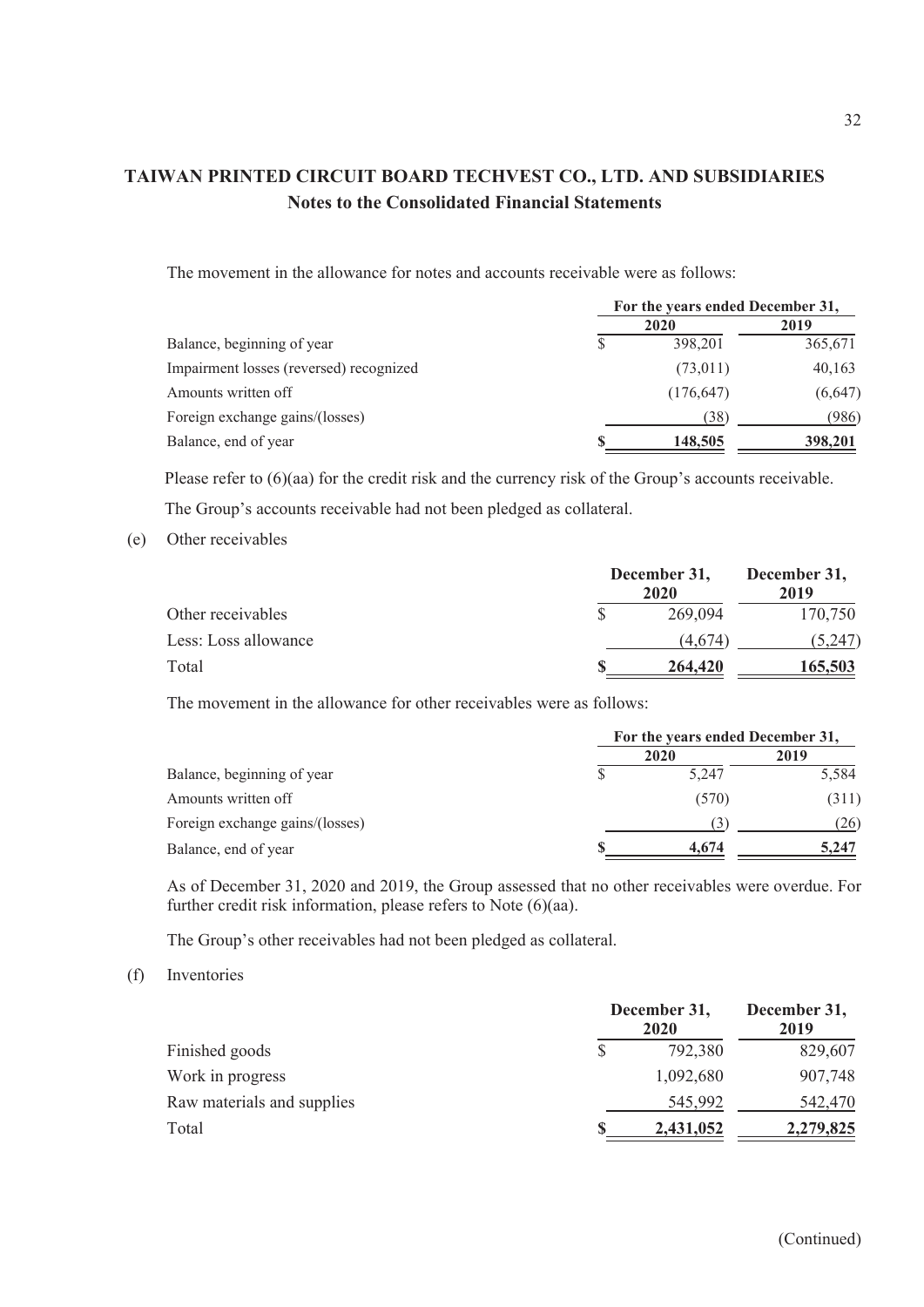The details of the cost of sales of the Group were as follows:

|                                                     | For the years ended December 31, |            |            |
|-----------------------------------------------------|----------------------------------|------------|------------|
|                                                     |                                  | 2020       | 2019       |
| Cost of goods sold                                  |                                  | 20,088,660 | 19,158,799 |
| Inventory scrap loss                                |                                  | 26,051     | 99,849     |
| Write-down of inventories (Reversal of write-downs) |                                  | 76,621     | (58, 890)  |
| Revenue from sale of scraps                         |                                  | (690,066)  | (714,000)  |
| Total                                               |                                  | 19,501,266 | 18,485,758 |

The factors that caused the net realizable value of inventories to be lower than the cost no longer exist, resulting in the net realizable value of inventory to increase and be recognized as profit or loss on inventory for the year ended December 31, 2019.

The Group's inventories had not been pledged as collateral.

#### (g) Non-current assets held for sale

The Group entered into an agreement with the Chinese local government in the first quarter of 2019 in order to dispose the right-of-use assets, property, plant and equipment of Chi Chau Printed Circuit Board (Suzhou) Co., Ltd. based on the resolution approved during the board meeting held on November 13, 2018, resulting in the Group to receive in advance the amount of CNY 258,523 thousand, which was recognized as other current liabilities. The asset was reclassified as non-current assets held for sale using the lower of the book value, or fair value minus cost of sale, in which no impairment loss was incurred.

|                               | December 31,<br>2019 |
|-------------------------------|----------------------|
| Property, Plant and Equipment | 621,181              |
| Right-of-use asset            | 26,132               |
|                               | 647,313              |

In the first quarter of 2020, the Group disposed its asset amounting to CNY 538,109 thousand, resulting in a disposal gain of CNY 268,071 thousand.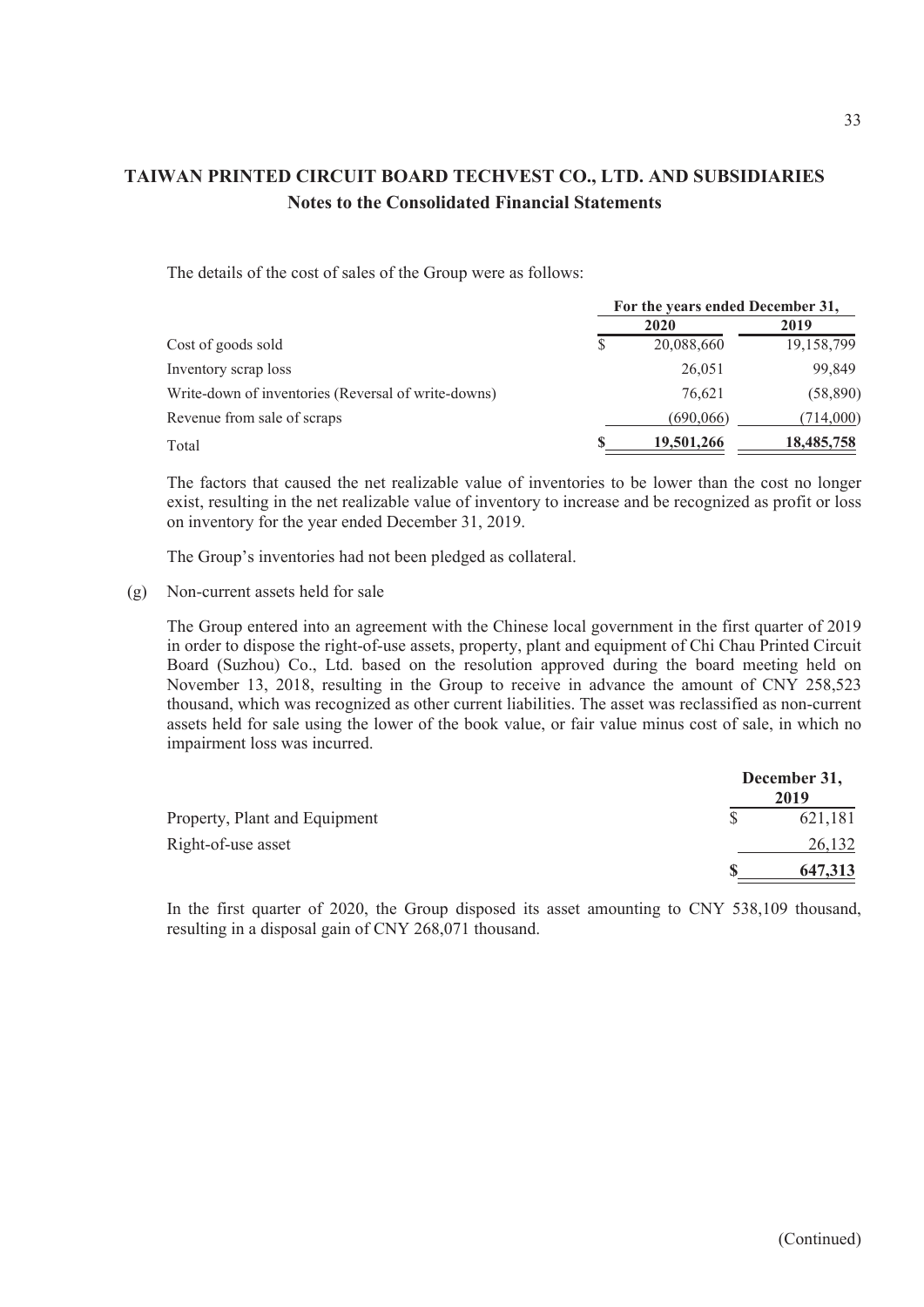### (h) Property, plant and equipment

The cost, depreciation, and impairment of the property, plant and equipment of the Group, were as follows:

|                                                   |    | Land    | <b>Buildings</b> | Machinery     | Other<br>equipment | <b>Construction</b> in<br>progress and<br>testing<br>equipment | <b>Total</b> |
|---------------------------------------------------|----|---------|------------------|---------------|--------------------|----------------------------------------------------------------|--------------|
| Cost or deemed cost:                              |    |         |                  |               |                    |                                                                |              |
| Balance on January 1, 2020                        | \$ | 202,597 | 4,821,870        | 11,263,411    | 1,218,808          | 191,850                                                        | 17,698,536   |
| <b>Additions</b>                                  |    |         | 142,552          | 180,838       | 66,101             | 118,305                                                        | 507,796      |
| Disposal                                          |    |         | (4,196)          | (107, 731)    | (79,902)           |                                                                | (191, 829)   |
| Transfer (out) in                                 |    |         | 5,344            | 39,003        | 97,302             | (151, 737)                                                     | (10,088)     |
| Effect of movements in exchange rates             |    |         | 70,266           | 142,481       | 18,807             | 2,686                                                          | 234,240      |
| Balance on December 31, 2020                      |    | 202,597 | 5,035,836        | 11,518,002    | 1,321,116          | 161,104                                                        | 18,238,655   |
| Balance on January 1, 2019                        | S  | 202,597 | 4,749,433        | 11,995,201    | 2,200,420          | 1,025,782                                                      | 20,173,433   |
| <b>Additions</b>                                  |    |         | 380,211          | 1,319,741     | 209,916            | 166,640                                                        | 2,076,508    |
| Disposal                                          |    |         | (34, 614)        | (689, 723)    | (621, 776)         |                                                                | (1,346,113)  |
| Transfer (out) in                                 |    |         | (116, 481)       | (1,030,252)   | (528, 575)         | (992, 886)                                                     | (2,668,194)  |
| Effect of movements in exchange rates             |    |         | (156, 679)       | (331, 556)    | (41, 177)          | (7,686)                                                        | (537,098)    |
| Balance on December 31, 2019                      |    | 202,597 | 4,821,870        | 11,263,411    | 1,218,808          | 191,850                                                        | 17,698,536   |
| Accumulated depreciation and impairments<br>loss: |    |         |                  |               |                    |                                                                |              |
| Balance on January 1, 2020                        | S  |         | 1,821,092        | 6,871,340     | 833,727            |                                                                | 9,526,159    |
| Depreciation                                      |    |         | 233,681          | 817,289       | 136,685            |                                                                | 1,187,655    |
| Disposal                                          |    |         | (4,196)          | (68,069)      | (60, 647)          |                                                                | (132, 912)   |
| Transfer (out) in                                 |    |         |                  | (1,951)       | 1,951              |                                                                |              |
| Effect of movements in exchange rates             |    |         | 26,974           | 92,711        | 13,162             |                                                                | 132,847      |
| Balance on December 31, 2020                      |    |         | 2,077,551        | 7,711,320     | 924,878            |                                                                | 10,713,749   |
| Balance on January 1, 2019                        | \$ |         | 2,088,969        | 8,111,077     | 1,569,451          |                                                                | 11,769,497   |
| Depreciation                                      |    |         | 223,200          | 810,649       | 90,746             |                                                                | 1,124,595    |
| Gain on reversal of impairment loss               |    |         | (21,270)         | (178)         |                    |                                                                | (21, 448)    |
| Disposal                                          |    |         | (9,005)          | (615, 820)    | (300, 818)         |                                                                | (925, 643)   |
| Transfer (out) in                                 |    |         | (420, 764)       | (1, 111, 956) | (498, 474)         |                                                                | (2,031,194)  |
| Effect of movements in exchange rates             |    |         | (40, 038)        | (322, 432)    | (27, 178)          |                                                                | (389, 648)   |
| Balance on December 31, 2019                      |    |         | 1,821,092        | 6,871,340     | 833,727            |                                                                | 9,526,159    |
| Carrying amounts:                                 |    |         |                  |               |                    |                                                                |              |
| Balance on December 31, 2020                      |    | 202,597 | 2,958,285        | 3,806,682     | 396,238            | 161,104                                                        | 7,524,906    |
| Balance on January 1, 2019                        |    | 202,597 | 2,660,464        | 3,884,124     | 630,969            | 1,025,782                                                      | 8,403,936    |
| Balance on December 31, 2019                      | Ś  | 202,597 | 3,000,778        | 4,392,071     | 385,081            | 191,850                                                        | 8,172,377    |

The subsidiary, T-mac Techvest (Wuxi) PCB Co., Ltd, deferred its equipment subsidies, which were acquired in 2020, to eliminate the subsidies and calculate the related equipment book value in order to reduce the depreciation expense, which will result in the subsidies to be recognized in profit and loss within the duration period of the equipment.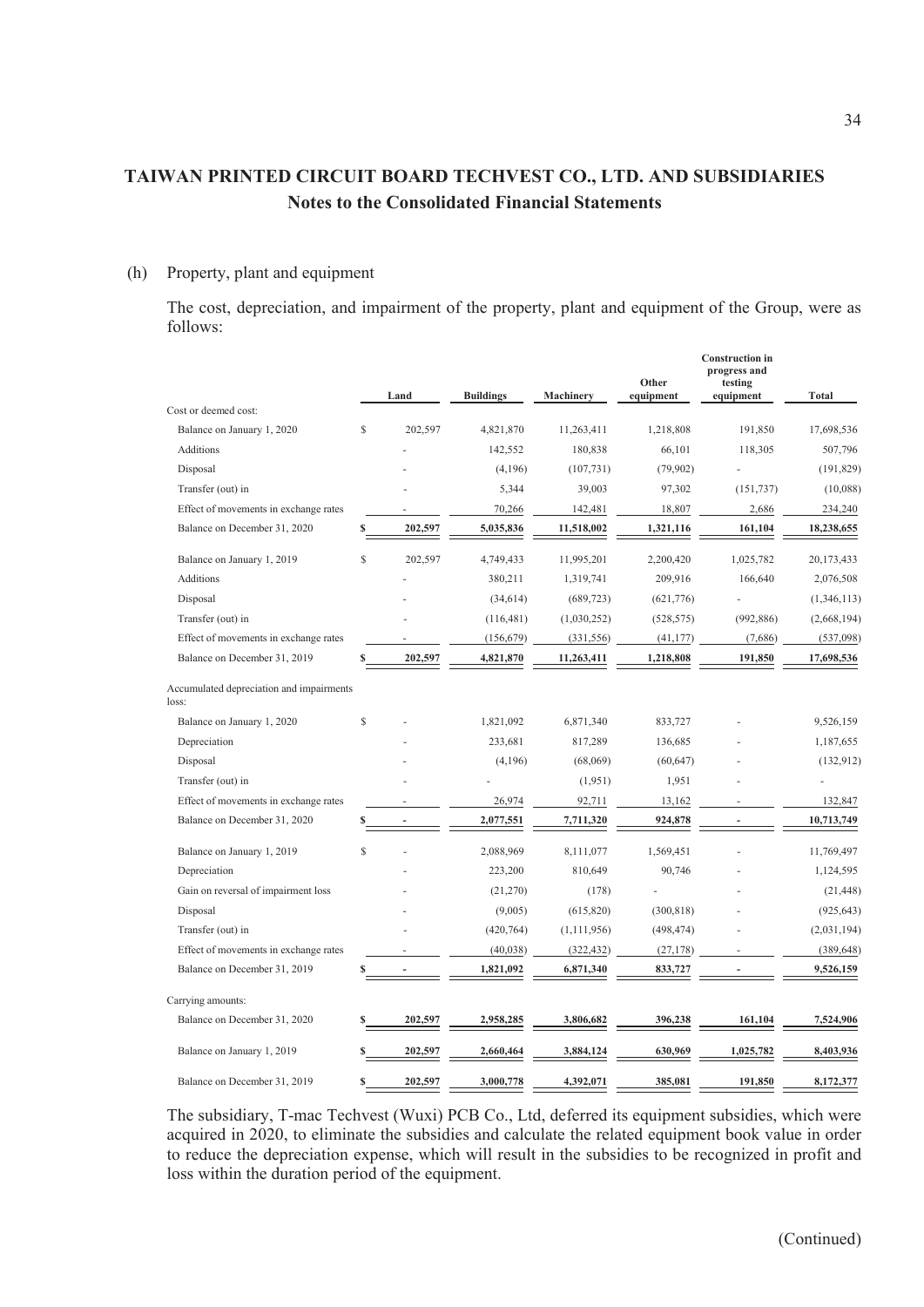The subsidiary Chi Chau Printed Circuit Board (Suzhou) Co., Ltd. entered into an agreement with the Chinese local government in the first quarter of 2019 in order to dispose its right-of-use assets, property, plant and equipment, which were reclassified as non-current assets held for sale; please refer to  $\text{Note}(6)(g)$  for details. The Group had completed the disposal of its asset in the first quarter of 2020; please refer to  $(6)(z)$  for related profit or loss.

The property, plant and equipment of the Group had been pledged as collateral for long-term borrowings; please refer to note 8.

#### (i) Right-of-use assets

The Group leases many assets including land and buildings, machinery, transportation and other equipment. Information about leases for which the Group as a lessee was presented below:

|                                                     |              | Land      | <b>Buildings</b> | Machinery | Transportation | Uther<br>equipment | <b>Total</b> |
|-----------------------------------------------------|--------------|-----------|------------------|-----------|----------------|--------------------|--------------|
| Cost:                                               |              |           |                  |           |                |                    |              |
| Balance on January 1, 2020                          | S            | 241,455   |                  |           | 59,580         | 3,482              | 304,517      |
| Additions                                           |              |           |                  | 2,509     | 39,548         |                    | 42,057       |
| Disposal                                            |              |           |                  |           | (12, 914)      | (2,695)            | (15,609)     |
| Effect of movements in exchange<br>rates            |              | 2,261     |                  | 56        | 480            | 10                 | 2,807        |
| Balance on December 31, 2020                        | s            | 243,716   |                  | 2,565     | 86,694         | 797                | 333,772      |
| Balance on January 1, 2019                          | \$           |           |                  |           |                |                    |              |
| Effects of retrospective<br>application (IFRS 16)   |              | 283,546   | 15,021           |           | 43,891         | 2,725              | 345,183      |
| Balance on January 1, 2019 after<br>adjustments     |              | 283,546   | 15,021           |           | 43,891         | 2,725              | 345,183      |
| Additions                                           |              |           |                  |           | 23,392         | 814                | 24,206       |
| Disposal                                            |              |           | (15,022)         |           | (6,625)        |                    | (21, 647)    |
| Transfer (out) in                                   |              | (36, 851) |                  |           |                |                    | (36, 851)    |
| Effect of movements in exchange<br>rates            |              | (5,240)   |                  |           | (1,078)        | (57)               | (6, 374)     |
| Balance on December 31, 2019                        | S            | 241,455   |                  |           | 59,580         | 3,482              | 304,517      |
| Accumulated depreciation and<br>impairment losses : |              |           |                  |           |                |                    |              |
| Balance on January 1, 2020                          | $\mathbb{S}$ | 24,771    |                  |           | 22,339         | 1,664              | 48,774       |
| Depreciation                                        |              | 5,855     |                  | 1,046     | 29,648         | 1,403              | 37,952       |
| Disposal                                            |              |           |                  |           | (12,111)       | (2,695)            | (14,806)     |
| Effect of movements in exchange<br>rates            |              | 394       |                  | 23        | 346            | $\overline{4}$     | 767          |
| Balance on December 31, 2020                        | S            | 31,020    | $\overline{a}$   | 1,069     | 40,222         | 376                | 72,687       |

**Other**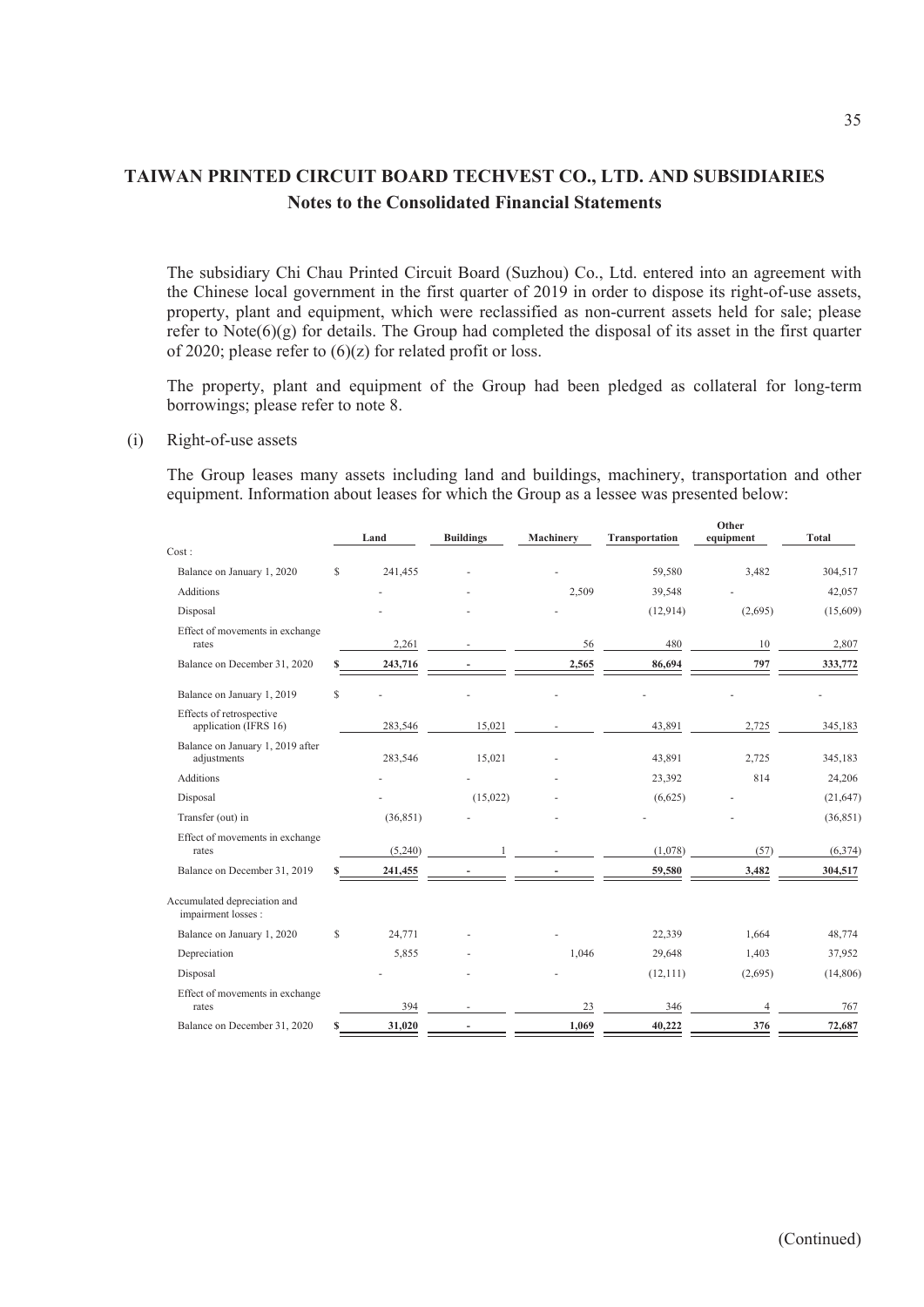|                                                   |     | Land    | <b>Buildings</b> | Machinery | Transportation | Other<br>equipment | <b>Total</b> |
|---------------------------------------------------|-----|---------|------------------|-----------|----------------|--------------------|--------------|
| Balance on January 1, 2019                        | \$  |         |                  |           |                |                    |              |
| Effects of retrospective<br>application (IFRS 16) |     | 28,606  |                  |           |                |                    | 28,606       |
| Balance on January 1, 2019 after<br>adjustments   |     | 28,606  |                  |           |                |                    | 28,606       |
| Depreciation                                      |     | 6,679   | 9,013            |           | 24,401         | 1,689              | 41,782       |
| Disposal                                          |     |         | (9,013)          |           | (1,656)        |                    | (10,669)     |
| Transfer (out) in                                 |     | (9,704) |                  |           |                |                    | (9,704)      |
| Effect of movements in exchange<br>rates          |     | (810)   |                  |           | (406)          | (25)               | (1,241)      |
| Balance on December 31, 2019                      | \$. | 24,771  |                  |           | 22,339         | 1,664              | 48,774       |
| Carrying amount:                                  |     |         |                  |           |                |                    |              |
| Balance on December 31, 2020                      | S   | 212,696 |                  | 1,496     | 46,472         | 421                | 261,085      |
| Balance on December 31, 2019                      | s   | 216,684 |                  |           | 37,241         | 1,818              | 255,743      |

### (j) Investment property

The Group investment property was presented below:

|                                                    |                                 | <b>Owned property</b> |                  |              |
|----------------------------------------------------|---------------------------------|-----------------------|------------------|--------------|
|                                                    | <b>Land and</b><br>improvements |                       | <b>Buildings</b> | <b>Total</b> |
| Cost:                                              |                                 |                       |                  |              |
| Balance on January 1, 2020                         |                                 | 178,533               | 63,233           | 241,766      |
| Balance on December 31, 2020                       |                                 | 178,533               | 63,233           | 241,766      |
| Balance on January 1, 2019                         |                                 | <u>178,533</u>        | 63,233           | 241,766      |
| Balance on December 31, 2019                       |                                 | 178,533               | 63,233           | 241,766      |
| Accumulated depreciation and impairment<br>losses: |                                 |                       |                  |              |
| Balance on January 1, 2020                         | \$                              |                       | 57,299           | 57,299       |
| Depreciation                                       |                                 |                       | 1,816            | 1,816        |
| Balance on December 31, 2020                       |                                 |                       | 59,115           | 59,115       |
| Balance on January 1, 2019                         | \$                              |                       | 56,889           | 56,889       |
| Depreciation                                       |                                 |                       | 410              | 410          |
| Balance on December 31, 2019                       |                                 |                       | 57,299           | 57,299       |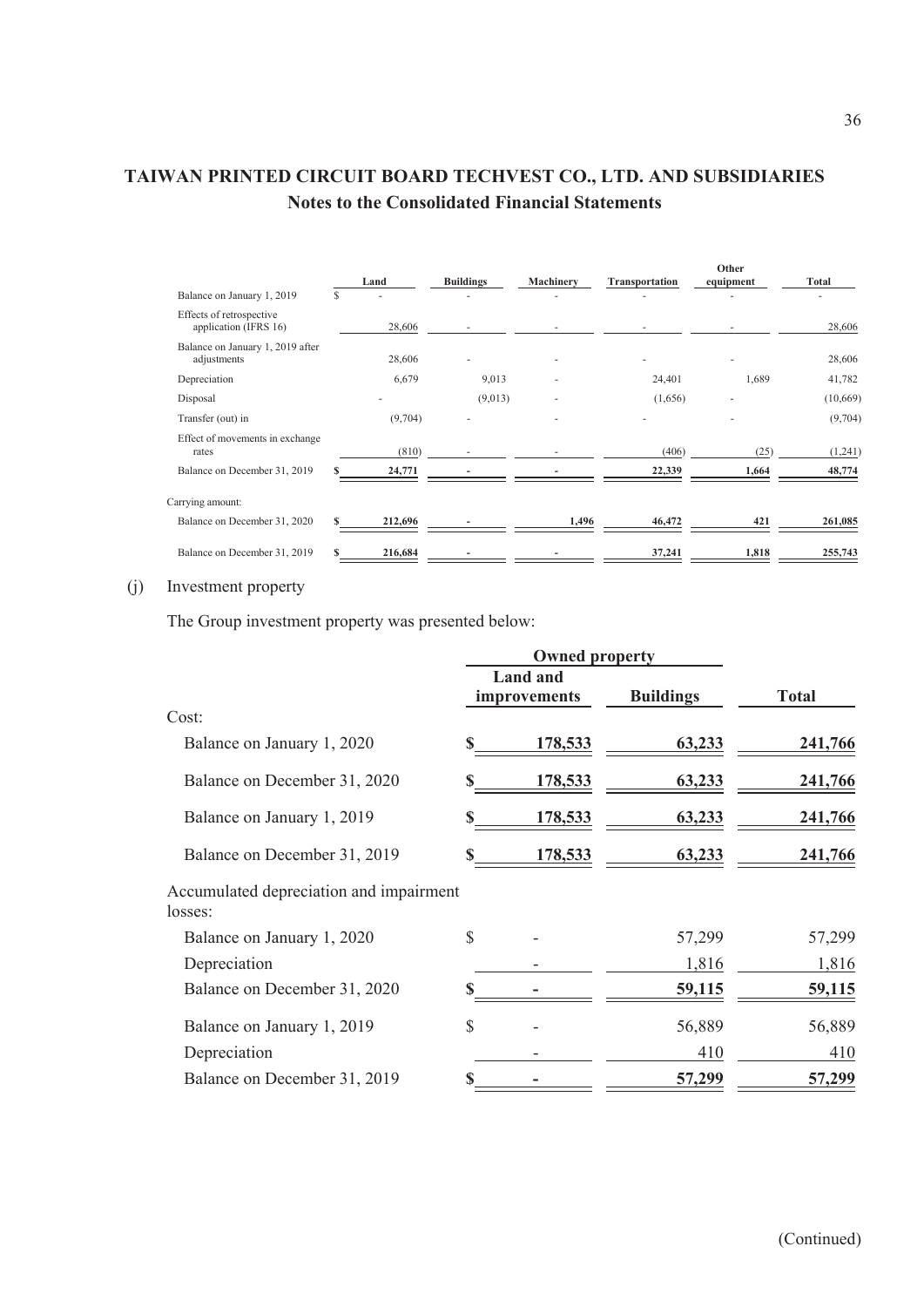|         | <b>Buildings</b>         | <b>Total</b>          |
|---------|--------------------------|-----------------------|
|         |                          |                       |
| 178,533 | 4,118                    | 182,651               |
| 178,533 | 6,344                    | 184,877               |
| 178,533 | 5,934                    | 184,467               |
|         |                          |                       |
|         |                          | 752,600               |
|         |                          | 745,949               |
|         | Land and<br>improvements | <b>Owned property</b> |

Since its plant in Zhongli is no longer in use, the Group leased it out to a non-related party, resulting in its asset to be reclassified from property, plant and equipment to investment property.

Investment property's fair value considers the total amount of the property estimate collect cash flow and use the rate of return that reflects specific inherent risks is discounted to determine the value of the real estate. The ranges of return rates adopted in the Republic of China in 2020 and 2019 are as follows:

|                                 | For the years ended December 31, |          |
|---------------------------------|----------------------------------|----------|
| Location                        | 2020                             | 2019     |
| Zhongli City Zhong gong Section | $2.35\%$                         | $2.59\%$ |

The investment property of the Group had been pledge as collateral for guaranteed financing, please refer to Note(8).

(k) Intangible assets

|                              | December 31,<br>2020 | December 31,<br>2019 |
|------------------------------|----------------------|----------------------|
| Carrying amount              |                      |                      |
| Goodwill                     | 368,709              | 368,709              |
| Computer software and others | 7.877                | 8,755                |
| Total                        | 376,586              | 377,464              |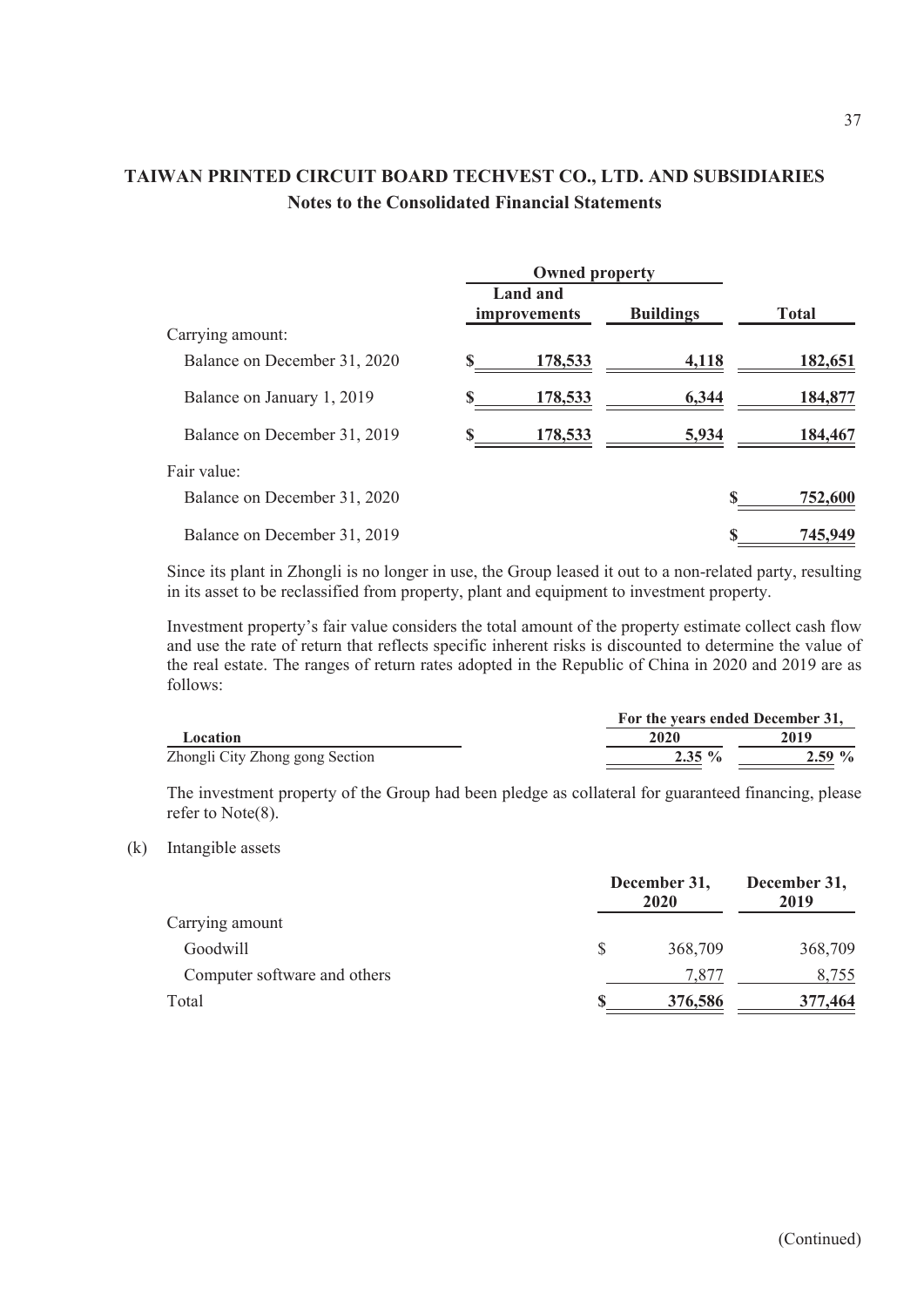(l) Other current assets, Other non-current financial assets and Other non-current assets

|                                    | December 31, | December 31,<br>2019 |         |
|------------------------------------|--------------|----------------------|---------|
| Other current financial assets     |              | 580,913              | 9,337   |
| Other non-current financial assets |              | 24,666               | 12,721  |
| Other current asset                |              | 157,364              | 340,353 |
| Other non-current asset            |              | 77,751               | 77,450  |
| Total                              |              | 840,694              | 439,861 |

Other financial assets are refundable deposits, time deposit certificates that do not meet the definition of cash equivalent and restricted bank deposits. Other current asset are prepayments and others.

Other non-current asset are defer tax asset, prepayments for equipment and others.

(m) Short-term notes and bills payable

|                                                         | <b>December 31, 2020</b>                 |                                   |  |               |
|---------------------------------------------------------|------------------------------------------|-----------------------------------|--|---------------|
|                                                         | <b>Guarantee or</b><br>acceptance agency | <b>Range of</b><br>interest rates |  | <b>Amount</b> |
| Commerical paper payable                                | Mega bills finance<br>Co., Ltd.          | $1.29\%$                          |  | 30,000        |
| Less: Discount on short-term notes<br>and bills payable |                                          |                                   |  | (27)          |
| Total                                                   |                                          |                                   |  | 29,973        |

The Group did not provide any assets as collaterals for its Short-term notes and bills payable.

(n) Short-term borrowings

|                                | December 31, December 31,<br>2020 | 2019      |  |
|--------------------------------|-----------------------------------|-----------|--|
| Unsecured bank loans           | 2,535,372                         | 2,923,070 |  |
| Unused short-term credit lines | 8,362,916                         | 6,486,276 |  |
| Range of interest rates        | $0.52\%~1.60\%$ $1.40\%~2.73\%$   |           |  |

The Group did not provide any assets as collaterals for its Short-term borrowings.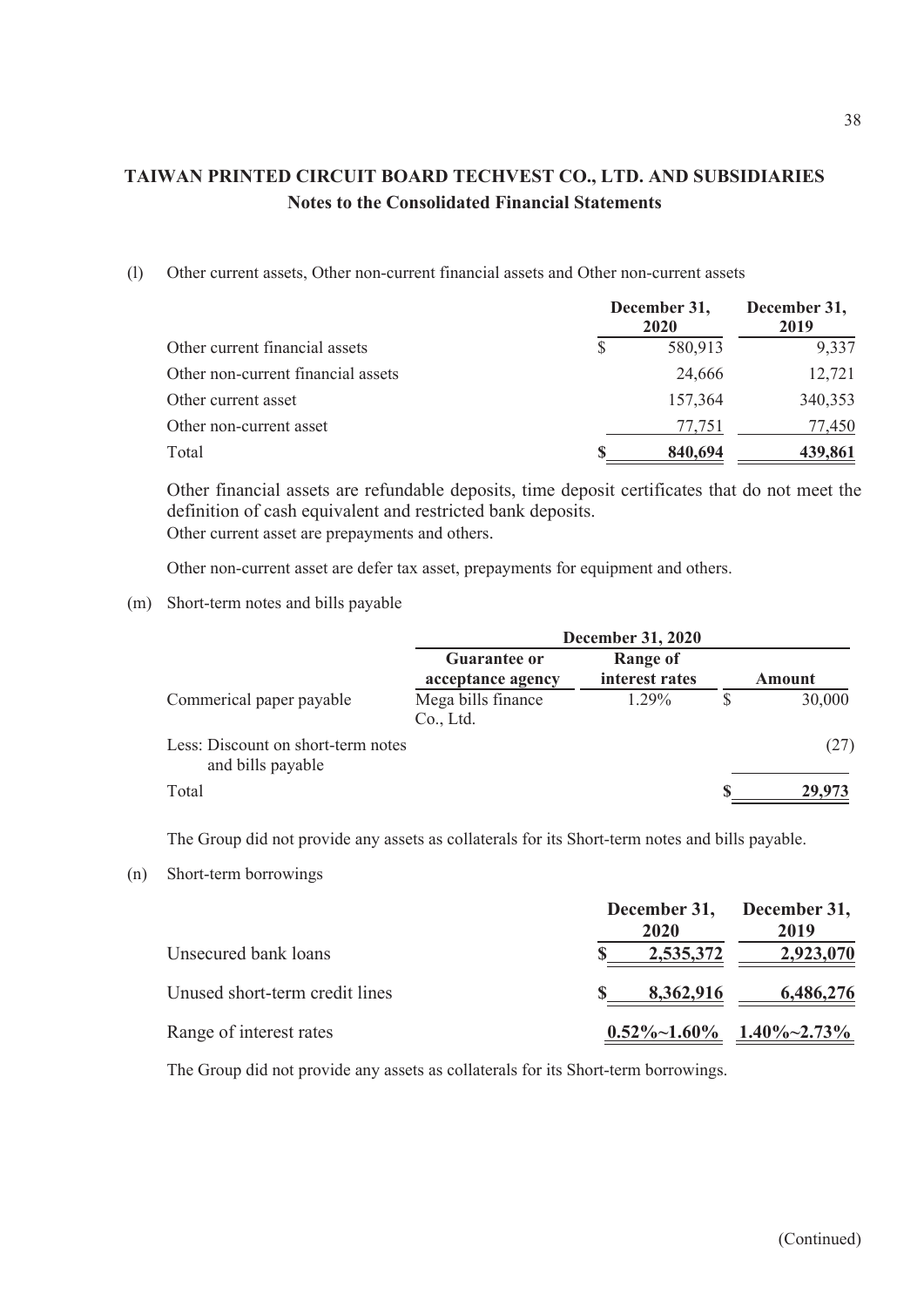(o) Refund liabilities-current

|                            | December 31, | December 31, |
|----------------------------|--------------|--------------|
|                            | 2020         | 2019         |
| Refund liabilities-current | 320,223      | 262,046      |

Refund liability is mainly due to the characteristics of the industry in which the sales of electronic components may generate a sales discount due to product defects or price drops, which are expected to be paid to customers.

(p) Long-term borrowings

|                               | <b>December 31, 2020</b> |                      |                                |   |             |
|-------------------------------|--------------------------|----------------------|--------------------------------|---|-------------|
|                               | Currency                 | <b>Interest Rate</b> | <b>Period</b>                  |   | Amount      |
| Unsecured bank loans          | TWD                      | $1.11\% \sim 1.70\%$ | 2021.01.08~2025.12.25          | S | 6,387,440   |
| Secured bank loans            | TWD                      | $1.19\% \sim 1.39\%$ | $2021.02.16 \times 2025.09.25$ |   | 351,960     |
|                               |                          |                      |                                |   | 6,739,400   |
| Less: current portion         |                          |                      |                                |   | (1,745,535) |
| Total                         |                          |                      |                                |   | 4,993,865   |
| Unused long-term credit lines |                          |                      |                                | ¢ | 600,000     |
|                               | <b>December 31, 2019</b> |                      |                                |   |             |

|                               | Detember $J_1, 201J$ |                      |                                |  |             |
|-------------------------------|----------------------|----------------------|--------------------------------|--|-------------|
|                               | Currency             | <b>Interest Rate</b> | Period                         |  | Amount      |
| Unsecured bank loans          | TWD                  | $1.39\% \sim 1.85\%$ | 2020.05.25~2024.07.22          |  | 5,632,851   |
| Secured bank loans            | TWD                  | $1.35\% \sim 1.55\%$ | $2021.02.16 \times 2023.10.30$ |  | 188,610     |
|                               |                      |                      |                                |  | 5,821,461   |
| Less: current portion         |                      |                      |                                |  | (1,535,962) |
| Total                         |                      |                      |                                |  | 4,285,499   |
| Unused long-term credit lines |                      |                      |                                |  | -           |

For the Group's asset which was pledged as collateral for borrowings, please refer to Note (8).

For information on the Group's interest and liquidity risk, please see Note (6)(aa).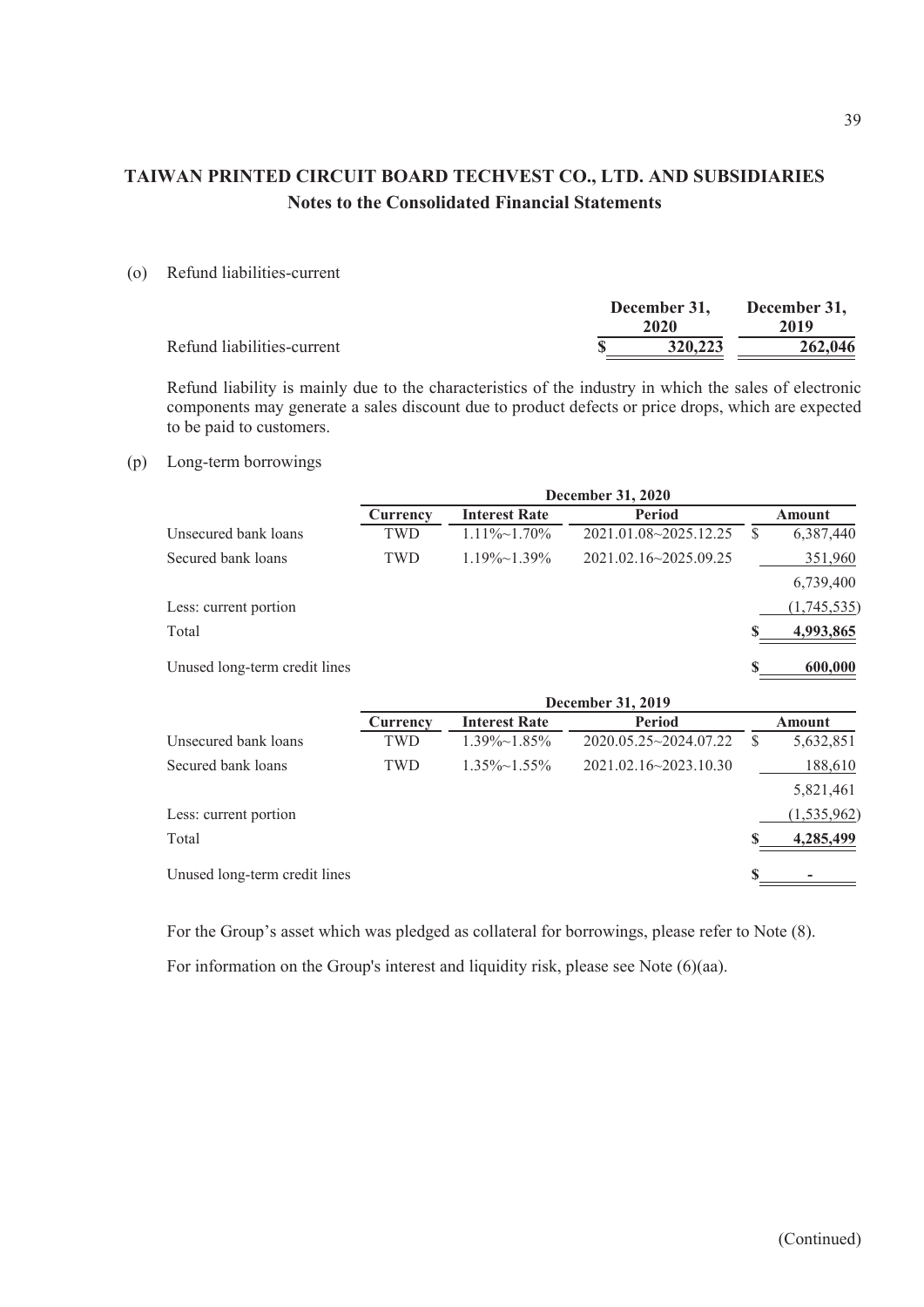#### (q) Bonds payable

|                                          | December 31,<br>2019                        |
|------------------------------------------|---------------------------------------------|
| Total convertible corporate bonds issued | 800,000                                     |
| Cumulative converted amount              | (800,000)                                   |
| Bond payable amount                      |                                             |
|                                          | For the years<br>ended December<br>31, 2019 |
| Interest expense                         | 3,593                                       |

The above-mentioned bond was fully converted in July, 2019.

The Company issued a first domestic unsecured converible corporate bond in January 12, 2017. The issuance terms were as follows:

- (i) Name: Unsecured converible bond-2017 first domestic bond.
- (ii) Date: January 12, 2017.
- (iii) Issue amount: TWD 800,000 thousand.
- (iv) Issue period: 2.5 years. The issuance date is January 12, 2017; the maturity date is July 12, 2019.
- (v) Bond coupon rate: Annual interest rate  $0\%$
- (vi) Date and method of returning:

Except for those that are converted into Company' s common shares in advance, or are redeemed by the Company in advance, or the Company is bought and cancelled by the business premises of a securities firm, the bonds will be repaid in cash at the maturity date.

(vii) During conversion:

The creditor may request the Company to convert the convertible bonds into common stocks during any time from the following day (the distribution day) after a month to maturity date, with the exception of certain days regulated by the government laws.

(viii) Conversion price and adjustment:

The conversion price at the time of issuance was set at TWD 32.5 per share, and it shall be adjusted when the total number of common shares of the Company changes and the current price per share exceeds the conversion price to reissue securities with common share conversion rights. The conversion price was adjusted to TWD 29.3 per share after the price reset was affected by the changes in the stock price in July 2018.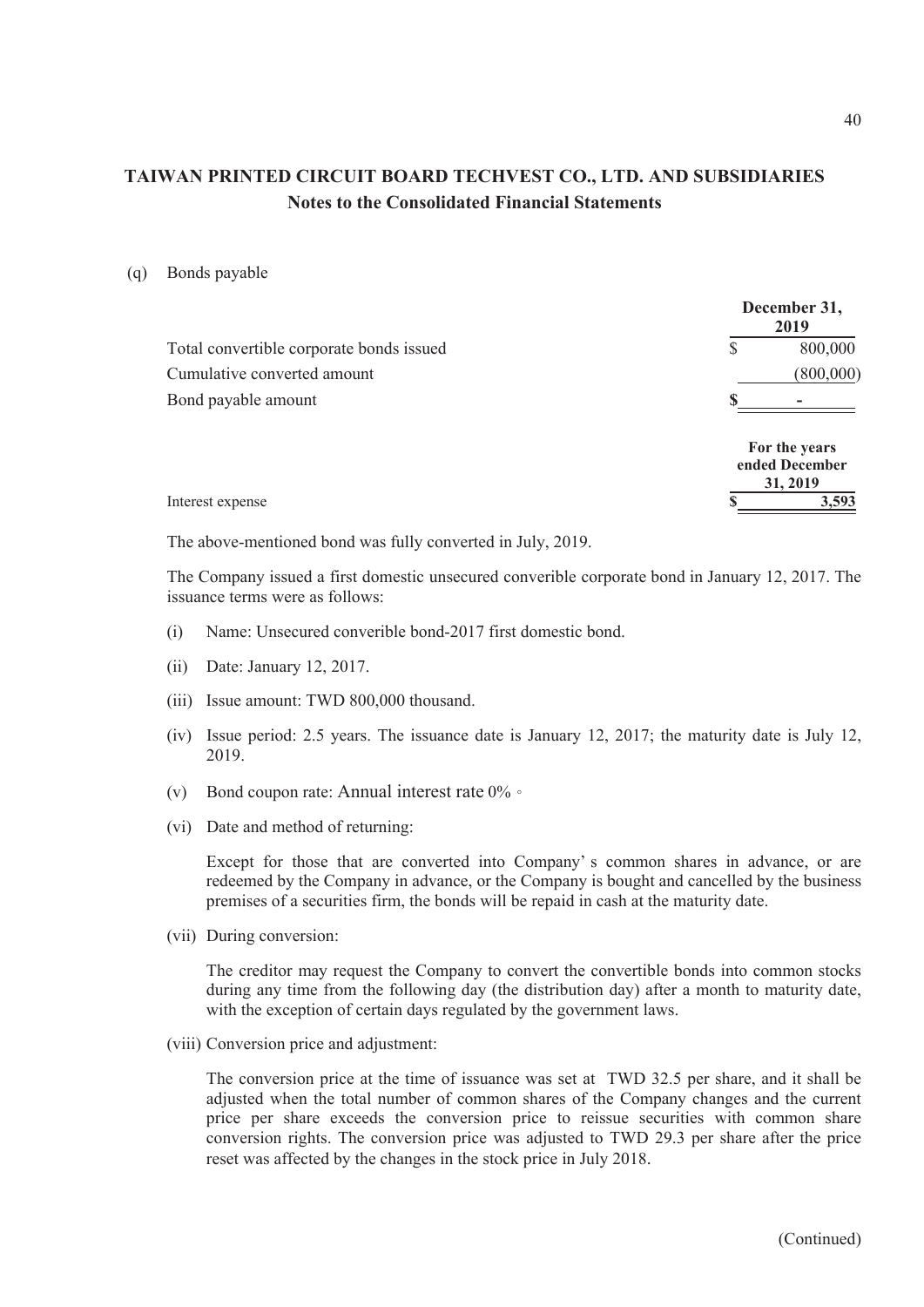- (ix) The company's right to redeem the converted corporate bonds:
	- 1) The converted corporate bonds shall expire one month after the issuance date and the following day to 40 days before the issuance period expires as follows:
		- a) When the closing price of the Company's ordinary shares exceeds the current conversion price by more than 30% for 30 consecutive business days;
		- b) When the outstanding balance of the converted corporate bonds is less than 10% of the original issuance;
- (x) Creditor's right to put back:

From the 30th day prior to the issuance to the end of the second year, the creditor may require the Company to increase the interest compensation based on the face value of the bonds, and redeem the converted corporate bonds held by it in cash. The Company accepts the sale back request and shall deliver the remittance to the creditor to redeem the conversion bonds within five business days after the sale back base date.

(r) Lease liabilities

The Group lease liabilities were as follows:

|             | December 31,<br>2020 | December 31,<br>2019 |
|-------------|----------------------|----------------------|
| Current     | 29,756               | 26,228               |
| Non-current | 45,348               | 41,374               |

For the maturities analysis, please refer to Note (6)(aa).

The amounts recognized in profit or loss were as follows:

|                                                                                                      | 2020   | 2019   |
|------------------------------------------------------------------------------------------------------|--------|--------|
| Interest on lease liabilities                                                                        | 1,525  | 2,056  |
| Expenses relating to short-term leases                                                               | 11,145 | 28,471 |
| Expenses relating to leases of low-value assets, excluding short-<br>term leases of low-value assets | 969    | 713    |
| COVID-19-related rent concessions (recognized as deduction of<br>other income)                       | 208    |        |

**For the years ended December 31,**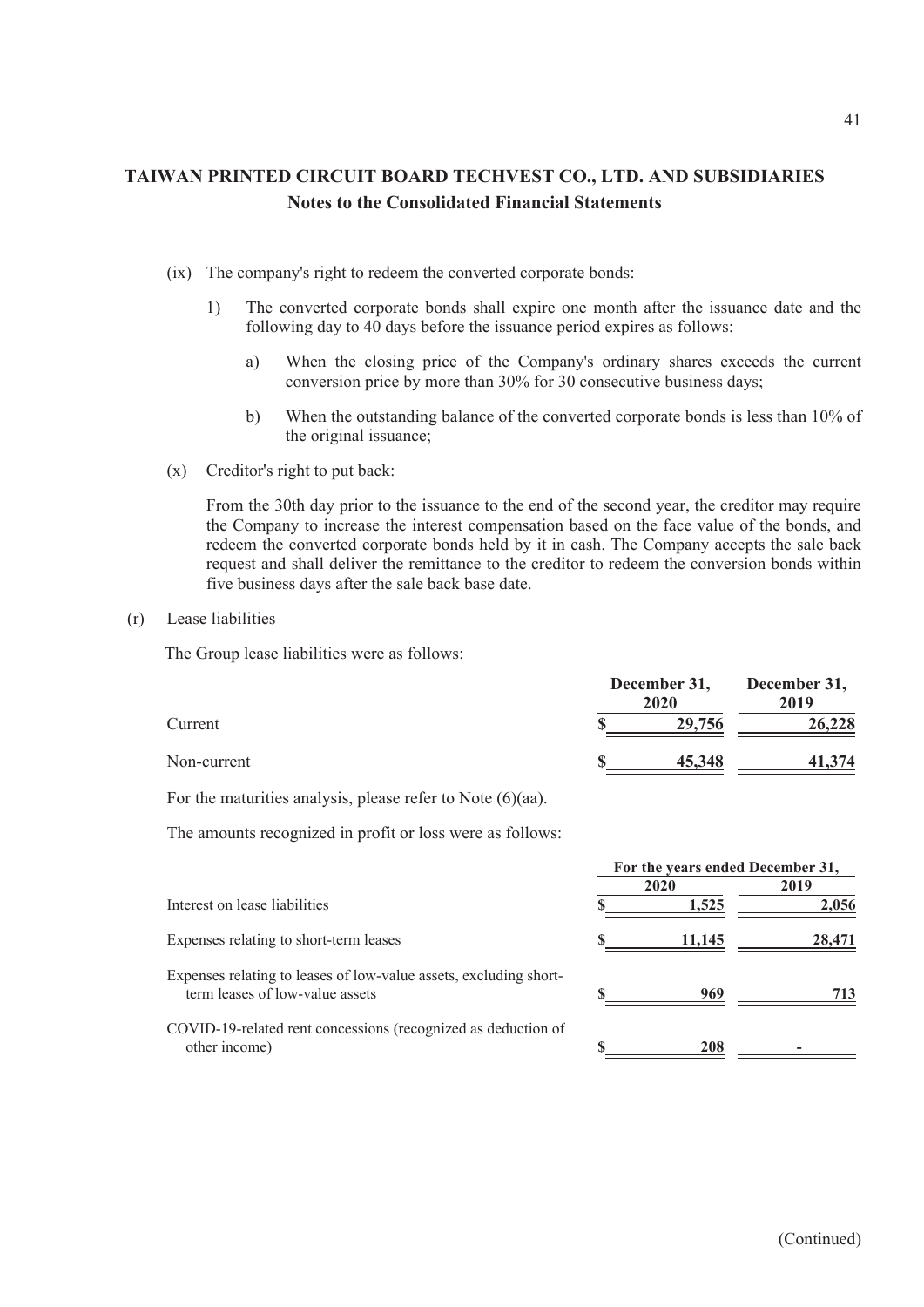The amounts recognized in the statement of cash flows for the Group were as follows:

|                               | For the vears ended December 31. |        |      |
|-------------------------------|----------------------------------|--------|------|
|                               |                                  | 2020   | 2019 |
| Total cash outflow for leases |                                  | 47.340 |      |

(i) Land, Buildings and Structures

The Group lease Land, Buildings and Structures as manufacture and office location with lease terms of two to ten years.

(ii) Machinery and other leases

The Group leases machinery, transportation and other equipment, with lease terms of three to five years.

In addition, the lease period of the employee dormitory, factory building, warehouse and parts of transportation and other equipment of the Group is one to three years. These leases are short-term and or low-value leases. The Group chooses to apply the exemption requirements and not recognize its related right-of-use assets and lease liabilities.

(s) Provisions

|                  | December 31,<br>2020 | December 31,<br>2019 |
|------------------|----------------------|----------------------|
| Site restoration | 287,701              | 351,679              |

In August 2019, the Group undertakes the responsibility for the restoration of the site, the budget received by it is listed as liability reserve.

### (t) Employee benefits

(i) Defined benefit plans

Reconciliation of defined benefit obligation at present value and plan asset at fair value are as follows:

|                                             | December 31,<br>2020 | December 31,<br>2019 |
|---------------------------------------------|----------------------|----------------------|
| Present value of defined benefit obligation | 29.621               | 31,460               |
| Fair value of plan assets                   | (14.047)             | (13,257)             |
| Net defined benefit assets                  | 15,574               | 18,203               |

The Group makes defined benefit plan contributions to the pension fund account with Bank of Taiwan that provides pensions for employees upon retirement. Plans (covered by the Labor Standards Law) entitle a retired employee to receive retirement benefits based on years of service and average monthly salary for the six months prior to retirement.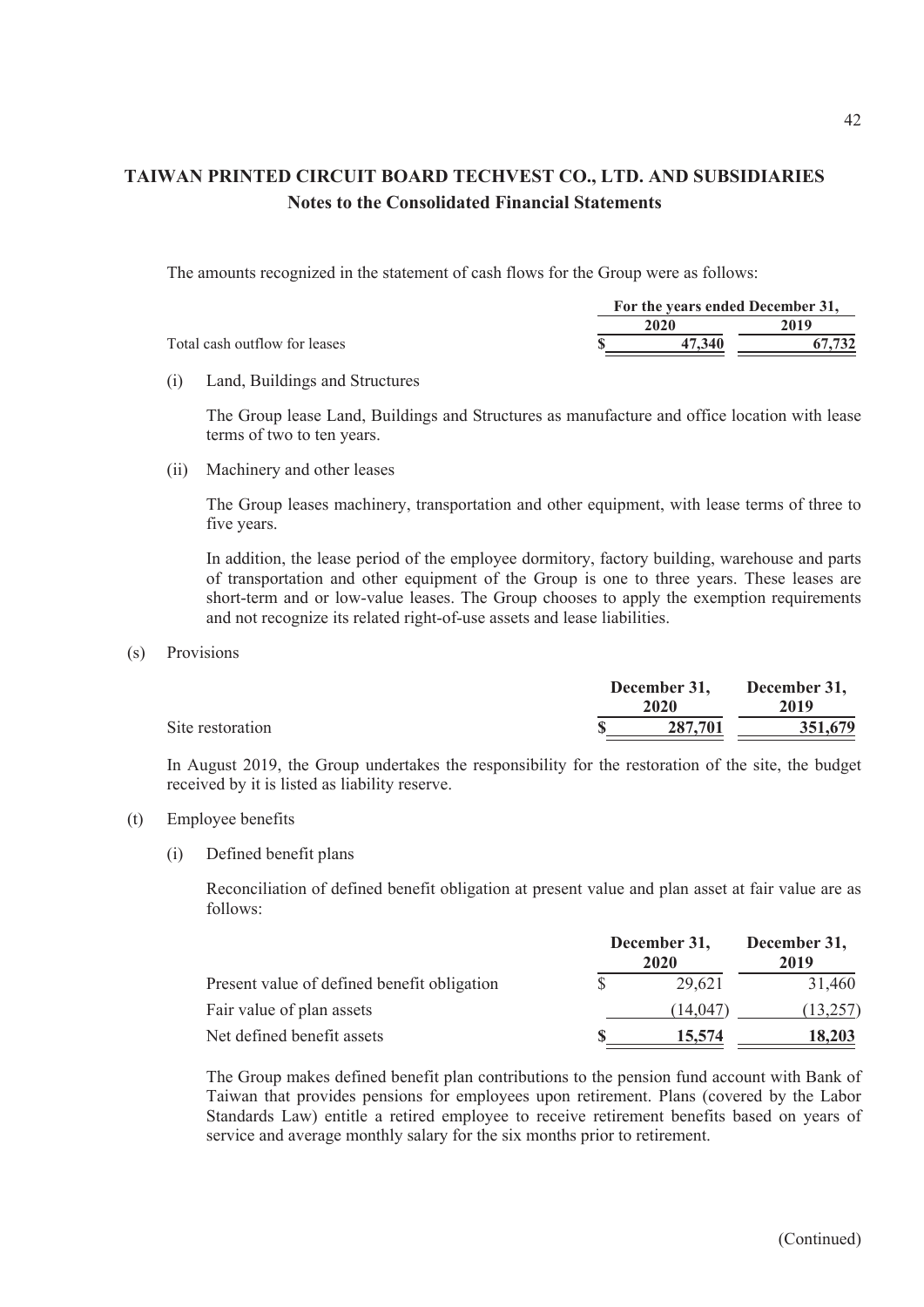#### 1) Composition of plan assets

The Group allocates pension funds in accordance with the Regulations for Revenues, Expenditures, Safeguard and Utilization of the Labor Retirement Fund, and such funds are managed by the Bureau of Labor Funds, Ministry of Labor. With regard to the utilization of the funds, minimum earnings shall be no less than the earnings attainable from two-year time deposits with interest rates offered by local banks.

The Group' s Bank of Taiwan labor pension reserve account balance amounted to \$14,047 thousand s of December 31, 2020. For information on the utilization of the labor pension fund assets, including the asset allocation and yield of the fund, please refer to the website of the Bureau of Labor Funds, Ministry of Labor.

2) Movements in present value of the defined benefit obligations

The movements in present value of defined benefit obligations for the Group were as follows:

|                                                                        | For the years ended December 31, |         |        |
|------------------------------------------------------------------------|----------------------------------|---------|--------|
|                                                                        |                                  | 2020    | 2019   |
| Defined benefit obligations at January 1                               |                                  | 31,460  | 26,777 |
| Current service costs and interest cost (income)                       |                                  | 666     | 656    |
| Remeasurement on the net defined benefit liabilities                   |                                  |         |        |
| $-$ Actuarial loss (gain) arising from financial<br>assumptions        |                                  | 1,180   | 1.153  |
| $-$ Experience adjustments arising on the actuarial<br>gains or losses |                                  | 1,013   | 2.874  |
| Benefits paid                                                          |                                  | (4,698) |        |
| Defined benefit obligations at December 31                             |                                  | 29,621  | 31,460 |

3) Movements of defined benefit plan assets

The movements in the present value of the defined benefit plan assets for the Group were as follows:

|                                                      | For the years ended December 31, |         |        |
|------------------------------------------------------|----------------------------------|---------|--------|
|                                                      |                                  | 2020    | 2019   |
| Fair value of plan assets at January 1               |                                  | 13,257  | 11,750 |
| Interest income                                      |                                  | 93      | 120    |
| Remeasurement on the net defined benefit liabilities |                                  |         |        |
| $-$ Actuarial loss (gain)                            |                                  | 437     | 480    |
| Contributions paid by the employer                   |                                  | 4,958   | 907    |
| Benefits paid                                        |                                  | (4,698) |        |
| Fair value of plan assets at December 31             |                                  | 14,047  | 13.257 |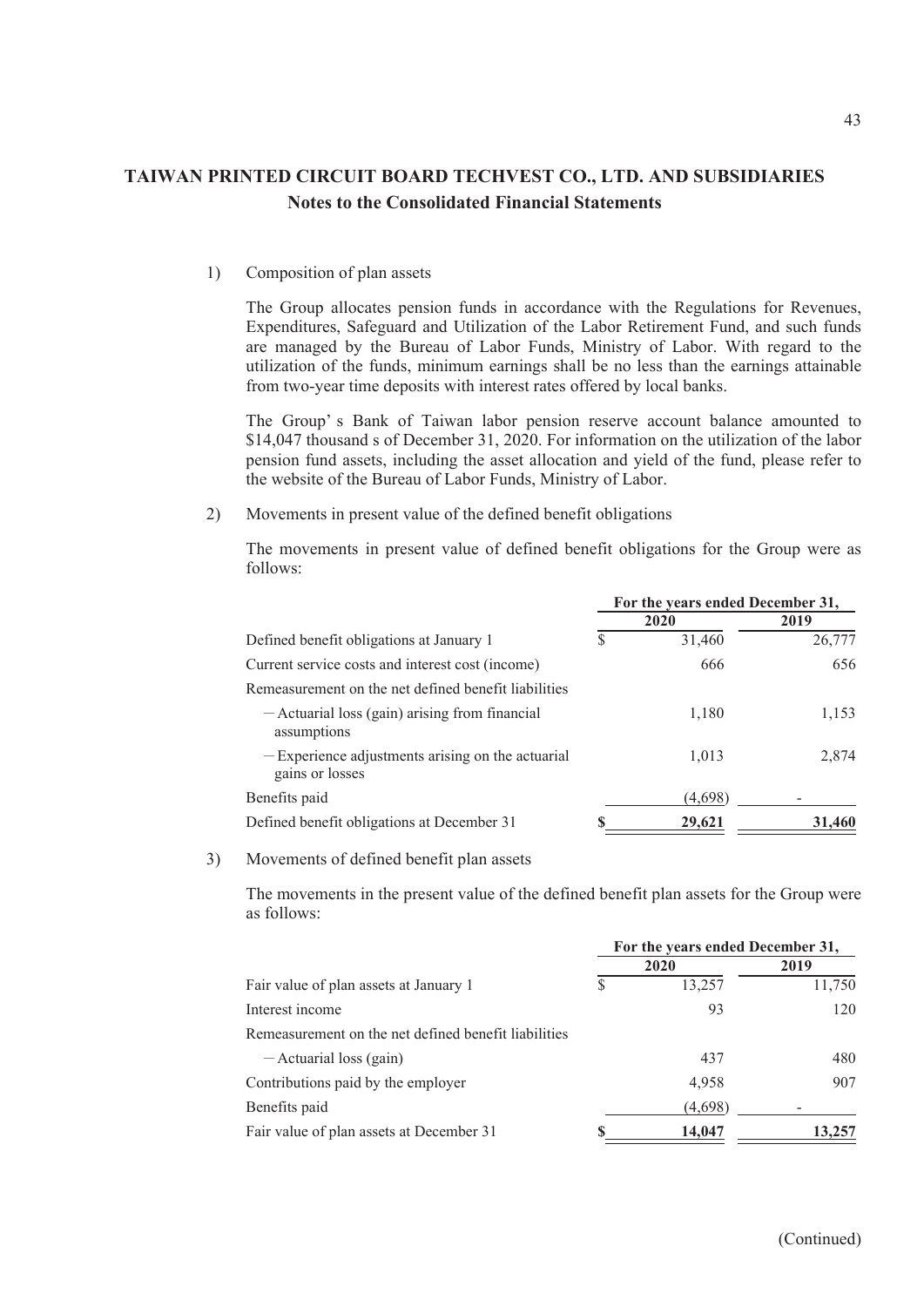4) Expenses recognized in profit or loss

The expenses recognized in profit or loss for the Group were as follows:

|                                                                    | For the years ended December 31, |      |      |
|--------------------------------------------------------------------|----------------------------------|------|------|
|                                                                    |                                  | 2020 | 2019 |
| Current service costs                                              |                                  | 449  | 392  |
| Net interest of net liabilities for defined benefit<br>obligations |                                  | 124  | 144  |
| Operating cost                                                     |                                  | 573  | 536  |

#### 5) Actuarial assumptions

The principal actuarial assumptions at the reporting date were as follows:

|                              | December 31, | December 31, |  |
|------------------------------|--------------|--------------|--|
|                              | 2020         | 2019         |  |
| Discount rate                | $0.29\%$     | $0.69\%$     |  |
| Future salary increases rate | $1.00\%$     | $1.00\%$     |  |

The expected allocation payment to be made by the Group to the defined benefit plans for the one-year period after the reporting date is \$579 thousand.

The weighted average lifetime of the defined benefits plans is  $10~11$  years

6) Sensitivity analysis

If the actuarial assumptions had changed, the impact on the present value of the defined benefit obligation shall be as follows:

|                               | <b>Influences of defined benefit obligations</b> |                 |  |
|-------------------------------|--------------------------------------------------|-----------------|--|
|                               | Increased 0.25%                                  | Decreased 0.25% |  |
| December 31, 2020             |                                                  |                 |  |
| Discount rate                 | (726)                                            | 758             |  |
| Future salary increasing rate | 740                                              | (713)           |  |
| December 31, 2019             |                                                  |                 |  |
| Discount rate                 | (820)                                            | 856             |  |
| Future salary increasing rate | 838                                              | (807)           |  |

Reasonably possible changes at the reporting date to one of the relevant actuarial assumptions, holding other assumptions constant, would have affected the defined benefit obligation by the amounts shown above. The method used in the sensitivity analysis is consistent with the calculation of pension liabilities in the balance sheets.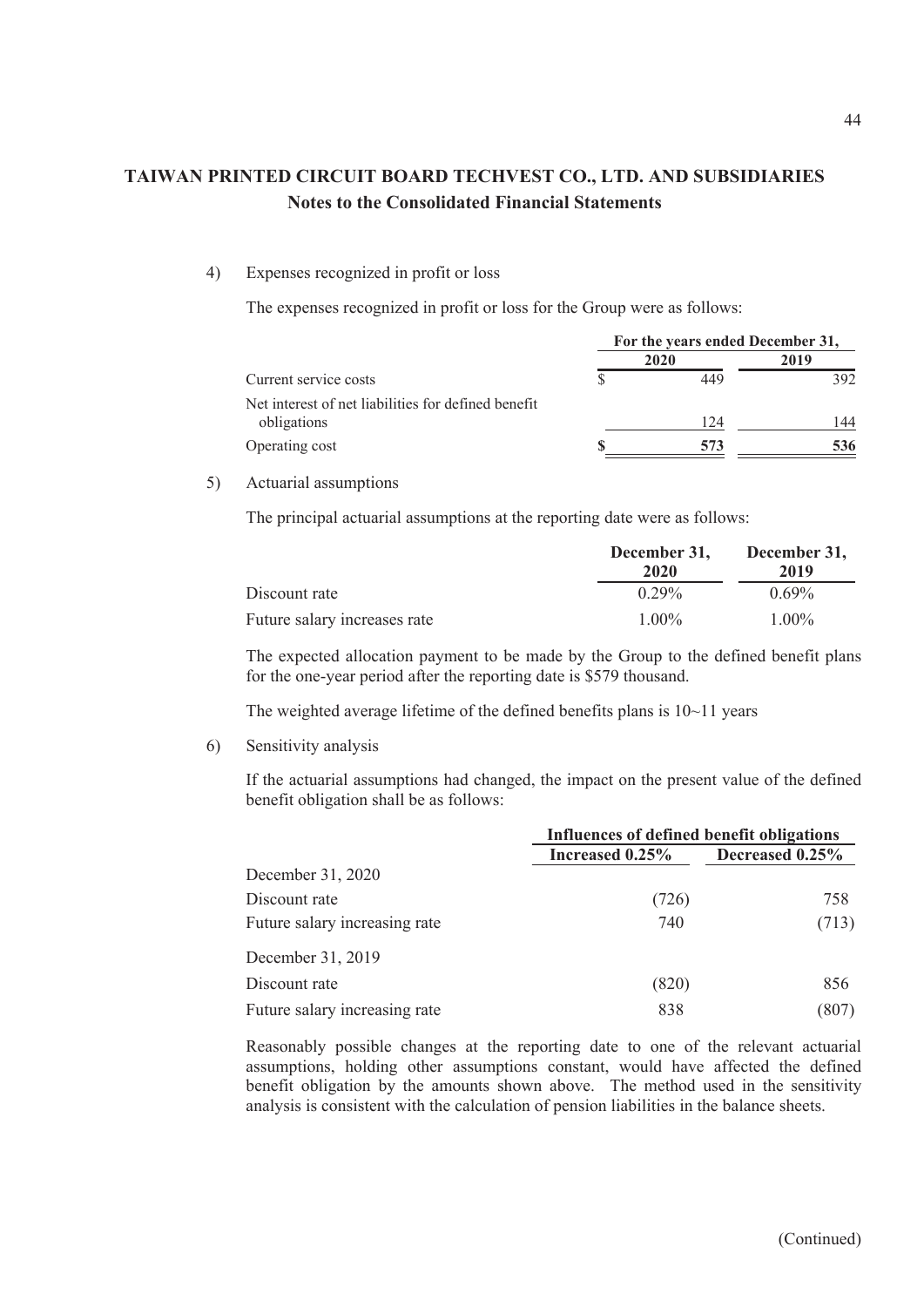There is no change in the method and assumptions used in the preparation of sensitivity analysis for 2020 and 2019.

(ii) Defined contribution plans

The Group allocates 6% of each employee' s monthly wages to the labor pension personal account at the Bureau of Labor Insurance in accordance with the provisions of the Labor Pension Act. Under these defined contribution plans, the Group allocates a fixed amount to the Bureau of Labor Insurance without additional legal or constructive obligation.

The domestic merged company provided pension costs incurred from the contributions to the Bureau of the Labor Insurance amounted to \$19,022 thousand and \$17,969 thousand for the years ended December 31, 2020 and 2019, respectively.

The foreign merged company provided pension costs incurred from the contributions to the Bureau of the Labor Insurance amounted to \$90,633 and \$113,501 thousand for the years ended December 31, 2020 and 2019, respectively.

### (u) Income taxes

(i) Income tax expense

The components of income tax were as follows:

|                                                   | For the years ended December 31, |         |           |  |
|---------------------------------------------------|----------------------------------|---------|-----------|--|
|                                                   |                                  | 2020    | 2019      |  |
| Current income tax expense                        |                                  |         |           |  |
| Current period                                    | \$                               | 766,494 | 461,463   |  |
| Adjustment for prior periods                      |                                  | 657     | (26, 453) |  |
|                                                   |                                  | 767,151 | 435,010   |  |
| Deferred tax expense                              |                                  |         |           |  |
| Origination and reversal of temporary differences |                                  | 134,190 | (2, 419)  |  |
| Others                                            |                                  | 12,910  |           |  |
|                                                   |                                  | 147,100 | (2, 419)  |  |
| Income tax expense                                |                                  | 914,251 | 432,591   |  |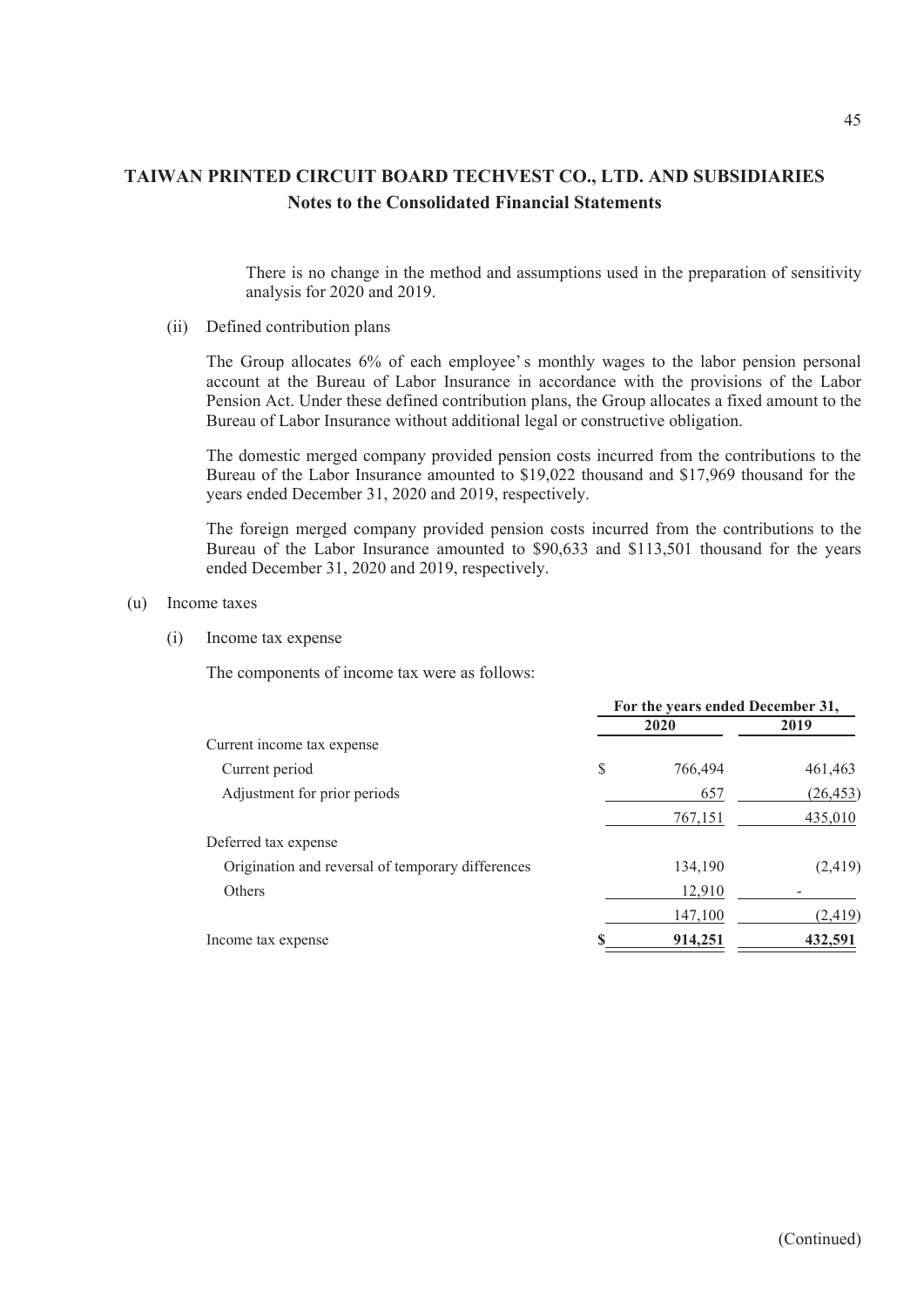|                                                                                                 |               | For the years ended December 31, |            |  |  |
|-------------------------------------------------------------------------------------------------|---------------|----------------------------------|------------|--|--|
|                                                                                                 |               | 2020                             | 2019       |  |  |
| Profit excluding income tax                                                                     |               | 2,825,985                        | 1,472,390  |  |  |
| Income tax using the Company's domestic tax rate effect of<br>tax rates in foreign jurisdiction | <sup>\$</sup> | 1,177,588                        | 560,941    |  |  |
| Non-deductible expenses                                                                         |               | 57,022                           | 66,725     |  |  |
| Tax-exempt income                                                                               |               | (94,369)                         | (63, 874)  |  |  |
| Change in unrecognized temporary differences                                                    |               | (335, 439)                       | (169, 899) |  |  |
| Current-year losses for which no deferred tax asset was<br>recognized                           |               | 50,129                           | 49,197     |  |  |
| Underestimation (Overestimation) of pervious period                                             |               | 657                              | (26, 453)  |  |  |
| Undistributed earnings additional tax                                                           |               | 27,383                           | 15,697     |  |  |
| <b>Others</b>                                                                                   |               | 29,456                           | (87)       |  |  |
| Basic income tax                                                                                |               | 1,824                            | 344        |  |  |
| Total                                                                                           |               | 914,251                          | 432,591    |  |  |

Reconciliation of income tax and profit before tax were as follows

### (ii) Deferred tax assets and liabilities

### 1) Unrecognized deferred tax liabilities

The Company entity is able to control the timing of the reversal of the temporary differences associated with investments in subsidiaries as of December 31, 2020 and 2019. Also, management considers it probable that the temporary differences will not reverse in the foreseeable future. Hence, such temporary differences were not recognized under deferred tax liabilities. Details were as follows:

|                                                                                     | December 31,<br>2020 |           | December 31,<br>2019 |
|-------------------------------------------------------------------------------------|----------------------|-----------|----------------------|
| Aggregate amount of temporary differences<br>related to investments in subsidiaries |                      | 1.942.142 | 1.671.173            |

#### 2) Unrecognized deferred tax assets

Deferred tax assets have not been recognized in respect of the following items:

|    | 2020    | December 31,<br>2019 |  |
|----|---------|----------------------|--|
| -S | 191,794 | 222,784              |  |
|    | 165,226 | 132,067              |  |
|    | 357,020 | 354,851              |  |
|    |         | December 31,         |  |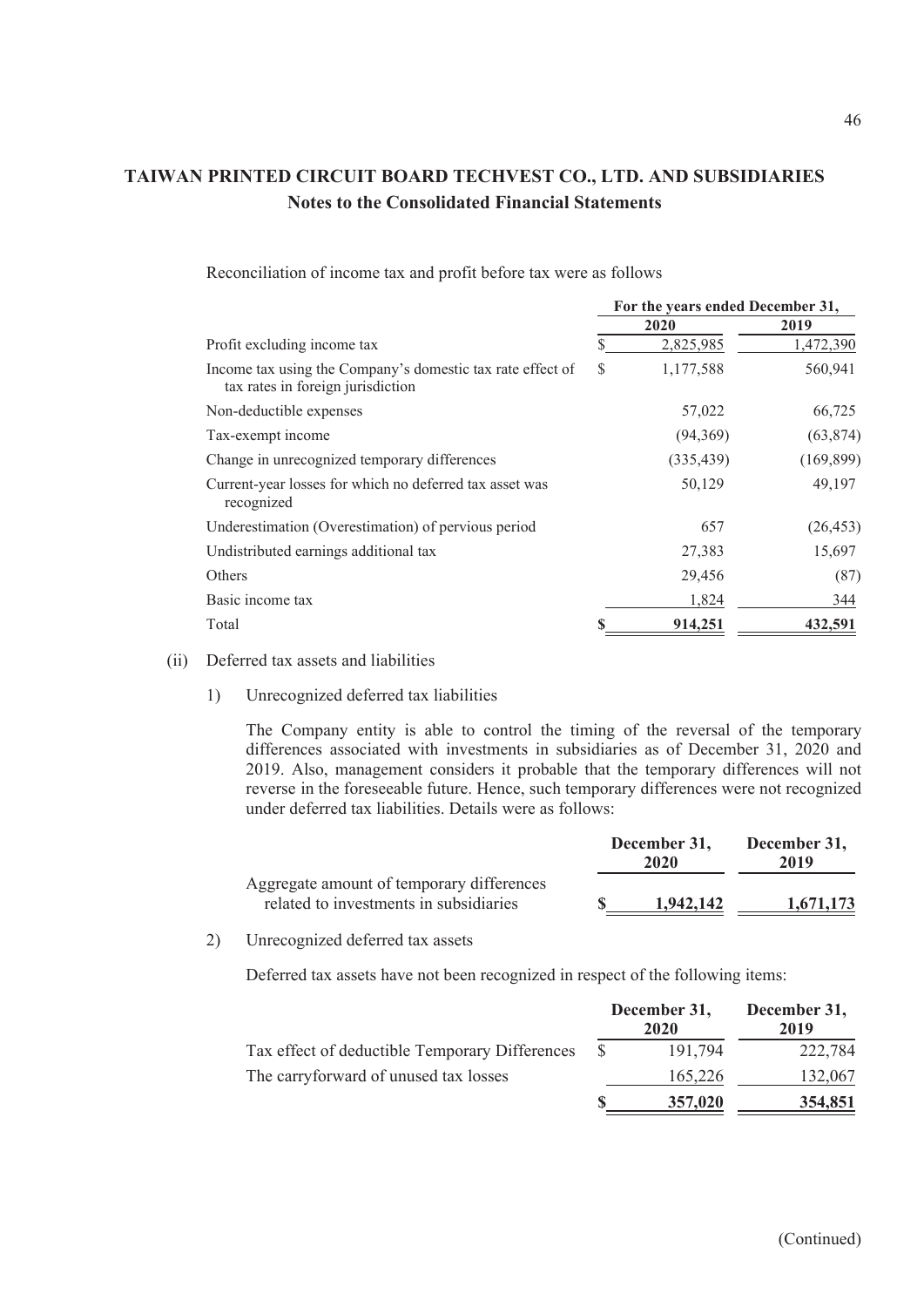The R.O.C. Income Tax Act allows net losses, as assessed by the tax authorities, to offset taxable income over a period of ten years for local tax reporting purposes. Deferred tax assets have not been recognized in respect of these items because it is not probable that future taxable profit will be available against which the Group can utilize the benefits therefrom.

| <b>Year of loss</b> |    | <b>Unused tax loss</b> | <b>Expiry date</b> |
|---------------------|----|------------------------|--------------------|
| 2011                | \$ | 1,527                  | 2021               |
| 2013                |    | 11,384                 | 2023               |
| 2014                |    | 5,115                  | 2024               |
| 2015                |    | 158,582                | 2025               |
| 2016                |    | 183,675                | 2026               |
| 2017                |    | 6,430                  | 2027               |
| 2018                |    | 67,139                 | 2028               |
| 2019                |    | 214,545                | 2029               |
| 2020                |    | 246,627                | 2030               |
|                     | S  | 895,024                |                    |

As of December 31, 2020, the information of the Group's unused tax losses for which no deferred tax assets were recognized were as follows:

3) Recognized deferred tax assets and liabilities

Changes in the amount of deferred tax assets and liabilities were as follows:

|                                                                           |               | <b>Others</b> |
|---------------------------------------------------------------------------|---------------|---------------|
| <b>Deferred Tax Liabilities:</b>                                          |               |               |
| Balance on January 1, 2020                                                | \$            | 235           |
| Recognized in profit or loss                                              |               | 132,366       |
| Balance on December 31, 2020                                              |               | 132,601       |
| Balance on January 1, 2019                                                | S             | 7,723         |
| Recognized in profit or loss                                              |               | (7, 488)      |
| Balance on December 31, 2019                                              |               | 235           |
|                                                                           |               | <b>Others</b> |
| <b>Deferred Tax Assets:</b>                                               |               |               |
| Balance on January 1, 2019                                                | $\mathcal{S}$ | 25,518        |
| Recognized in profit or loss                                              |               | (5,069)       |
| Balance on December 31, 2019 (Same as of Balance on<br>December 31, 2020) |               | 20,449        |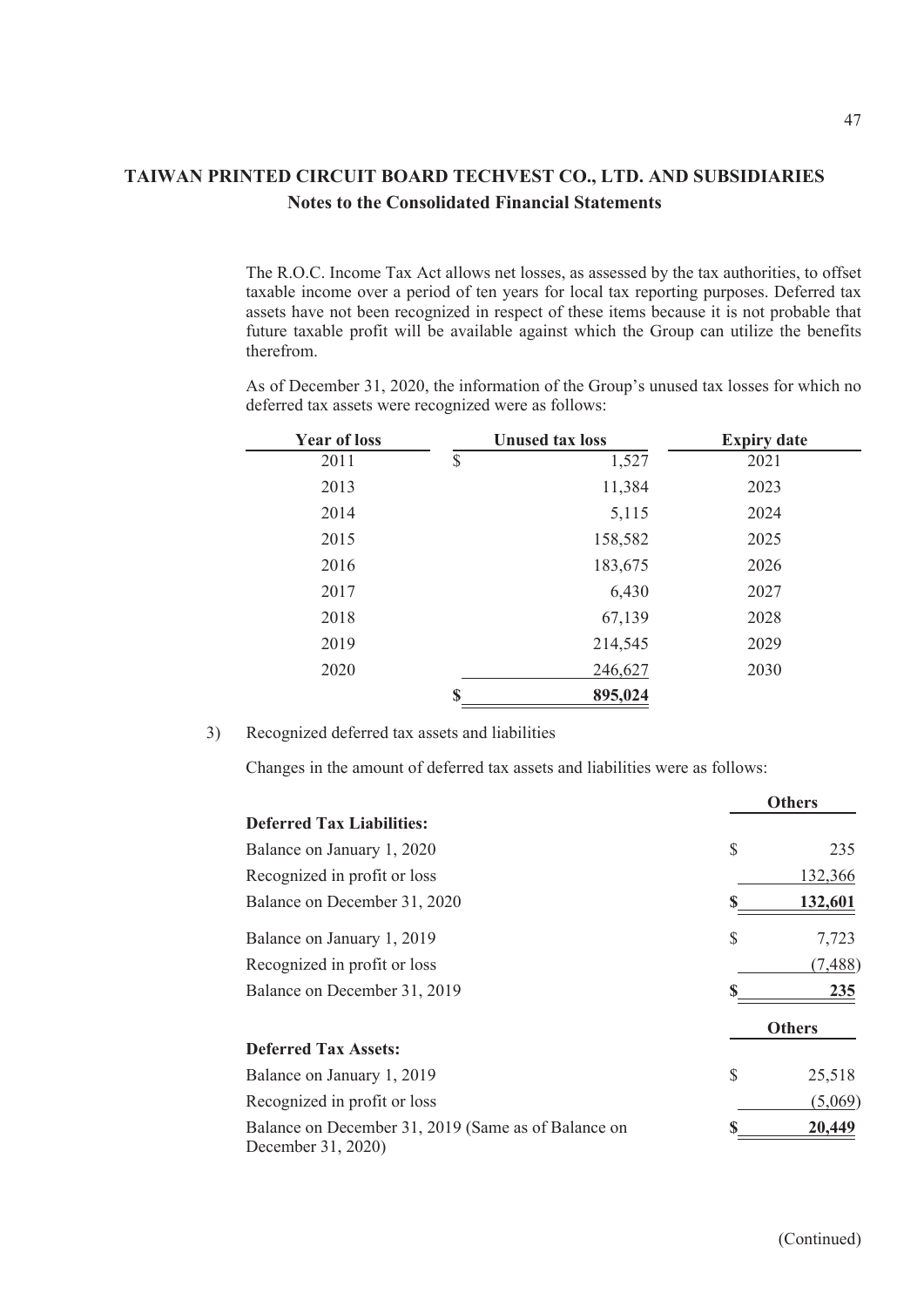(iii) Assessment of tax

The tax returns of the Company, Chi Yang Investment Ltd., T-Flex Techvest PCB Co., Ltd., and T-Mac Techvest PCB Co., Ltd. were assessed and approved by the Tax Authority for the years through 2018; while tgt Techvest Co., Ltd.'s tax return through 2017 have been assessed and approved by the Tax Authority.

- (v) Capital and other equity
	- (i) Ordinary shares

As of December 31, 2020 and 2019, the authorized shares of 300,000 thousand, with a par value of \$10 per share, amounted to \$3,000,000 thousand, of which, 271,242 thousand of ordinary shares were issued. All issued shares were paid up upon issuance.

(ii) Capital surplus

|                                                                                                       |  | December 31,<br>2020 | December 31,<br>2019 |  |
|-------------------------------------------------------------------------------------------------------|--|----------------------|----------------------|--|
| Additional paid-in capital                                                                            |  | 2,384,724            | 2,384,724            |  |
| Differences between acquisition price and carrying<br>amount arising from acquisition of subsidiaries |  | 612,761              | 612,761              |  |
| Changes in ownership interests in subsidiaries                                                        |  | 114,641              | 114,641              |  |
| Others                                                                                                |  | 6,906                | 6,906                |  |
|                                                                                                       |  | 3,119,032            | 3,119,032            |  |

According to the R.O.C. Company Act, capital surplus can only be used to offset a deficit, and only the realized capital surplus can be used to increase the common stock or be distributed as cash dividends. The aforementioned realized capital surplus includes capital surplus resulting from premium on issuance of capital stock and earnings from donated assets received. According to the Regulations Governing the Offering and Issuance of Securities by Securities Issuers, capital increases by transferring capital surplus in excess of par value should not exceed 10% of the total common stock outstanding.

(iii) Retain earning

The Company's article of incorporation stipulates that Company's net earnings should first be used to offset the prior years' deficits, if any, before paying any income taxes. Of the remaining balance, 10% is to be appropriated as legal reserve, and then any remaining profit together with any undistributed retained earnings shall be distributed as new stacks according to the distribution plan or shares newly issued proposed by the Board of Directors and submitted to the stockholders' meeting for approval.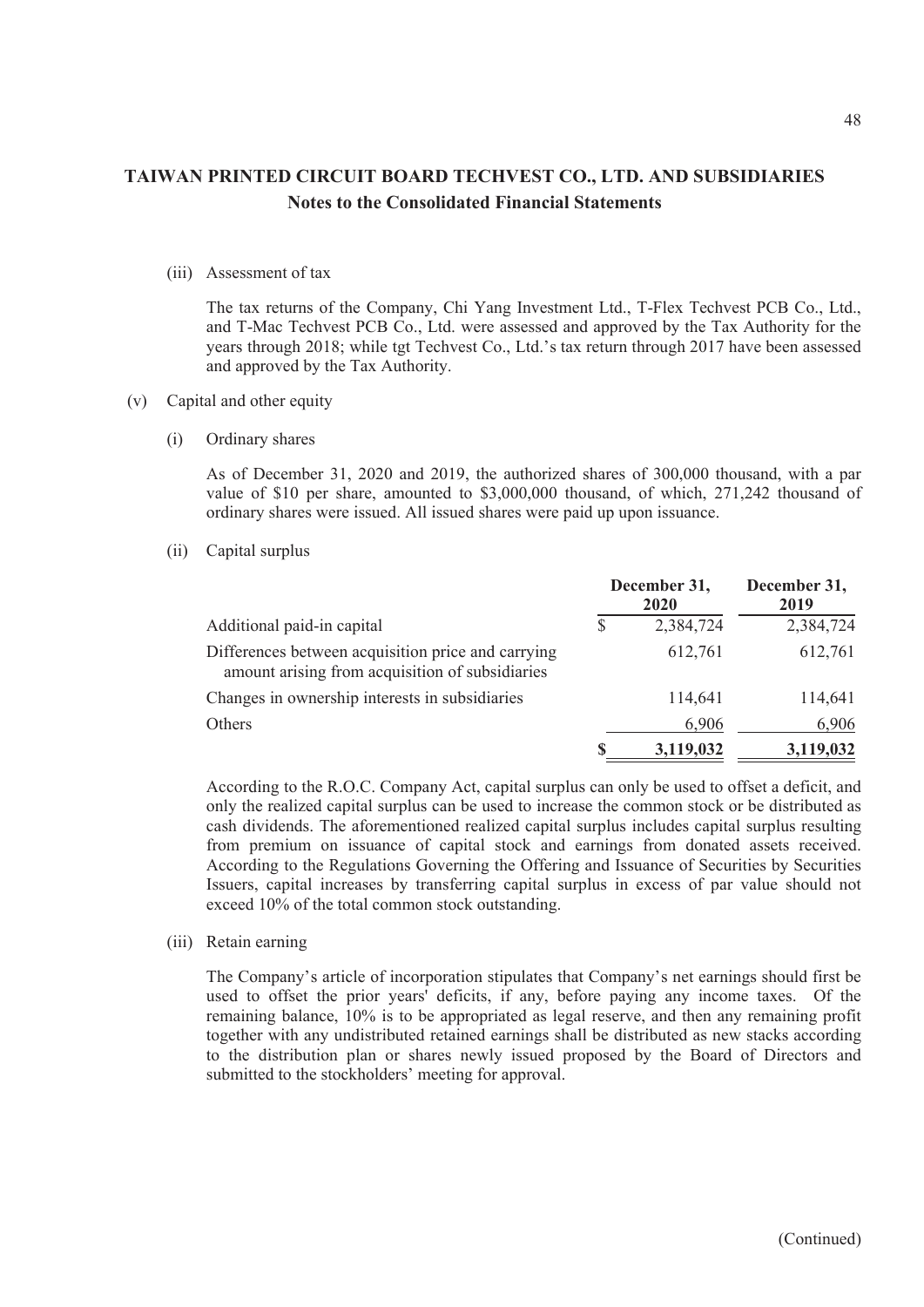If the Company distributes dividend bonus, legal reserve, special reserve or part/whole of the capital surplus by cash payment, two of the three authorized board members must be present during the meeting, and half of the attendees' approval must be obtained before reporting the agreed appropriation at the shareholders ' meeting.

In order to consider stable development and complete financial structure, the Company' s surplus distribution shall be no less than 10% of the distributable surplus, minus the previous year's surplus. However, if the distributable surplus, minus the previous year's surplus, is less than the percentage of paidin capital, the Company may decide to transfer all of retained surplus to unapproriated retain earnings.

When distributing surplus, cash dividend shall not be less than 10% of the total dividend.

1) Legal reserve

When a company incurs no loss, it may, pursuant to a resolution by a shareholders' meeting, distribute its legal reserve by issuing new shares or by distributing cash, and only the portion of legal reserve which exceeds 25% of capital may be distributed.

2) Special reserve

When the Company distributes the distributable surplus, the net deduction of other shareholders' equity in the current year is reported, and the special surplus reserve is made up from the current profit and loss and the undistributed surplus in the previous period; it is the deduction of other shareholders' equity accumulated in the previous period Amount, from the undistributed surplus of the previous period, the special surplus reserve shall not be distributed. When the deduction amount of other shareholders' equity is reversed thereafter, the surplus may be distributed on the reversed part.

3) Earnings distribution

The earnings distribution for 2019 and 2018 had been approved during the board's meeting and shareholder's meeting on April 23, 2020 and June 12, 2019, respectively.

The relevant dividend distributions to shareholders were as follows:

|                                                   | For the years ended December 31, |                                      |         |                             |         |  |
|---------------------------------------------------|----------------------------------|--------------------------------------|---------|-----------------------------|---------|--|
|                                                   | 2019                             |                                      | 2018    |                             |         |  |
|                                                   |                                  | <b>Dividend</b><br>per share<br>TWD) | Amount  | Dividend per<br>share (TWD) | Amount  |  |
| Dividends distributed to<br>ordinary shareholders |                                  |                                      |         |                             |         |  |
| Cash                                              | S                                | 2.55                                 | 665,301 | 2.18                        | 587,668 |  |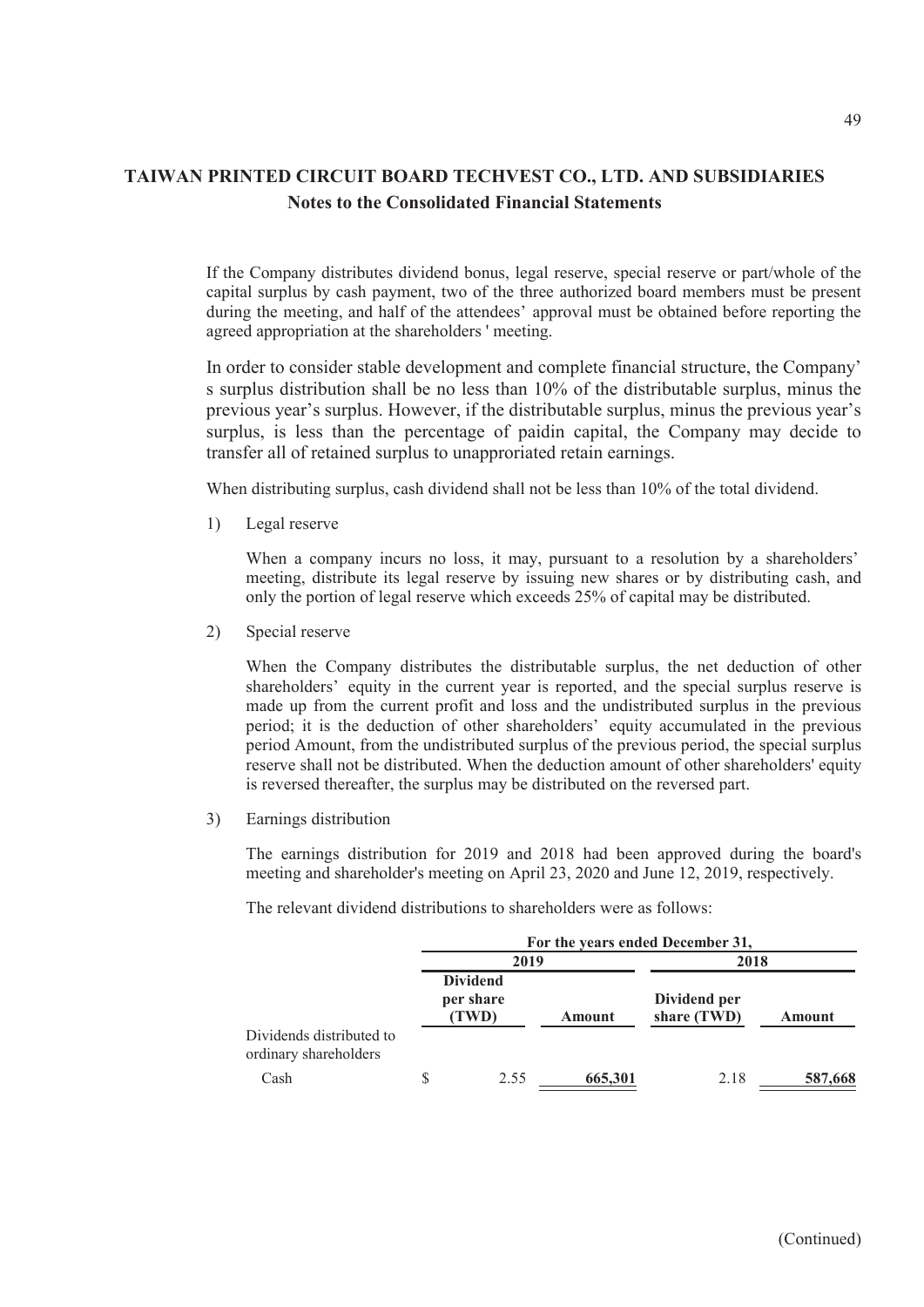#### (iv) Treasury stock

A resolution was approved during the board meetings held on August 9 and September 12, 2016 for the issuance of employee stock options between August 9 and October 7, 2016 in accordance with the requirements under section 28(2) of the Securities and Exchange Act, resulting in the Company to buy back 25,000 thousand of its treasury shares. However, on October 17, 2016, the board of directors decided to convert the above treasury shares into convertible corporate bond equity instead of issuing them as employee stock options.

A resolution was approved during the board meetings held on March 21 and March 29, 2019 for the issuance of the first domestic unsecured convertible corporate bond between March 22 and May 21, 2019 in accordance with the requirements under section 28(2) of the Securities and Exchange Act, resulting in the Company to buy back 2,304 thousand of its treasury shares.

The treasury shares for the conversion of corporate bonds had been transferred in July 2019 for 27,303 thousand shares, of which, 450 shares were not converted before the due date. The registration for the cancellation of treasury shares, resulting in a capital reduction, was completed with the approval of the Ministry of Economic Affairs on August 14, 2019.

A resolution was approved during the board meeting held on May 7, 2018 for the issuance of employee stock options between May 8 and July 7, 2018, in accordance with the requirements under section 28(2) of the Securities and Exchange Act, resulting in the Company to buy back 2,100 thousand of its treasury shares. The related conversion procedures ended on May 19, 2020.

A resolution was approved during the board meeting held on March 23, 2020 for the issuance of employee stock options between March 25 and May 13, 2020, in accordance with the requirements under section 28(2) of the Securities and Exchange Act, resulting in the Company to buy back 10,000 thousand of its treasury shares.

As of December 31, 2020, the total number non-cancelled shares were 10,000 thousand shares.

In accordance with the provisions of the Securities Exchange Law mentioned in the preceding paragraph, the proportion of shares purchased by the Company shall not exceed 10% of its total issued shares, and the total amount of shares purchased shall not exceed the Company's retained earnings, plus the premium on the issued shares and the realized amount of capital reserve. As of December 31, 2020, the number of stocks bought back by the Company and the amount of repurchased shares met all the requirements.

Treasury stocks held by the Company shall not be pledged in accordance with the provisions of the Securities Exchange Law and shall not enjoy shareholder rights before being transferred.

### (v) Other equity

The items listed under other equity are Exchange Differences on Translation of Foreign Financial Statements and the accumulated amount of unrealized gains and losses of financial assets at fair value through other comprehensive gains and losses.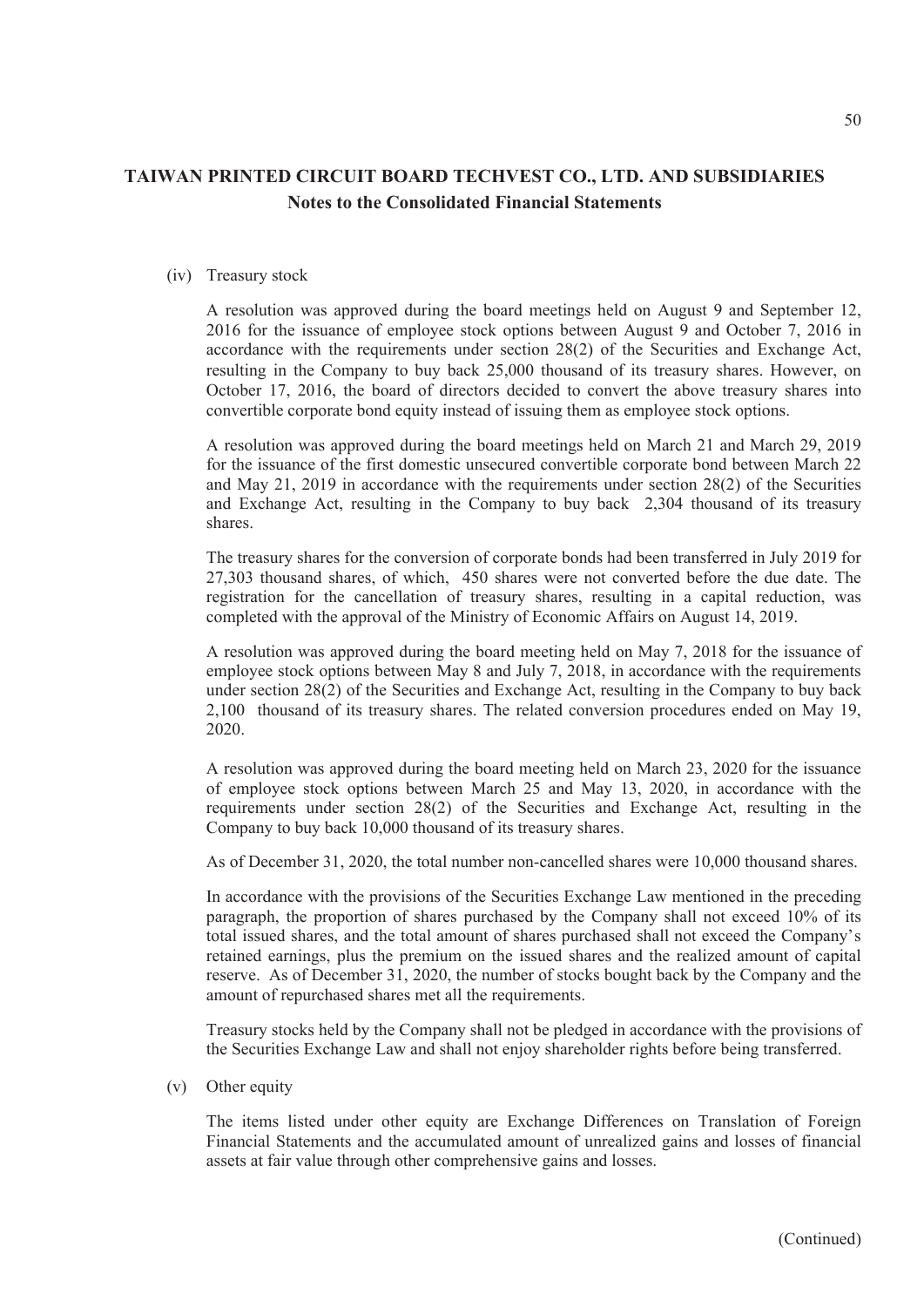### (vi) Non-controlling risk

A resolution was approved during the interim shareholders' meeting of the Company and T-MAC Techvest PCB Co., Ltd. (T-Mac) held on January 25, 2019 for a share swap, wherein the Company will acquire the entire shares of T-Mac by cash for \$1,272,257 thousand, with the consolidated base date set on March 29, 2019. The above transaction will result in the Group's shares in T-Mac to increase from 51% to 100%.

The changes in the ownership and equity of the Group to T-Mac will affect the owners' equity attributable to the parent company as follows:

| Purchase of non-controlling equity book value                             | 1,873,317   |
|---------------------------------------------------------------------------|-------------|
| Consideration paid to non-controlling interests                           | (1,272,257) |
| Capital Surplus- Difference arising from subsidiary's share price and its | 601,060     |
| Carrying value                                                            |             |

(w) Earnings per share

|                                                                          | For the years ended December 31, |           |           |
|--------------------------------------------------------------------------|----------------------------------|-----------|-----------|
|                                                                          |                                  | 2020      | 2019      |
| <b>Basic earnings per share</b>                                          |                                  |           |           |
| Profit attributable to ordinary shareholders of the Company              |                                  | 1,918,861 | 1,070,440 |
| Weighted average number of ordinary shares (In thousands)                |                                  | 263,562   | 262,178   |
| Basic earnings per share (TWD)                                           |                                  | 7.28      | 4.08      |
| Diluted earnings per share                                               |                                  |           |           |
| Profit attributable to ordinary shareholders of the Company              | \$                               | 1,918,861 | 1,070,440 |
| Effect of dilutive potential ordinary shares                             |                                  |           |           |
| $-$ Convertible preference shares dividends                              |                                  |           | 2,874     |
| Profit attributable to ordinary shareholders of the Company (diluted) \$ |                                  | 1,918,861 | 1,073,314 |
| Weighted average number of ordinary shares (In thousands)                |                                  | 263,562   | 262,178   |
| Effect of dilutive potential ordinary shares                             |                                  |           |           |
| -Effect of employee share bonus                                          |                                  | 10,382    | 7,315     |
| -The effect of convertible bond transfer                                 |                                  |           | 7,632     |
| Effect of conversion of convertible bonds (In thousands) (diluted)       |                                  | 273,944   | 277,125   |
| Diluted earnings per share (TWD)                                         |                                  | 7.00      | 3.87      |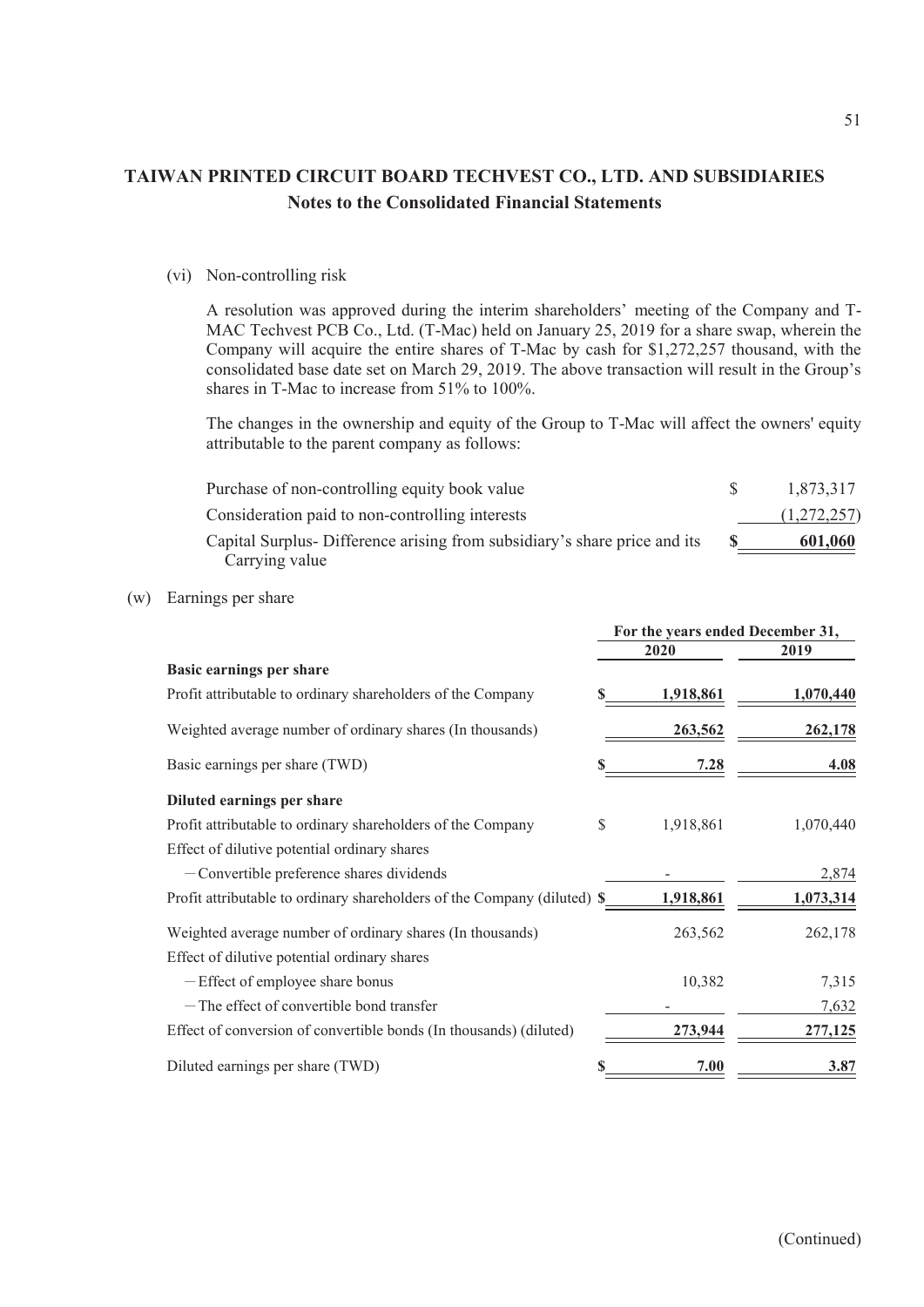### (x) Revenue from contracts with customers

(i) Details of revenue

|                                    | For the years ended December 31, |            |            |
|------------------------------------|----------------------------------|------------|------------|
|                                    |                                  | 2020       | 2019       |
| Primary geographical markets       |                                  |            |            |
| China                              | \$                               | 15,441,141 | 13,753,989 |
| Taiwan                             |                                  | 2,721,860  | 2,888,610  |
| Singapore                          |                                  | 2,102,657  | 1,710,479  |
| Korea                              |                                  | 1,018,473  | 1,670,598  |
| Others                             |                                  | 1,563,136  | 1,678,187  |
|                                    |                                  | 22,847,267 | 21,701,863 |
| Major products/services lines      |                                  |            |            |
| Printed circuit board              | \$                               | 22,821,161 | 21,649,478 |
| Processing fees revenue and others |                                  | 26,106     | 52,385     |
|                                    |                                  | 22,847,267 | 21,701,863 |
| Contract balances<br>(i)           |                                  |            |            |

|                               | December 31,<br>2020 | December 31,<br>2019 | January 1,<br>2019 |  |
|-------------------------------|----------------------|----------------------|--------------------|--|
| Notes and accounts receivable | 9,668,456            | 8,512,384            | 8,858,024          |  |
| Less: Loss allowance          | (148.505)            | (398.201)            | (365, 671)         |  |
| Total                         | 9.519.951            | 8,114,183            | 8,492,353          |  |

For details on notes and accounts receivable and allowance for impairment, please refer to Note  $(6)(d)$ .

Refund liabilities disclosure please refer to Note (6)(o).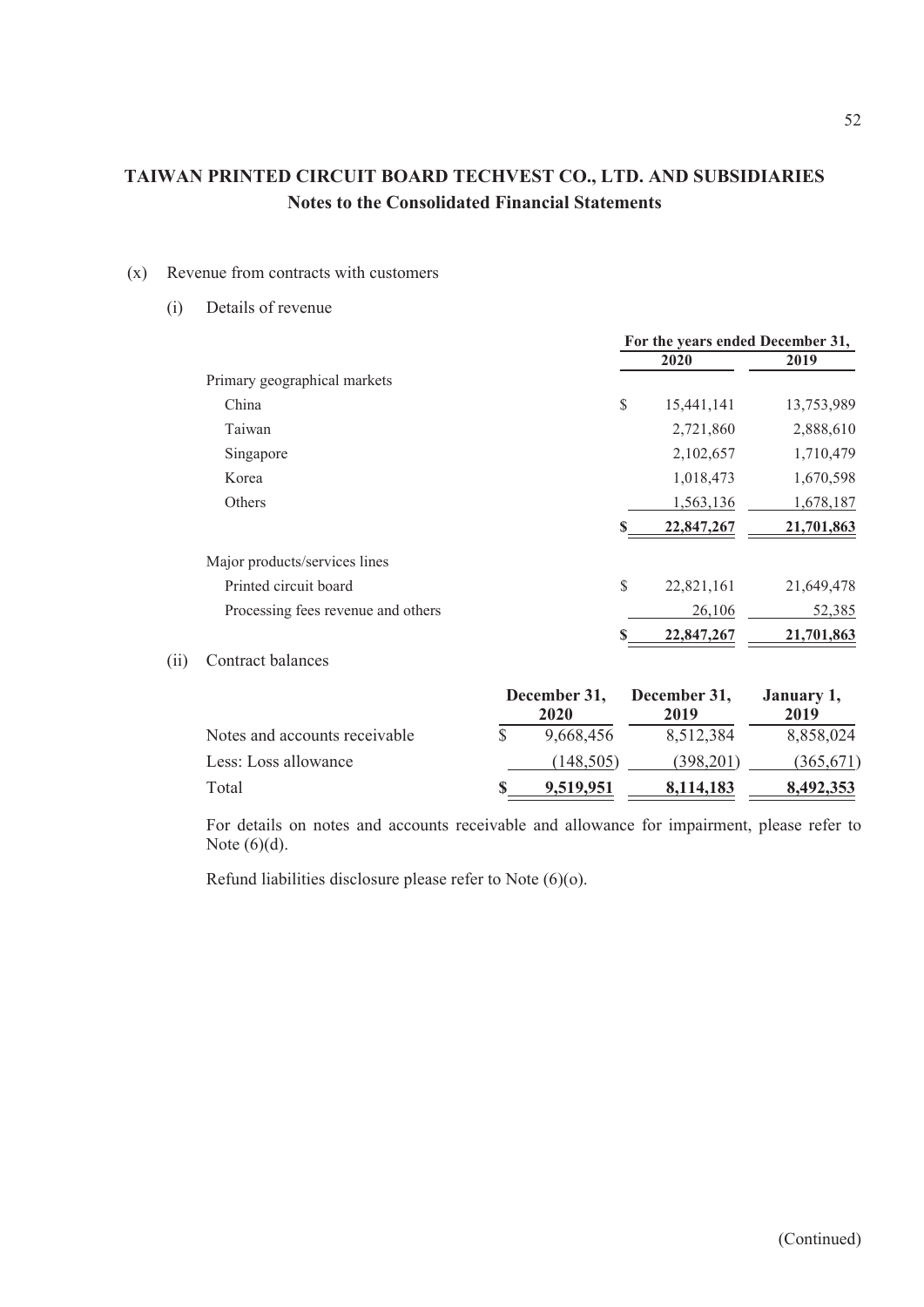### (y) Employee compensation and directors' remuneration

In accordance with the articles of incorporation, the Company should contribute 5% to 15% of the profit as employee compensation and less than 3% as directors' remuneration when there is profit for the year. However, if the Company has accumulated deficits (including adjustments to the amount of undistributed surplus), the profit should be reserved to offset the deficit. The amount of remuneration of each director and of compensation for employees entitled to receive the abovementioned employee compensation is approved by the Board of Directors. The recipients of shares and cash may include the employees of the Company's affiliated companies who meet certain conditions.

For the years ended December 31, 2020 and 2019, the Company estimated its employee remuneration amounting to \$378,794 thousand and \$214,614 thousand, and directors' remuneration amounting to \$75,759 thousand and \$42,923 thousand, respectively. The estimated amounts mentioned above are calculated based on the net profit before tax, excluding the remuneration to employees and directors of each period, multiplied by the percentage of remuneration to employees and directors as specified in the Company's articles. These remunerations were expensed under operating costs or operating expenses during 2020 and 2019. If there is a difference between the actual distribution amount and the estimated amount, the difference shall be recognized in profit or loss in the following year according to the changes in accounting estimates.

- (z) Non-operating income and expenses
	- (i) Interest income

The details of interest income were as follows:

|                 | For the years ended December 31, |         |  |  |
|-----------------|----------------------------------|---------|--|--|
|                 | 2020                             | 2019    |  |  |
| Interest income | 132,412                          | 137,246 |  |  |
| Others          | 8.099                            | 59      |  |  |
|                 | 140.511                          | 137,305 |  |  |

(ii) Other income

The details of other income were as follows:

|                           | For the years ended December 31, |         |        |  |
|---------------------------|----------------------------------|---------|--------|--|
|                           |                                  | 2020    | 2019   |  |
| Rent income               |                                  | 13.126  | 23,303 |  |
| Government subsidy income |                                  | 35,896  | 51,035 |  |
| Others                    |                                  | 63.594  | 14,678 |  |
|                           |                                  | 112,616 | 89,016 |  |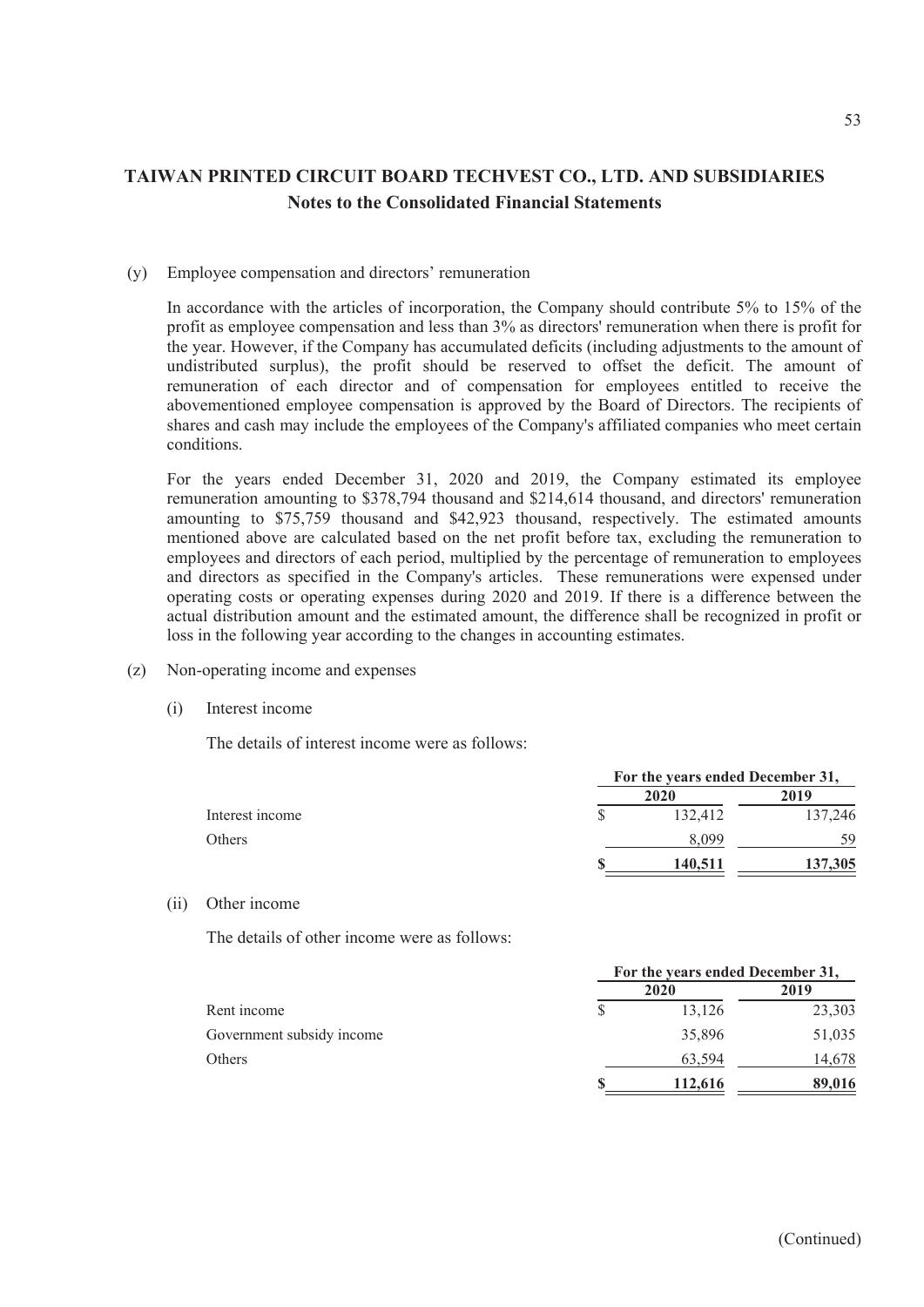#### (iii) Other gains and losses

The details of other gains and losses were as follows:

|                                                                                            | For the years ended December 31, |           |  |
|--------------------------------------------------------------------------------------------|----------------------------------|-----------|--|
|                                                                                            | 2020                             | 2019      |  |
| Foreign exchange (losses) gains                                                            | (321,764)                        | 37,350    |  |
| Gains (Losses) on financial assets (liabilities) at fair value<br>through profit or loss   | 243,957                          | (41, 027) |  |
| Losses on disposals of property, plant and equipment                                       | (12, 183)                        | (9,223)   |  |
| Reversal of impairment loss recognized in profit or loss,<br>property, plant and equipment |                                  | 21,448    |  |
| Gain on disposal of non-current assets held for sale                                       | 1,147,370                        |           |  |
| <b>Others</b>                                                                              | (15,251)                         | (8, 451)  |  |
|                                                                                            | 1,042,129                        | 97        |  |

The detail of non-current assets classified as held for sale please refer to Note  $6(g)$ .

### (iv) Financial costs

The details of financial costs were as follows:

|                               | For the years ended December 31, |         |         |  |
|-------------------------------|----------------------------------|---------|---------|--|
|                               |                                  | 2020    | 2019    |  |
| Interest on bank loans        |                                  | 124,873 | 162,309 |  |
| Interest on corporate debt    |                                  |         | 3,593   |  |
| Interest on lease liabilities |                                  | 1.525   | 2,056   |  |
|                               |                                  | 126,398 | 167,958 |  |

#### (aa) Financial instruments

- (i) Credit risk
	- 1) Credit risk exposure

The carrying amount of financial assets and contract assets represents the maximum amount exposed to credit risk.

2) Concentration of credit risk

The customers of the Group are concentrated in a broad customer base, and there is no significant concentration of transactions with a single customer and the sales area is dispersed, so the credit risk of accounts receivable is not likely to be significantly concentrated. In order to reduce credit risk, the Group also regularly and continuously assesses the financial status of its customers, but usually does not require customers to provide collateral.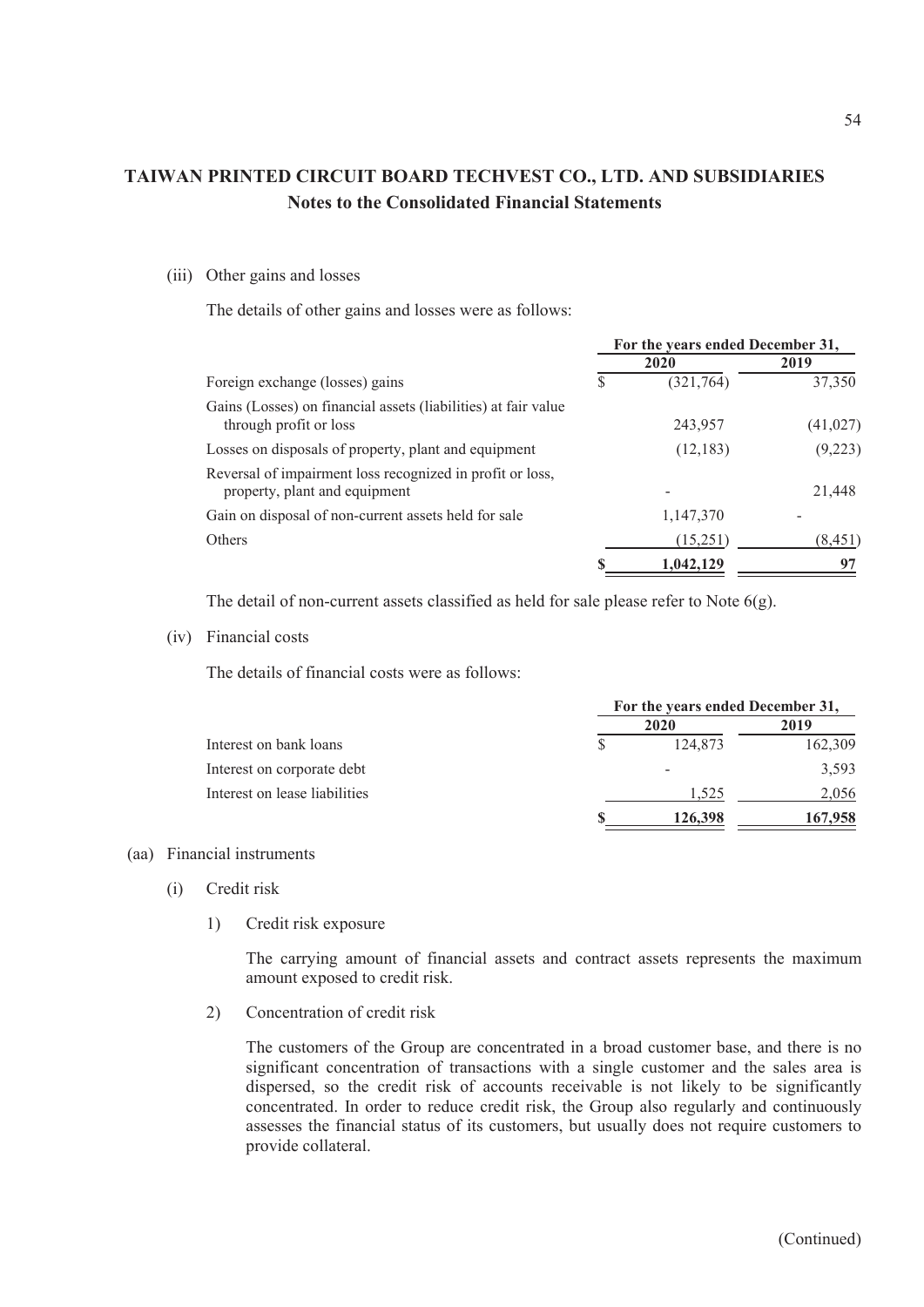#### 3) Credit risk of Receivables and debt securities

For credit risk exposure of notes and accounts receivable, please refer to Note (6)(d).

Other financial assets at amortized cost includes cash and cash equivalents, other receivables, please refer to Note (6)(a), (e).

All these financial assets are considered to have low risk, and thus, the impairment provision recognized during the period was limited to 12 months expected credit losses. The fixed deposit certificates held by the Group, the transaction counterparty and the performing party are financial institutions with investment grade and above, so the credit risk is deemed to be low.

#### (ii) Liquidity risk

The following table shows the contractual maturities of financial liabilities, including estimated interest payments and excluding the impact of netting agreements.

|                                      |    | Carrying<br>amount | Contractual<br>cash flows | Less than<br>6 months | 6 to 12<br>months | 1 to 2 years | 2 to 5 years | More than<br>5 years |
|--------------------------------------|----|--------------------|---------------------------|-----------------------|-------------------|--------------|--------------|----------------------|
| December 31, 2020                    |    |                    |                           |                       |                   |              |              |                      |
| Non-derivative financial liabilities |    |                    |                           |                       |                   |              |              |                      |
| Secured bank loans                   | S. | 351,960            | 364,820                   | 30,973                | 17,092            | 54,705       | 262,050      |                      |
| Unsecured bank loans                 |    | 8,922,812          | 9,061,893                 | 3,401,041             | 906,009           | 1,996,660    | 2,758,183    |                      |
| Short-term notes and bills payable   |    | 29,973             | 30,000                    | 30,000                |                   |              |              |                      |
| Notes and accounts payable           |    | 4,190,290          | 419,290                   | 419,290               |                   |              |              |                      |
| Other payables                       |    | 3,364,639          | 3,364,639                 | 3,363,270             | 1.369             |              |              |                      |
| Lease liabilities                    |    | 75,104             | 78,794                    | 16,879                | 13,210            | 19,472       | 12,414       | 16,819               |
| Derivative financial liabilities     |    |                    |                           |                       |                   |              |              |                      |
| Other forward exchange contracts:    |    |                    |                           |                       |                   |              |              |                      |
| Outflow                              |    | (50, 482)          | 3,050,174                 | 3,050,174             |                   |              |              |                      |
| Inflow                               |    | -                  | (3,100,656)               | (3,100,656)           |                   |              |              |                      |
|                                      | s  | 16,884,296         | 13,268,954                | 7,210,971             | 937,680           | 2,070,837    | 3,032,647    | 16,819               |
| December 31, 2019                    |    |                    |                           |                       |                   |              |              |                      |
| Non-derivative financial liabilities |    |                    |                           |                       |                   |              |              |                      |
| Secured bank loans                   | S. | 188,610            | 193,083                   | 43,773                | 43,472            | 44,900       | 60,938       |                      |
| Unsecured bank loans                 |    | 8,555,921          | 8,732,073                 | 3,618,601             | 847,083           | 1,811,898    | 2,454,491    |                      |
| Notes and accounts payable           |    | 3,280,321          | 3,280,321                 | 3,280,321             |                   |              |              |                      |
| Other payables                       |    | 3,564,675          | 3,564,675                 | 3,520,448             | 40.026            | 4,201        |              |                      |
| Lease liabilities                    |    | 67,602             | 71,652                    | 14,912                | 11,633            | 15,228       | 10,657       | 19,222               |
| Derivative financial liabilities     |    |                    |                           |                       |                   |              |              |                      |
| Other forward exchange contracts:    |    |                    |                           |                       |                   |              |              |                      |
| Outflow                              |    | (14, 157)          | 1,624,479                 | 1,624,479             |                   |              |              |                      |
| Inflow                               |    |                    | (1,638,636)               | (1,638,636)           |                   |              |              |                      |
|                                      |    | 15,642,972         | 15,827,647                | 10,463,898            | 942,214           | 1,876,227    | 2,526,086    | 19,222               |

The Group does not expect the cash flows included in the maturity analysis to occur significantly earlier or at significantly different amounts.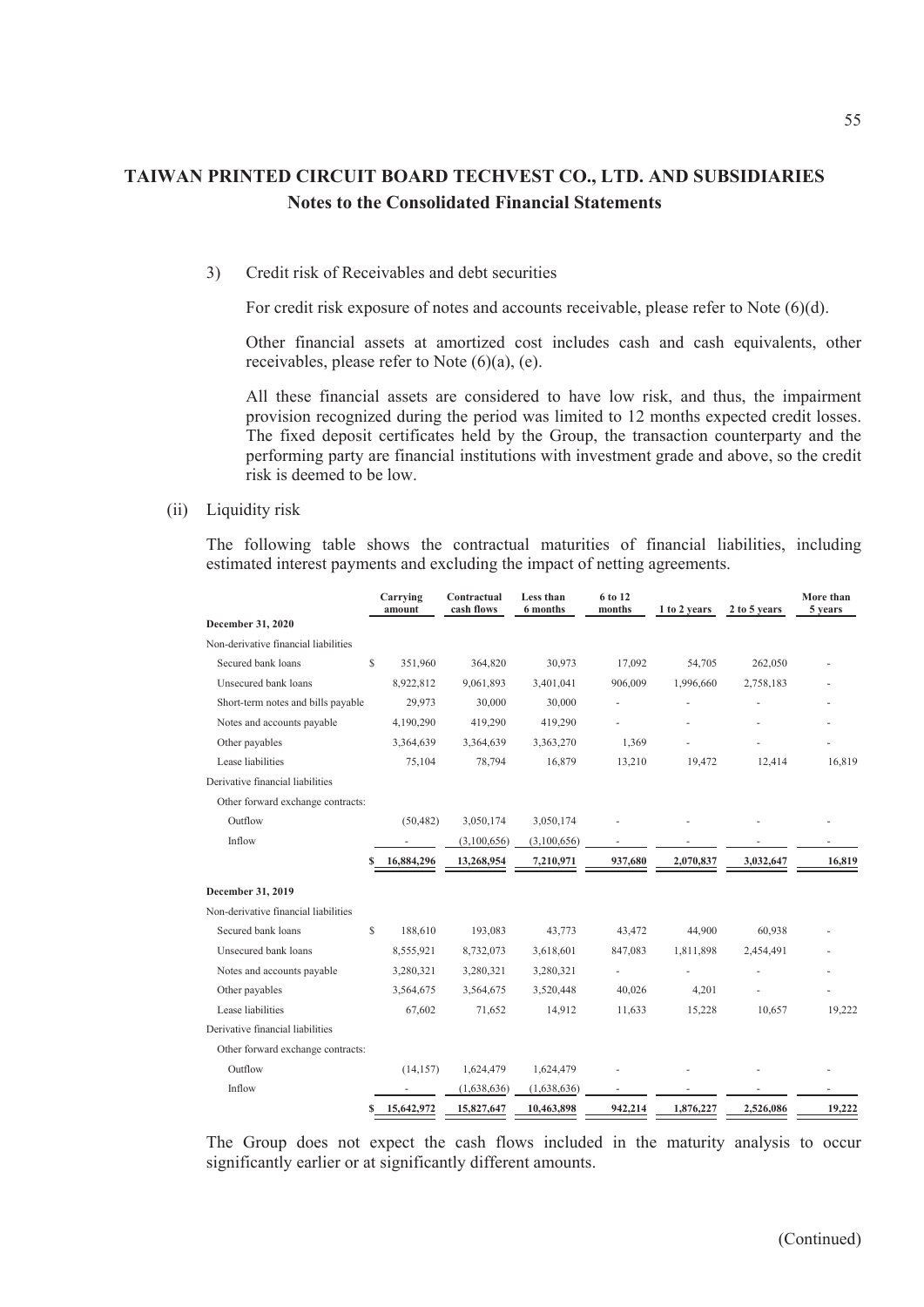### (iii) Currency risks

#### 1) Exposure to foreign currency risk

The Group's significant exposure to foreign currency risk were as follows:

|                              |                          | December 31, 2020       |            | December 31, 2019   |                  |            |  |
|------------------------------|--------------------------|-------------------------|------------|---------------------|------------------|------------|--|
|                              | Foreign<br>currency      | <b>Exchange</b><br>rate | <b>TWD</b> | Foreign<br>currency | Exchange<br>rate | <b>TWD</b> |  |
| Financial assets             |                          |                         |            |                     |                  |            |  |
| Monetary items               |                          |                         |            |                     |                  |            |  |
| <b>USD</b>                   | \$<br>470,147            | 28.48                   | 13,389,779 | 374,086             | 29.98            | 11,215,091 |  |
| <b>CNY</b>                   | 14,167                   | 4.38                    | 62,010     | 8,120               | 4.31             | 34,958     |  |
| <b>JPY</b>                   | 8,275                    | 0.28                    | 2,286      | 7,923               | 0.28             | 2,187      |  |
| <b>Financial liabilities</b> |                          |                         |            |                     |                  |            |  |
| Monetary items               |                          |                         |            |                     |                  |            |  |
| <b>USD</b>                   | 339,178                  | 28.48                   | 9,659,766  | 270,062             | 29.98            | 8,096,449  |  |
| <b>CNY</b>                   | $\overline{\phantom{a}}$ |                         | ۰          | 851                 | 4.31             | 3,663      |  |
| <b>JPY</b>                   | 1,990                    | 0.28                    | 550        | 1,990               | 0.28             | 549        |  |

2) Sensitivity analysis

The Group's exposure to foreign currency risk arises from the translation of the foreign currency exchange gains and losses on cash and cash equivalents, notes and accounts receivable, other receivables, loans and borrowings; and notes and accounts payables and other payables that are denominated in foreign currency. A strengthening (weakening) of 5% of the TWD against each transaction currencies on December 31, 2020 and 2019 would have increased (decreased) the net income by \$144,418 thousand and \$125,682 thousand. The analysis in 2020 is performed on the same basis for 2019.

3) Gains or losses on foreign exchange

Since the Group has many kinds of functional currency, the information on foreign exchange gain (loss) on monetary items is disclosed by total amount. For years 2020 and 2019, foreign exchange gain (loss) (including realized and unrealized portions) amounted to \$(321,764) thousand and \$37,350 thousand, respectively.

(iv) Interest rate analysis

Please refer to the notes on liquidity risk management about the interest rate exposure of the Group's financial assets and liabilities.

The following sensitivity analysis is based on the exposure to the interest rate risk of derivative and non-derivative financial instruments on the reporting date. Regarding assets with variable interest rates, the analysis assumes that the amount of assets outstanding at the reporting date was outstanding throughout the year. The rate of change is expressed as the interest rate increases or decreases by 1% when reporting to management internally, which also represents the Group management's assessment of the reasonably possible interest rate change.

If the interest rate had increased / decreased by  $1\%$ , the Group's net income would have decreased / increased by \$13,080 thousand in 2020 and \$34,783 thousand in 2019 with all other variable factors remaining constant. Mainly due to group variable interest rate deposit and loans.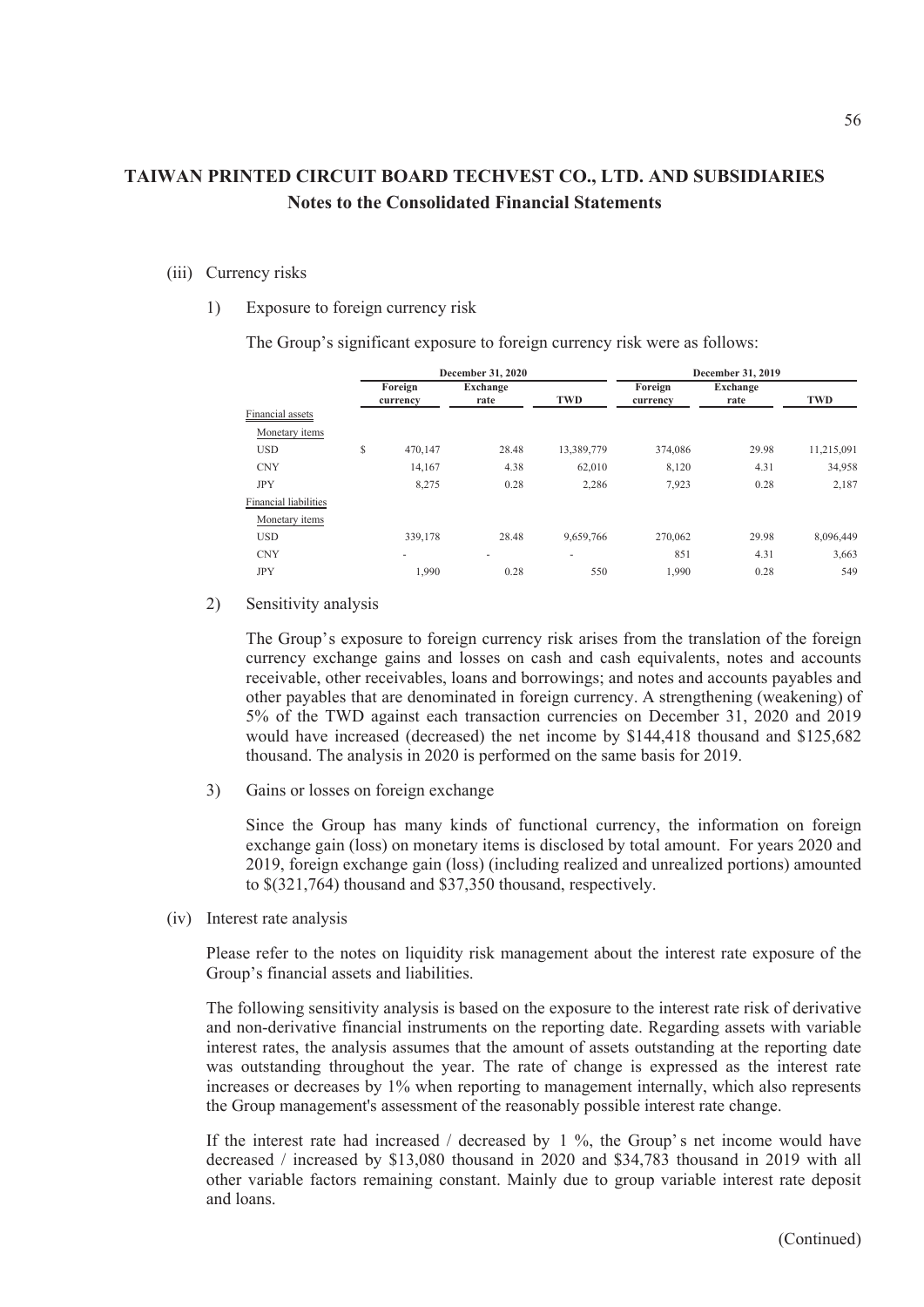#### (v) Fair value of financial instruments

1) Fair value hierarchy

The fair value of financial assets and liabilities at fair value through profit or loss, is measured on a recurring basis. The carrying amount and fair value of the Group' s financial assets and liabilities, including the information on fair value hierarchy were as follows; however, except as described in the following paragraphs, for financial instruments not measured at fair value whose carrying amount is reasonably close to the fair value, and for equity investments that has no quoted prices in the active markets and whose fair value cannot be reliably measured lease liabilities, disclosure of fair value information is not required.

|                                                                         | December 31, 2020 |                   |         |         |              |  |  |  |
|-------------------------------------------------------------------------|-------------------|-------------------|---------|---------|--------------|--|--|--|
|                                                                         |                   | <b>Fair Value</b> |         |         |              |  |  |  |
|                                                                         | <b>Book Value</b> | Level 1           | Level 2 | Level 3 | <b>Total</b> |  |  |  |
| <b>Financial assets at fair value</b><br>through profit or loss         | \$<br>52,445      |                   | 52,445  |         | 52,445       |  |  |  |
| <b>Financial assets measured at</b><br>amortized cost                   |                   |                   |         |         |              |  |  |  |
| Cash and cash equivalents                                               | 9,991,196         |                   |         |         |              |  |  |  |
| Notes and accounts<br>receivable                                        | 9,519,951         |                   |         |         |              |  |  |  |
| Other receivables                                                       | 264,420           |                   |         |         |              |  |  |  |
| Restricted asset                                                        | 138,664           |                   |         |         |              |  |  |  |
| Refundable deposits                                                     | 29,212            |                   |         |         |              |  |  |  |
| Sub-total                                                               | 19,943,443        |                   |         |         |              |  |  |  |
| Total                                                                   | 19,995,888        |                   | 52,445  |         | 52,445       |  |  |  |
| <b>Financial liabilities at fair</b><br>value through profit or<br>loss | \$<br>1,963       | $\sim$            | 1,963   |         | 1,963        |  |  |  |
| <b>Financial liabilities at</b><br>amortized cost                       |                   |                   |         |         |              |  |  |  |
| Bank loans                                                              | 9,274,772         |                   |         |         |              |  |  |  |
| Short-term notes and bills<br>payable                                   | 29,973            |                   |         |         |              |  |  |  |
| Notes and accounts<br>payables                                          | 4,190,290         |                   |         |         |              |  |  |  |
| Other payables                                                          | 3,364,639         |                   |         |         |              |  |  |  |
| Lease liabilities                                                       | 75,104            |                   |         |         |              |  |  |  |
| Guarantee deposits received                                             | 90,916            |                   |         |         |              |  |  |  |
| Sub-total                                                               | 17,025,694        |                   |         |         |              |  |  |  |
| Total                                                                   | 17,027,657<br>S   |                   | 1,963   |         | 1,963        |  |  |  |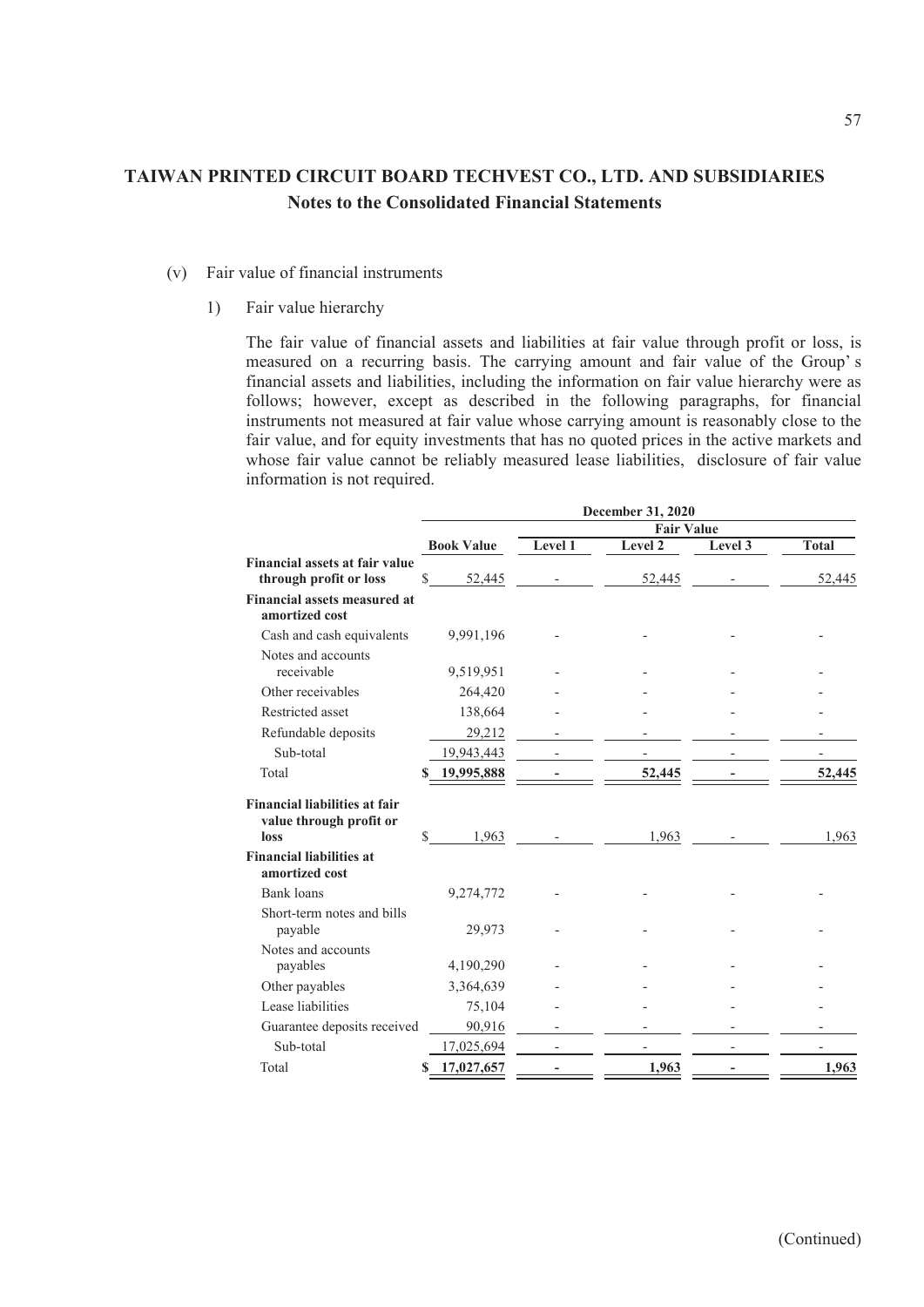|                                                                         | December 31, 2019 |                   |         |         |         |              |  |
|-------------------------------------------------------------------------|-------------------|-------------------|---------|---------|---------|--------------|--|
|                                                                         | <b>Fair Value</b> |                   |         |         |         |              |  |
|                                                                         |                   | <b>Book Value</b> | Level 1 | Level 3 | Level 3 | <b>Total</b> |  |
| Financial assets at fair value<br>through profit or loss                | \$.               | 14,173            |         | 14,173  |         | 14,173       |  |
| <b>Financial assets measured</b><br>at amortized cost                   |                   |                   |         |         |         |              |  |
| Cash and cash equivalents                                               |                   | 8,355,212         |         |         |         |              |  |
| Notes and accounts<br>receivable                                        |                   | 8,114,183         |         |         |         |              |  |
| Other receivables                                                       |                   | 165,503           |         |         |         |              |  |
| <b>Restricted assets</b>                                                |                   | 500               |         |         |         |              |  |
| Refundable deposits                                                     |                   | 21,557            |         |         |         |              |  |
| Sub-total                                                               |                   | 16,656,955        |         |         |         |              |  |
| Total                                                                   |                   | 16,671,128        |         | 14,173  |         | 14,173       |  |
| <b>Financial liabilities at fair</b><br>value through profit or<br>loss | \$                | 16                |         | 16      |         | 16           |  |
| <b>Financial liabilities measured</b><br>at amortized cost              |                   |                   |         |         |         |              |  |
| Bank loan                                                               | $\mathcal{S}$     | 8,744,531         |         |         |         |              |  |
| Notes and accounts<br>payables                                          |                   | 3,280,321         |         |         |         |              |  |
| Other payables                                                          |                   | 3,564,675         |         |         |         |              |  |
| Lease liabilities                                                       |                   | 67,602            |         |         |         |              |  |
| Guarantee deposits received                                             |                   | 84,442            |         |         |         |              |  |
| Sub-total                                                               |                   | 15,741,571        |         |         |         |              |  |
| Total                                                                   | \$                | 15,741,587        | ۰       | 16      |         | 16           |  |

2) Fair value through profit or loss financial instrument- fair value evaluation technique

2.1) Non-derivative financial instruments

A financial instrument is regarded as being quoted in an active market if quoted prices are readily and regularly available from an exchange, dealer, broker, industry group, pricing service, or regulatory agency and those prices represent actual and regularly occurring market transactions on an arm's-length basis.

The fair value of financial instruments is measured by using the market method and net asset value method if there is no public quotation in an active market. The market method refers to the recent fund-raising activities of the investment target, or target with similar market transaction price and conditions; while the net asset value method main assumption is based on the net value per share of the investee.

2.2) Derivative financial instruments

Measurement of the fair value of derivative instruments is based on the valuation techniques generally accepted by market participants such as the discounted cash flow or option pricing models. Fair value of forward currency is usually determined by the forward currency exchange rate.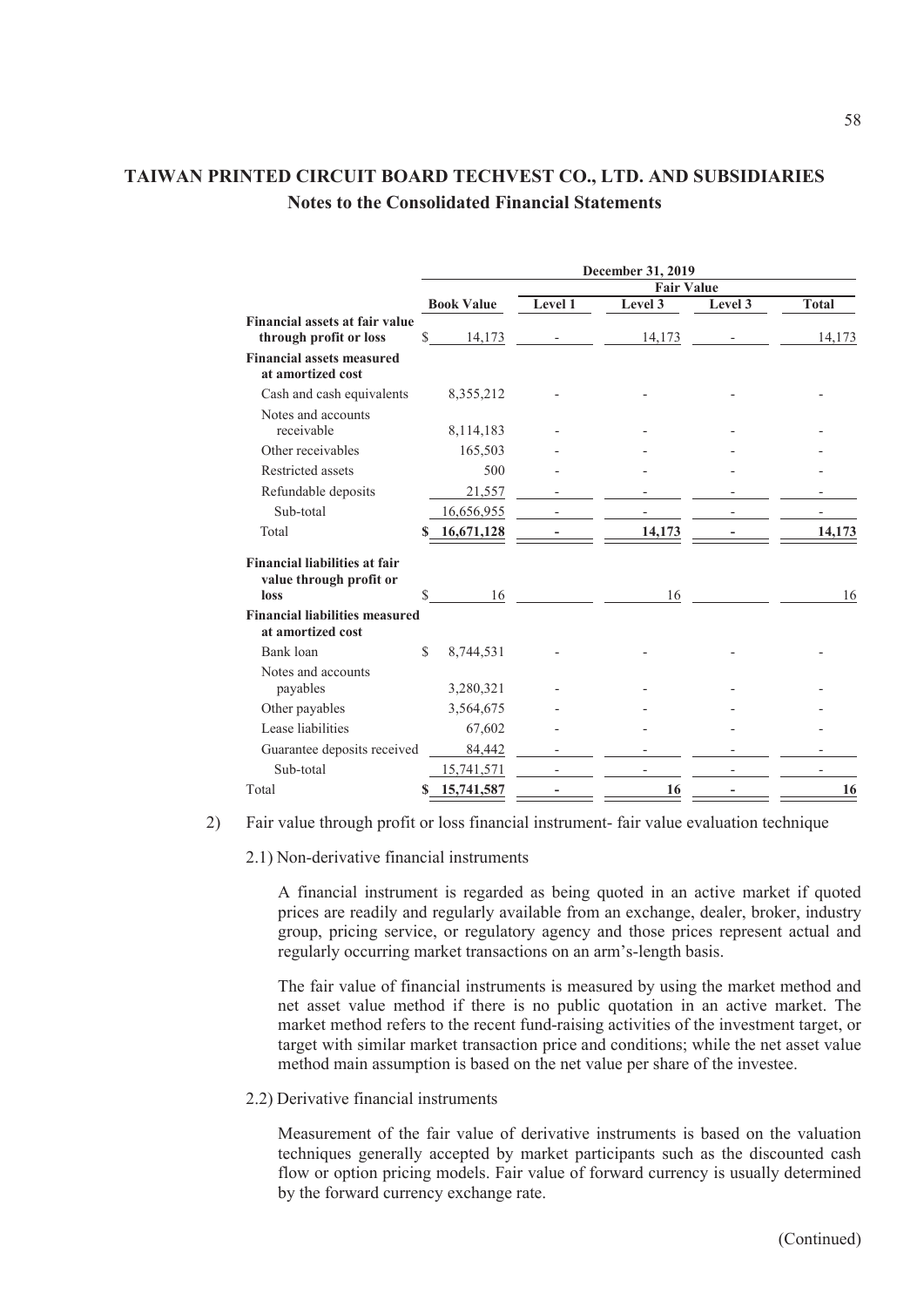3) Transfers between Level 1 and Level 2

There were no transfers from Level 2 to Level 1 in 2020 and no transfers in either direction in 2019.

- 4) Fair value measurements in Level 3 sensitivity analysis of reasonably possible alternative assumptions: None.
- (ab) Financial risk management
	- (i) Overview

The Group have exposures to the following risks from its financial instruments:

- 1) Credit risk
- 2) Liquidity risk
- 3) Market risk

The following likewise discusses the Group's objectives, policies and processes for measuring and managing the above mentioned risks. For more disclosures about the quantitative effects of these risks exposures, please refer to the respective notes in the accompanying consolidated financial statements.

(ii) Structure of risk management

The Group' s financial management department provides services for each business, coordinates the operation of entering domestic and international financial markets, as well as supervises and manages the financial risks related to the Group's operations through internal risk reports that analyze the level and range of risks that may occur. The use of derivative financial instruments is regulated by the policies adopted by the board of directors. Those policies are written principles for exchange rate risk, interest rate risk, credit risk, the use of derivative financial instruments and non-derivative financial instruments, and the investment of remaining liquid funds. The audit committee and the internal audit will regularly review the policies to limit risk exposures. The financial management department will regularly report to the audit committee and the board. In addition, the Group does not trade financial instruments (including derivative financial instruments) for speculative purpose.

(iii) Credit risk

Credit risk is the risk of financial loss to the Group if a customer or counterparty to a financial instrument fails to meet its contractual obligations, and arises principally from cash and cash equivalents, financial instruments and the Group's receivables from customers.

1) Accounts receivable and other receivables

The Group credit risk is affected by individual client circumstance.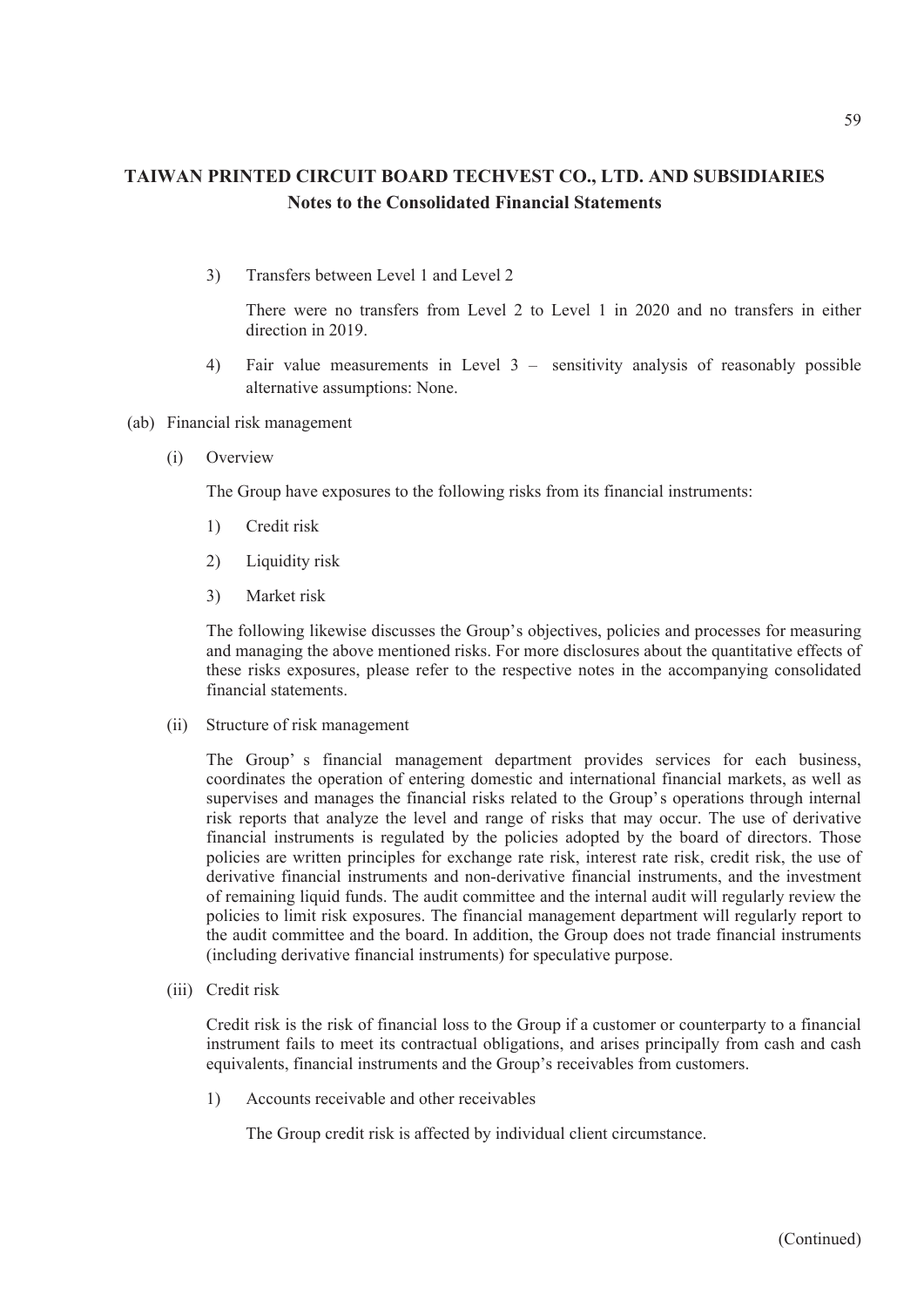The Risk Management Committee has established a credit policy under which each new customer is analysed individually for creditworthiness before the Group' s standard payment and delivery terms and conditions are offered. The Group's review includes external ratings, when available, and, in some cases, bank references. Purchase limits are established for each customer and represent the maximum open amount without requiring approval from the board; these limits are reviewed reqularly. Customers that fail to meet the Group' s benchmark creditworthiness may transact with the Group only on a prepayment basis.

The Group does not require any collateral for accounts receivable and other receivables.

2) Investment

The credit risk of bank deposits and other financial instruments is measured and monitored by the Company's finance department. Since the Group's counterparties and burden of contract parties are creditworthy banks, financial institutions and corporate organizations with investment grade, there is no materiality concerns, so there is no materiality credit risk.

3) Guarantees

The Group's policy is to provide financial guarantees only to Companies with business dealings, companies that directly and indirectly hold or hold more than 50% of the voting shares. At December 31, 2020 and 2019, no other guarantees were outstanding

(iv) Liquidity risk

Liquidity risk is the risk that the Group will encounter difficulty in meeting the obligations associated with its financial liabilities that are settled by delivering cash or another financial asset. The Group' s approach to managing liquidity is to ensure, as far as possible, that it always has sufficient liquidity to meet its liabilities when due, under both normal and stressed conditions, without incurring unacceptable losses or risking damage to the Group's reputation.

The Group uses activity-based costing to cost its products and services, which assists it in monitoring cash flow requirements and optimizing its cash return on investments. The Group aims to maintain the level of its cash and cash equivalents and other highly marketable debt investments at an amount in excess of expected cash flows on financial liabilities (other than trade payables) over the succeeding 60 days. The Group also monitors the level of expected cash outflows on trade and other payables. This excludes the potential impact of extreme circumstances that cannot reasonably be predicted, such as natural disasters. As of December 31, 2020 and 2019, the Group's unused credit line were amounted to \$9,172,916 thousand and \$6,936,276 thousand, respectively.

(v) Market risk

Market risk is the risk that changes in market prices, such as foreign exchange rates and interest rates, will affect the Group' s income or the value of its holdings of financial instruments. The objective of market risk management is to manage and control market risk exposures within acceptable parameters, while optimizing the return.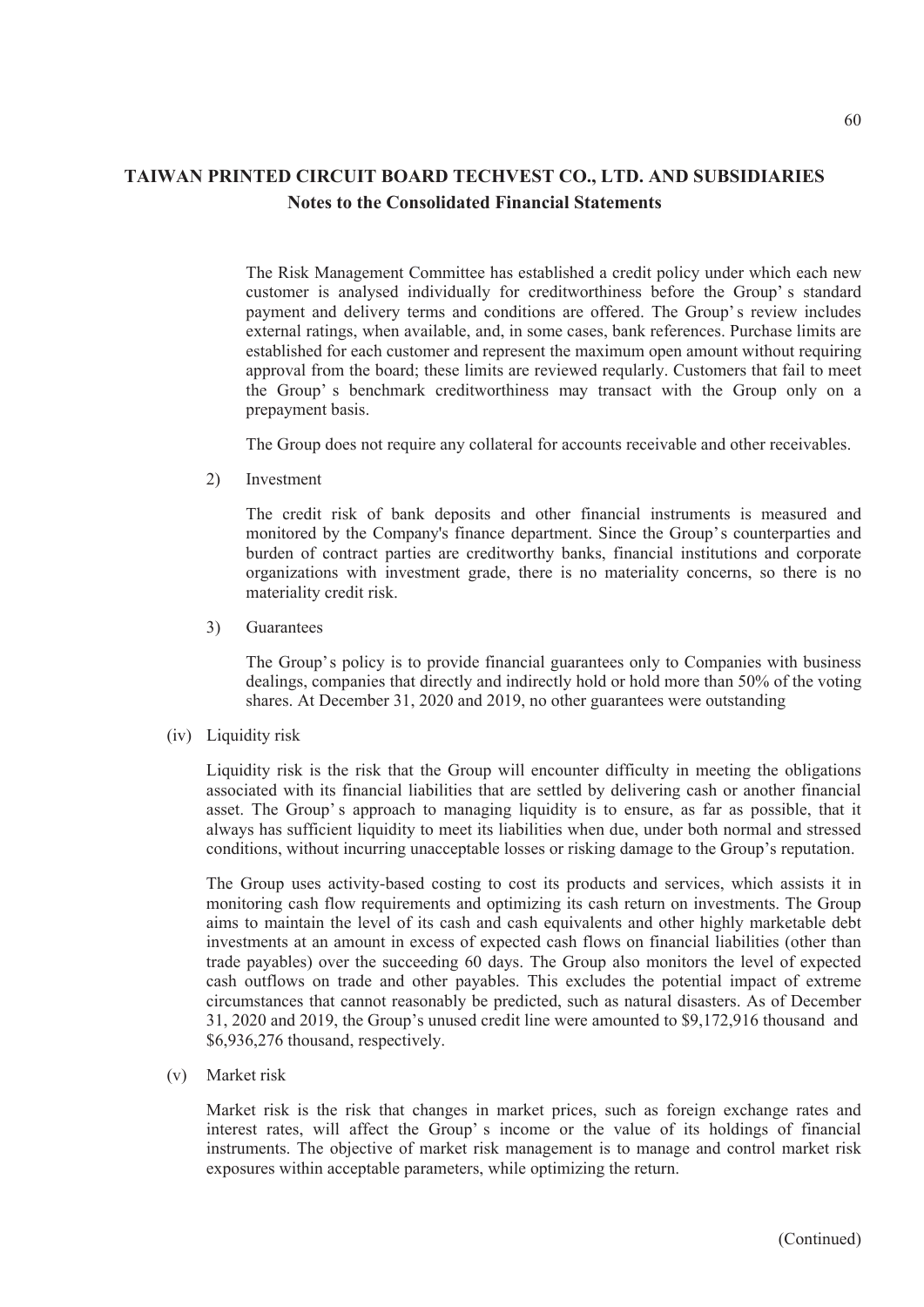The Group buys and sells derivatives, and also incurs financial liabilities, in order to manage market risk. All such transactions are carried out within the guidelines set by the board of the directors.

Currency risk

The Group is exposed to currency risk on sales, purchases, and borrowings that are denominated in a currency other than the respective functional currencies of the Group' s entities. Therefore, the Group engages in derivative transactions to avoid exchange rate risks. The gains and losses of foreign currency assets and liabilities due to exchange rate changes will roughly offset the valuation gains and losses of derivatives. However, derivative transactions can help reduce the number of merged companies but still cannot completely rule out the impact of changes in foreign currency exchange rates.

The Group regularly reviews the risky positions of individual foreign currency assets and liabilities and hedges the risky positions. The main hedging tool used is forward foreign exchange contracts. The maturity dates of the forward foreign exchange contracts undertaken by the Group are all shorter than six months, and do not meet the requirements of hedging accounting.

#### (ac) Capital management

The Group' s objectives for managing capital to safeguard the capacity to continue to operate, to continue to provide a return on shareholders, to maintain the interest of other related parties, and to maintain an optimal capital structure to reduce the cost of capital.

In order to maintain or adjust the capital structure, the Group may adjust the dividend payment to the shareholders, reduce the capital for redistribution to shareholders, issue new shares, or sell assets to settle any liabilities.

The Group and other entities in the same industry use the debt-to-equity ratio to manage capital. This ratio is the total net debt divided by the total capital. The net debt from the balance sheet is derived from the total liabilities less cash and cash equivalents. The total capital and equity include share capital, capital surplus, retained earnings, and other equity plus net debt.

The Group's capital management strategy in 2020 is consistent with strategy in 2019.The Group's debt-to-capital ratios are as follows:

|                                 | December 31,<br>2020 |             | December 31,<br>2019 |  |
|---------------------------------|----------------------|-------------|----------------------|--|
| Total liabilities               | S                    | 18,417,115  | 17,262,641           |  |
| Less: cash and cash equivalents |                      | (9,991,196) | (8,355,212)          |  |
| Net debt                        |                      | 8,425,919   | 8,907,429            |  |
| Total equity                    |                      | 13,027,871  | 11,743,480           |  |
| Total capital                   |                      | 21,453,790  | 20,650,909           |  |
| Debt-to-equity ratio            |                      | 39.27 %     | 43.13 %              |  |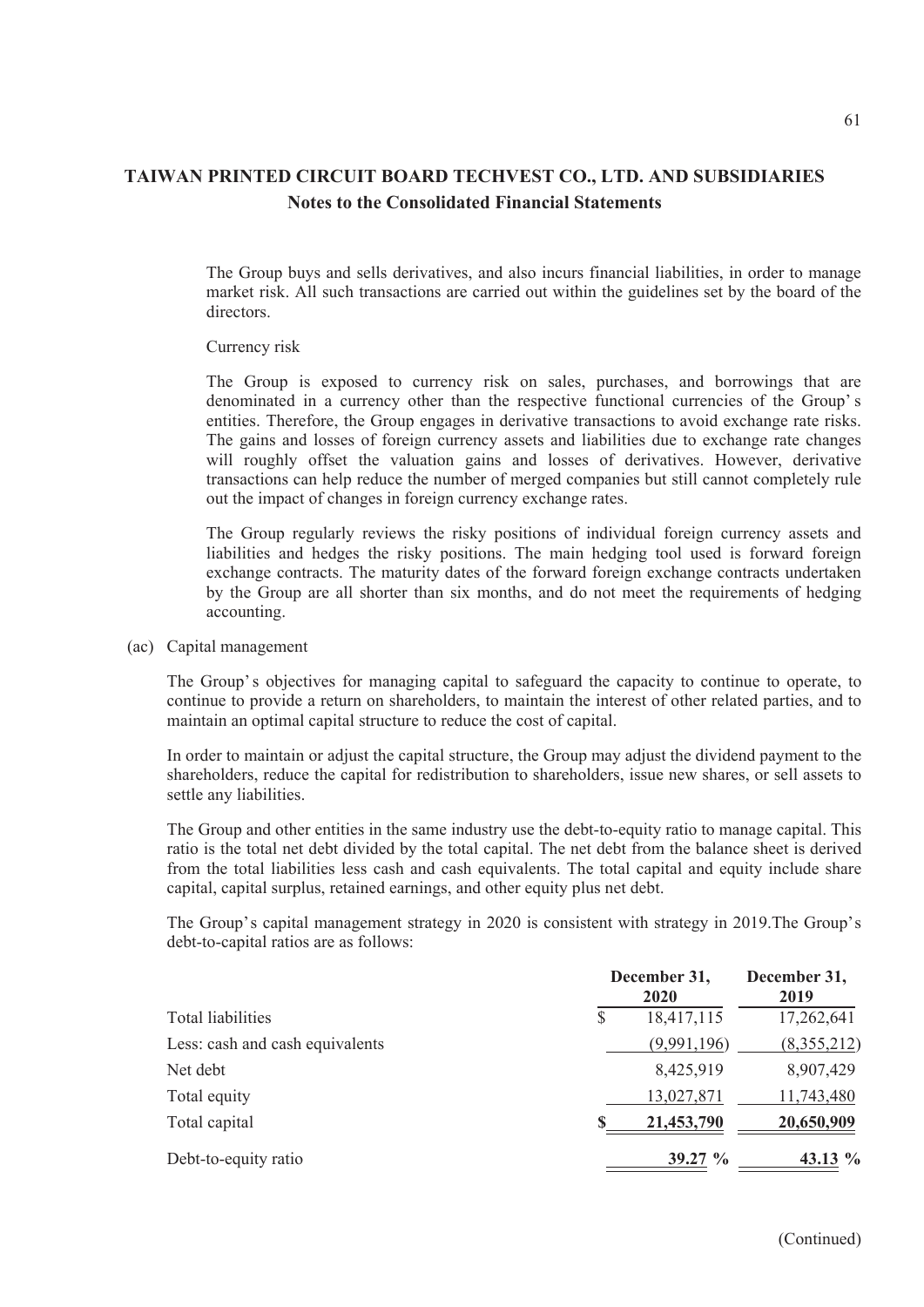(ad) Investing and financing activities not affecting current cash flow

The Group's financing activities which did not affect the current cash flow in the years ended December 31, 2020 and 2019, were as follows:

- (i) For obtain the right-of-use asset by lease, please refer to Note  $(6)(i)$ .
- (ii) For conversion of convertible bonds to ordinary shares, please refer to Note  $(6)(q)$ .

Reconciliation of liabilities arising from financing activities were as follows:

|                                                |                    |                   |                 | Non-cash changes                              |               |                      |
|------------------------------------------------|--------------------|-------------------|-----------------|-----------------------------------------------|---------------|----------------------|
|                                                | January 1,<br>2020 | <b>Cash flows</b> | <b>Transfer</b> | <b>Changes</b> in<br>lease<br><b>payments</b> | <b>Others</b> | December 31,<br>2020 |
| Long-term borrowings                           | 5,821,461          | 917,939           |                 |                                               |               | 6,739,400            |
| Short-term borrowings                          | 2,923,070          | (387, 698)        | ۰               |                                               |               | 2,535,372            |
| Short-term notes and bills<br>payable          |                    | 29.973            |                 |                                               |               | 29.973               |
| Lease liability                                | 67,602             | (33,701)          |                 | (208)                                         | 41,411        | 75,104               |
| Total liabilities from financing<br>activities | 8,812,133          | 526,513           |                 | (208)                                         | 41,411        | 9,379,849            |

|                                                |            |                   |            | Non-cash changes  |               |              |
|------------------------------------------------|------------|-------------------|------------|-------------------|---------------|--------------|
|                                                | January 1, |                   |            | <b>Fair value</b> |               | December 31, |
|                                                | 2019       | <b>Cash flows</b> | Transfer   | changes           | <b>Others</b> | 2019         |
| Long-term borrowings                           | 3,606,089  | 2,215,372         |            |                   |               | 5,821,461    |
| Short-term borrowings                          | 2,606,599  | 316,471           |            |                   |               | 2,923,070    |
| Lease liability                                | 91.755     | (36, 492)         | ۰          |                   | 12.339        | 67,602       |
| Bond payable                                   | 793,362    |                   | (800,000)  | 6,638             |               |              |
| Total liabilities from financing<br>activities | 7,097,805  | 2,495,351         | (800, 000) | 6,638             | 12,339        | 8,812,133    |

### **(7) Related-party transactions:**

(a) Key management personnel compensation

Key management personnel compensation comprised:

|                              | For the years ended December 31, |         |         |  |
|------------------------------|----------------------------------|---------|---------|--|
|                              |                                  | 2020    | 2019    |  |
| Short-term employee benefits |                                  | 437,556 | 311,715 |  |
| Post-employment benefits     |                                  | 1.181   | 1,007   |  |
|                              |                                  | 438,737 | 312,722 |  |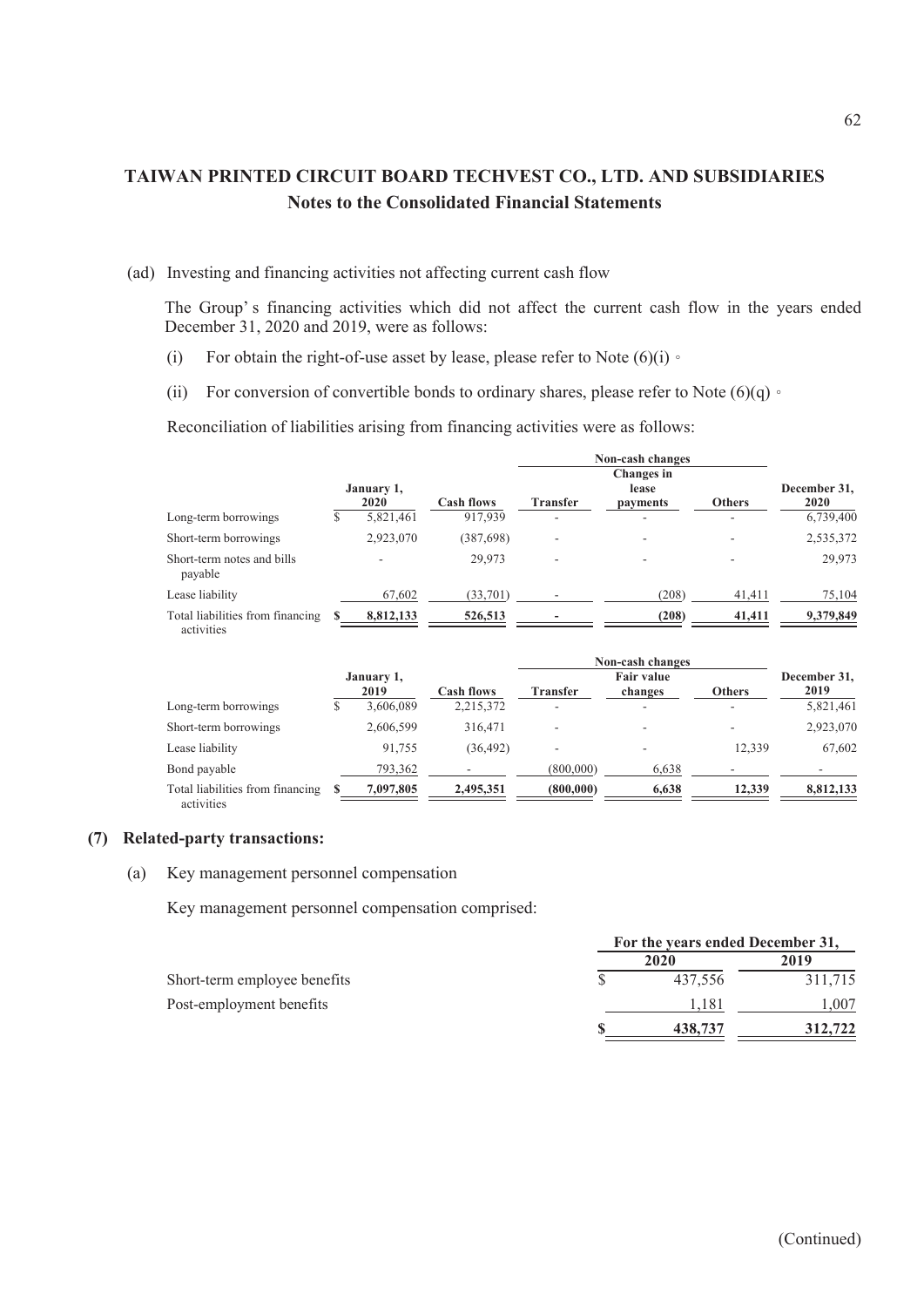### **(8) Pledged assets:**

The carrying values of pledged assets were as follows:

| <b>Pledged assets</b>                                                                                                                                     | Object                                            | December 31,<br>2020 | December 31,<br>2019 |
|-----------------------------------------------------------------------------------------------------------------------------------------------------------|---------------------------------------------------|----------------------|----------------------|
| Property, plant and equipment                                                                                                                             | Long-term loans                                   | 443,135              | 483,321              |
| Investment property                                                                                                                                       | Long-term loans                                   | 182,651              |                      |
| Restricted asset (classified under other Remittance to the earnings<br>current assets and other non-current according to the special<br>financial assets) | law and customs deposit                           | 138,664              | 500                  |
| Refundable deposits (classified under<br>other current assets and other non-<br>current financial assets)                                                 | Lease plant and official<br>vehicle deposit, etc. | 29,212               | 21,557               |
|                                                                                                                                                           |                                                   | 793,662              | 505,378              |

### **(9) Significant commitments and contingencies:**

(a) The amount of guarantee notes deposited by the Group for bank borrowings and bank performance bonds are as follows:

|            | December 31,             | December 31, |
|------------|--------------------------|--------------|
|            | 2020                     | 2019         |
| <b>USD</b> | $\overline{\phantom{a}}$ | 11,000       |
| <b>TWD</b> | 1,900,000                | 1,610,000    |

### (b) Unrecognized contractual commitments

The Group's unrecognized contractual commitments for are as follows:

|     | December 31, | December 31, |
|-----|--------------|--------------|
|     | 2020         | 2019         |
| TWD | ۰            | 35,208       |

(c) Outstanding standby letter of credit:

The Group's outstanding standby letter of credit are as follows:

|            | December 31,<br>2020     | December 31,<br>2019     |
|------------|--------------------------|--------------------------|
| <b>JPY</b> | $\overline{\phantom{0}}$ | 2,030                    |
| USD        | 70                       | $\overline{\phantom{0}}$ |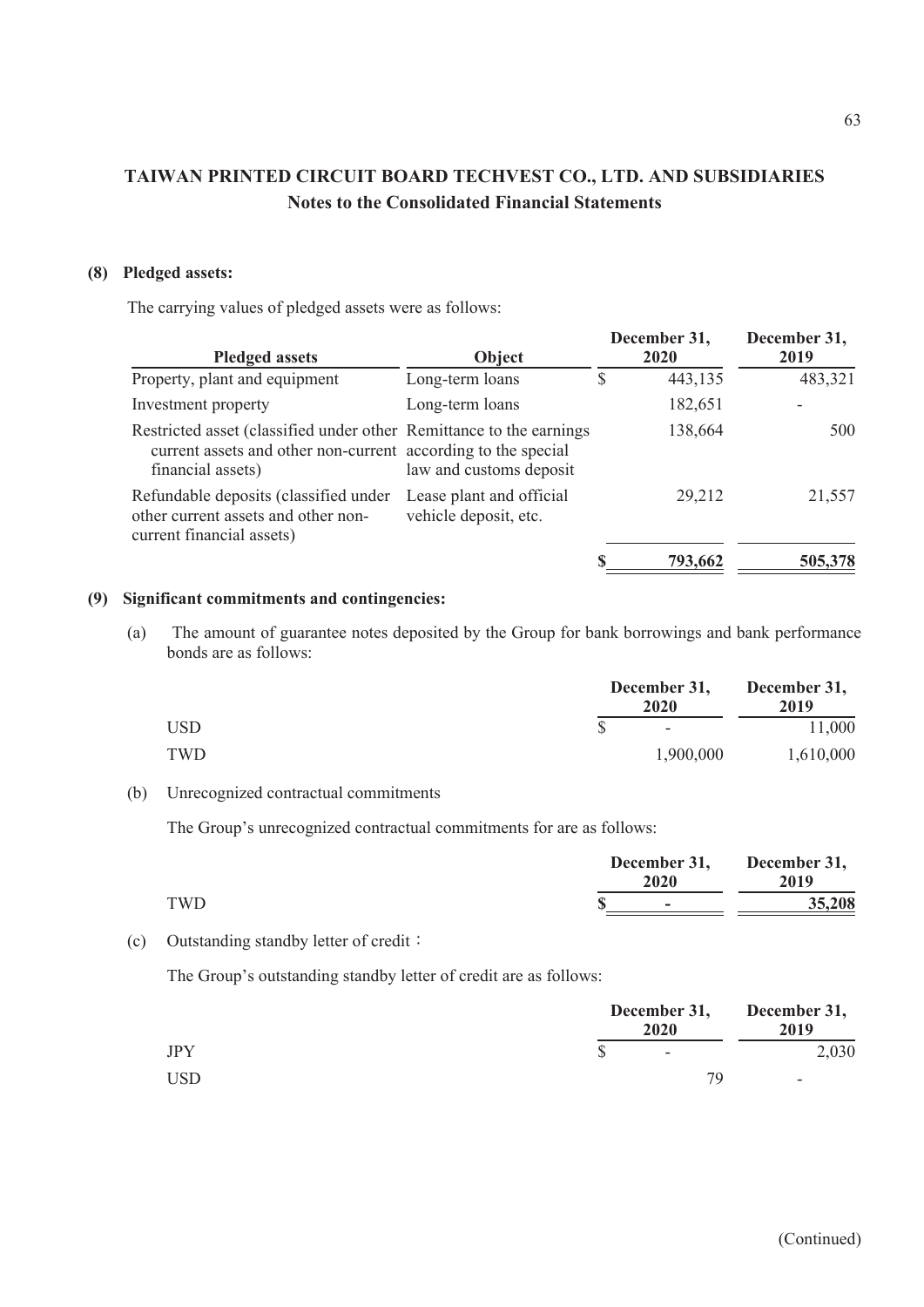- (d) The distribution agreement signed by the Group and several companies pay sales commissions in accordance with the proportions based on the sales revenue from sales to agreed customers. For the years ended December 31, 2020 and 2019, the Group' s commissions amounted to \$403,974 thousand and \$270,503 thousand, respectively.
- (e) In April 2012, the Group signed a civil engineering contract with China Dongmenwai Engineering Project Management Co., Ltd. (Dongmenwai) for the construction of the Chi Chau Printed Circuit Board (Suining) Co., Ltd. plant. However, Dongmenwai failed to comply with the agreement; hence, the contract was terminated in June 2013. Furthermore, Dongmenwai filed a lawsuit against the Group to the Chengdu People's Court of Sichuan Province, demanding the Group to pay for the outstanding balance. In September 2019, the two parties reached a settlement where the Group agreed to pay settled amount and recognized it as loss.

### **(10) Losses due to major disasters: None**

### **(11) Subsequent events: None**

### **(12) Other:**

(a) A summary of current-period employee benefits, depreciation, and amortization, by function, is as follows:

|                                     |                 | For the year ended December 31, 2020 |              |                 | For the year ended December 31, 2019 |              |
|-------------------------------------|-----------------|--------------------------------------|--------------|-----------------|--------------------------------------|--------------|
| By function<br><b>By</b> item       | Cost of<br>sale | Operating<br>expense                 | <b>Total</b> | Cost of<br>sale | <b>Operating</b><br>expense          | <b>Total</b> |
| Employee benefits                   |                 |                                      |              |                 |                                      |              |
| Salary                              | 2,001,700       | 556,663                              | 2,558,363    | 1,928,083       | 630,825                              | 2,558,908    |
| Labor and health insurance          | 115,597         | 18,785                               | 134,382      | 132,715         | 16,120                               | 148,835      |
| Pension                             | 99,455          | 10,773                               | 110,228      | 117,318         | 14,688                               | 132,006      |
| Remuneration of directors           |                 | 77,449                               | 77.449       |                 | 59,042                               | 59,042       |
| Others Employee benefits<br>expense | 198,017         | 31,286                               | 229,303      | 173,909         | 35,617                               | 209,526      |
| Depreciation                        | 1,158,448       | 68,975                               | 1,227,423    | 1,101,904       | 64,883                               | 1,166,787    |
| Amortization                        | 2,218           | 2,096                                | 4,314        | 2,643           | 3,014                                | 5,657        |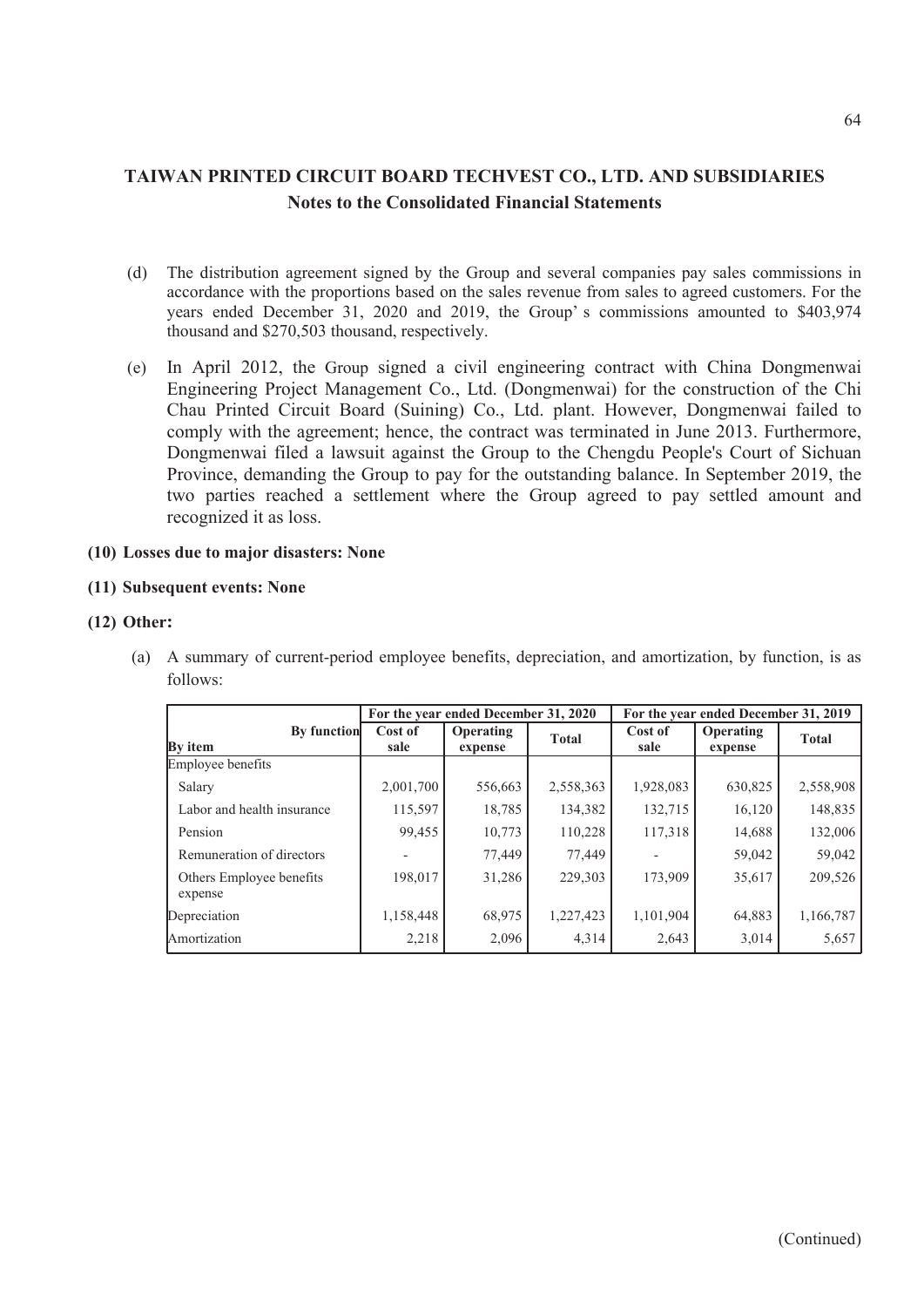#### **(13) Other disclosures:**

(a) Information on significant transactions:

The following is the information on significant transactions required by the "Regulations Governing the Preparation of Financial Reports by Securities Issuers" for the Group for the year ended December 31, 2020:

(i) Lending to other parties:

|                |                                                                      |                                                                   |                                        |                  |                                                             |                   |                                     |                                                               |                                                                |                                                                 |                                                  | (In Thousands of New Taiwan Dollar) |            |       |                                      |                                          |
|----------------|----------------------------------------------------------------------|-------------------------------------------------------------------|----------------------------------------|------------------|-------------------------------------------------------------|-------------------|-------------------------------------|---------------------------------------------------------------|----------------------------------------------------------------|-----------------------------------------------------------------|--------------------------------------------------|-------------------------------------|------------|-------|--------------------------------------|------------------------------------------|
|                |                                                                      |                                                                   |                                        |                  | Highest<br>balance                                          |                   |                                     |                                                               |                                                                |                                                                 |                                                  |                                     | Collateral |       |                                      |                                          |
|                | Number Name of lender                                                | Name of<br>borrower                                               | Account<br>name                        | Related<br>party | of financing<br>to other<br>parties<br>during the<br>period | Ending<br>balance | Actual<br>usage<br>amount<br>period | Range of<br>interest<br>during the rates during<br>the period | <b>Purposes of</b><br>fund<br>financing<br>for the<br>borrower | Transaction<br>amount for<br>business<br>between two<br>parties | <b>Reasons</b><br>for<br>short-term<br>financing | Loss<br>allowance                   | Item       | Value | Individual<br>funding<br>loan limits | Maximum<br>limit of<br>fund<br>financing |
| $\theta$       | The Company                                                          | tgt Techvest Co.,<br>Ltd.                                         | Other<br>receivables-<br>related party | Yes              | 200,000                                                     | 200,000           | $\sim$                              |                                                               | 2                                                              | ٠                                                               | Operating                                        | $\sim$                              | None       | ٠     | 5,013,326                            | 5,013,326                                |
| $\mathbf{1}$   | Chi Chau<br>Printed Circuit<br>Board (Suzhou) Ltd.<br>Ltd.           | T-Mac Techvest<br>(Wuxi) PCB Co.,                                 | Other<br>receivables-<br>related party | Yes              | 2,408,460                                                   | 2,407,365         | 446,457                             | 4.35                                                          | 2                                                              | $\sim$                                                          | Operating                                        | $\overline{\phantom{a}}$            | None       | ٠     | 5,278,274                            | 5,278,274                                |
|                | Chi Chau<br>Printed Circuit<br>Board (Suzhou) (Suining) Co.,<br>Ltd. | Chi Chau Printed 0ther<br>Circuit Board<br>Ltd.                   | receivables-<br>related party          | Yes              | 431,200                                                     | ٠                 | $\sim$                              |                                                               | 2                                                              | $\sim$                                                          | Operating                                        | $\sim$                              | None       | ٠     | 5,278,274                            | 5,278,274                                |
| $\blacksquare$ | Chi Chau<br><b>Printed Circuit</b><br>Board (Suzhou)<br>Ltd.         | Sinact Electronics Other<br>Co., Ltd.                             | receivables-<br>related party          | Yes              | 172,959                                                     |                   |                                     |                                                               | 2                                                              |                                                                 | Operating                                        |                                     | None       | ٠     | 5,278,274                            | 5,278,274                                |
| 2              | CATAC<br>Electronic<br>(Zhongshan)<br>Co., Ltd.                      | T-Mac Techvest<br>(Wuxi) PCB Co., receivables-<br>Ltd.            | Other<br>related party                 | Yes              | 739,503                                                     | ٠                 |                                     |                                                               | $\overline{c}$                                                 |                                                                 | Operating                                        |                                     | None       | ٠     | 3,566,131                            | 3,566,131                                |
| 2              | CATAC<br>Electronic<br>(Zhongshan)<br>Co., Ltd.                      | Chi Chau Printed Other<br>Circuit Board<br>(Suining) Co.,<br>Ltd. | receivables-<br>related party          | Yes              | 875,804                                                     | 875,405           | $\sim$                              |                                                               | 2                                                              |                                                                 | Operating                                        | $\overline{\phantom{a}}$            | None       | ٠     | 3,566,131                            | 3.566.131                                |

Note 1: 2 Represents companies that have short-term financing needs.

Note 2: According to the regulations of the Company's Fund Loan to Others Operating Procedures, if the Company's funds are loaned to a company or bank that is necessary for short-term financing<br>the total amount of the loan

According to the article "Fund Loans to Others Operating Procedures " of Chi Chau Printed Circuit Board Suzhou Co., Ltd and CATAC Electronic ( Zhongshan) Co., Ltd, the parent of parent of the state of the company, directly

Note 3: Fund loan and quota approved by the board of directors.

#### (ii) Guarantees and endorsements for other parties: None.

(iii) Securities held as of December 31, 2020 (excluding investment in subsidiaries, associates and joint ventures):

(In Thousands of New Taiwan Dollar/Per share)

|                                                   |                               |                          |                                                                                                         |               | <b>Ending balance</b> |                   |                          |                        |             |
|---------------------------------------------------|-------------------------------|--------------------------|---------------------------------------------------------------------------------------------------------|---------------|-----------------------|-------------------|--------------------------|------------------------|-------------|
|                                                   | Category and name             | Relationship<br>with the | Account                                                                                                 |               |                       | Percentage of     |                          | <b>Highest balance</b> |             |
| Name of holder                                    | of security                   | Company                  | title                                                                                                   | <b>Shares</b> | Carrying value        | ownership $(\% )$ | Fair value               | during the year        | <b>Note</b> |
| T-Flex Techvest PCB EVA Technologies<br>Co., Ltd. | Co., Ltd. (Ordinary<br>share) |                          | Non-related party Fair value through<br>other comprehensive<br>income financial<br>assets - non-current | 560,000       |                       | 2.71 %            | $\overline{\phantom{0}}$ | 2.71 %                 | None        |

(iv) Individual securities acquired or disposed of with accumulated amount exceeding the lower of TWD300 million or 20% of the capital stock:

| (In Thousands of New Taiwan Dollar/Per share) |  |  |  |  |
|-----------------------------------------------|--|--|--|--|
|-----------------------------------------------|--|--|--|--|

|                    | Category and                               |                  | Name of       | Relationship        | <b>Beginning Balance</b><br>Purchases<br><b>Sales</b> |        |               |         | <b>Ending Balance</b> |         |         |                            |               |        |
|--------------------|--------------------------------------------|------------------|---------------|---------------------|-------------------------------------------------------|--------|---------------|---------|-----------------------|---------|---------|----------------------------|---------------|--------|
| Name of<br>company | name of<br>security                        | Account<br>name  | counter-party | with the<br>Company | <b>Shares</b>                                         | Amount | <b>Shares</b> | Amount  | <b>Shares</b>         | Price   | Cost    | Gain (loss) on<br>disposal | <b>Shares</b> | Amount |
| T-MAC              | Chin Poon                                  | Fair value       |               | No                  |                                                       |        | 10,894,000    | 289,952 | 10,894,000            | 330,862 | 289,952 | 40.910                     | $\sim$        |        |
|                    | Techvest PCB Industrial Co., through other |                  |               |                     |                                                       |        |               |         |                       |         |         |                            |               |        |
| Co., Ltd.          | Ltd. (Ordinary comprehensive               |                  |               |                     |                                                       |        |               |         |                       |         |         |                            |               |        |
|                    | share)                                     | income           |               |                     |                                                       |        |               |         |                       |         |         |                            |               |        |
|                    |                                            | financial assets |               |                     |                                                       |        |               |         |                       |         |         |                            |               |        |
|                    |                                            | non-current      |               |                     |                                                       |        |               |         |                       |         |         |                            |               |        |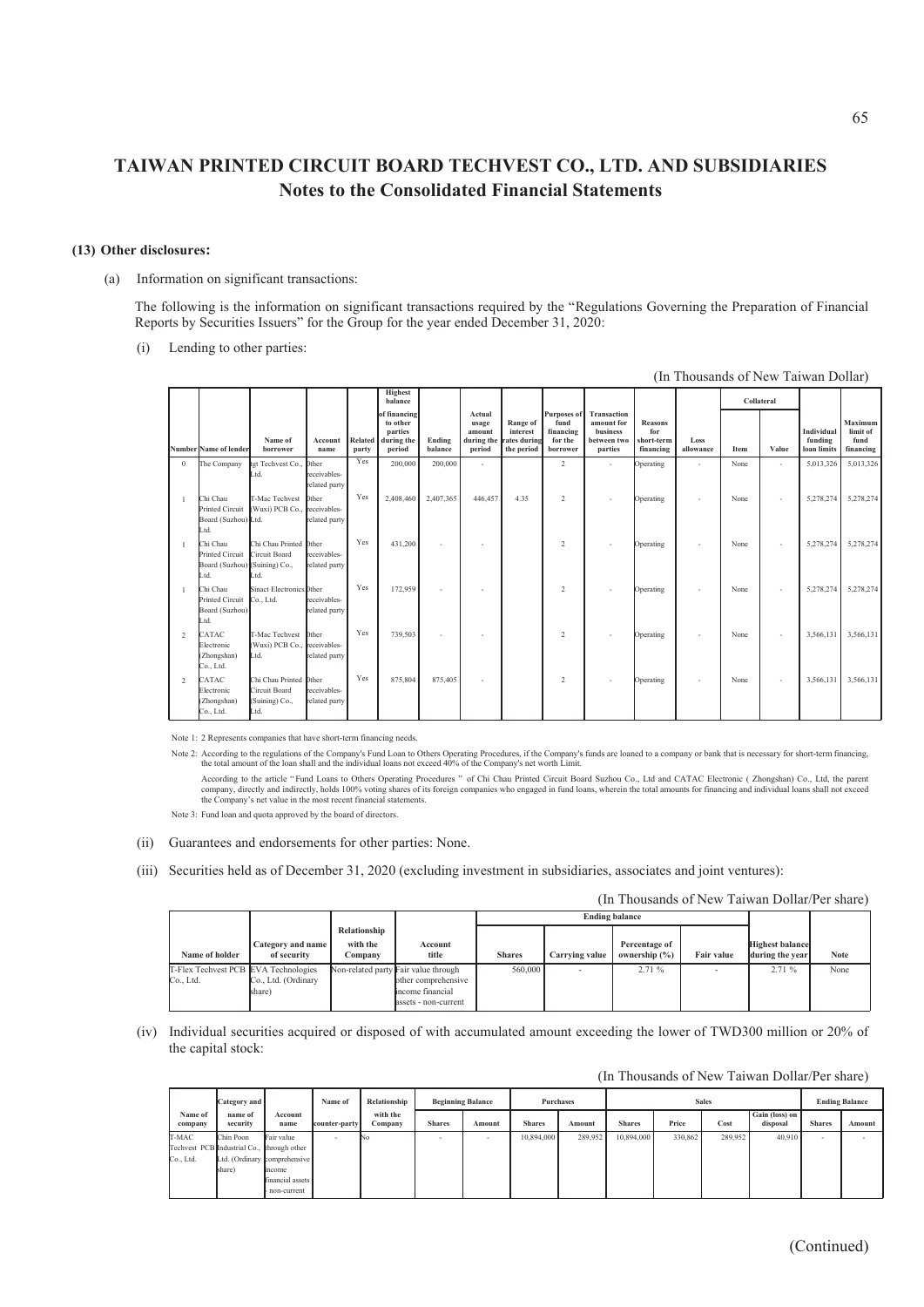- (v) Acquisition of individual real estate with amount exceeding the lower of TWD300 million or 20% of the capital stock: None
- (vi) Disposal of individual real estate with amount exceeding the lower of TWD300 million or 20% of the capital stock:

| (In Thousands of New Taiwan Dollar)                     |                     |                     |                     |                      |                       |                               |                              |                                                                                                                                              |                           |                                                                                                           |                                |             |
|---------------------------------------------------------|---------------------|---------------------|---------------------|----------------------|-----------------------|-------------------------------|------------------------------|----------------------------------------------------------------------------------------------------------------------------------------------|---------------------------|-----------------------------------------------------------------------------------------------------------|--------------------------------|-------------|
| Name of<br>company                                      | Type of<br>property | Transaction<br>date | Acquisition<br>date | <b>Book</b><br>value | Transaction<br>amount | Amount actually<br>receivable | <b>Gain from</b><br>disposal | Counter-party                                                                                                                                | Nature of<br>relationship | Purpose of<br>disposal                                                                                    | Price reference                | Other terms |
| Chi Chau Printed<br>Circuit Board<br>(Suzhou) Co., Ltd. | Plant               | 2020.02.26          | 2006.02.25          | 344,191              | 604,823               | 604,823                       |                              | 254,950 Enterprise<br>Repurchase<br>Office of Suzhou<br>Dushu Lake<br>Science and<br>Education<br>Innovation Zone<br>Management<br>Committee |                           | Suzhou<br>repurchases<br>state-owned land enterprises<br>as a science and<br>education<br>innovation zone | Repurchase<br>compensation for |             |

(vii) Related-party transactions for purchases and sales with amounts exceeding the lower of TWD100 million or 20% of the capital stock:

|                                                          |                                                       |                              |                   |               | <b>Transaction details</b>                    |                                                                                                   |            | <b>Reasons why and description</b><br>of how the transaction<br>conditions differ from<br>general transactions | Notes/ accounts receivable<br>(payable) |                                                                  |              |
|----------------------------------------------------------|-------------------------------------------------------|------------------------------|-------------------|---------------|-----------------------------------------------|---------------------------------------------------------------------------------------------------|------------|----------------------------------------------------------------------------------------------------------------|-----------------------------------------|------------------------------------------------------------------|--------------|
| Name of<br>company                                       | <b>Related party</b>                                  | Nature of<br>relationship    | Purchase/<br>Sale | Amount        | Percentage<br>of total<br>purchases/<br>sales | <b>Payment terms</b>                                                                              | Unit price | Payment<br>terms                                                                                               | Ending<br>balance                       | Percentage of total<br>notes/accounts<br>receivable<br>(payable) | <b>Notes</b> |
| The Company                                              | Chi Yao Ltd.                                          | Subsidiary of<br>the Company | Purchase          | 490,203       |                                               | 3 %Net 90 days from<br>the end of the<br>month of when<br>invoice is issued                       |            | Not applicable                                                                                                 | (142, 229)                              | $(2)$ <sup>0</sup> /                                             | None         |
| The Company                                              | <b>CATAC</b> Electronic<br>(Zhongshan) Co., Ltd.      | Subsidiary of<br>the Company | Purchase          | 2,249,893     |                                               | 14 % Net 90 days from<br>the end of the<br>month of when<br>invoice is issued                     |            | Not applicable                                                                                                 | (847, 461)                              | (15)%                                                            | None         |
| The Company                                              | Chi Chau Printed Circuit<br>Board (Suining) Co., Ltd. | Subsidiary of<br>the Company | Purchase          | 3,144,850     |                                               | 20 %Net 90 days from<br>the end of the<br>month of when<br>invoice is issued                      |            | Not applicable                                                                                                 | (1,012,959)                             | (18)%                                                            | None         |
| The Company                                              | T-Mac Techvest (Wuxi)<br>PCB Co., Ltd.                | Subsidiary of<br>the Company | Purchase          | 8,599,286     |                                               | 55 %Net 90 days from<br>the end of the<br>month of when<br>invoice is issued                      |            | Not applicable                                                                                                 | (2,962,190)                             | (51)%                                                            | None         |
| T-Flex Techvest<br>PCB Co., Ltd.                         | The Company                                           | Parent company               | Purchase          | 236,476       |                                               | 100 %Net 140 days<br>from the end of<br>the month of<br>when invoice is<br>issued                 |            | Not applicable                                                                                                 | (102, 410)                              | (100)%                                                           | None         |
| tgt Techvest Co.,<br>Ltd.                                | The Company                                           | Parent company               | (Sales)           | (753, 632)    |                                               | (74)%Net 90 days from<br>the end of the<br>month of when<br>invoice is issued                     |            | Not applicable                                                                                                 | 161,870                                 | 70 %                                                             | None         |
| Chi Yao Ltd.                                             | The Company                                           | Parent company               | (Sales)           | (491, 111)    |                                               | $(100)$ %Net 90 days from<br>the end of the<br>month of when<br>invoice is issued                 |            | Not applicable                                                                                                 | 142,229                                 | 100 %                                                            | None         |
| Chi Yao Ltd.                                             | Chi Chau Printed Circuit<br>Board (Suining) Co., Ltd. | Affiliated<br>company        | Purchase          | 490,004       |                                               | 100 %Net 90 days from<br>the end of the<br>month of when<br>invoice is issued                     |            | Not applicable                                                                                                 | (141, 910)                              | (100)%                                                           | None         |
| Chi Chau Printed<br>Circuit Board<br>(Suining) Co., Ltd. | The Company                                           | Parent company               | (Sales)           | (3, 171, 377) |                                               | $(68)$ %Net 90 days from<br>the end of the<br>month of when<br>invoice is issued                  |            | Not applicable                                                                                                 | 1,015,792                               | 78 %                                                             | None         |
| Chi Chau Printed<br>Circuit Board<br>(Suining) Co., Ltd. | Chi Yao Ltd.                                          | Affiliated<br>company        | (Sales)           | (492, 772)    |                                               | $(11)$ %Net 90 days form<br>the end of the<br>month of when<br>invoice is issued                  |            | Not applicable                                                                                                 | 142,307                                 | 11 %                                                             | None         |
| Chi Chau Printed<br>Circuit Board<br>(Suining) Co., Ltd. | Chi Chau Printed Circuit<br>Board (Suzhou) Co., Ltd.  | Affiliated<br>company        | (Sales)           | (882, 144)    |                                               | (19)%Net 60 days from<br>the end of the<br>month of when<br>invoice is issued                     |            | Not applicable                                                                                                 | 102,691                                 | 8 %                                                              | None         |
| Chi Chau Printed<br>Circuit Board<br>Suzhou) Co., Ltd.   | <b>CATAC</b> Electronic<br>(Zhongshan) Co., Ltd.      | Affiliated<br>company        | Purchase          | 147,555       |                                               | 8 %Net 90 days form<br>the end of the<br>month of when                                            |            | Not applicable                                                                                                 | (127, 859)                              | (28)%                                                            | None         |
| Chi Chau Printed<br>Circuit Board<br>(Suzhou) Co., Ltd.  | Chi Chau Printed Circuit<br>Board (Suining) Co., Ltd. | Affiliated<br>company        | Purchase          | 882,144       |                                               | invoice is issued<br>46 %Net 60 days from<br>the end of the<br>month of when<br>invoice is issued |            | Not applicable                                                                                                 | (102, 691)                              | (22)%                                                            | None         |

#### (In Thousands of New Taiwan Dollar)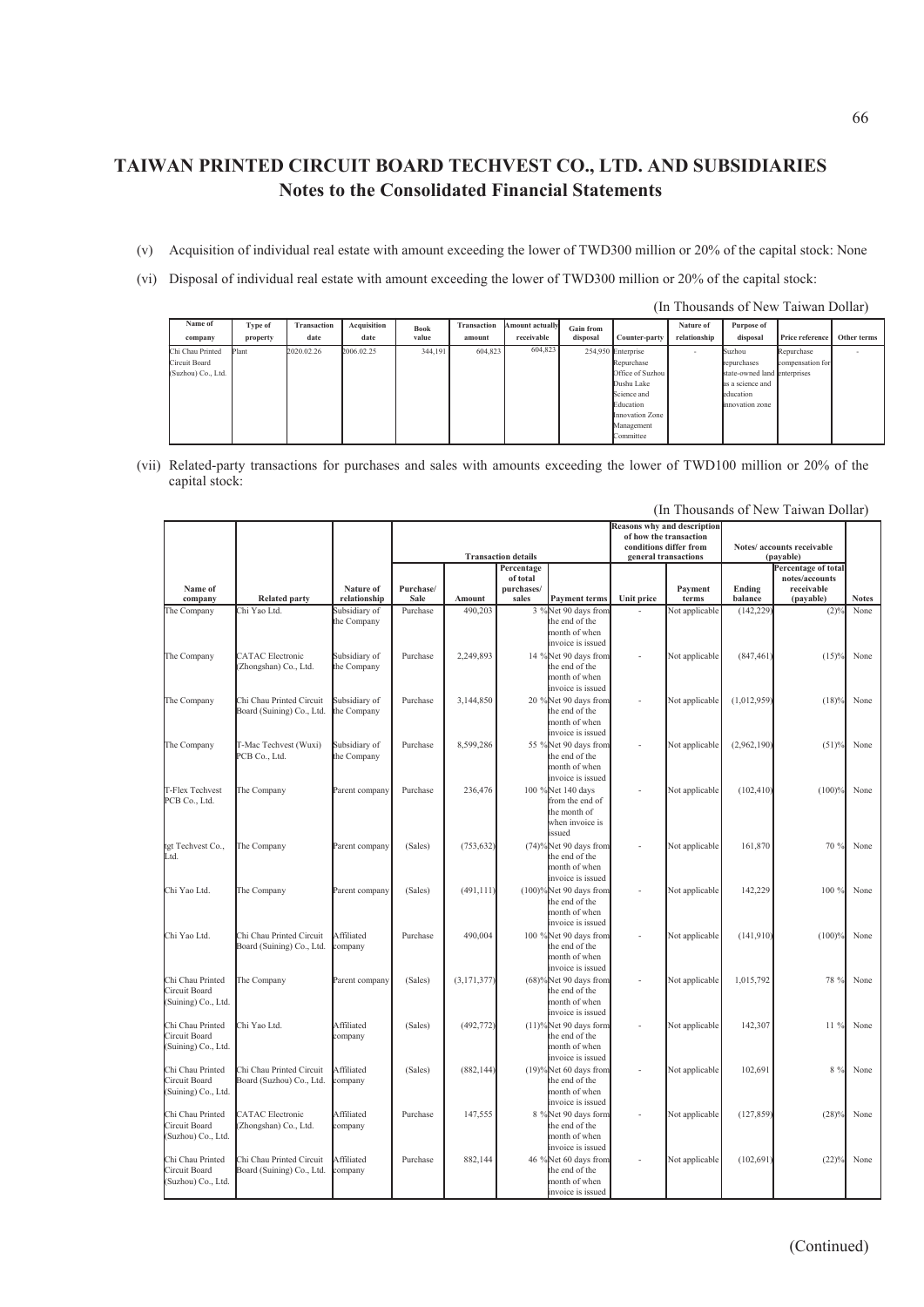|                                                                 |                                                      |                       |           |               | <b>Transaction details</b>           |                                                                                      |            | Reasons why and description<br>of how the transaction<br>conditions differ from<br>general transactions | Notes/accounts receivable<br>(payable) |                                                     |              |
|-----------------------------------------------------------------|------------------------------------------------------|-----------------------|-----------|---------------|--------------------------------------|--------------------------------------------------------------------------------------|------------|---------------------------------------------------------------------------------------------------------|----------------------------------------|-----------------------------------------------------|--------------|
| Name of                                                         |                                                      | Nature of             | Purchase/ |               | Percentage<br>of total<br>purchases/ |                                                                                      |            | Payment                                                                                                 | Ending                                 | Percentage of total<br>notes/accounts<br>receivable |              |
| company                                                         | <b>Related party</b>                                 | relationship          | Sale      | Amount        | sales                                | <b>Payment terms</b>                                                                 | Unit price | terms                                                                                                   | balance                                | (payable)                                           | <b>Notes</b> |
| Chi Chau Printed                                                | T-Mac Techvest (Wuxi)                                | Affiliated            | Purchase  | 793.417       |                                      | 42 %Net 90 days from                                                                 |            | Not applicable                                                                                          | (200, 477)                             | (43)%                                               | None         |
| Circuit Board<br>(Suzhou) Co., Ltd.                             | PCB Co., Ltd.                                        | company               |           |               |                                      | the end of the<br>month of when<br>invoice is issued                                 |            |                                                                                                         |                                        |                                                     |              |
| <b>CATAC</b> Electronic<br>(Zhongshan) Co.,<br>Ltd.             | The Company                                          | Parent company        | (Sales)   | (2, 267, 943) |                                      | $(56)\%$ Net 90 days from<br>the end of the<br>month of when<br>invoice is issued    |            | Not applicable                                                                                          | 849,831                                | 43 %                                                | None         |
| CATAC Electronic Sin Siang (Xiamen)<br>(Zhongshan) Co.,<br>Ltd. | technology Co., Ltd.                                 | Affiliated<br>company | (Sales)   | (252, 655)    |                                      | $(6)\%$ Net 150 days<br>from the end of<br>the month of<br>when invoice is<br>issued |            | Not applicable                                                                                          | 42,397                                 | $2\frac{9}{6}$                                      | None         |
| <b>CATAC</b> Electronic<br>(Zhongshan) Co.,<br>Ltd.             | Chi Chau Printed Circuit<br>Board (Suzhou) Co., Ltd. | Affiliated<br>company | (Sales)   | (147, 555)    |                                      | $(4)$ %Net 90 days from<br>the end of the<br>month of when<br>invoice is issued      |            | Not applicable                                                                                          | 127,859                                | 6 %                                                 | None         |
| T-Mac Techvest<br>(Wuxi) PCB Co.,<br>Ltd.                       | The Company                                          | Parent company        | (Sales)   | (8,664,637)   |                                      | $(91)$ % Net 90 days from<br>the end of the<br>month of when<br>invoice is issued    |            | Not applicable                                                                                          | 2,970,475                              | 93 %                                                | None         |
| T-Mac Techvest<br>(Wuxi) PCB Co.,<br>Ltd.                       | Chi Chau Printed Circuit<br>Board (Suzhou) Co., Ltd. | Affiliated<br>company | (Sales)   | (793, 417)    |                                      | $(8)$ %Net 90 days from<br>the end of the<br>month of when<br>invoice is issued      |            | Not applicable                                                                                          | 200,477                                | $6\%$                                               | None         |
| Sin Siang (Xiamen) CATAC Electronic<br>technology Co.,<br>Ltd.  | (Zhongshan) Co., Ltd.                                | Affiliated<br>company | Purchase  | 252,655       |                                      | 100 %Net 150 days<br>from the end of<br>the month of<br>when invoice is<br>issued    |            | Not applicable                                                                                          | (42, 397)                              | (100)%                                              | None         |

Note 1: Purchased goods belonging to an agency relationship have been eliminated.

Note 2: The following transition was eliminated in the consolidated financial statements.

(viii) Receivables from related parties with amounts exceeding the lower of TWD100 million or 20% of capital stock:

| (In Thousands of New Taiwan Dollar)                              |                                                      |                              |           |                 |        |                                            |                    |           |
|------------------------------------------------------------------|------------------------------------------------------|------------------------------|-----------|-----------------|--------|--------------------------------------------|--------------------|-----------|
| Name of                                                          |                                                      | Nature of                    | Ending    | <b>Turnover</b> |        | Past-due receivables<br>from related party | Amount received in | Loss      |
| related party                                                    | Related-party                                        | relationship                 | balance   | rate            | Amount | <b>Action</b> taken                        | subsequent period  | allowance |
| The Company.(Note 2)                                             | T-Flex Techvest PCB Co., Ltd.                        | Subsidiary of the<br>Company | 102,410   | 2.89 times      |        | Not applicable                             | 9.768              |           |
| tgt Techvest Co., Ltd.<br>(Note 2)                               | The Company                                          | Parent company               | 161,870   | 4.68 times      |        | Not applicable                             | 161,870            |           |
| tgt Techvest Co., Ltd.<br>(Note 3)                               | The Company                                          | Parent company               | 4,795     | times           | ä,     | Not applicable                             | 4,795              |           |
| Chi Yao Ltd. (Note 2)                                            | The Company                                          | Parent company               | 142,229   | $3.65$ times    |        | Not applicable                             | 65,428             |           |
| T-Mac Techvest (Wuxi)<br>PCB Co., Ltd. (Note 2)                  | The Company                                          | Parent company               | 2,970,475 | 3.55 times      |        | Not applicable                             | 1,504,696          |           |
| T-Mac Techvest (Wuxi)<br>PCB Co., Ltd. (Note 2)                  | Chi Chau Printed Circuit Board<br>(Suzhou) Co., Ltd. | Affiliated company           | 200,477   | 5.47 times      |        | Not applicable                             | 200,477            |           |
| T-Mac Techvest (Wuxi)<br>PCB Co., Ltd. (Note 3)                  | Chi Chau Printed Circuit Board<br>(Suzhou) Co., Ltd. | Affiliated company           | 2,320     | times           |        | Not applicable                             |                    |           |
| Chi Chau Printed Circuit<br>Board (Suzhou) Co.,<br>Ltd.(Note 3)  | T-Mac Techvest (Wuxi) PCB<br>Co., Ltd.               | Affiliated company           | 447,023   | times           |        | Not applicable                             | 175,599            |           |
| CATAC Electronic<br>(Zhongshan) Co., Ltd.<br>(Note 2)            | The Company                                          | Parent company               | 849,831   | 2.81 times      |        | Not applicable                             | 234,055            |           |
| CATAC Electronic<br>(Zhongshan) Co., Ltd.<br>(Note 2)            | Chi Chau Printed Circuit Board<br>(Suzhou) Co., Ltd. | Affiliated company           | 127,859   | 2.21 times      |        | Not applicable                             | 42,582             |           |
| Chi Chau Printed Circuit<br>Board (Suining) Co.,<br>Ltd.(Note 2) | The Company                                          | Parent company               | 1,015,792 | 4.06 times      |        | Not applicable                             | 406,199            |           |
| Chi Chau Printed Circuit<br>Board (Suining) Co.,<br>Ltd.(Note 2) | Chi Yao Ltd.                                         | Affiliated company           | 142,307   | 3.77 times      |        | Not applicable                             | 65,469             |           |
| Chi Chau Printed Circuit<br>Board (Suining) Co.,<br>Ltd.(Note 2) | Chi Chau Printed Circuit Board<br>(Suzhou) Co., Ltd. | Affiliated company           | 102,691   | 4.23 times      |        | Not applicable                             | 102,691            |           |

Note 1: The main sales volume has been eliminated when the purchase and sale are repeated.

Note 2: Accounts receivable.

Note 3: Other receivables.

Note 4: The following transition was eliminated in the consolidated financial statements.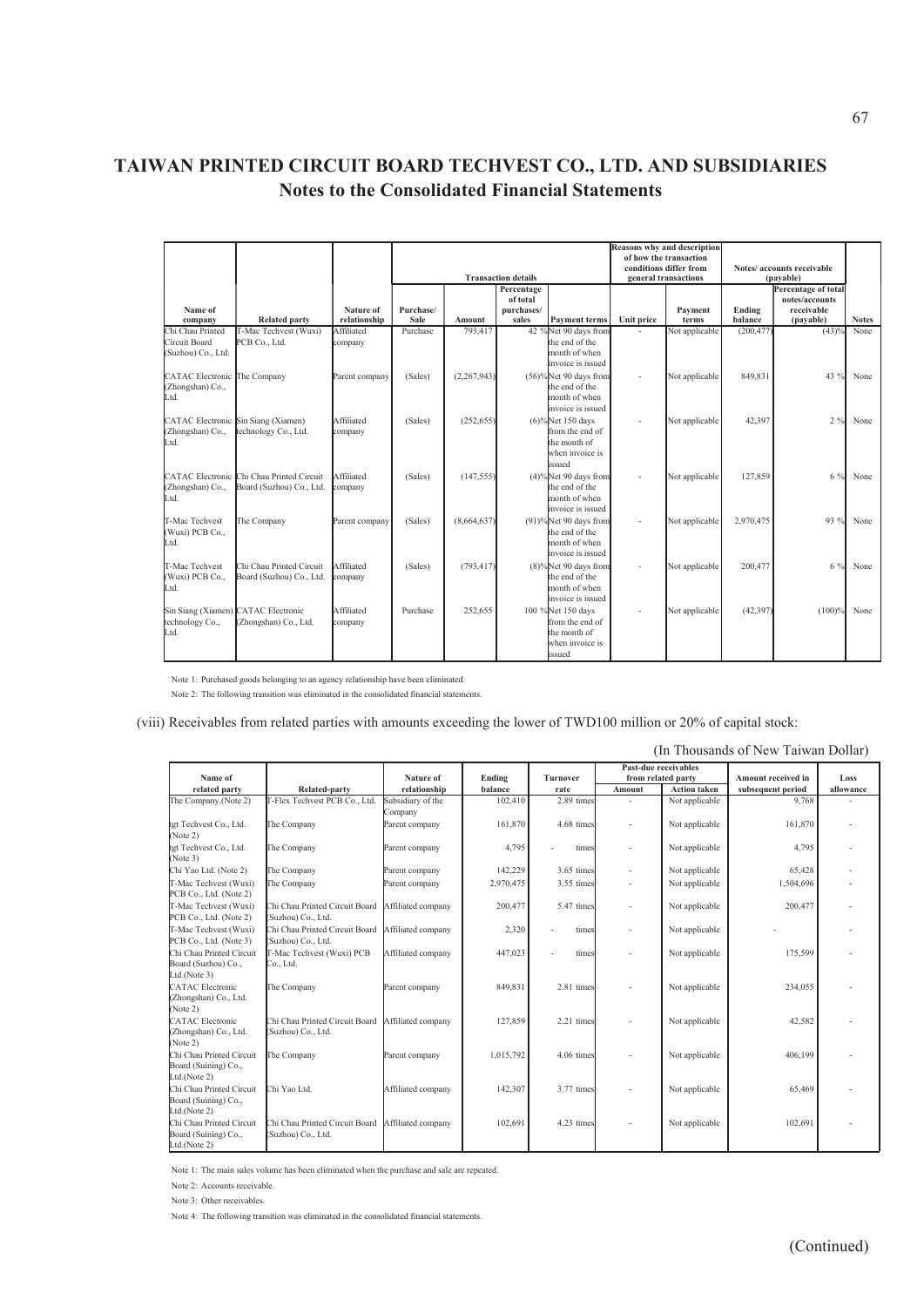- (ix) Trading in derivative instruments: Please refer to Note (6)(b).
- (x) Business relationships and significant intercompany transactions:

|                  |                                                          |                                                      |                           | <b>Intercompany transactions</b>               |  |                                                                                             |           |
|------------------|----------------------------------------------------------|------------------------------------------------------|---------------------------|------------------------------------------------|--|---------------------------------------------------------------------------------------------|-----------|
| No.              | Name of the<br>Company                                   | Name of the<br>counterparty                          | Nature of<br>relationship | Amount<br>Account name<br><b>Trading terms</b> |  | Percentage of the<br>consolidated net<br>revenue or total assets                            |           |
| $\Omega$         | The Company                                              | T Flex Techvest PCB Co.,<br>Ltd.                     | $\mathbf{1}$              | Accounts receivable                            |  | 102,410 Net 140 days from the end<br>of the month of when<br>invoice is issued              | $0.33\%$  |
| $\mathbf{0}$     | The Company                                              | tgt Techvest Co., Ltd.                               | $\mathbf{1}$              | Sales                                          |  | 37,260 Net 150 days from the end<br>of the month of when<br>invoice is issued               | 0.16%     |
| $\mathbf{0}$     | The Company                                              | tgt Techvest Co., Ltd.                               | $\mathbf{1}$              | Accounts receivable                            |  | 20,231 Net 150 days from the end<br>of the month of when<br>invoice is issued               | 0.06%     |
| $\boldsymbol{0}$ | The Company                                              | Chi Chau Printed Circuit<br>Board (Suzhou) Co., Ltd. | $\mathbf{1}$              | Sales                                          |  | 23,810 Net 90 days from the end<br>of the month of when<br>invoice is issued                | $0.10 \%$ |
| $\boldsymbol{0}$ | The Company                                              | Chi Chau Printed Circuit<br>Board (Suzhou) Co., Ltd. | $\mathbf{1}$              | Accounts receivable                            |  | 14,202 Net 90 days from the end<br>of the month of when<br>invoice is issued                | $0.05 \%$ |
| $\overline{0}$   | The Company                                              | <b>CATAC</b> Electronic<br>(Zhongsan) Co., Ltd.      | $\mathbf{1}$              | Sales                                          |  | 18,176 Net 90 days from the end<br>of the month of when<br>invoice is issued                | 0.08%     |
| $\mathbf{0}$     | The Company                                              | <b>CATAC</b> Electronic<br>(Zhongsan) Co., Ltd.      | $\mathbf{1}$              | Accounts receivable                            |  | 16,726 Net 90 days from the end<br>of the month of when<br>invoice is issued                | $0.05 \%$ |
| $\mathbf{1}$     | tgt Techvest Co.,<br>Ltd.                                | The Company                                          | $\overline{c}$            | Sales                                          |  | 753,632 Net 90 days from the end<br>of the month of when<br>invoice is issued               | 3.30 %    |
| $\mathbf{1}$     | tgt Techvest Co.,<br>Ltd.                                | The Company                                          | $\overline{c}$            | Accounts receivable                            |  | 161,870 Net 90 days from the end<br>of the month of when<br>invoice is issued               | 0.51%     |
| $\mathbf{1}$     | tgt Techvest Co.,<br>Ltd.                                | Chi Chau Printed Circuit<br>Board (Suzhou) Co., Ltd. | 3                         | Sales                                          |  | 54,536 Net 90 days from the end<br>of the month of when<br>invoice is issued                | 0.24%     |
| $\mathbf{1}$     | tgt Techvest Co.,<br>Ltd.                                | Chi Chau Printed Circuit<br>Board (Suzhou) Co., Ltd. | 3                         | Accounts receivable                            |  | 18,091 Net 90 days from the end<br>of the month of when<br>invoice is issued                | $0.06 \%$ |
| $\overline{2}$   | Chi Yao Ltd.                                             | The Company                                          | $\overline{c}$            | Sales                                          |  | 491,111 Net 90 days from the end<br>of the month of when<br>invoice is issued               | 2.15 %    |
| $\overline{2}$   | Chi Yao Ltd.                                             | The Company                                          | $\overline{2}$            | Accounts receivable                            |  | 142,229 Net 90 days from the end<br>of the month of when<br>invoice is issued               | 0.45%     |
| $\overline{3}$   | Chi Chau Printed<br>Circuit Board<br>(Suzhou) Co., Ltd.  | T-Mac Techvest (Wuxi)<br>PCB Co., Ltd.               | $\overline{\mathbf{3}}$   | Other receivables                              |  | 447,023 Net 90 days from the end<br>of the month of when<br>invoice is issued and<br>agreed | 1.42 %    |
| 3                | Chi Chau Printed<br>Circuit Board<br>(Suzhou) Co., Ltd.  | T-Mac Techvest (Wuxi)<br>PCB Co., Ltd.               | 3                         | Interest                                       |  | 30,425 Agreed                                                                               | 0.13%     |
| $\overline{4}$   | Chi Chau Printed<br>Circuit Board<br>(Suining) Co., Ltd. | The Company                                          | $\sqrt{2}$                | Sales                                          |  | $3,171,377$ Net 90 days from the end<br>of the month of when<br>invoice is issued           | 13.88 %   |
| $\overline{4}$   | Chi Chau Printed<br>Circuit Board<br>(Suining) Co., Ltd. | The Company                                          | $\sqrt{2}$                | Accounts receivable                            |  | $1,015,792$ Net 90 days from the end<br>of the month of when<br>invoice is issued           | 3.23 %    |
| $\overline{4}$   | Chi Chau Printed<br>Circuit Board<br>(Suining) Co., Ltd. | Chi Yao Ltd.                                         | 3                         | Sales                                          |  | 492,772 Net 90 days from the end<br>of the month of when<br>invoice is issued               | 2.16 %    |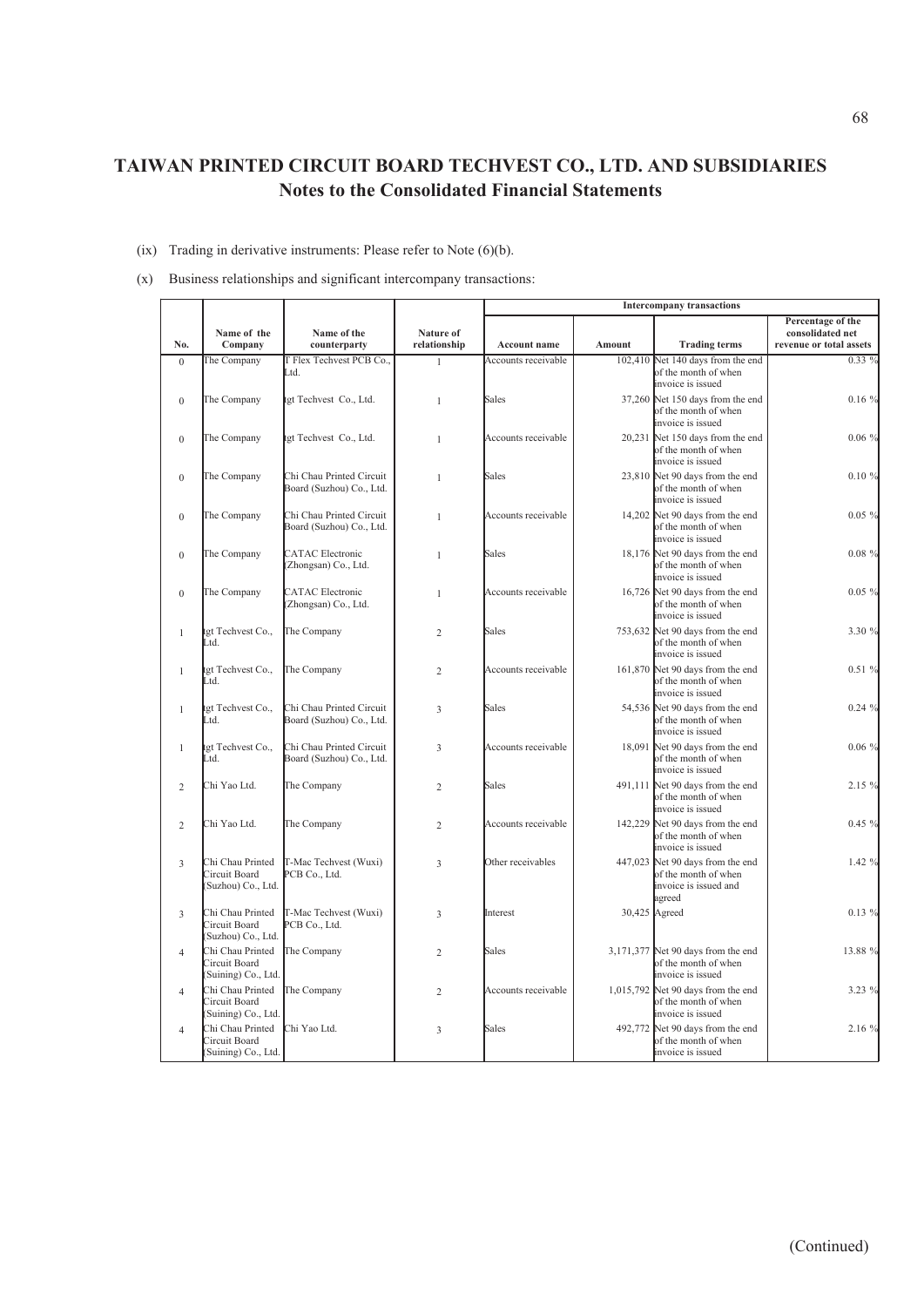|                |                                                          |                                                                       |                           | <b>Intercompany transactions</b> |        |                                                                                   |                                                                  |
|----------------|----------------------------------------------------------|-----------------------------------------------------------------------|---------------------------|----------------------------------|--------|-----------------------------------------------------------------------------------|------------------------------------------------------------------|
| No.            | Name of the<br>Company                                   | Name of the<br>counterparty                                           | Nature of<br>relationship | Account name                     | Amount | <b>Trading terms</b>                                                              | Percentage of the<br>consolidated net<br>revenue or total assets |
| $\overline{4}$ | Chi Chau Printed<br>Circuit Board<br>(Suining) Co., Ltd. | Chi Yao Ltd.                                                          | $\overline{3}$            | Accounts receivable              |        | 142,307 Net 90 days from the end<br>of the month of when<br>invoice is issued     | 0.45%                                                            |
| $\overline{4}$ | Chi Chau Printed<br>Circuit Board<br>(Suining) Co., Ltd. | Chi Chau Printed Circuit<br>Board (Suzhou) Co., Ltd.                  | 3                         | Sales                            |        | 882,144 Net 60 days from the end<br>of the month of when<br>invoice is issued     | 3.86 %                                                           |
| $\overline{4}$ | Chi Chau Printed<br>Circuit Board<br>(Suining) Co., Ltd. | Chi Chau Printed Circuit<br>Board (Suzhou) Co., Ltd.                  | 3                         | Accounts receivable              |        | 102,691 Net 60 days from the end<br>of the month of when<br>invoice is issued     | $0.33\%$                                                         |
| $\overline{4}$ | Chi Chau Printed<br>Circuit Board<br>(Suining) Co., Ltd. | T-Mac Techvest (Wuxi)<br>PCB Co., Ltd.                                | 3                         | Non-operating<br>income          |        | 11,587 Net 120 days from the end<br>of the month of when<br>invoice is issued     | $0.05\%$                                                         |
| 5              | CATAC Electronic The Company<br>(Zhongsan) Co.,<br>Ltd.  |                                                                       | $\overline{c}$            | Sales                            |        | 2,267,943 Net 90 days from the end<br>of the month of when<br>invoice is issued   | 9.93 %                                                           |
| 5              | CATAC Electronic The Company<br>(Zhongsan) Co.,<br>Ltd.  |                                                                       | $\overline{c}$            | Accounts receivable              |        | 849,831 Net 90 days from the end<br>of the month of when<br>invoice is issued     | 2.70 %                                                           |
| 5              | (Zhongsan) Co.,<br>Ltd.                                  | CATAC Electronic Chi Chau Printed Circuit<br>Board (Suzhou) Co., Ltd. | 3                         | Sales                            |        | 147,555 Net 90 days from the end<br>of the month of when<br>invoice is issued     | 0.65%                                                            |
| $\overline{5}$ | (Zhongsan) Co.,<br>Ltd.                                  | CATAC Electronic Chi Chau Printed Circuit<br>Board (Suzhou) Co., Ltd. | 3                         | Accounts receivable              |        | 127,859 Net 90 days from the end<br>of the month of when<br>invoice is issued     | 0.41%                                                            |
| 5              | (Zhongsan) Co.,<br>Ltd.                                  | CATAC Electronic Sin Siang (Xiamen)<br>Technology Co., Ltd.           | 3                         | Sales                            |        | 252,655 Net 150 days from the end<br>of the month of when<br>invoice is issued    | 1.11 %                                                           |
| 5              | (Zhongsan) Co.,<br>Ltd.                                  | CATAC Electronic Sin Siang (Xiamen)<br>Technology Co., Ltd.           | 3                         | Accounts receivable              |        | 42,397 Net 150 days from the end<br>of the month of when<br>invoice is issued     | 0.13%                                                            |
| 6              | T-Mac Techvest<br>(Wuxi) PCB Co.,<br>Ltd.                | The Company                                                           | $\overline{c}$            | Sales                            |        | 8,664,637 Net 90 days from the end<br>of the month of when<br>invoice is issued   | 37.92 %                                                          |
| 6              | T-Mac Techvest<br>(Wuxi) PCB Co.,<br>Ltd.                | The Company                                                           | $\overline{c}$            | Accounts receivable              |        | $2,970,475$ Net 90 days from the end<br>of the month of when<br>invoice is issued | 9.45 %                                                           |
| 6              | T-Mac Techvest<br>(Wuxi) PCB Co.,<br>Ltd.                | Chi Chau Printed Circuit<br>Board (Suzhou) Co., Ltd.                  | 3                         | Sales                            |        | 793,417 Net 90 days from the end<br>of the month of when<br>invoice is issued     | 3.47 %                                                           |
| 6              | T-Mac Techvest<br>(Wuxi) PCB Co.,<br>Ltd.                | Chi Chau Printed Circuit<br>Board (Suzhou) Co., Ltd.                  | $\overline{\mathbf{3}}$   | Accounts receivable              |        | 200,477 Net 90 days from the end<br>of the month of when<br>invoice is issued     | 0.64%                                                            |

Note 1: The number is filled in as follows:

1. 0 represents the parent company.

2. Subsidiaries are listed by names and numbered starting with 1.

Note 2: The type of relationship with the trader is marked as follows:

1. Parent company to subsidiary.

2. Subsidiary to parent company.

3. Subsidiary to subsidiary.

Note 3: If the transaction amount does not reach \$10,000 thousand, it will not be disclosed. Purchase and sale transactions and accounts receivable(payable) will only reveal the amount of offsetting<br>of sales transactions,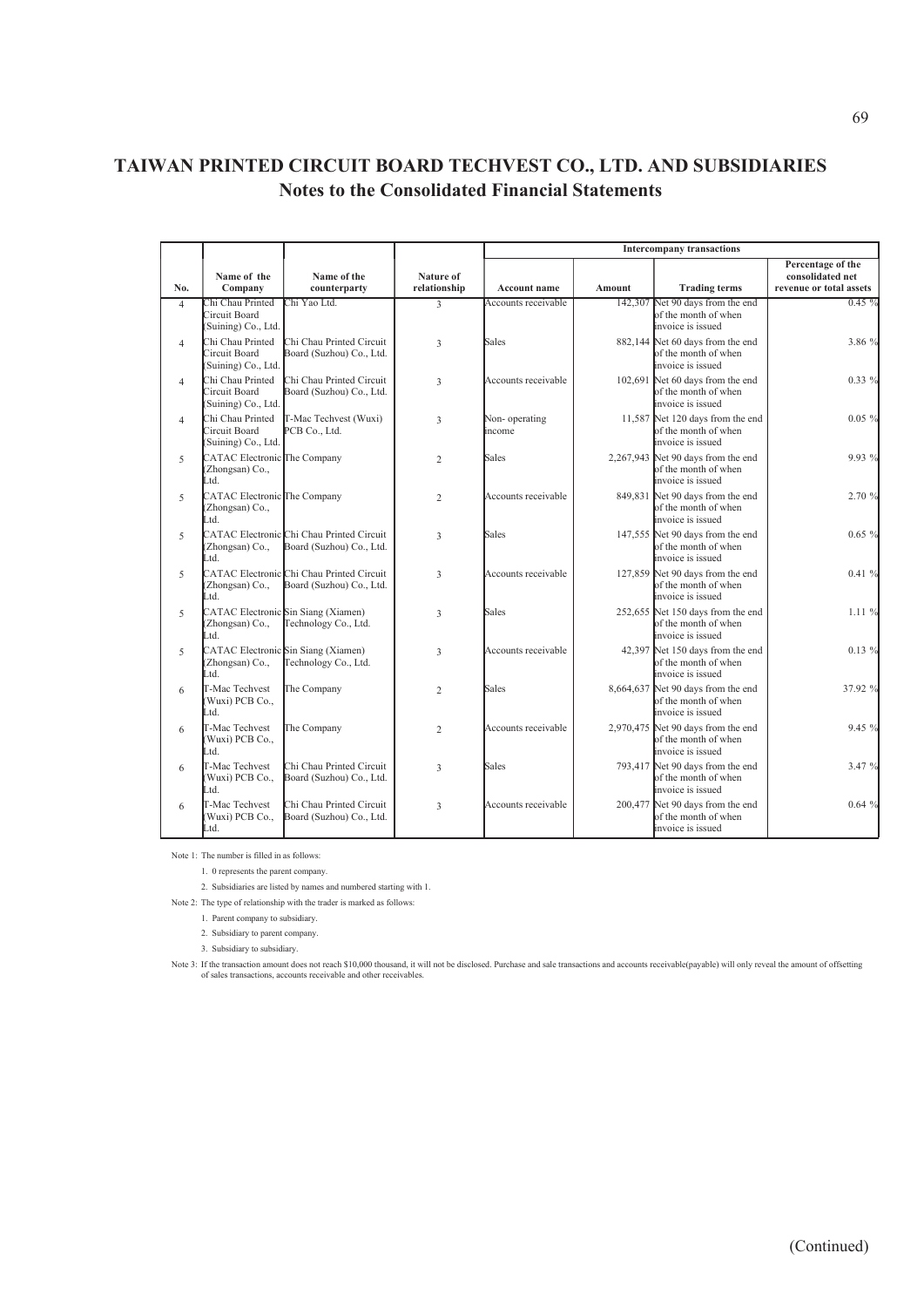#### (b) Information on investees:

The following is the information on investees for the year 2020 (excluding information on investees in Mainland China):

|                                                         |                                                        |          |                                                             | Balance as of December 31, 2020<br>Original investment amount |                      |               | Highest                    | Net income        | Share of                   | --                          |                               |                    |
|---------------------------------------------------------|--------------------------------------------------------|----------|-------------------------------------------------------------|---------------------------------------------------------------|----------------------|---------------|----------------------------|-------------------|----------------------------|-----------------------------|-------------------------------|--------------------|
| Name of the investor                                    | Name of investee                                       | Location | <b>Main businesses</b><br>and products                      | December 31,<br>2020                                          | December 31,<br>2019 | <b>Shares</b> | Percentage of<br>ownership | Carrying<br>value | balance during<br>the year | (losses) of the<br>investee | profits/losses of<br>investee | Note               |
| The Company                                             | Chi Yang Investment<br>Ltd.                            | Taiwan   | General investing                                           | 85,000                                                        | 85,000               |               | 100.00 %                   | 231,167           | 100.00 %                   | 41,130                      | 41,130 None                   |                    |
| The Company                                             | T-Mac Techvest PCB<br>Co.,Ltd.                         | Taiwan   | General investing<br>and selling of<br>Circuit board        | 2,065,497                                                     | 2,065,497            | 170,957,200   | 100.00 %                   | 4,310,113         | 100.00 %                   | 360,350                     | 372,240 Note 1,2              |                    |
| The Company                                             | T-Flex Techvest PCB<br>Co., Ltd.                       | Taiwan   | Manufacturing,<br>selling of Circuit<br>board               | 385,357                                                       | 385,357              | 30,821,897    | 44.21 %                    | 293,787           | 44.21 %                    | 12,841                      | 5,677 None                    |                    |
| The Company                                             | TPT International Co.<br>Ltd.                          | Samoa    | General investing<br>and international<br>trading           | 19,207                                                        | 48,757               | 500,000       | 100.00 %                   | 33,211            | 100.00 %                   | 3,761                       | 3,761 None                    |                    |
| The Company                                             | Chi Chau International<br>Co., Ltd.                    | Samoa    | General investing                                           | 1,627,043                                                     | 1,627,043            | 49,640,000    | 96.13%                     | 5,130,873         | 96.13 %                    | 1,065,080                   | 1,024,538 Note 1              |                    |
| The Company                                             | <b>Brilliant Star Holdings</b><br>Ltd.                 | Cayman   | General investing                                           | 2,125,349                                                     | 2,125,349            | 68,126,618    | 97.28 %                    | 3,973,534         | 97.28 %                    | 327,385                     | 317,659 Note 1,2              |                    |
| The Company                                             | Chi Chen Investment<br>Co., Ltd.                       | Samoa    | General investing                                           | 1,079,519                                                     | 1,079,519            | 35,600,000    | 80.73 %                    | 1,961,735         | 80.73 %                    | 372,781                     | 307,719 Note 1                |                    |
| The Company                                             | Sinact (Hong Kong)<br>International Company<br>Limited |          | Hong Kong General investing                                 | 74,383                                                        | 74,383               | 74,178,000    | 100.00 %                   | 156,145           | 100.00 %                   | (11, 864)                   |                               | $(8,203)$ Note 1,2 |
| The Company                                             | tgt Techvest Co., Ltd.                                 | Taiwan   | Manufacturing,<br>selling of Circuit<br>board               | 88,114                                                        | 88,114               | 5,086,300     | 19.00 %                    | 12,159            | 19.00 %                    | (99, 890)                   |                               | (21,250) Note 1,2  |
| The Company                                             | Chi Chau (Thailand)<br>Co., Ltd.                       | Thailand | Manufacturing,<br>selling of Circuit<br>board               | 37,645                                                        | 37,645               | 14,850,000    | 99.00 %                    | 35,486            | 99.00 %                    | $\Delta$                    |                               | 4 None             |
| Chi Yang Investment<br>Co., Ltd.                        | Chi Chau International<br>Co., Ltd.                    | Samoa    | General investing                                           | 65,794                                                        | 65,794               | 2,000,000     | 3.87 %                     | 205,096           | 3.87 %                     | 1,065,080                   | 41,250 None                   |                    |
| Chi Yang Investment<br>Co., Ltd.                        | Chi Chau (Thailand)<br>Co., Ltd.                       | Thailand | Manufacturing,<br>selling of Circuit<br>board               | 131                                                           | 131                  | 50,000        | 0.33%                      | 119               | 0.33%                      | $\overline{4}$              |                               | None               |
| T-Mac Techvest PCB Chang Tai<br>Co.,Ltd.                | International., Ltd.                                   | Samoa    | General investing                                           | 2,292,370                                                     | 2,235,342            | 73,580,000    | 100.00 %                   | 4,990,432         | 100.00 %                   | 421,215                     | 421,215 None                  |                    |
| T-Mac Techvest PCB<br>Co.,Ltd.                          | Chi Chau (Thailand)<br>Co., Ltd.                       | Thailand | Manufacturing,<br>selling of Circuit<br>board               | 261                                                           | 261                  | 100,000       | $0.67$ %                   | 239               | 0.67%                      | 4                           |                               | None               |
| Chang Tai<br>International., Ltd.                       | Yang An International<br>(Samoa) Co., Ltd.             | Samoa    | General investing                                           | 2,166,189                                                     | 2,023,789            | 76,060,000    | 100.00 %                   | 4,988,342         | 100.00 %                   | 420,173                     | 420,173 None                  |                    |
| T-Flex Techvest PCB<br>Co., Ltd.                        | Chi Chen Investment<br>Co., Ltd.                       | Samoa    | General investing                                           | 252,297                                                       | 252,297              | 8,500,000     | 19.27 %                    | 469,936           | 19.27 %                    | 372,781                     | 71,851 None                   |                    |
| T-Flex Techvest PCB tgt Techvest Co., Ltd.<br>Co., Ltd. |                                                        | Taiwan   | Manufacturing,<br>selling of Circuit<br>board               | 290,977                                                       | 290,977              | 15,257,000    | 57.00 %                    | 57,493            | 57.00 %                    | (99, 890)                   | (54,577) Note 2               |                    |
| Chi Chau International Chi Yao Ltd.<br>Co., Ltd.        |                                                        |          | Hong Kong General investing<br>and international<br>trading | 1,470,376                                                     | 1,470,376            | 51,628,379    | 100.00 %                   | 5,281,846         | 100.00 %                   | 1,064,883                   | 1,064,883 None                |                    |

(In Thousands of New Taiwan Dollar/Per share)

Note 1: The difference is due to the unrealized gain/loss.

Note 2: The difference is due to the amortization between the investment cost and the fair value of the identifiable net assets.

Note 3: If the relevant figures in this table involve foreign currencies, except for the amount remitted from Taiwan at the historical exchange rate, the profit and loss are calculated at the average exchange rate<br>and the

Note 4: The following transition was eliminated in the consolidated financial statements.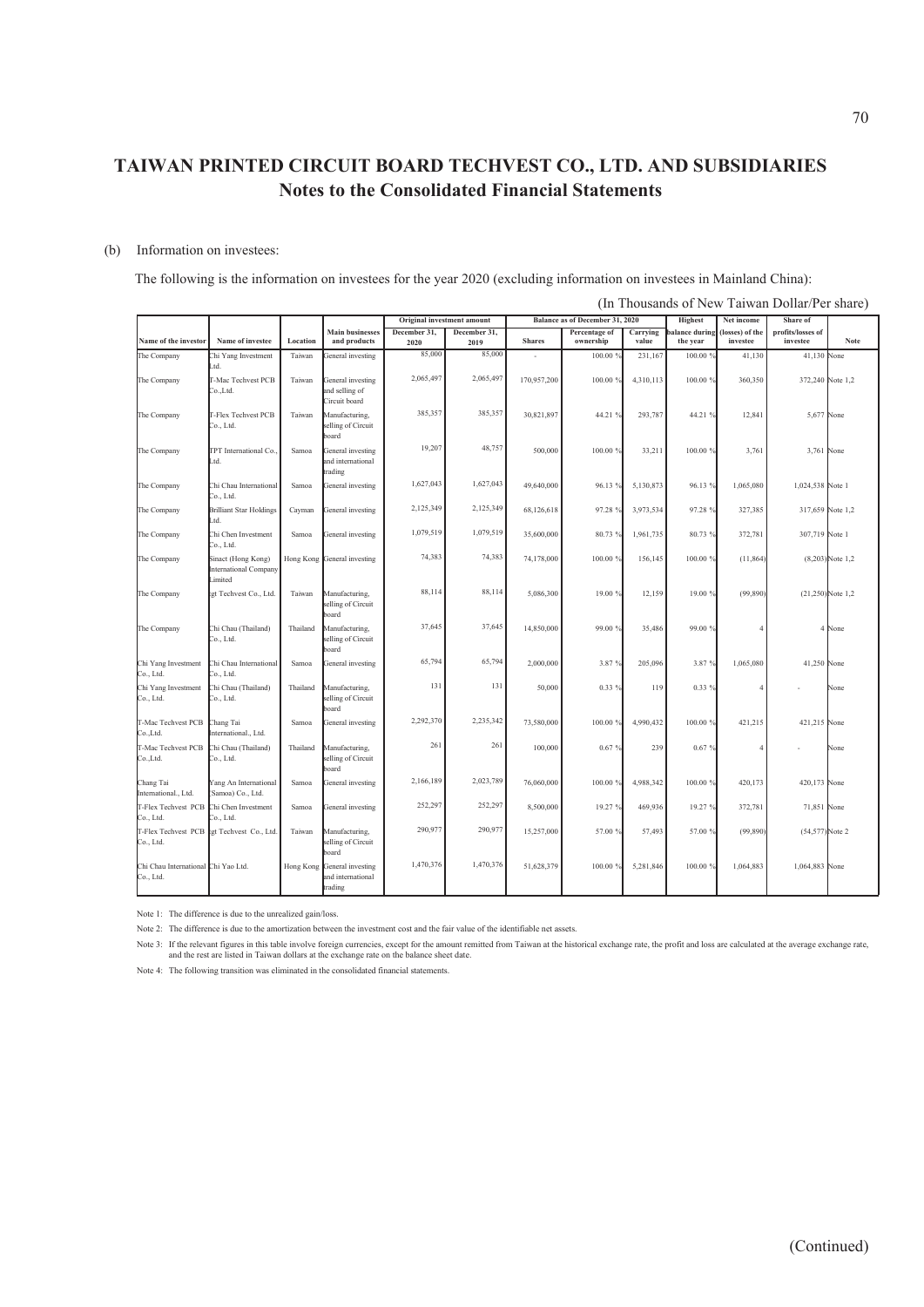#### (c) Information on investment in mainland China:

(i) The names of investees in Mainland China, the main businesses and products, and other information:

|                                                                                                   | (In Thousands of New Taiwan Dollar)           |                                               |                       |                                                                                            |                          |                                   |                                                                                          |           |                                     |                 |                                                                                              |           |                                                                          |
|---------------------------------------------------------------------------------------------------|-----------------------------------------------|-----------------------------------------------|-----------------------|--------------------------------------------------------------------------------------------|--------------------------|-----------------------------------|------------------------------------------------------------------------------------------|-----------|-------------------------------------|-----------------|----------------------------------------------------------------------------------------------|-----------|--------------------------------------------------------------------------|
| Name of the<br>investee                                                                           | Main<br>businesses<br>and products            | Total amount of investment<br>capital surplus | Method of<br>(Note 1) | <b>Accumulated outflow</b><br>of investment from<br>Taiwan as of<br><b>January 1, 2020</b> | Outflow                  | <b>Investment flows</b><br>Inflow | Accumulated<br>outflow of<br>investment from<br>Taiwan as of<br><b>December 31, 2020</b> | investee  | Net income The company<br>ownership | during the year | Investment<br>(loss) of the percentage of Highest balance income (losses)<br>(Note $2.(2)$ ) |           | Accumulated<br>remittance of<br>earnings in<br>Book value current period |
| Chi Chau Printed<br>Circuit Board (Suzhou) selling of<br>PCB Techvest Co.,<br>Ltd.<br>(Note 5, 6) | Manufacturing,<br>Circuit board               | 1,708,800                                     | (2)                   | 1,470,707                                                                                  |                          |                                   | 1,470,707                                                                                | 1.065.114 | 100.00 %                            | 100.00 %        | 1,065,114                                                                                    | 5,278,274 |                                                                          |
| <b>CATAC</b> Electronic<br>(Zhongshan) Co., Ltd.<br>(Note 7)                                      | Manufacturing,<br>selling of<br>Circuit board | 1,936,640                                     | (2)                   | 1,888,927                                                                                  | $\sim$                   |                                   | 1,888,927                                                                                | 327,123   | 97.28 %                             | 97.28 %         | 318,232                                                                                      | 3,469,205 |                                                                          |
| Chi Chau Printed<br>Circuit Board (Suining) selling of<br>Co., Ltd. (Note 8)                      | Manufacturing,<br>Circuit board               | 1,575,185                                     | (2)                   | 1,253,120                                                                                  | $\sim$                   |                                   | 1,253,120                                                                                | 468,586   | 91.26 %                             | 91.26 %         | 427,635                                                                                      | 2,795,104 |                                                                          |
| Sinact Electronics Co.,<br>Ltd. (Note 10)                                                         | Manufacturing,<br>selling of<br>Circuit board | 270,560                                       | (2)                   | 11,392                                                                                     | $\sim$                   | $\sim$                            | 11,392                                                                                   | (11, 864) | 100.00 %                            | 100.00 %        | (11, 864)                                                                                    | 156,107   |                                                                          |
| T-Mac Techvest<br>(Wuxi) PCB Co., Ltd<br>(Note 5, 9)                                              | Manufacturing,<br>selling of<br>Circuit board | 2,449,280                                     | (2)                   | 2,022,080                                                                                  | 56,960                   |                                   | 2,079,040                                                                                | 436,785   | 100.00 %                            | 100.00 %        | 436,785                                                                                      | 4.983.428 |                                                                          |
| Sin Siang (Xiamen)<br>technology Co., Ltd.<br>(Note 11)                                           | Selling of<br>Circuit board                   | 14,240                                        | (2)                   |                                                                                            | $\overline{\phantom{a}}$ |                                   |                                                                                          | 1,435     | 100.00 %                            | 100.00 %        | 1,435                                                                                        | 20,758    |                                                                          |

(ii) Limitation on investment in Mainland China:

| <b>Company Name</b>           | <b>Accumulated Investment</b><br>in Mainland China as<br>of December 31, 2020 | <b>Investment Amounts</b><br><b>Authorized by Investment</b><br><b>Commission, MOEA</b> | <b>Upper Limit on</b><br><b>Investment</b> (Note 3) |
|-------------------------------|-------------------------------------------------------------------------------|-----------------------------------------------------------------------------------------|-----------------------------------------------------|
| The Company                   | 4,382,066                                                                     | 4,805,279                                                                               | 7,816,723                                           |
| T-Mac Techvest PCB Co., Ltd.  | 2,079,040                                                                     | 2,449,280                                                                               | 2,656,736                                           |
| T-Flex Techvest PCB Co., Ltd. | 242,080                                                                       | 242,080                                                                                 | 425,686                                             |

Note 1: Investment method is separated to three:

(1) Directly invest in mainland China

(2) Invest in mainland China through third-region companies.

(3) Other methods.

Note 2: The investment profit and loss column recognized in this period:

(1) If it is in preparation and there is no investment gain or loss, it should be indicated.

(2) The recognition basis of investment gains and losses is divided into the following three types, which should be specified.

1) Financial statements verified by international accounting firms in partnership with the Republic of China Accounting Firm.

- 2) The financial statements of the visa are reviewed by the Taiwanese parent company's certified accountant.
- 3) Others

Note 3: According to the "Principles of Investing or Technical Cooperation Review in Mainland China", the limit is calculated based on 60% of the Group net value.

- Note 4: If the relevant figures in this table involve foreign currencies, profit and loss are calculated at the average exchange rate, and others are listed in Taiwan dollars at the exchange rate on the balance sheet date.
- Note 5: Chi Yao Ltd. used its retained earnings amounting to USD 8,360 thousand to participate in the capital increase of Chi Chau Printed Circuit Board (Suzhou) Co., Ltd.; also, Yang An International (Samoa) Co., Ltd. used its retained earnings amounting to USD 5,000 thousand to participate in the capital increase of T-Mac Techvest (Wuxi) PCB Co., Ltd..

Note 6: The following transition was eliminated in the consolidated financial statements.

Note 7: The parent company indirectly invested in Chi Chau Printed Circuit Board (Suzhou) Co., Ltd. through Chi Yao Ltd..

Note 8: The parent company indirectly invested in CATAC Electronic (Zhongshan) CO., Ltd through Brilliant Star Holdings Ltd..

Note 9: The parent company indirectly invested in Chi Chau Printed Circuit Board (Suining) Co., Ltd. through Chi Chen Investment Co., Ltd., Chi Chau Printed Circuit Board (Suzhou) Co., Ltd. and CATAC Electronic (Zhongshan)

Note 10: The parent company indirectly invested in T-Mac Techvest (Wuxi) PCB Co., Ltd. through Yang An International (Samoa) Co., Ltd..

Note 11: The parent company indirectly invested in Sinact Electronics Co., Ltd. through Sinact (Hong Kong) International Compnay Limited.

Note 12: The parent company indirectly invested in Sin Siang (Xiamen) technology Co., Ltd. through TPT International Co., Ltd..

(iii) Significant transactions:

The significant inter-company transactions with the subsidiary in Mainland China, which were eliminated in the preparation of consolidated financial statements, are disclosed in "Information on significant transactions".

(d) Major shareholders holding more than 5% shares: None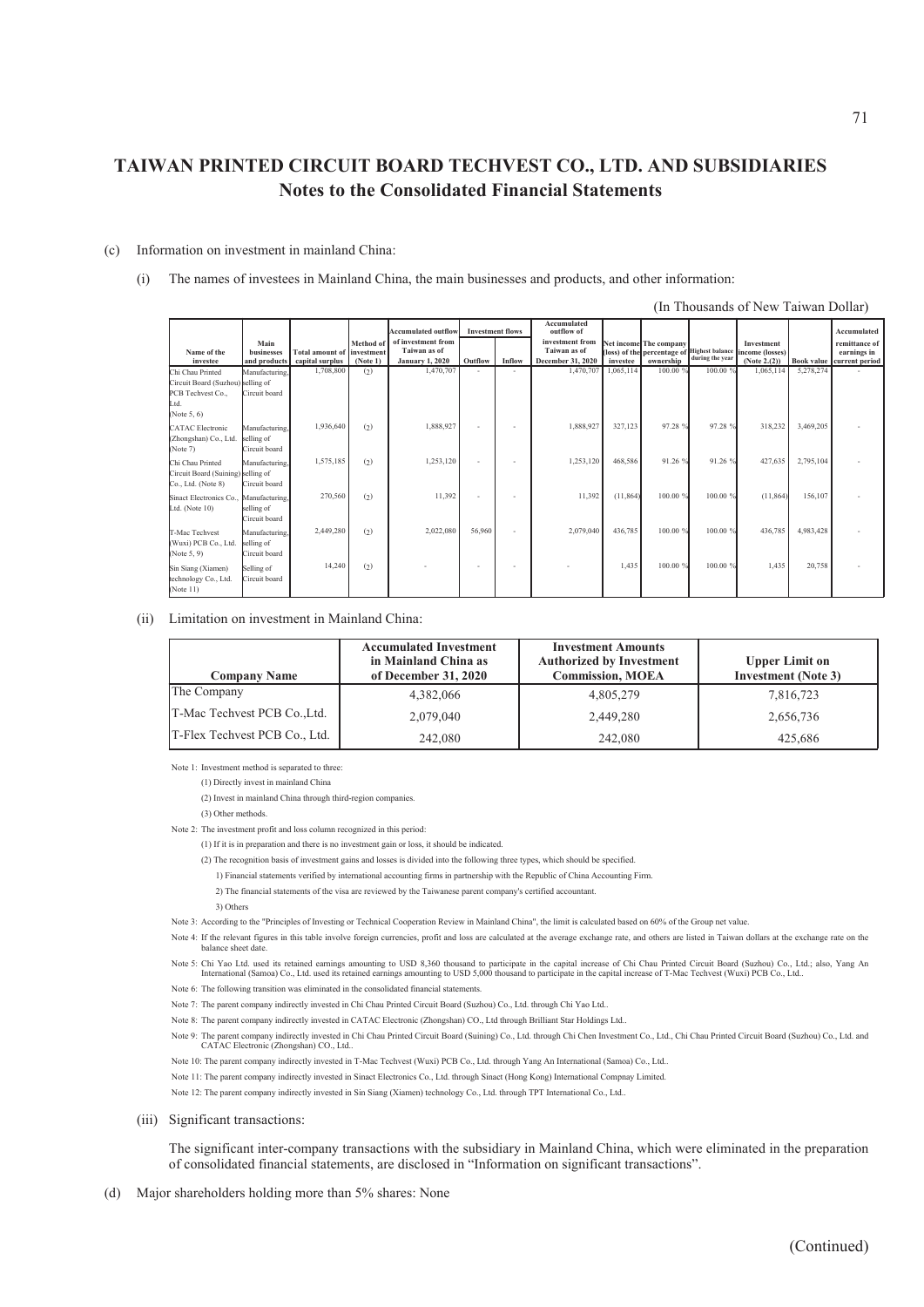#### **(14) Segment information:**

(a) General information

The Group is mainly engaged in the manufacturing, processing and trading of electronic components and PCB. Its overall manufacturing process is similar to the sales model, and the operating decision makers also use the overall resources of the Group for management and allocation. Therefore, the combined company is a single operating segment.

(b) Product and service information

Revenue from the external customers of the Group was as follows:

|                                    | For the years ended December 31, |            |            |  |  |
|------------------------------------|----------------------------------|------------|------------|--|--|
| <b>Product and services</b>        |                                  | 2019       |            |  |  |
| Printed circuit board              |                                  | 22,821,161 | 21,649,478 |  |  |
| Processing fees revenue and others |                                  | 26,106     | 52,385     |  |  |
| Total                              |                                  | 22,847,267 | 21,701,863 |  |  |

#### (c) Geographical information

In presenting information on the basis of geography, segment revenue is based on the geographical location of customers and segment assets are based on the geographical location of the assets.

|                                         |      |                      | For the years ended December 31, |  |
|-----------------------------------------|------|----------------------|----------------------------------|--|
| By region                               | 2020 |                      | 2019                             |  |
| <b>Revenue from external customers:</b> |      |                      |                                  |  |
| China                                   | \$   | 15,441,141           | 13,753,989                       |  |
| Taiwan                                  |      | 2,721,860            | 2,888,610                        |  |
| Singapore                               |      | 2,102,657            | 1,710,479                        |  |
| Korea                                   |      | 1,018,473            | 1,670,598                        |  |
| Other countries                         |      | 1,563,136            | 1,678,187                        |  |
| Total                                   |      | 22,847,267           | 21,701,863                       |  |
| By region                               |      | December 31,<br>2020 | December 31,<br>2019             |  |
| <b>Non-current assets</b>               |      |                      |                                  |  |
| Taiwan                                  | \$   | 1,452,555            | 1,484,281                        |  |
| China                                   |      | 6,523,964            | 7,137,061                        |  |
| Total                                   | S    | 7,976,519            | 8,621,342                        |  |

Non-current assets include property, plant and equipment, right-of-use assets, intangible assets (not including goodwill), and investment property, not including financial instruments, deferred tax assets, pension fund assets, and rights arising from an insurance contract (non-current).